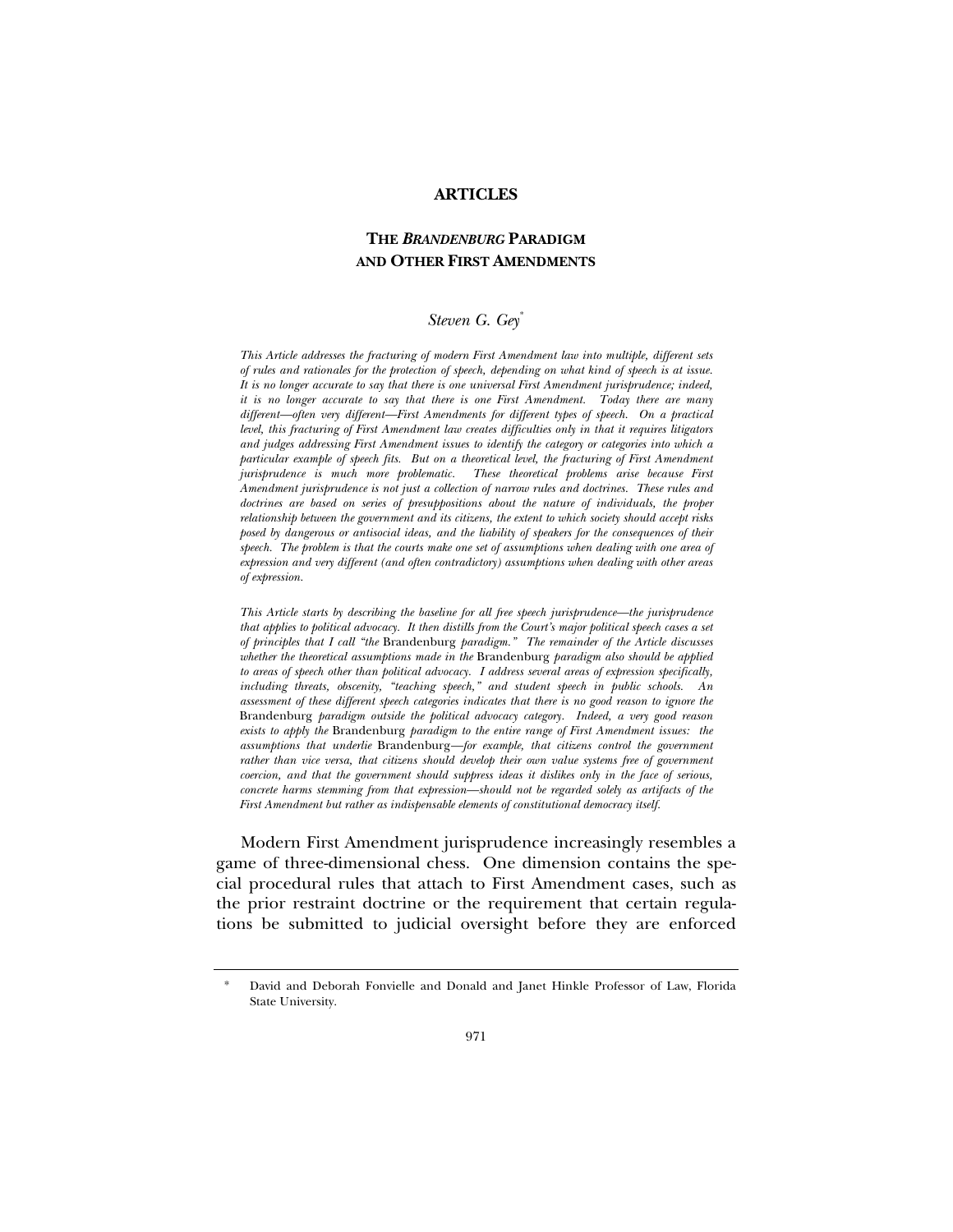against individual speakers. A second dimension includes the special interpretive rules that apply in First Amendment cases, such as the overbreadth doctrine, the more rigorous treatment of due process rules against vague regulations, and the general prohibition against unfettered administrative discretion in regulating speech. The third dimension includes the many different constitutional rules that apply to diverse types of expressive content. When these various dimensions are put together, they seem to produce a system of free speech regulation governed by not one, but many different First Amendments. To know whether any particular expression is constitutionally protected, therefore, the observer first has to determine which First Amendment applies.

Of course, at one level this perception is clearly wrong; there is obviously only one First Amendment in the constitutional text, and the same forty-five words apply to every instance in which the government attempts to regulate or suppress speech or religion. On the other hand, if one focuses on the doctrine and jurisprudence that the courts have gleaned from these forty-five words, it is not implausible to suggest that in fact many different First Amendments apply to the government's regulation of individual expression. Indeed, the subject-specific First Amendments have proliferated to the point that it is becoming difficult to keep track of exactly how many there are. A non-exhaustive list of First Amendments might include the following: a political speech First Amendment,<sup>[1](#page-1-0)</sup> a "true threats" First Amend-ment,<sup>[2](#page-1-1)</sup> a national security First Amendment,<sup>[3](#page-1-2)</sup> a "teaching speech" First Amendment, $^{\rm 4}$  $^{\rm 4}$  $^{\rm 4}$  a fighting words First Amendment, $^{\rm 5}$  $^{\rm 5}$  $^{\rm 5}$  a hostile au-

<span id="page-1-4"></span><span id="page-1-0"></span><sup>1</sup> *See* Brandenburg v. Ohio, 395 U.S. 444 (1969) (describing the First Amendment rules protecting political speech, which do not permit the government to punish a speaker unless the government can prove that the speaker engaged in incitement, created a clear and present danger, and intended to cause immediate harm as a result of the speech); *see also* NAACP v. Claiborne Hardware Co., 458 U.S. 886, 927–28 (1982) (applying *Brandenburg* to aggressively menacing political speech); Hess v. Indiana, 414 U.S. 105, 108 (1973) (per curiam) (applying *Brandenburg* and elaborating on the *Brandenburg* immediate harm requirement).

<span id="page-1-1"></span><sup>2</sup> *See* Virginia v. Black, 538 U.S. 343, 359 (2003) (noting that the First Amendment permits "a State to ban a 'true threat'"); United States v. Kelner, 534 F.2d 1020, 1026 (2d Cir. 1976), *cert. denied*, 429 U.S. 1022 (1976) (describing one possible standard for adjudicating First Amendment "true threats").

<span id="page-1-2"></span><sup>3</sup> *See* N.Y. Times v. United States, 403 U.S. 713, 726–27 (1971) (asserting that "only governmental allegation and proof that publication [of a national security document] must inevitably, directly, and immediately cause the occurrence of an event kindred to imperiling the safety of a transport already at sea can support even the issuance of an interim restraining order").

<span id="page-1-3"></span><sup>4</sup> *See* Stewart v. McCoy, 537 U.S. 993, 995 (2002) (Stevens, J., respecting the denial of certiorari) (noting that "[w]hile the requirement that the consequence be 'imminent' is jus-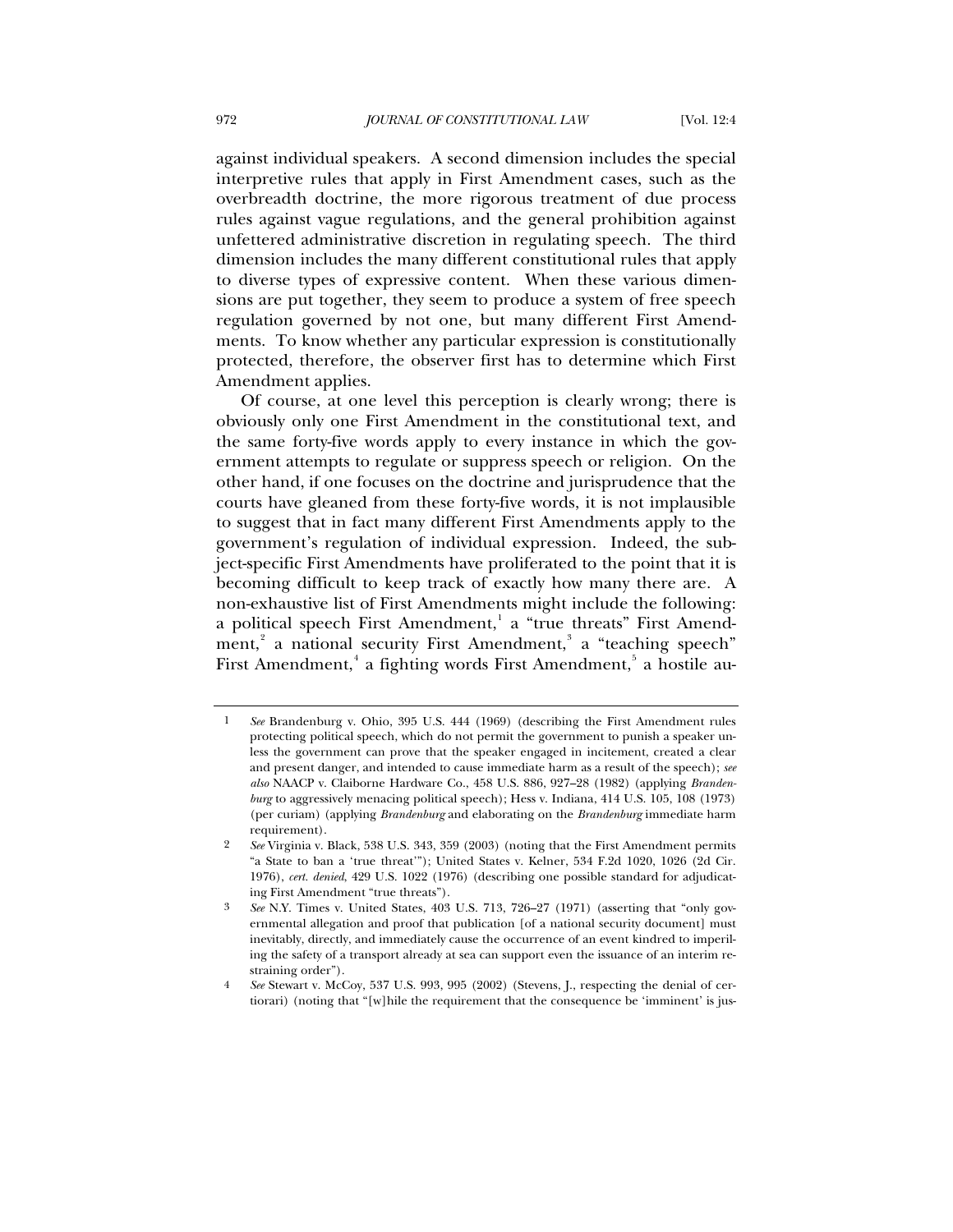dience First Amendment,  $^6$  $^6$  an obscenity First Amendment,  $^7$  $^7$  an indecency First Amendment, $^{\mathrm{s}}$  a commercial speech First Amendment, $^{\mathrm{s}}$  a First Amendment that deals with public schools, $10$  another that deals with public employees, $\frac{11}{11}$  $\frac{11}{11}$  $\frac{11}{11}$  and yet another that deals with government-financed speakers.<sup>[12](#page-2-6)</sup> These divisions within First Amendment law are complicated further by the Court's willingness to apply to First Amendment cases idiosyncratic interpretive and procedural rules.

The problem with these multiple First Amendments is that once one moves away from the core First Amendment political speech jurisprudence, there is no coherent theory to explain the widely varying protection of speech within the other First Amendment categories. It is clear that the protection of speech in First Amendment categories other than political advocacy falls far short of the protection offered in cases such as *Brandenburg v. Ohio*, [13](#page-2-7) but it is not clear why.

There are several well-rehearsed arguments defending the general concept of multi-tiered First Amendment protections, but few of these arguments relate to the specific types of speech that fall into the less-protected speech categories. Specifically, none of the arguments for multi-tiered First Amendment protection attempt to explain why the assumptions the Court makes in its political speech cases about

tified with respect to mere advocacy, the same justification does not necessarily adhere to some speech that performs a teaching function").

<sup>5</sup> *See* Gooding v. Wilson, 405 U.S. 518, 522 (1972) (permitting governments to punish fighting words, defined as words that are likely to cause injury or instigate an immediate breach of the peace).

<span id="page-2-1"></span><span id="page-2-0"></span><sup>6</sup> *See* Edwards v. South Carolina, 372 U.S. 229, 236 (1963) (describing the circumstances under which a speaker can be arrested for antagonizing a hostile audience).

<sup>7</sup> *See* Pope v. Illinois, 481 U.S. 497, 500–01 (1987) (modifying the third, artistic value component of the *Miller* standard); Miller v. California, 413 U.S. 15, 24 (1973) (setting forth a three-part constitutional standard for prosecuting obscene materials).

<span id="page-2-2"></span><sup>8</sup> *See* FCC v. Pacifica Found., 438 U.S. 726, 750–51 (1978) (permitting the government to strictly regulate indecency on radio and television during certain parts of the day).

<span id="page-2-3"></span><sup>9</sup> *See* Cent. Hudson Gas & Elec. Corp. v. Pub. Serv. Comm'n, 447 U.S. 557, 562–63 (1980) (noting that "[t]he Constitution . . . accords a lesser protection to commercial speech than to other constitutionally guaranteed expression").

<span id="page-2-4"></span><sup>10</sup> *See* Bethel Sch. Dist. No. 403 v. Fraser, 478 U.S. 675, 682 (1986) (upholding sanctions against a student who used a mild double entendre in a speech at a school assembly and asserting that "the constitutional rights of students in public school are not automatically coextensive with the rights of adults in other settings").

<span id="page-2-5"></span><sup>11</sup> *See* Connick v. Myers, 461 U.S. 138, 142, 147 (1983) (articulating the First Amendment standard dealing with speech by public employees, emphasizing that the protection applies primarily to speech on matters of public concern).

<span id="page-2-6"></span><sup>12</sup> *See* Rust v. Sullivan, 500 U.S. 173, 192–200 (1991) (permitting the government to restrict the speech of government grantees on the grounds that, in government speech cases, grantees are speaking on behalf of the government rather than as private persons, and therefore the First Amendment does not apply).

<span id="page-2-7"></span><sup>13</sup> Brandenburg v. Ohio, 395 U.S. 444 (1969).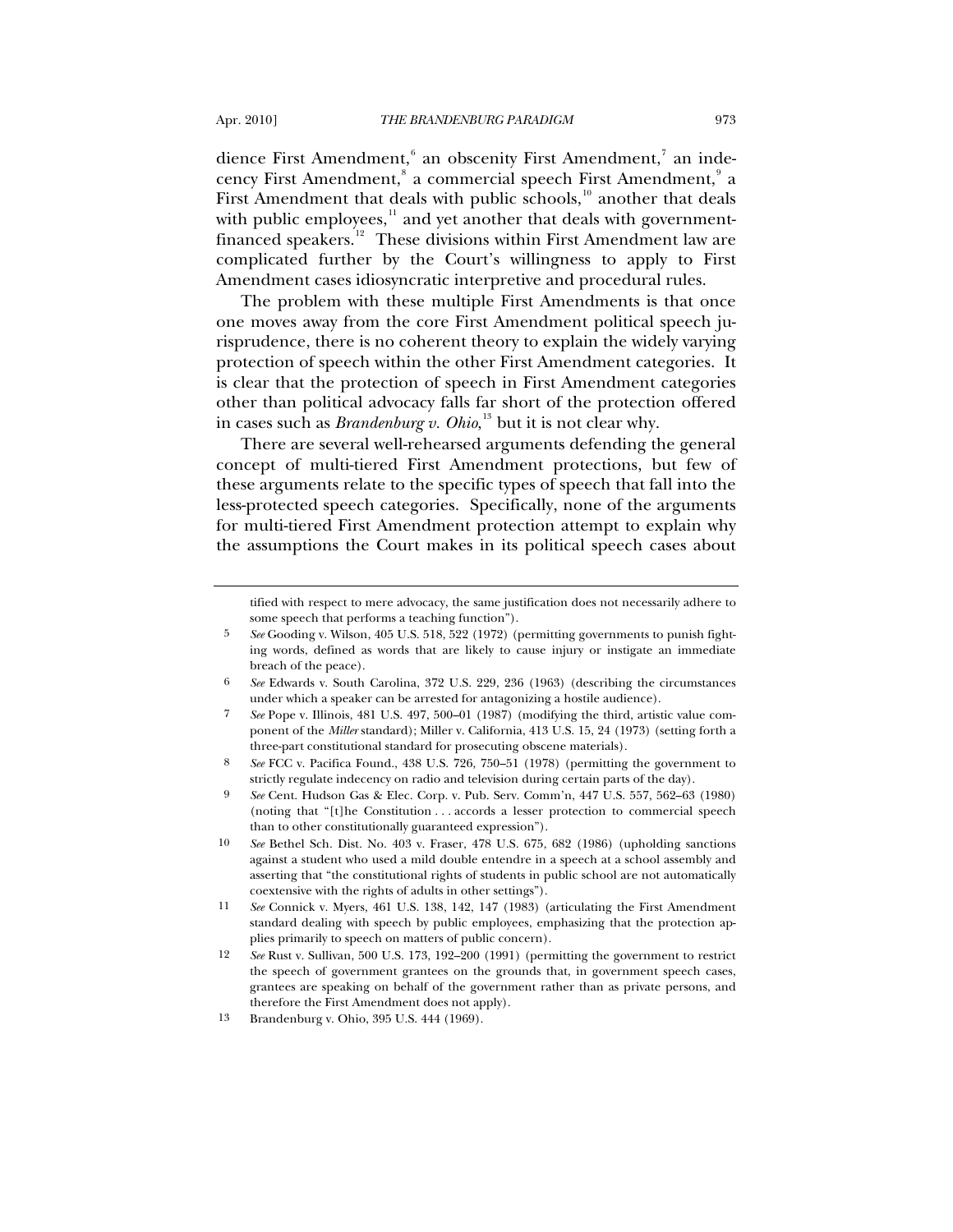the nature of individuals and the broader society should not also apply to nonpolitical speech. The most the Court ever offers in this vein is the sort of flippant comment made by Justice Stevens in an indecent speech case, that "few of us would march our sons and daughters off to war to preserve the citizen's right to see 'Specified Sexual Activities' exhibited in the theaters of our choice.<sup> $n<sup>44</sup>$ </sup> At first glance, this phrase seems to do little more than crystallize the Court's recognition of the common perception that some speech is inherently more valuable than other speech. Upon closer reflection, however, the notion that the government should incorporate into law popular disfavor of certain categories of nonpolitical ideas seems deeply inconsistent with the Court's general recognition in its political speech cases that the government may not engage in viewpoint or content regulation. Thus, the Court's few attempts to explain why it systematically provides less protection to some categories of speech than others is deeply unsatisfying.

This Article addresses the dilemma posed by the Court's practice of creating multiple First Amendments for different categories of speech in two ways. First, the Article will attempt to distill from the Court's political speech cases a series of propositions that seem to govern current constitutional doctrine regarding "core" political speech. This will produce something that I will call the "*Brandenburg* paradigm." The remainder of the Article will apply this paradigm to other categories of speech, in order to assess why the general approach to speech developed in the political speech cases should not apply to various nonpolitical speech categories as well. The Article will also address the broader theoretical and practical arguments in favor of subdividing the First Amendment into political and nonpolitical speech categories that each have different levels of protection.

The general conclusion to be drawn from this discussion is that the Court violates its own mandates from the political speech cases when it ratchets down protection for speech falling into the nonpolitical speech categories. While there are aspects of the *Brandenburg* paradigm that do not fit the regulatory problems that arise with regard to certain nonpolitical speech categories, in general *Brandenburg* can tell us a great deal about how much protection should be offered to speech having nothing to do with politics or advocacy. *Brandenburg* is, in the end, not really about politics, elections, or disputes about specific political policies. *Brandenburg* is really about defining a constitutional attitude about the proper role of intellectual freedom in

<span id="page-3-0"></span><sup>14</sup> Young v. Am. Mini Theatres, Inc., 427 U.S. 50, 70 (1976).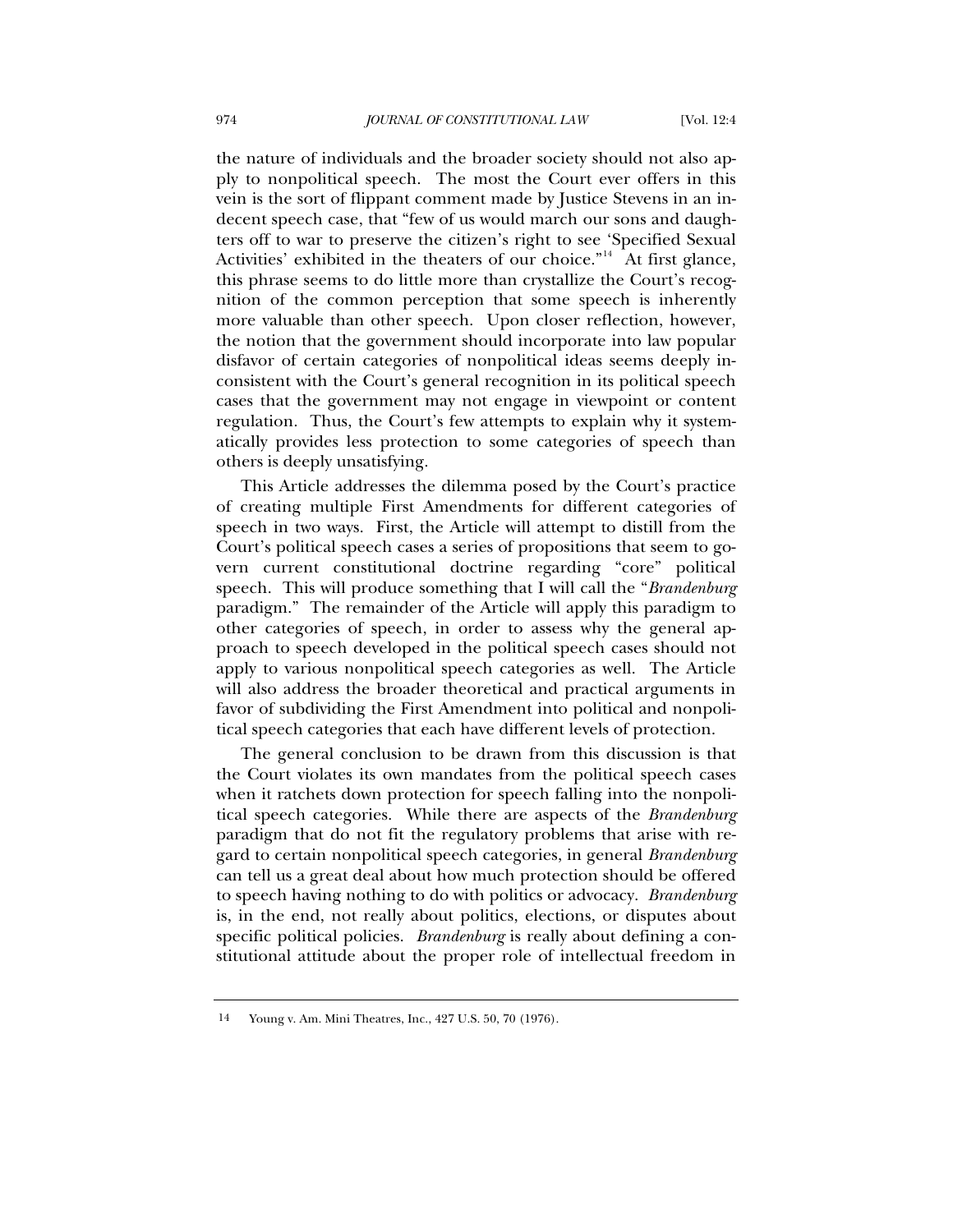the life of each citizen living within a constitutional democracy; it is about each individual citizen's freedom from governmental constraints in all matters of the mind—even if those matters could not in any sense be classified as political.

#### I. POLITICAL ADVOCACY AND THE *BRANDENBURG* PARADIGM

The basics of *Brandenburg* and the First Amendment right to engage in political advocacy are well known to anyone with a passing familiarity with constitutional law. The standard history of First Amendment rights offers a tale of blossoming freedom, in which the Supreme Court took less than 100 years to produce a system guaranteeing virtually absolute protection of free speech within the realm of political advocacy. The story starts before World War I, when freespeech rights essentially did not exist. The system at that time was so unprotective that the Court (including Justice Oliver Wendell Holmes) was even willing to countenance criminal convictions for the publication of tracts encouraging insignificant crimes such as public nudity.<sup>[15](#page-4-0)</sup> The story then turns to World War I, during which numerous antiwar activists and members of left-wing political parties were sent to prison for opposing American involvement in the war. The Supreme Court responded to this trend by articulating a "clear and present danger" First Amendment standard that did little to provide protection for the speech of political dissidents. The source of optimism in this period came not from the Court itself, but rather two dissenters within the Court. Justices Holmes and Brandeis produced three opinions that arguably created the structure of the modern First Amendment protection of free speech.<sup>[16](#page-4-1)</sup> These opinions articulated principles that continue to guide the Court in its modern political speech jurisprudence.

It took almost fifty years, however, for the Court to officially embrace either the spirit or the full measure of protections advocated in those Holmes and Brandeis opinions. The route to the Court's adop-

<span id="page-4-0"></span><sup>15</sup> *See* Fox v. Washington, 236 U.S. 273, 275–78 (1915) (upholding a conviction for "encourag[ing] and advocat[ing] disrespect for [the] law" based on the publication of the nudist work "The Nude and the Prudes").

<span id="page-4-1"></span><sup>16</sup> *See* Whitney v. California, 274 U.S. 357, 373–74 (1927) (Brandeis, J., concurring) (describing a number of restrictions on the regulation of speech under the First Amendment); Gitlow v. New York, 268 U.S. 652, 672 (1925) (Holmes, J., dissenting) (describing limitations on government regulation of speech and on the clear and present danger standard); Abrams v. United States, 250 U.S. 616, 624, 628 (1919) (Holmes, J., dissenting) (introducing an immediacy component into the clear and present danger First Amendment standard).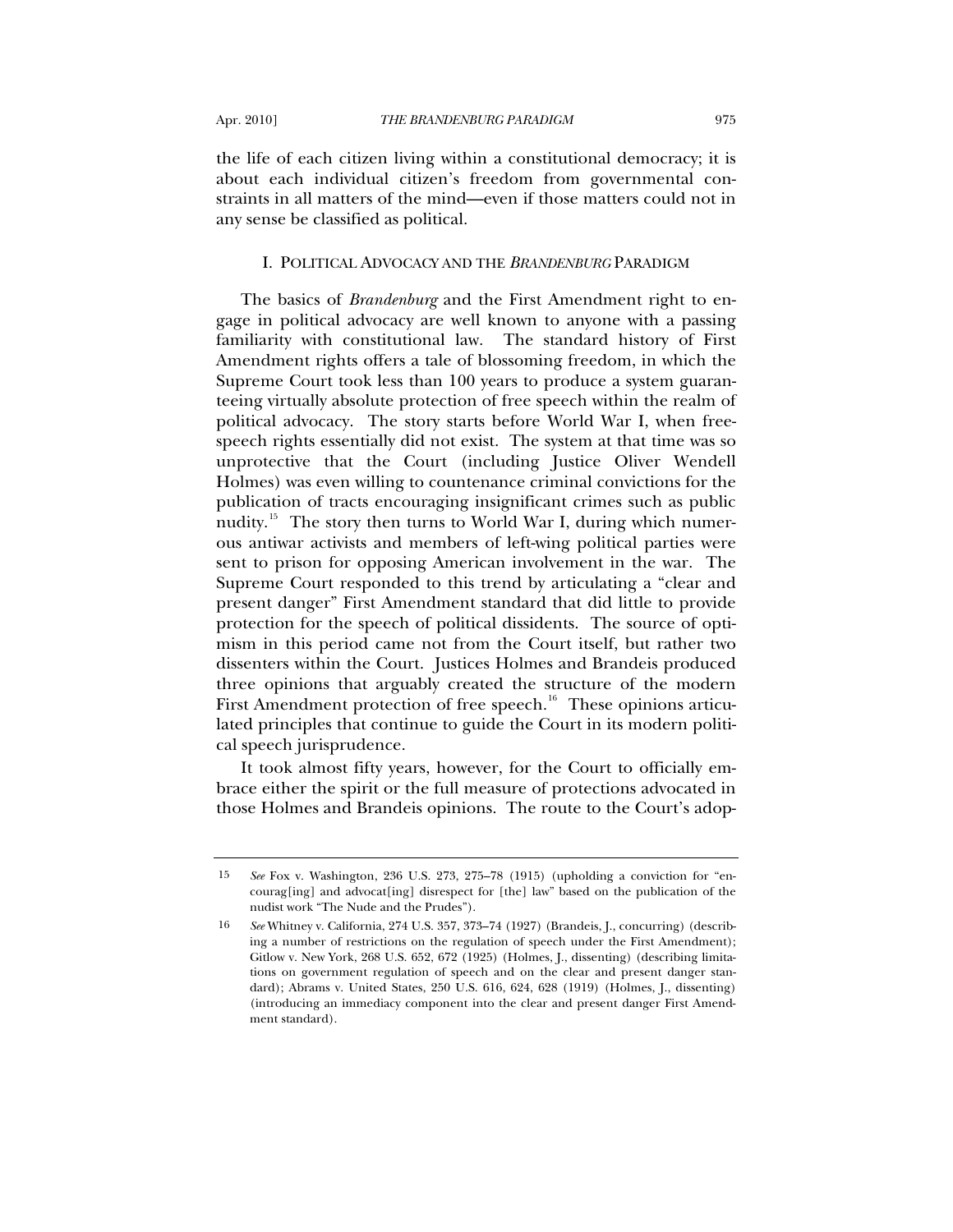tion of these opinions was convoluted. It included, for example, several opinions during the 1930s and 1940s in which the Court overturned convictions for political advocacy but without articulating clear reasons why the government had not met its constitutional burdens.[17](#page-5-0) Then, during the McCarthy era, the Court announced that it was adopting the Holmes and Brandeis approach, $18$  but only after articulating a constitutional standard that had little to do with Holmes and Brandeis and that provided little additional protection for the speech of the dissident political activists who most engaged the government's attention during that  $era.^{19}$  $era.^{19}$  $era.^{19}$ . As the McCarthy era waned, the Court began to retreat from its broad deference to government attempts to regulate political speech, $20$  and by the late 1960s the Court had provided a First Amendment foundation solid enough to support *Brandenburg*.

For such an important case, the *Brandenburg* decision is a bit of a mess, even if the facts of the case were straightforward. In *Brandenburg*, a member of the Ku Klux Klan made inflammatory statements about racial and religious minorities at a public rally.<sup>[21](#page-5-4)</sup> He was convicted and ordered to serve one to ten years in jail under Ohio's criminal syndicalism statute, $2^2$  a statute whose legacy stretched back to the assassination of President McKinley, and whose original intent was, ironically, to stem the speech of supporters of the International Workers of the World and other radical leftists.<sup>[23](#page-5-6)</sup> The Supreme Court

<span id="page-5-0"></span><sup>17</sup> *See* Thornhill v. Alabama, 310 U.S. 88, 90, 105–06 (1940) (reversing on First Amendment grounds the conviction of a labor organizer for picketing in support of a strike); Herndon v. Lowry, 301 U.S. 242, 261 (1937) (reversing on First Amendment grounds the conviction of an individual for his membership in and solicitation of members for the Communist Party); De Jonge v. Oregon, 299 U.S. 353, 365–66 (1937) (reversing on First Amendment grounds the conviction of an individual for participating in the organization of a meeting for the Communist Party).

<span id="page-5-1"></span><sup>18</sup> *See* Dennis v. United States, 341 U.S. 494, 507 (1951) ("Although no case subsequent to *Whitney* and *Gitlow* has expressly overruled the majority opinions in those cases, there is little doubt that subsequent opinions have inclined toward the Holmes-Brandeis rationale.").

<span id="page-5-2"></span><sup>19</sup> *Id.* at 510 (adopting a standard first suggested in the appellate court by Judge Learned Hand, which required the courts to gauge the "evil" advocated by the speaker against the likelihood that the evil will take place. Under such a standard, the advocacy of violent revolution is such a grave "evil" that the government will likely be allowed to suppress the advocacy even though the probability of revolution occurring is low).

<span id="page-5-3"></span><sup>20</sup> *See* Yates v. United States, 354 U.S. 298, 312–327 (1957) (highlighting the *Dennis* standard in order to emphasize that abstract advocacy of violent revolution is protected under the First Amendment).

<sup>21</sup> Brandenburg v. Ohio, 395 U.S. 444, 445–47 (1969).

<span id="page-5-5"></span><span id="page-5-4"></span><sup>22</sup> *Id.* at 445.

<span id="page-5-6"></span><sup>23</sup> For the best historical account of the development of criminal syndicalism laws, see Woodrow C. Whitten, *Criminal Syndicalism and the Law in California: 1919–1927*,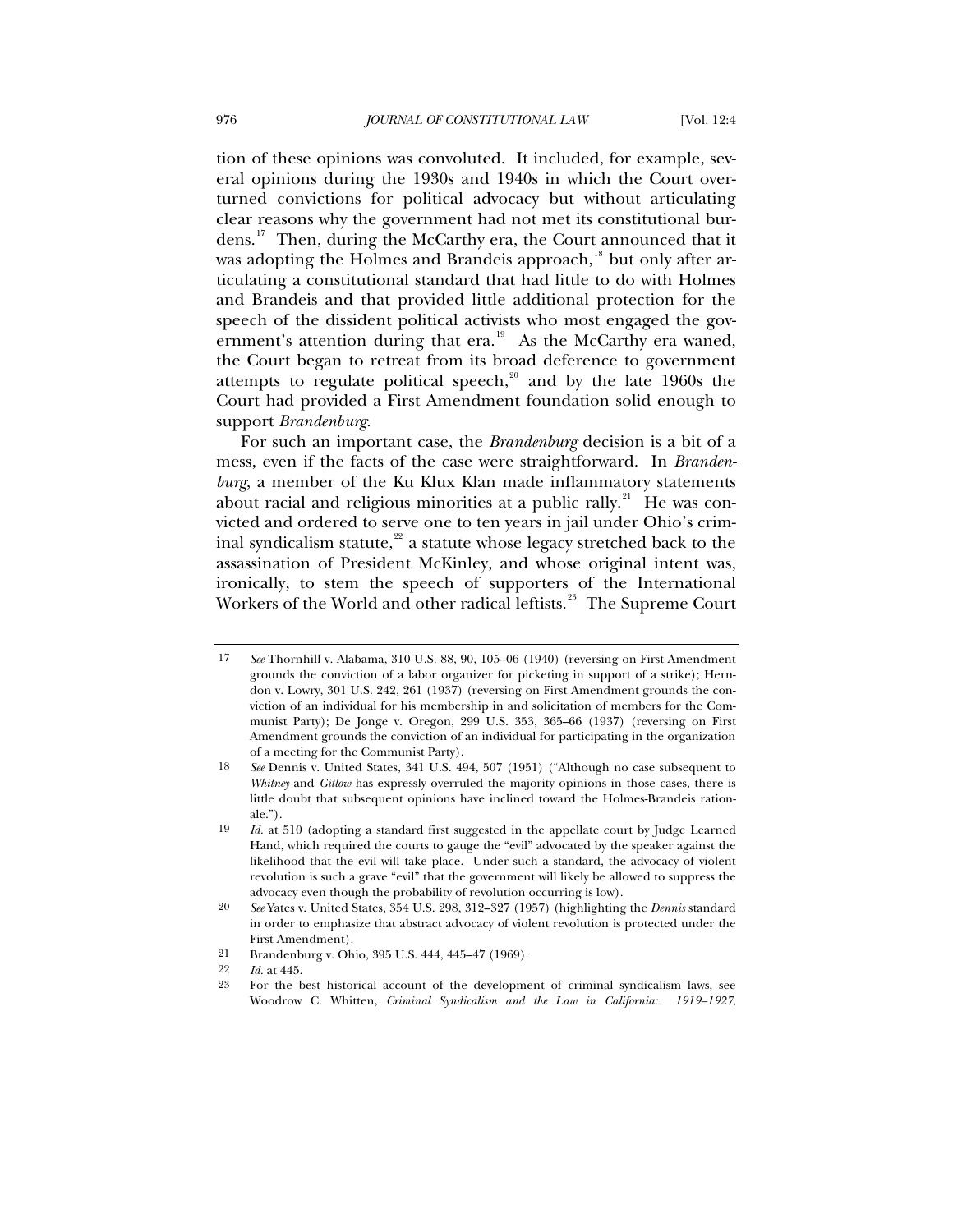overturned his conviction on free-speech grounds, in an opinion that is both murky and inelegant. The opinion was originally assigned to Justice Abe Fortas, but before he could complete it he was forced to leave the Court for financial improprieties. $24$  Justice Brennan completed the opinion (with a few subtle amendments that greatly increased the free-speech protections offered by the decision), and the Court issued it per curiam.<sup>[25](#page-6-1)</sup>

To most observers, the important thing about *Brandenburg* is the First Amendment standard that the decision sets forth to govern all government efforts to regulate political advocacy. This standard is now one of the most well-established aspects of modern constitutional doctrine, but newcomers to *Brandenburg* may have a hard time discerning the elements of the standard from the language actually used in the opinion. The relevant phrases from the opinion assert:

the constitutional guarantees of free speech and free press do not permit a State to forbid or proscribe advocacy of the use of force or of law violation except where such advocacy is directed to inciting or producing imminent lawless action and is likely to incite or produce such action.<sup>[26](#page-6-2)</sup>

This language creates a three-part standard for government regulation of political speech. The first part of the standard is drawn from the early Holmes dissents and requires that the government must show an imminent threat of harm before regulating speech.<sup>[27](#page-6-3)</sup> The second part of the standard is drawn from the early Learned Hand free speech opinion *Masses Publishing Co. v. Patten*<sup>[28](#page-6-4)</sup> and allows the government to prosecute speech only if the speech explicitly incites illegal action.<sup>[29](#page-6-5)</sup> The third part of the standard allows the government

TRANSACTIONS AM. PHIL. SOC'Y, March 1969, at 1, 3–4 (tracing the lineage of the criminal syndicalism statutes from the days following McKinley's assassination to the period dominated by governmental fear of the Industrial Workers of the World). Ohio passed its version of the criminal syndicalism statute in 1919. *See id.* at 65.

<span id="page-6-0"></span><sup>24</sup> *See* Bernard Schwartz, *Justice Brennan and the* Brandenburg *Decision—a Lawgiver in Action*, 79 JUDICATURE 24, 27–28 (1995).

<span id="page-6-1"></span><sup>25</sup> *Id.* at 28 ("[Brennan's] changes completely altered the nature of the *Brandenburg* opinion, converting it from one that confirmed the clear and present danger test to one that virtually did away with the test as the governing standard in First Amendment cases.").

<span id="page-6-2"></span><sup>26</sup> *Brandenburg*, 395 U.S. at 447.

<span id="page-6-3"></span><sup>27</sup> *See* Gitlow v. New York, 268 U.S. 652, 672 (1925) (Holmes, J., dissenting) (describing limitations on government regulation of speech and the clear and present danger standard); Abrams v. United States, 250 U.S. 616, 628 (1919) (Holmes, J., dissenting) (introducing an immediacy component into the clear and present danger First Amendment standard).

<span id="page-6-4"></span><sup>28 244</sup> F. 535 (S.D.N.Y 1917), *rev'd*, 246 F. 24 (2d Cir. 1917).

<span id="page-6-5"></span><sup>29</sup> *See* Gerald Gunther, *Learned Hand and the Origins of Modern First Amendment Doctrine: Some Fragments of History*, 27 STAN. L. REV. 719, 763 (1975) (comparing the two elements of *Brandenburg* and noting that the *Brandenburg* standard adopts the most protective elements of both the Holmes and Hand approaches).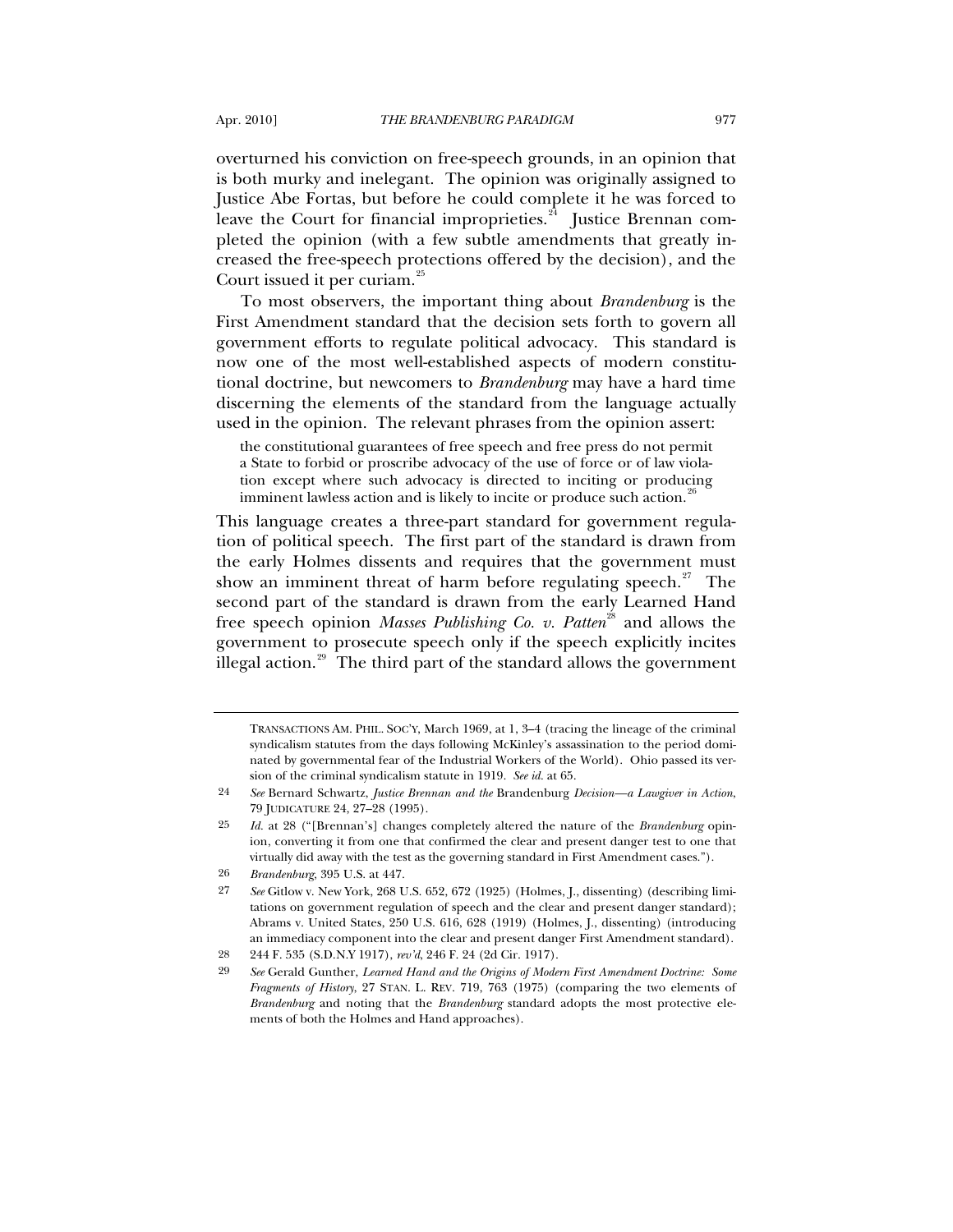to prosecute only those who intend through their expression to cause  $harm.<sup>30</sup>$  $harm.<sup>30</sup>$  $harm.<sup>30</sup>$ 

Operating in combination, the three components of the *Brandenburg* standard provide virtually absolute protection of political speech—even when that speech creates an atmosphere in which harm (including violent harm) may result. In the years following *Brandenburg*, the Supreme Court seemed to go out of its way to emphasize that it meant what it said about protecting political speech. In *Hess v. Indiana*, [31](#page-7-1) for example, the Court applied *Brandenburg* to protect the speech of a protester yelling to a crowd "[w]e'll take the fucking street later" or "[w]e'll take the fucking street again"<sup>[32](#page-7-2)</sup> in a context where violent confrontations between police and protesters had occurred in the recent past and were likely to occur again. Likewise, in *NAACP v. Claiborne Hardware Co.*, [33](#page-7-3) the Court applied *Brandenburg* to protect the speech of a political activist arguing in favor of an economic boycott of local stores by explicitly threatening his audience with phrases such as: "If we catch any of you going in any of them racist stores, we're gonna break your damn neck."<sup>[34](#page-7-4)</sup> The Supreme Court brushed off the argument that this speech was beyond the pale of legitimate political discourse by casually concluding that "[s]trong and effective extemporaneous rhetoric cannot be nicely channeled in purely dulcet phrases."[35](#page-7-5)

The *Brandenburg*/*Hess*/*Claiborne Hardware* line of cases marks a clear advance for the cause of free speech in the realm of political advocacy. By requiring the government to show both explicit incitement and a truly immediate threat of harm stemming from the speech, the Court essentially has articulated a constitutional standard that the government will almost never be able to satisfy. Subtle speakers will evade prosecution by cloaking their violent ideas in ambiguous or indirect language, and all speakers will be immune from legal liability unless the violent or illegal actions that they advocate occur precisely at the time of the speech. Any lapse in time between speech and action frees the speaker from the legal consequences of his or her advocacy. The protections offered by the standard are fur-

<span id="page-7-0"></span><sup>30</sup> This element of the *Brandenburg* standard applies most often in free association cases. *See* Healy v. James, 408 U.S. 169, 186 (1972) ("The government has the burden of establishing a knowing affiliation with an organization possessing unlawful aims and goals, and a specific intent to further those illegal aims.").

<sup>31 414</sup> U.S. 105 (1973).

<span id="page-7-3"></span><span id="page-7-2"></span><span id="page-7-1"></span><sup>32</sup> *Id.* at 107.

<sup>33 458</sup> U.S. 886 (1982).

<span id="page-7-5"></span><span id="page-7-4"></span><sup>34</sup> *Id.* at 902.

<sup>35</sup> *Id.* at 928.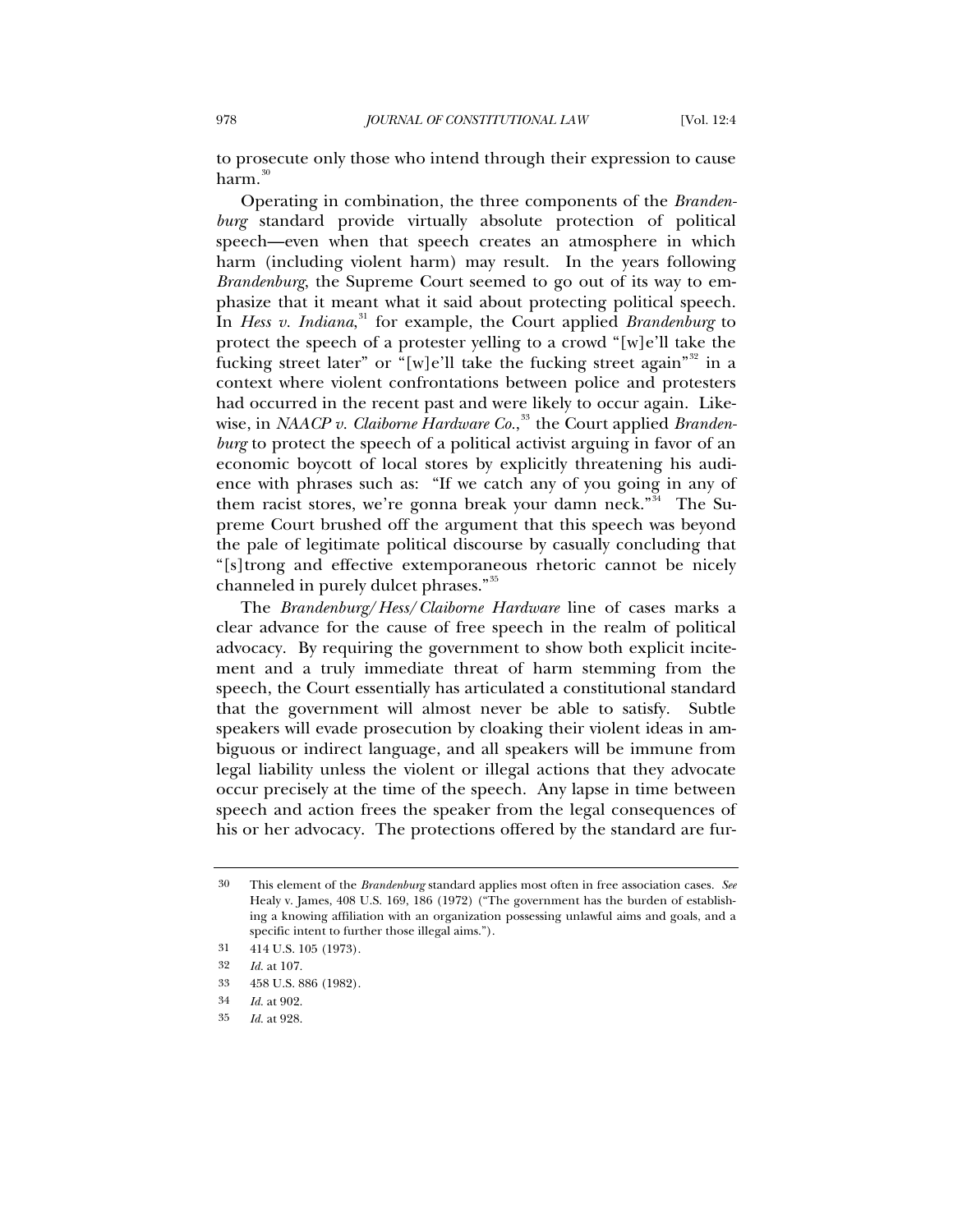ther enhanced by the Court's decision a decade prior to *Brandenburg* to treat all forms of advocacy the same—regardless of whether the advocacy related to a specifically or quintessentially political issue.<sup>[36](#page-8-0)</sup>

Much of what has been said so far in this Part is a commonplace recitation of basic First Amendment doctrine relating to the constitutional protection of political advocacy. This aspect of First Amendment law is no longer terribly controversial. *Brandenburg* itself was decided at the end of the Warren Court era, when the Court's attentiveness to the protection of civil liberties was at its apex. *Brandenburg* was strongly and unanimously reaffirmed, however, in *Claiborne Hardware*, which was decided after a series of presidential appointments had moved the Supreme Court far to the right of its liberal Warren Court days. No one on the Court these days has expressed a desire to revisit either *Brandenburg* or the theory and mechanisms of protecting political advocacy that the case inaugurated.

Although the mechanics of *Brandenburg* and its progeny are the usual focus of articles and cases dealing with the protection of political advocacy, there are other aspects of the Court's political advocacy decisions that give those cases a resonance beyond the political context. These deeper aspects of the Court's political advocacy decisions relate to the Court's attitude toward the connection between speech and action, the proper relationship of a citizen and the government, and the way in which regulatory authorities should be allowed to interpret and control the expression of those acting outside society's mainstream. Considered together, these broader attitudes form what I term the *Brandenburg* paradigm. The real importance of *Brandenburg* and its political-speech ilk lies in the components of this paradigm, rather than in the mechanics of the doctrine relating to the regulation of political advocacy. The components of the paradigm are more important than the doctrine itself because the paradigm provides a theory of free speech that is relevant beyond the precise context of *Brandenburg*. Because the paradigm offers a theory of freespeech that applies beyond the realm of simple political advocacy, however, it raises the dilemma addressed in this Article: If the Court believes so strongly in certain precepts of free speech, then why does the Court refuse to apply those precepts in so many different areas of First Amendment law? To put the question more specifically: Does

<span id="page-8-0"></span><sup>36</sup> Kingsley Int'l Pictures Corp. v. Regents of the Univ. of the State of N.Y., 360 U.S. 684, 689 (1959) ("[The Constitution's] guarantee is not confined to the expression of ideas that are conventional or shared by a majority. It protects advocacy of the opinion that adultery may sometimes be proper, no less than advocacy of socialism or the single tax.").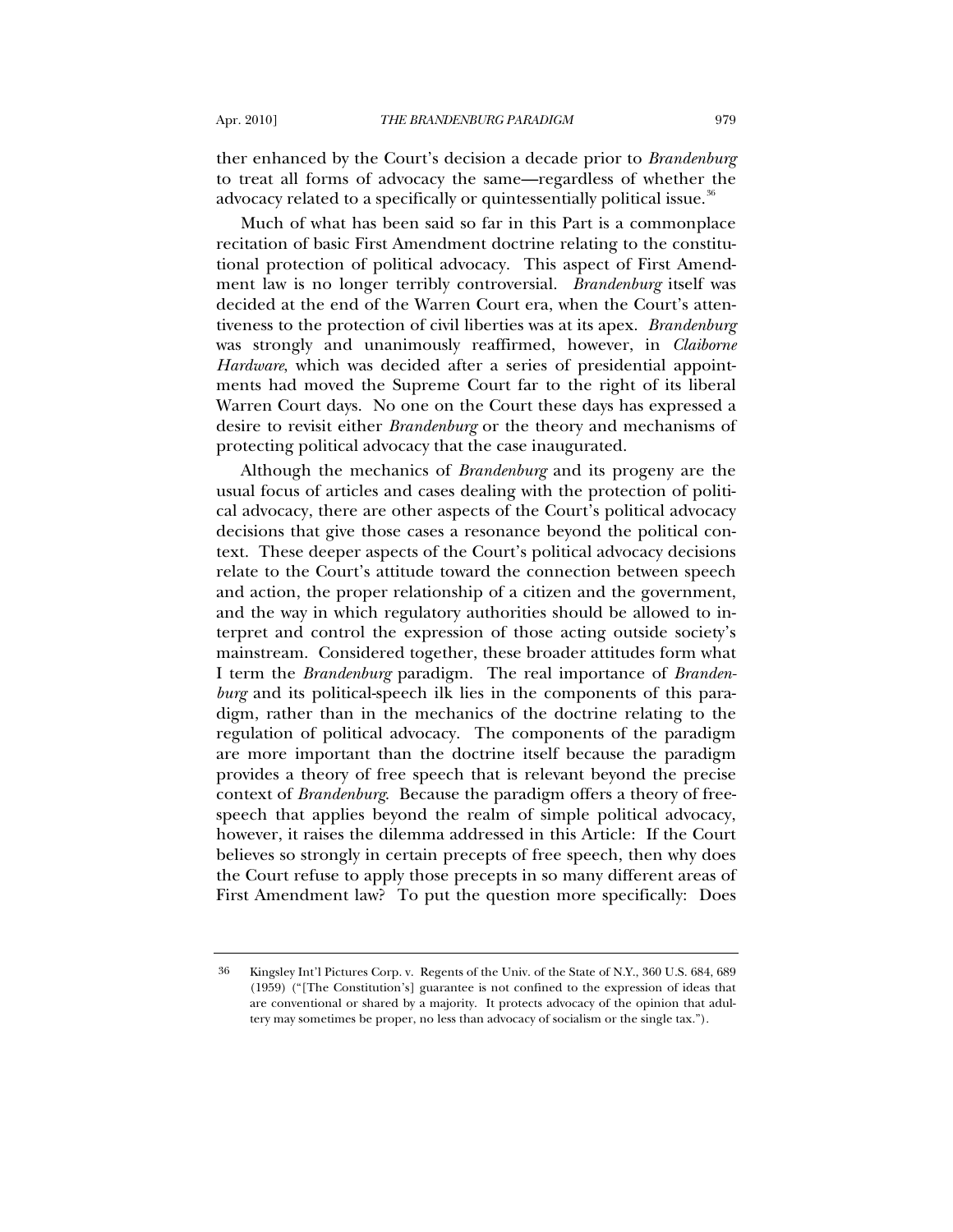the Court's various explanations for not applying its own paradigm of free speech outside the political speech area make sense?

The remainder of this Part will identify and briefly describe the eight major components of the *Brandenburg* paradigm. The next Part will investigate several areas of non-political speech, in which the Court provides significantly lower levels of protection for speech and refuses to apply several different aspects of the *Brandenburg* paradigm. In the final Part, I will offer a brief argument for applying the *Brandenburg* paradigm far more extensively in First Amendment jurisprudence than the Court is currently willing to countenance.

#### *A. The Components of the Brandenburg Paradigm*

The eight components of the *Brandenburg* paradigm are: (1) the requirement of absolute ideological agnosticism; (2) the harm principle; (3) the immediacy requirement; (4) the assertion of high collective risk tolerance; (5) the immunization of speakers for most responses of listeners; (6) the assumption of listener incredulity; (7) the proposition that form and content are indistinguishable; and (8) the principle that the identified dangers posed by speech should be redressed by censorship only if there is no other option. Each of these components of the *Brandenburg* paradigm can be found in the Court's political speech cases, and some can also be found in the Court's decisions discussing the rules on government regulation of the content and viewpoint of speech—which often refer to the Court's political speech doctrine as the source of the rules that government regulation of speech is always impermissible (if based on viewpoint) or almost always impermissible (if based on content).<sup>[37](#page-9-0)</sup> The discussion below will draw on these cases to flesh out the eight components of the *Brandenburg* paradigm and the Court's general view of the role that speech should play in a world governed by the First Amendment.

#### *1. Absolute Ideological Agnosticism*

The heart and soul of the *Brandenburg* paradigm is the central precept that the government cannot regulate speech simply because

<span id="page-9-0"></span><sup>37</sup> *See* Rosenberger v. Rector & Visitors of the Univ. of Va., 515 U.S. 819, 828–29 (1995) ("It is axiomatic that the government may not regulate speech based on its substantive content or the message it conveys. . . . When the government targets not subject matter, but particular views taken by speakers on a subject, the violation of the First Amendment is all the more blatant. . . . Viewpoint discrimination is thus an egregious form of content discrimination.").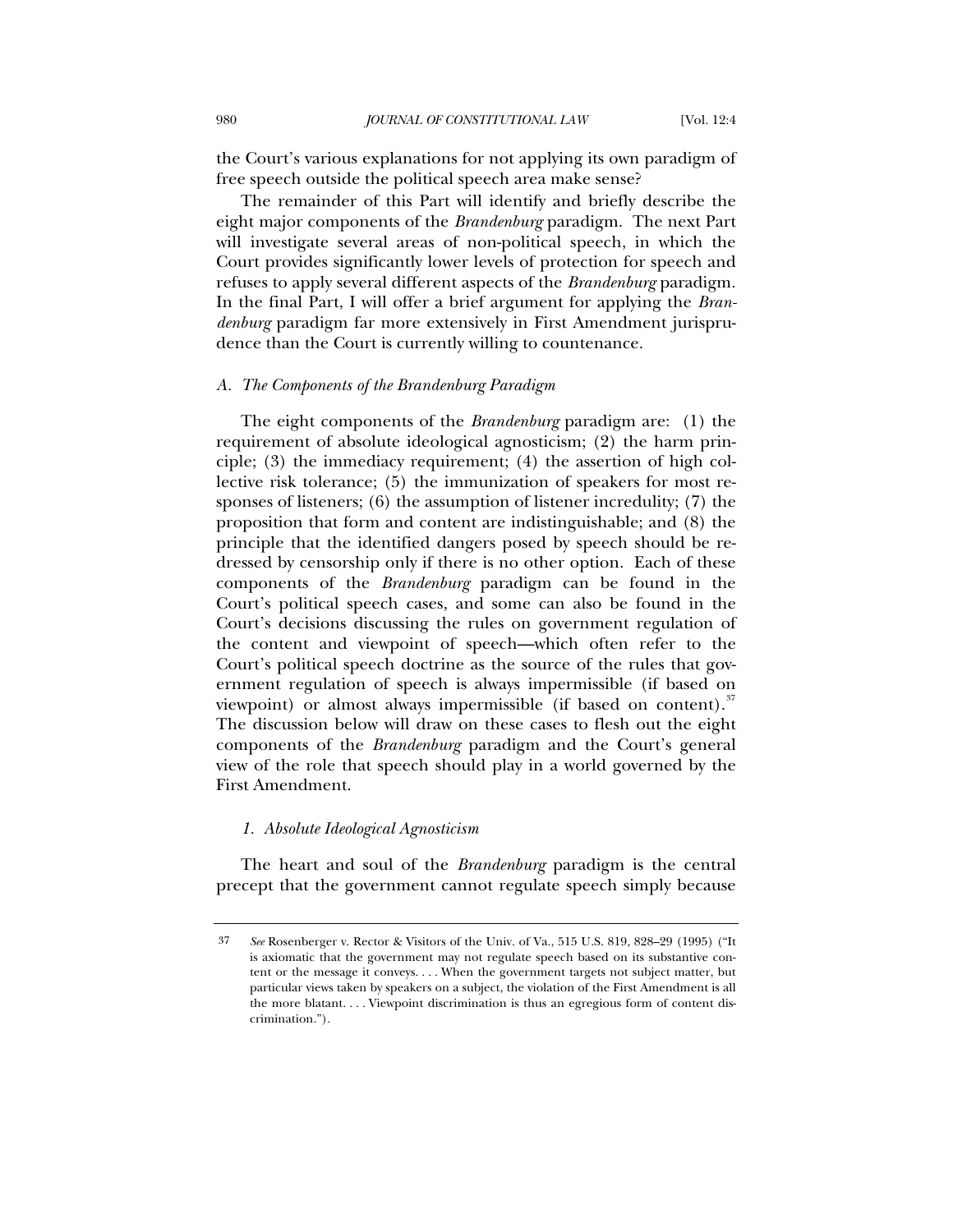the government disagrees with the content of the speech or the point of view of the speaker. In a world governed by a First Amendment that is organized around the principles established in *Brandenburg*, government is an agnostic entity. This does not mean that the government can never take a point of view about political matters; of course, the government will express a point of view about political matters all the time. The government is a political entity, and virtually all of its actions that advance a particular policy will also express a political viewpoint. The *Brandenburg* paradigm typically applies not to those within the government advancing the government's own perspectives, but rather to actions taken by those within the government to regulate, forestall, or prevent the speech of opponents outside the government. The *Brandenburg* paradigm erects a solid wall between the public and private sectors in the sense that there are very different constitutional rules governing what the government itself is allowed to do or say on its own behalf as opposed to what the government is allowed to impose on the expression of private actors.

Justice Jackson's famous axiom aptly describes the *Brandenburg*  paradigm's mandate regarding how the government should view the private sector: "If there is any fixed star in our constitutional constellation, it is that no official, high or petty, can prescribe what shall be orthodox in politics, nationalism, religion, or other matters of opin-ion or force citizens to confess by word or act their faith therein."<sup>[38](#page-10-0)</sup> Several things are notable about this famous quote. First of all, it predated *Brandenburg* by several decades. Thus, the notion that the government is precluded from prescribing "good" ideas and punishing the utterance of "bad" ideas has been with us in First Amendment jurisprudence for a very long time. Secondly, Justice Jackson does not limit his protection of speech to ideas that are overtly political. His concept of protected opinions includes "politics, nationalism, religion, or other matters of opinion." In other words, any topic on which people might have an opinion is covered by the First Amendment. Along the same lines, the Court greatly expanded the range of topics included in the category of constitutionally protected advocacy long before *Brandenburg* put teeth into the constitutional rules gov-erning advocacy.<sup>[39](#page-10-1)</sup>

The third significant aspect of Justice Jackson's statement of constitutionally mandated agnosticism is that it does not contain an escape clause for the government, such as the notion that the govern-

<span id="page-10-1"></span><span id="page-10-0"></span><sup>38</sup> W. Va. State Bd. of Educ. v. Barnette, 319 U.S. 624, 642 (1943).

<sup>39</sup> *See Kingsley Int'l Pictures Corp.*, 360 U.S. at 689.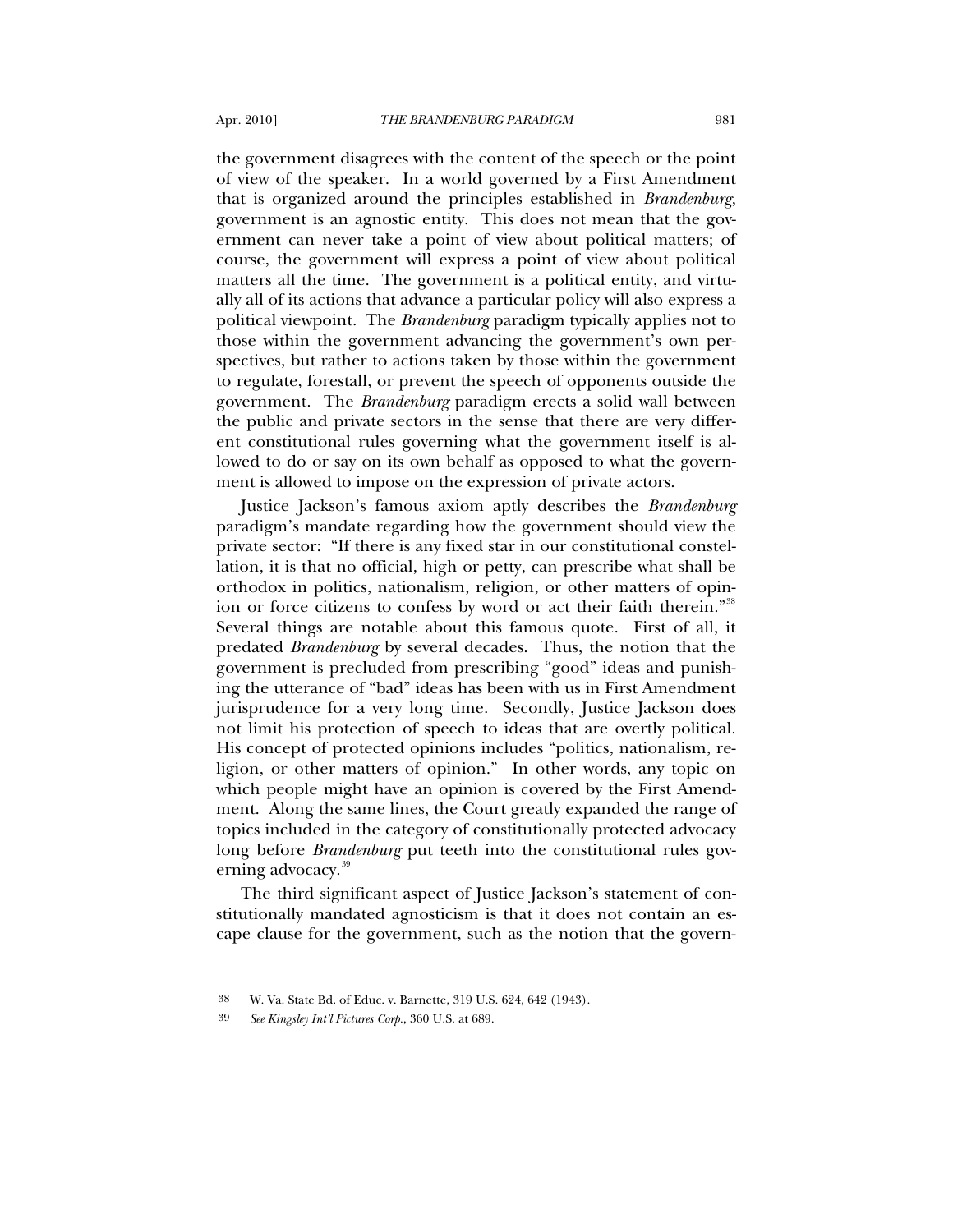ment may regulate ideas because they are immoral, socially useless, or perceived as dangerous by representatives of the status quo. *All* ideas are protected—not just the safe or morally benign ones. Likewise, there is no room for the sort of cost-benefit analysis that is sometimes proposed as a way of melding considerations of civil liberties with the need for various forms of social and economic regulation.<sup>[40](#page-11-0)</sup> Justice Jackson's statement therefore dovetails with the central conception of the *Brandenburg* paradigm that, in the absence of proof that speech will lead directly to a concrete, identifiable harm of the sort that the government may redress, speech may not be regulated at all.

The notion that the government must remain agnostic when exercising its legal authority regarding the speech of its citizens is now deeply embedded within the First Amendment jurisprudence of the Supreme Court and is often stated as a general proposition that applies across the board of First Amendment concerns. In one variation on this theme, Justice Kennedy once wrote for the Court that "[v]iewpoint discrimination is . . . an egregious form of content discrimination. The government must abstain from regulating speech when the specific motivating ideology or the opinion or perspective of the speaker is the rationale for the restriction."<sup>[41](#page-11-1)</sup> This proposition is often combined with other First Amendment mechanisms, such as the overbreadth doctrine, to overturn statutes that on their face seem to distinguish between the government's favorite ideas and other ideas that the government seeks to disparage. $42$ 

In short, the first component of the *Brandenburg* paradigm is a potent tool in restricting those who control the government from using the government's coercive authority to direct public debate in a direction that they favor. In easy cases, especially those involving the

<span id="page-11-0"></span><sup>40</sup> For different versions of the cost/benefit argument, see CASS R. SUNSTEIN, DEMOCRACY AND THE PROBLEM OF FREE SPEECH 28–51 (1993) (arguing that speech should be regulated under much the same standard that applies to other targets of government regulation); R. H. Coase, *The Economics of the First Amendment: The Market for Goods and the Market for Ideas*, 64 AM. ECON. REV. 384 (1974) (arguing that the market for speech and the market for commercial goods should be governed by the same analysis); Richard A. Posner, *Free Speech in an Economic Perspective,* 20 SUFFOLK U. L. REV. 1 (1986) (setting forth an economic model for the regulation of free speech); Richard A. Posner, *Pragmatism Versus Purposivism in First Amendment Analysis*, 54 STAN. L. REV. 737 (2002) (arguing that a pragmatic cost-benefit analysis is consistent with First Amendment history, theory, and text)

<span id="page-11-1"></span><sup>41</sup> *Rosenberger*, 515 U.S. at 829 (striking down student activity funding regime at a public university that discriminated against some student groups based on the subject matter of their speech).

<span id="page-11-2"></span><sup>42</sup> *See* R.A.V. v. City of St. Paul, 505 U.S. 377 (1992) (striking down a St. Paul, Minnesota hate speech ordinance on the ground that it discriminated on the basis of both content and viewpoint).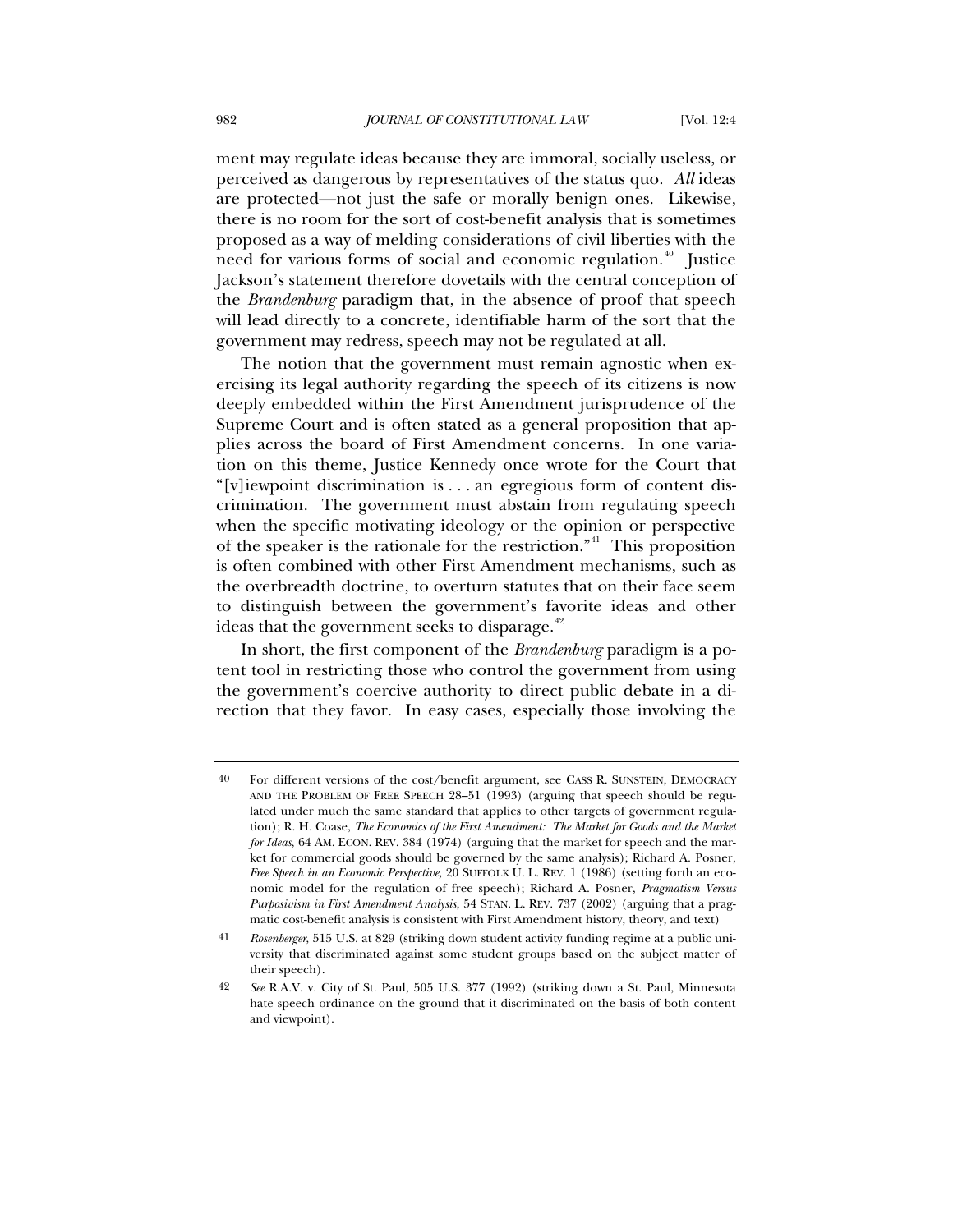overt regulation of political speech, this is how *Brandenburg* is typically used. Outside the realm of political speech, however, in recent years the Court has become far more reluctant to force the government to refrain from regulating the marketplace of ideas. Part II will explore several instances of this phenomenon.

### *2. The Harm Principle*

Under the first component of the *Brandenburg* paradigm, the government is generally prohibited from using its regulatory authority to dictate the terms or content of public debate about both political and nonpolitical matters. Even when dealing with the most highly protected forms of speech, however, there is an exception to the general mandate of government agnosticism. The exception applies when the speech in question threatens to cause an immediate, concrete, and identifiable harm to property, institutions, or individuals other than the speaker. Thus, at least with regard to the regulation of speech, the Court has effectively adopted a version of John Stuart Mill's harm principle: "the only purpose for which power can be rightfully exercised over any member of a civilized community, against his will, is to prevent harm to others. His own good, either physical or moral, is not a sufficient warrant."[43](#page-12-0) Louis Brandeis, one of the key progenitors of what has become the *Brandenburg* paradigm, tightened the Millian harm principle even further by prohibiting the government from regulating speech that causes only minor harms: "There must be reasonable ground to believe that the evil to be pre-vented is a serious one."<sup>[44](#page-12-1)</sup>

In addition to prohibiting the government from regulating anything but harmful speech, the Court has also been rigorous in limiting the definition of the concept of "harm." In the political advocacy realm, the Court has strictly limited the government to regulating only speech that leads to concrete, and probably only physical, harms. In all three of the Court's main political speech cases, the Court focused on the harm of physical violence or public disorder.<sup> $45$ </sup> These

<span id="page-12-1"></span><span id="page-12-0"></span><sup>43</sup> JOHN STUART MILL, ON LIBERTY 68 (Gertrude Himmelfarb ed., Penguin Books 1985) (1859).

<sup>44</sup> Whitney v. California, 274 U.S. 357, 376 (1927) (Brandeis, J., concurring).

<span id="page-12-2"></span><sup>45</sup> *See* NAACP v. Claiborne Hardware Co., 458 U.S. 886, 928 (1982) ("When [emotional appeals to unity and action in a common cause] do not incite lawless action, they must be regarded as protected speech."); Hess v. Indiana , 414 U.S. 105, 109 (1973) (per curiam) (maintaining that in the absence of evidence that the speaker's words "were intended to produce, and likely to produce, *imminent* disorder, those words could not be punished by the State on the ground that they had a 'tendency to lead to violence'"); Brandenburg v.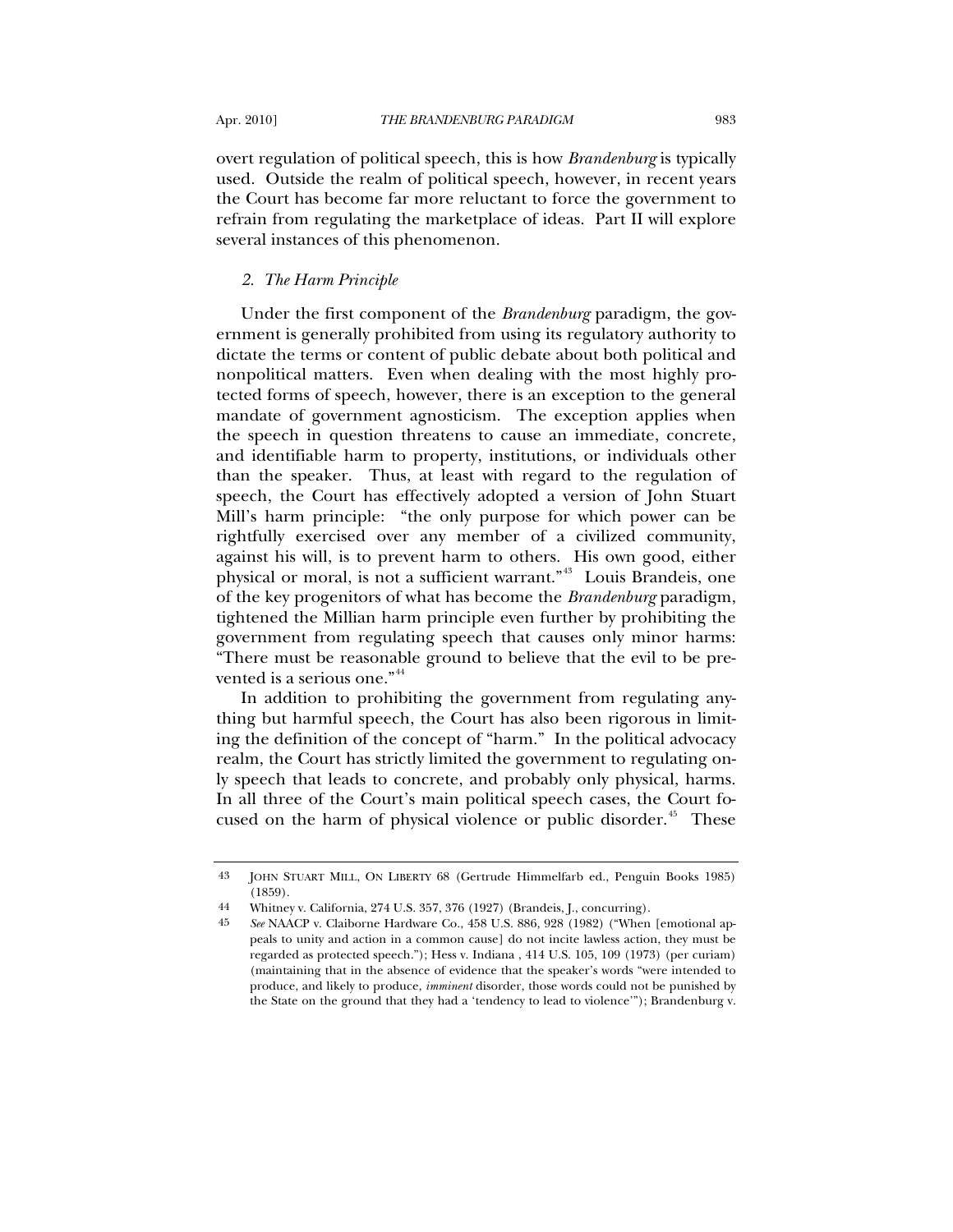cases and their predecessors make clear that no abstract, ideological, emotional, or otherwise intangible harms would suffice to justify the regulation of advocacy. As Justice Harlan once famously noted, "[t]he essential distinction is that those to whom the advocacy is addressed must be urged to *do* something, now or in the future, rather than merely to *believe* in something."[46](#page-13-0)

In these cases the Court has protected advocates ranging from communists to Ku Klux Klansmen. The facts in these cases indicate that even the prospect that the speaker will lead his or her listeners to believe in a set of ideas that are odious, extremist, or far outside the mainstream is insufficient to justify government regulation of speech. Thus, within the *Brandenburg* paradigm the harm principle is closely linked to the agnosticism mandate. By limiting the range of harms that the government can use to justify regulating speech, the Court effectively insulates against government coercion the full range of individual perspectives about the world. Thus, in the absence of proof that the speaker is directly inciting violence or other illegal activity, the government is not allowed to use its legal authority in a communitarian fashion to construct a preferred set of social mores to which its citizens must give obeisance. The government is not allowed to force its citizens to pledge allegiance to itself because, in the realm of the *Brandenburg* paradigm, opposition to the government is not a legally cognizable harm.

#### *3. The Imminence Requirement*

The imminence requirement further limits the government's ability to regulate radical political advocacy by stipulating that the speaker being regulated must not only create a harm, but an imminent harm. Recall the language in *Brandenburg*: proscribable advocacy must be "directed to inciting or producing *imminent* lawless action and is likely to incite or produce such action."<sup> $47$ </sup> The imminence requirement stems back to debates within the Court after World War I over the prosecutions of socialist and anarchist opponents of the war. The position of the Court's majority at the time was summarized by Justice Sanford in his majority opinion in *Gitlow v. New York*. [48](#page-13-2) Justice

Ohio, 395 U.S. 444, 447 (1969) (prohibiting the government from punishing advocacy of force or violence unless "such advocacy is directed to inciting or producing imminent lawless action and is likely to incite or produce such action").

<span id="page-13-1"></span><span id="page-13-0"></span><sup>46</sup> Yates v. United States, 354 U.S. 298, 324–25 (1957).

<sup>47</sup> *Brandenburg*, 395 U.S. at 447 (emphasis added).

<span id="page-13-2"></span><sup>48 268</sup> U.S. 652 (1925).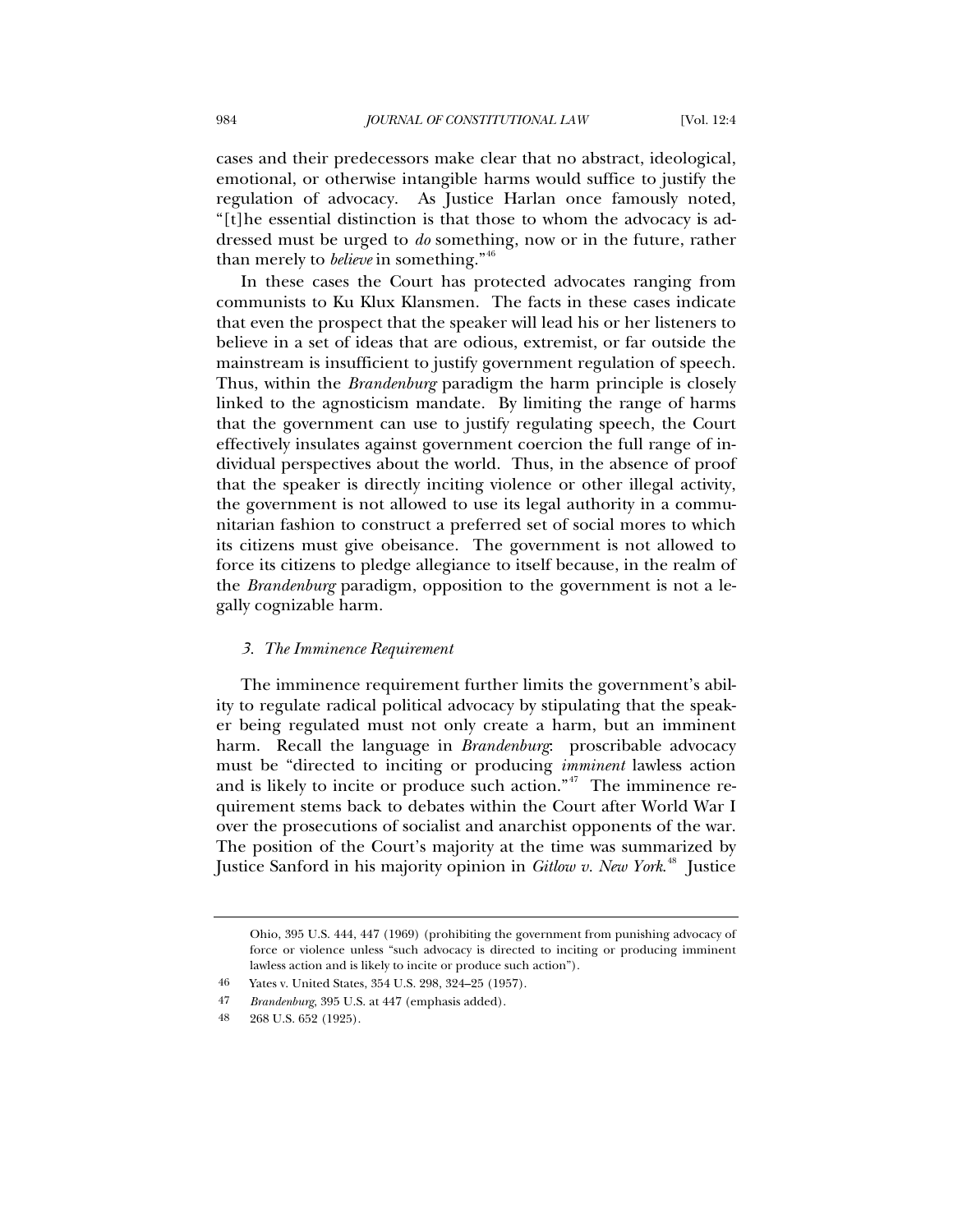Sanford argued that the government should be allowed to punish radical political advocacy even when "the effect of a given utterance cannot be accurately foreseen."<sup>[49](#page-14-0)</sup> Justice Sanford's metaphor for revolution was a firestorm; in his view, the government should be allowed to extinguish the revolutionary spark "without waiting until it has enkindled the flame or blazed into the conflagration."<sup>[50](#page-14-1)</sup> Since the government did not have to prove that speech being targeted for suppression had any immediately cognizable or concrete illegal consequences, this standard had the effect of allowing the government to suppress virtually any abstract advocacy that deviated significantly from the political status quo.

Following the lead of Justices Holmes and Brandeis, the modern Court has resoundingly rejected Justice Sanford's conception of governmental power to regulate radical political advocacy. Indeed, the introduction of an imminence requirement is the major doctrinal innovation of Justice Holmes's famous dissenting opinion in *Abrams v. United States*—an opinion that many years later would contribute a great deal to the holding of *Brandenburg* and would likewise form the heart of the *Brandenburg* paradigm. The introduction of an imminence requirement was necessary to salvage Holmes's favored contextual analysis for free-speech protection under the First Amendment. In the guise of Holmes's famous clear and present danger test, the contextual analysis had proved virtually worthless in protecting political dissidents during times of heightened domestic tensions over the war and prejudice against both immigrants and left-wing radicals.<sup>[51](#page-14-2)</sup>

The importance of the imminence requirement to Holmes is evidenced by his phrasing of the requirement in *Abrams*: "we should be eternally vigilant against attempts to check the expression of opinions that we loathe and believe to be fraught with death, unless they so

<sup>49</sup> *Id.* at 669.

<span id="page-14-1"></span><span id="page-14-0"></span><sup>50</sup> *Id.*

<span id="page-14-2"></span><sup>51</sup> All of the Supreme Court's early cases in which it applied the clear and present danger analysis involved some combination of those two elements. *See* Whitney v. California, 274 U.S. 357 (1927) (upholding the conviction of a member of the Communist Labor Party for attending a party convention); *Gitlow*, 268 U.S. at 657–59 (upholding the conviction of a member of the Socialist Party for distributing a pamphlet calling for "revolutionary mass action"); Abrams v. United States, 250 U.S. 616 (1919) (upholding convictions of five Russian immigrants, self-identified as "anarchists" or "socialists," for distributing antiwar circulars); Debs v. United States, 249 U.S. 211 (1919) (upholding the conviction of the head of the American Socialist party for giving a speech criticizing American involvement in World War I); Frohwerk v. United States, 249 U.S. 204 (1919) (upholding the conviction of a German newspaper editor for publishing editorials against the American involvement in World War I); Schenck v. United States, 249 U.S. 47 (1919) (upholding the conviction of Socialist party activists for distributing antiwar pamphlets).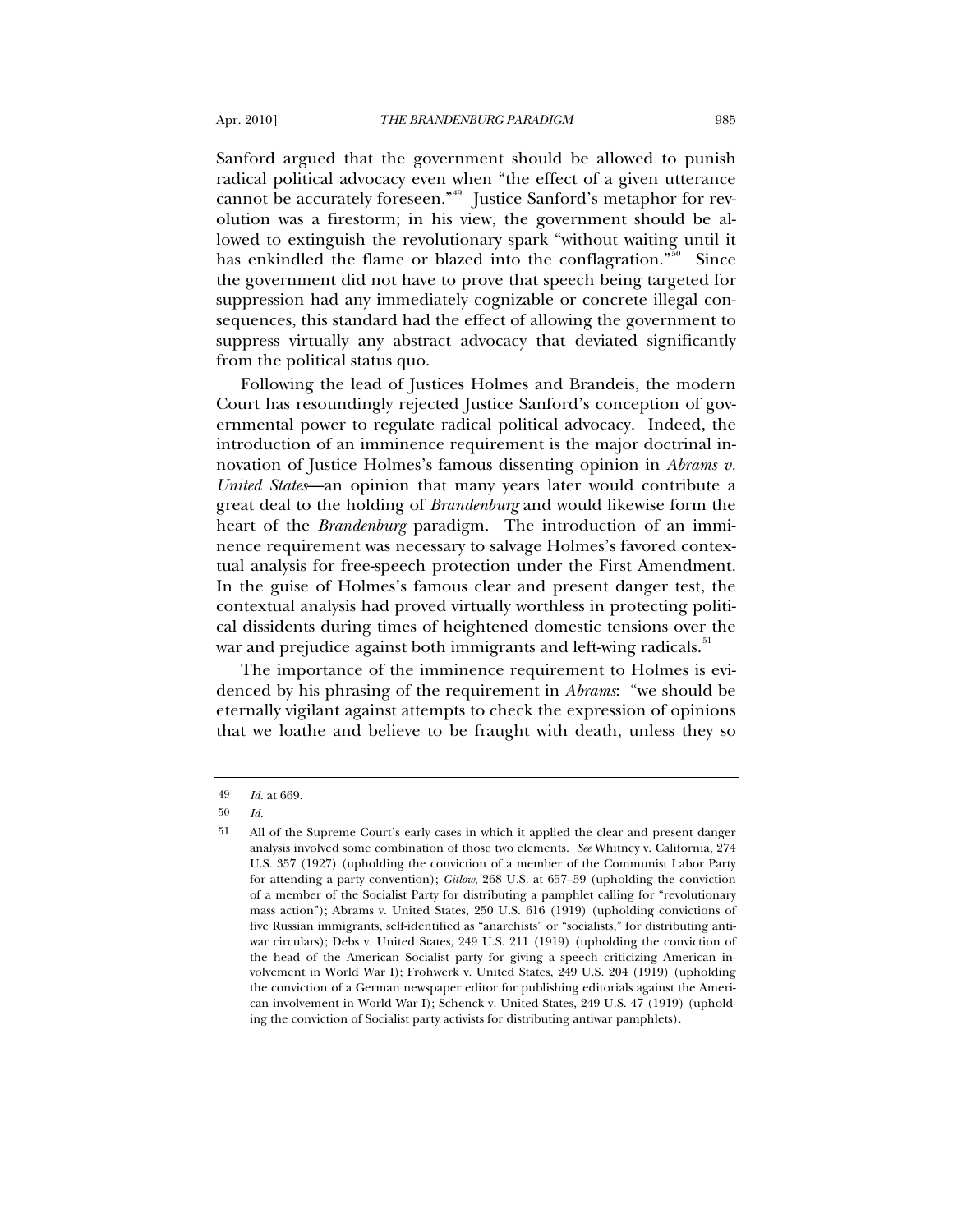*imminently* threaten *immediate* interference with the lawful and pressing purposes of the law that an *immediate* check is required to save the country."[52](#page-15-0) As the son of a prominent American poet, and as a writer of no small talent himself, it is a measure of the importance of the imminence requirement that Holmes used some variation of the term three times in one sentence in describing what should be the constitutional standard for regulating political speech. His description of the standard also gives an indication of how imminent a harm must be to satisfy the Constitution: the standard covers the expression of opinions that are "fraught with death," and such opinions can only be squelched if "an immediate check is required to save the country." According to Holmes, nothing less than the threat of the country's destruction could justify the suppression of political speech. A similar theme can be found in Justice Brandeis's opinion eight years later in *Whitney v. California*, in which Brandeis articulated a sort of time-frame analysis to determine whether the government had satisfied the imminence requirement. According to Brandeis, "[i]f there be time to expose through discussion the falsehood and fallacies, to avert the evil by the processes of education, the remedy to be applied is more speech, not enforced silence. Only an emergency can justify repression."[53](#page-15-1) Both the Holmes and Brandeis formulations of the imminence requirement would require the government to walk right up to the precipice of social disorder before suppressing the speech of its opponents. The modern Court seems to take these formulations to heart. In *Claiborne Hardware*, for example, the Court protected speech that occurred in the context of ongoing violence, noting simply that the violence did not occur immediately following the speech.<sup>[54](#page-15-2)</sup> In *Hess*, likewise, the Court protected a speaker who was urging the crowd that had already engaged in violence to become violent again.<sup>[55](#page-15-3)</sup> Brandeis's time-frame analysis now seems to be a central part of modern First Amendment jurisprudence.

The imminence requirement is not simply a mechanism for enforcing the other aspects of the *Brandenburg* paradigm; it is intricately intertwined with the agnosticism mandate. When he objects to Holmes's immediacy analysis in *Gitlow*, Justice Sanford approaches

<span id="page-15-0"></span><sup>52</sup> *Abrams*, 250 U.S. at 630 (Holmes, J., dissenting) (emphasis added).

<span id="page-15-1"></span><sup>53</sup> *Whitney*, 274 U.S. at 377 (Brandeis, J., concurring).

<span id="page-15-2"></span><sup>54</sup> *See* NAACP v. Claiborne Hardware Co., 458 U.S. 886, 928 (1982) ("In this case . . . —with the possible exception of [one] incident—the acts of violence identified in 1966 occurred weeks or months after the April 1, 1966, speech . . . .").

<span id="page-15-3"></span><sup>55</sup> *See* Hess v. Indiana, 414 U.S. 105 (1973) (per curiam) (overturning the conviction of a protester who urged crowd to "take the fucking street later" or "take the fucking street again").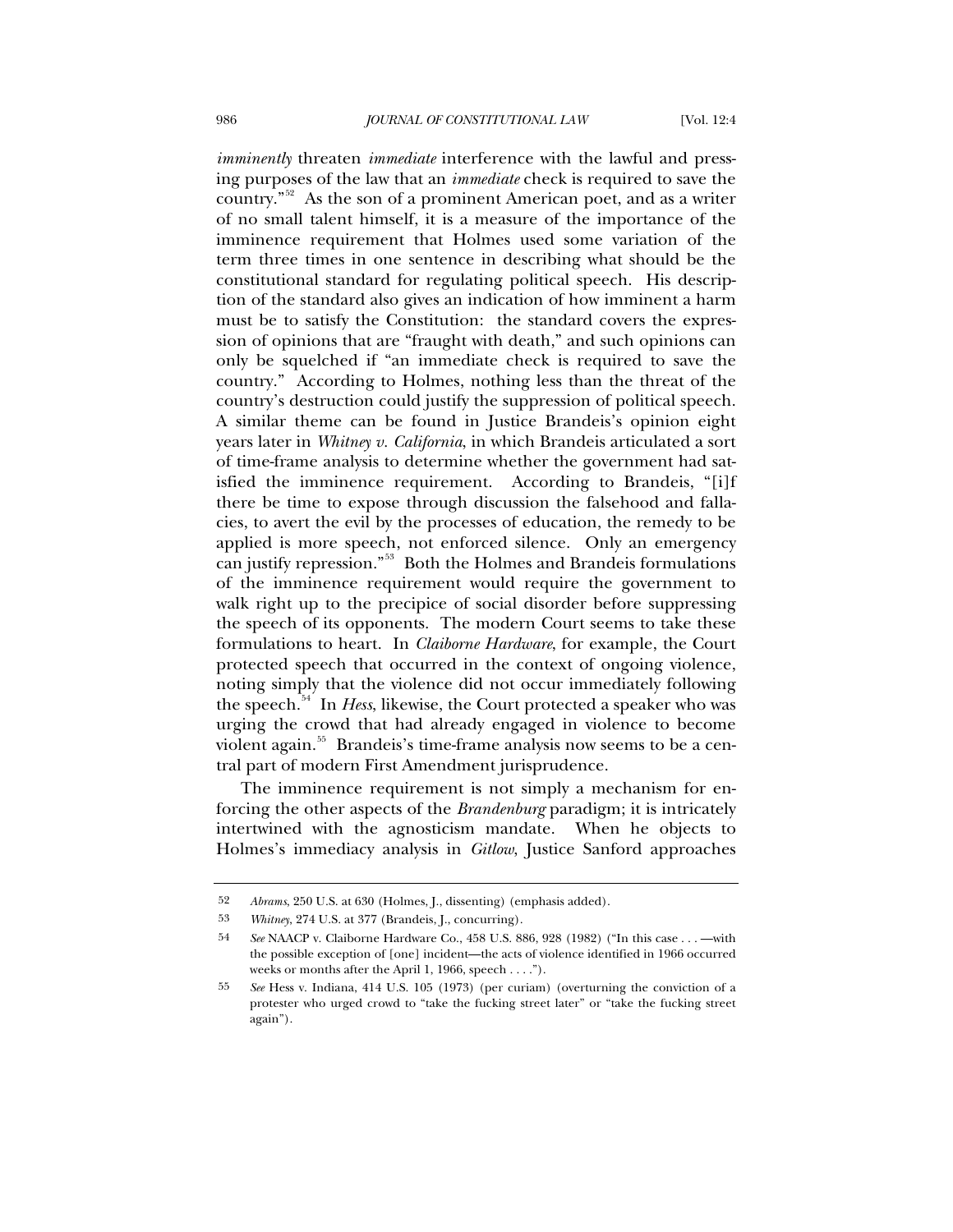the question from the perspective of the government's right of selfpreservation; according to Justice Sanford, a government should not be forced to defer the implementation of self-preservation measures until the point at which there is an "imminent and immediate danger of its own destruction."[56](#page-16-0) Holmes's response to Justice Sanford's concern with government self-preservation is to argue that under his

theory of free speech, no government necessarily deserves to be preserved in the face of political opposition. In Holmes's more pithy phrasing of this point, "[i]f in the long run the beliefs expressed in proletarian dictatorship are destined to be accepted by the dominant forces of the community, the only meaning of free speech is that they should be given their chance and have their way."<sup>[57](#page-16-1)</sup>

If one takes this phrase literally, then the clear impression in reading Holmes's free-speech opinions is that his own deep-seated politi-cal skepticism (which some would go so far as to label nihilism<sup>[58](#page-16-2)</sup>) is so strong that he would actually prohibit the government from saving itself in times of political crisis. Whether the modern Court would take the same radically skeptical view of governmental power is doubtful. But it does seem clear that the modern Court would adhere to Brandeis's notion that only an emergency would justify the suppression or punishment of speech. It is equally clear that the *Brandenburg* paradigm is permeated with Holmesian skepticism about unsupported government claims of political danger. In the absence of concrete facts leading to the clear implication of violence or other serious threats to the social order, speech coming within the *Brandenburg* paradigm cannot be suppressed by the government.

### *4. The Assertion of High Collective Risk Tolerance*

When the Court settled the debate over the imminence requirement in favor of a standard that allows the government to suppress speech only in the face of a dire emergency, the Court simultaneously adopted a particular perspective about society's tolerance for political risk. In essence, the *Brandenburg* paradigm adopts the perspective that this society is willing to tolerate significant amounts of social turmoil as part of our daily social fabric. Moreover, according to the *Brandenburg* paradigm, society must tolerate a significant amount of

<span id="page-16-0"></span><sup>56</sup> *Gitlow*, 268 U.S. at 669.

<span id="page-16-2"></span><span id="page-16-1"></span><sup>57</sup> *Id.* at 673 (Holmes, J., dissenting).

<sup>58</sup> *See*, *e.g.*, David Luban, *Justice Holmes and the Metaphysics of Judicial Restraint*, 44 DUKE L.J. 449, 475 (1994) ("Holmes qualifies as a moral nihilist; indeed, he advanced the moral nihilist's typical reduction of value judgments to tastes and naked preferences . . . .").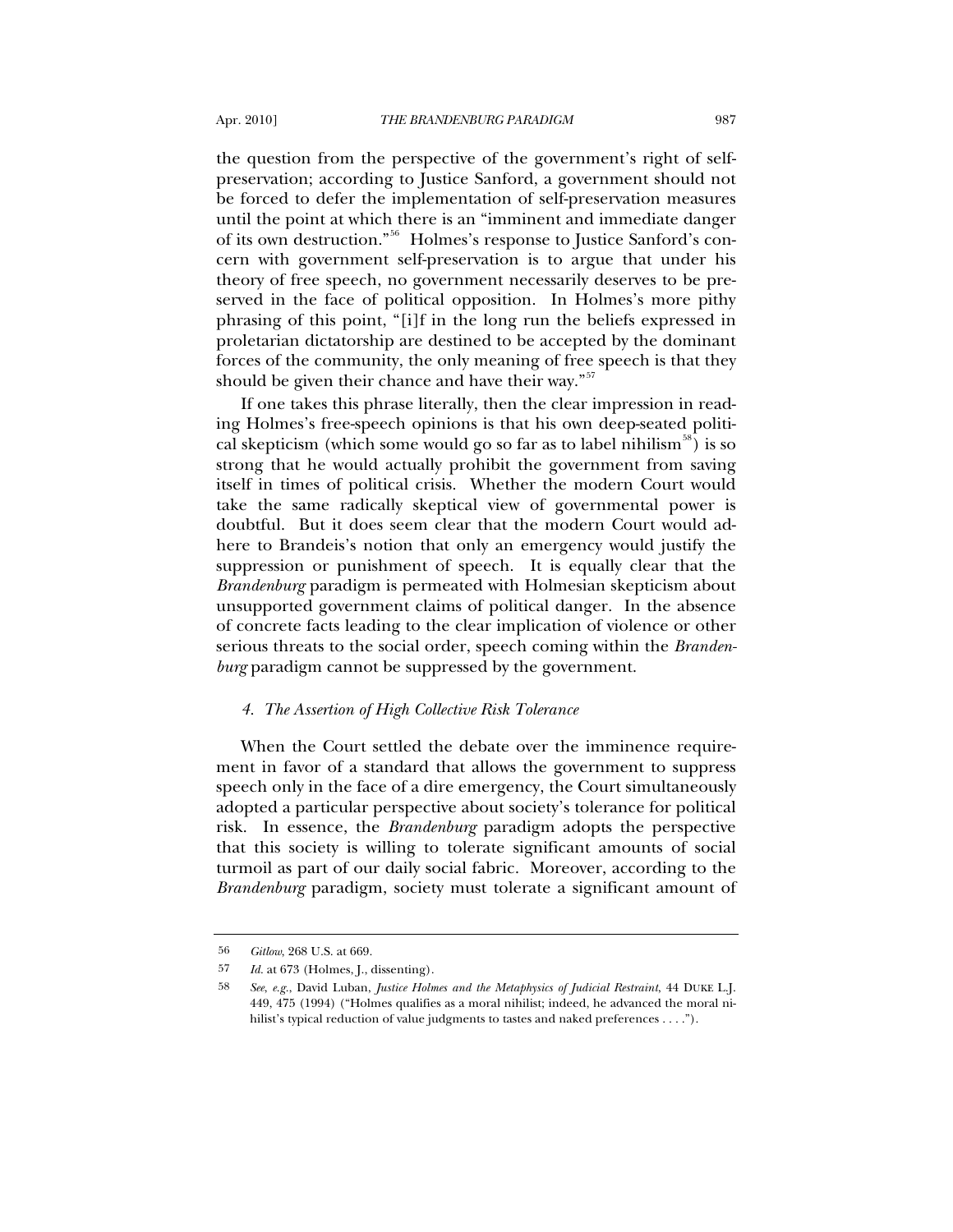speech by those who are recognized as far outside the mainstream of society and the "legitimate" political culture. There is no pretense here that we are talking about a marketplace of ideas; no one seriously contends that the Klansmen whose claims were at issue in *Brandenburg* have anything worthwhile to contribute to public debate about the significant issues of the day. Speakers such as the Klansmen in *Brandenburg* are little more than pesky nuisances and undifferentiated threats to the public order. The question, therefore, is at what point can society simply shut such people up? According to the *Brandenburg* paradigm, the answer to that question is that we must wait until serious physical disorder occurs; distaste for the speaker or vague portensions of where the speaker's ideas may lead are not sufficient. One of the central lessons of the *Brandenburg* paradigm is that it prohibits society from acting against speakers on the basis of mainstream society's political squeamishness.

As with most issues regarding the political speech protections of the First Amendment, there are two possible explanations for this approach, and both of the explanations stem back to the very different personalities of those strange First Amendment bedfellows, Holmes and Brandeis. On the one hand, one could argue, à la Brandeis, that the Court has imposed on society such a high level of risk tolerance because the Court is forcing us to mimic the brave Framers, who in Brandeis's estimation "did not fear political change [and] did not exalt order at the cost of liberty."<sup>[59](#page-17-0)</sup> Or, conversely, one can take Justice Holmes's *que sera, sera* approach that society must tolerate Bolsheviks and other radicals simply because they might just prevail in the end and abstract democratic theory requires us to be open to that possibility.[60](#page-17-1) Under this approach, risks are not bad things, because they are simply part of history's cycle.

Under either the Brandeis or the Holmes rationale, the bottom line is that the First Amendment jurisprudence that those Justices set in motion creates a constitutional mandate that society must be open to all political ideas, including those that advocate destroying the very political structure that allows such ideas to be expressed. As with the definition of harm, the *Brandenburg* paradigm narrows the conception of risk that society is allowed to use in justifying the application of force against political opponents. Social disorder, political change, vociferous debate, the undermining of traditional values, or even threatened change in the very nature of government itself are

<span id="page-17-0"></span><sup>59</sup> Whitney v. California, 274 U.S. 357, 377 (1927) (Brandeis, J., concurring).

<span id="page-17-1"></span><sup>60</sup> *See Gitlow*, 268 U.S. at 673 (Holmes, J., dissenting).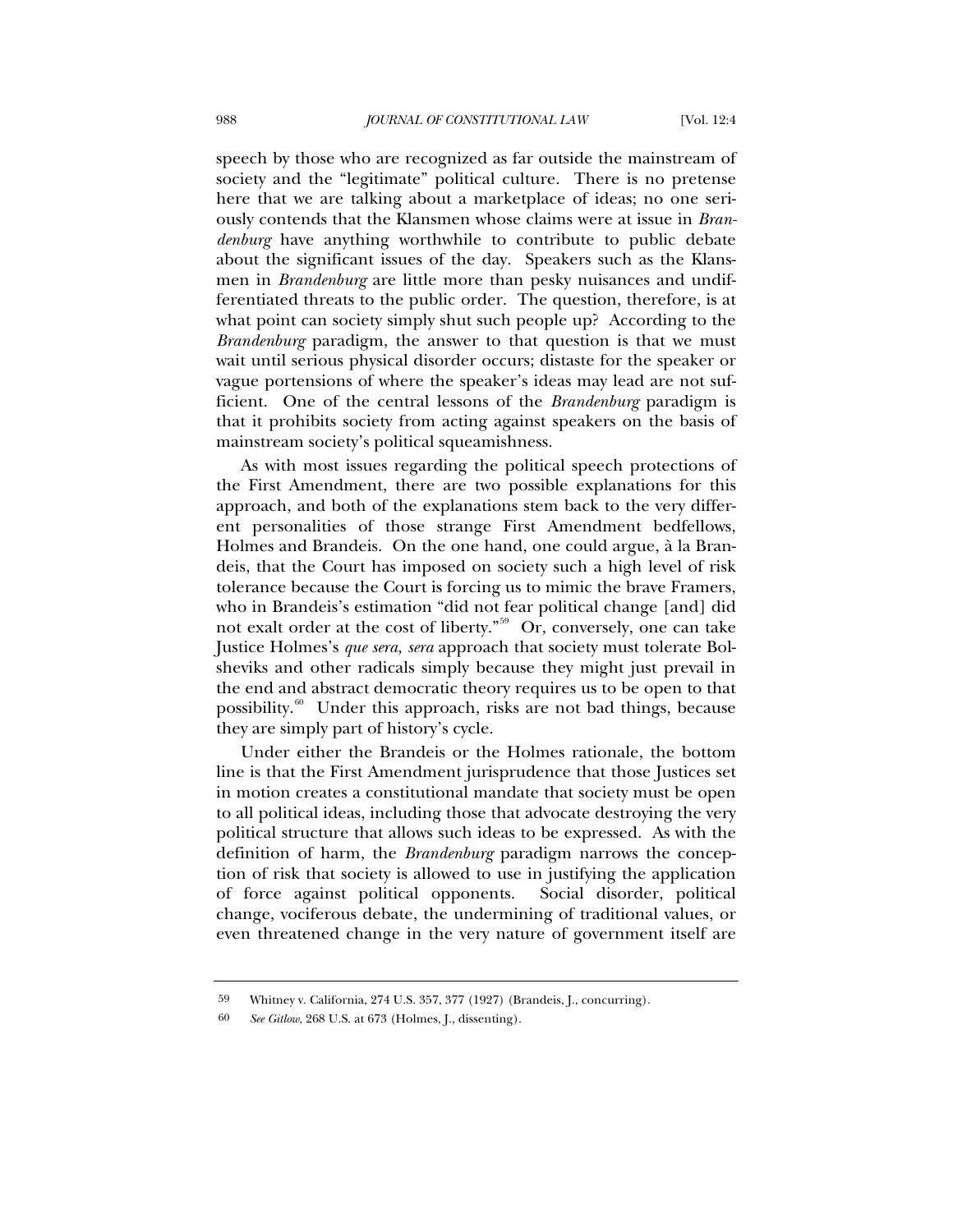not even counted as cognizable risks of the *Brandenburg* paradigm. The only risk that counts under the *Brandenburg* paradigm is risk that takes the form of immediate, violent social change in a context in which debate is forestalled by the rapid development of social disorder.

### *5. The Immunization of Speakers for the Actions of Listeners*

The fifth component of the *Brandenburg* paradigm is more pragmatic than the previous four components. The fifth component deals with how the *Brandenburg* paradigm is actually implemented in situations where speakers lead listeners to do something antisocial, violent, or illegal. The logical implication of the *Brandenburg* paradigm is that speakers are immunized from legal liability for the nonimmediate actions that their speech may have instigated in their listeners. Of course, this rule may be overcome by evidence of more direct involvement between speakers and listeners (as in a criminal conspiracy, for example). Yet in those cases, more than speech is involved, and therefore the matter is considered outside the *Brandenburg* paradigm. In the absence of such additional evidence, the simple fact that a speaker gave an inflammatory speech is not a sufficient legal justification to hold that speaker accountable for the actions of the speaker's audience.

The application of this component of the *Brandenburg* paradigm leads to some of the Court's most controversial decisions. Two of the cases that serve as the foundation for the *Brandenburg* paradigm provide examples of this phenomenon. In *Claiborne Hardware*, for example, the Court protected the speech of someone who instigated a crowd in the context of a long-running, acrimonious, and often vio-lent economic boycott of local businesses.<sup>[61](#page-18-0)</sup> The speech was overtly threatening to those who violated the boycott, in an atmosphere where the boycotters had actually posted individuals outside of local businesses to identify those who broke the boycott.<sup>[62](#page-18-1)</sup> Likewise, in *Hess*, an individual walked back and forth in front of a roiling crowd. Some members of the crowd had most likely already participated in violent activities, and he verbally urged them to once again behave illegally and possibly violently. $63$  In both of these cases, it is not diffi-

<span id="page-18-0"></span><sup>61</sup> *See* NAACP v. Claiborne Hardware Co., 458 U.S. 886, 898–906 (1982) (reviewing the seven-year history of the dispute between the NAACP and local businesses).

<sup>62</sup> *See id.* at 903–04 (discussing the use of store watchers known as "Black Hats").

<span id="page-18-2"></span><span id="page-18-1"></span><sup>63</sup> *See* Hess v. Indiana, 414 U.S. 105, 107 (1973) (per curiam) (although there is no dispute that the words used by Hess were either "we'll take the fucking street later" or "we'll take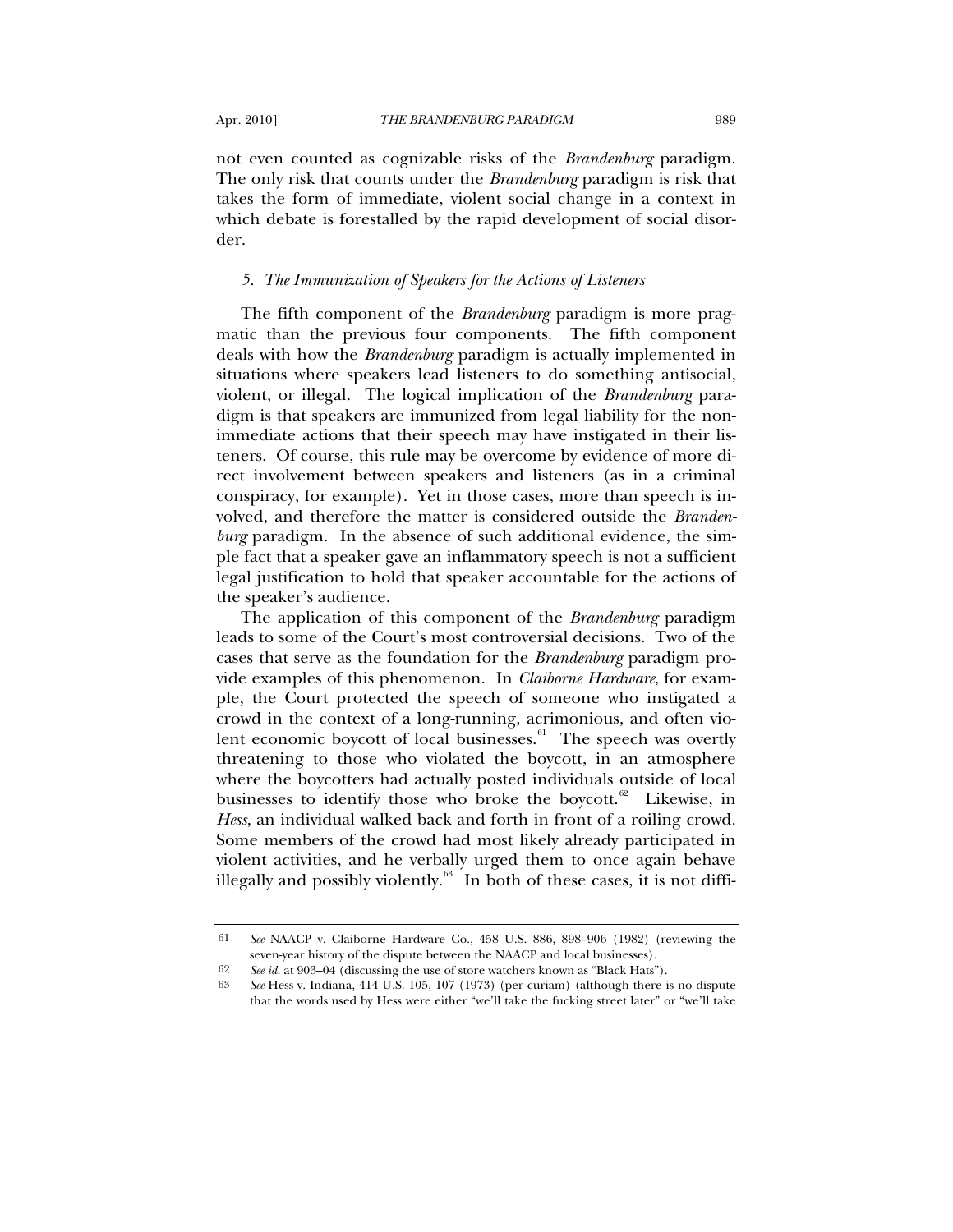cult to arrive at the intuitive conclusion that the lower courts did nothing wrong in refusing to protect the speech. Both situations involved a strong threat of violence, and perhaps even mayhem or death. Both situations involved speakers who seemed to be fully aware of the consequences of their speech. And both situations involved speakers who were using their speech to engage the enemy through physical action or violence, not words or intellect.

Despite these factors, the Court easily found that the First Amendment protected the speakers in each instance. The narrow historical rationale for this is easy to discern. The modern Court is extremely reluctant to attribute any crowd's violent tendencies to a speaker in an historical context in which an earlier Court was willing to allow the government to imprison (as Holmes put it in *Abrams*) virtually every "poor and puny anonymit [y]<sup> $n^{64}$  $n^{64}$  $n^{64}$ </sup> who was caught while uttering an anti-government phrase in public. The lesson that these early cases have taught the modern Court is not just that "[s]trong and effective extemporaneous rhetoric cannot be nicely channeled in purely dulcet phrases,"<sup>[65](#page-19-1)</sup> but that if you give the government its head, even purely dulcet phrases can sometimes subject opposition presi-dential candidates to ten years in federal prison.<sup>[66](#page-19-2)</sup> Immunizing the speaker from responsibility for all non-immediate violent actions committed by the speaker's audience has the effect of removing from the government the ability to interpret benign political opposition as the incitement of violence.

Each component of the *Brandenburg* paradigm reinforces one or more of the others. This particular aspect of the paradigm dovetails with the seventh component of the paradigm discussed below: if the government is prohibited from using a speaker's aggressive phrasing and presentation as the instigation of violence, the speaker is freed to speak as forcefully as he or she sees fit. In the *Brandenburg* paradigm, speakers and speakers alone can decide how to phrase their particular point of view. The phrase "I respectfully oppose the draft" may reflect the same sentiments as "Fuck the draft," $67$  but rhetorically speaking the two phrases are in different leagues. Under the *Bran-*

the fucking street again," there is some dispute as to whether Hess actually intended to incite the crowd).

<span id="page-19-1"></span><span id="page-19-0"></span><sup>64</sup> Abrams v. United States, 250 U.S. 616, 629 (1919) (Holmes, J., dissenting).

<sup>65</sup> *Claiborne Hardware*, 458 U.S. at 928.

<span id="page-19-2"></span><sup>66</sup> *See* Debs v. United States, 249 U.S. 211, 217 (1919) (upholding the ten-year prison sentence issued to Socialist Party presidential candidate Eugene V. Debs for giving a campaign speech opposing American involvement in World War I).

<span id="page-19-3"></span><sup>67</sup> *See* Cohen v. California, 403 U.S. 15, 16 (1971) (overturning the conviction of a man for wearing a jacket bearing the inscription "fuck the draft" in a public courthouse).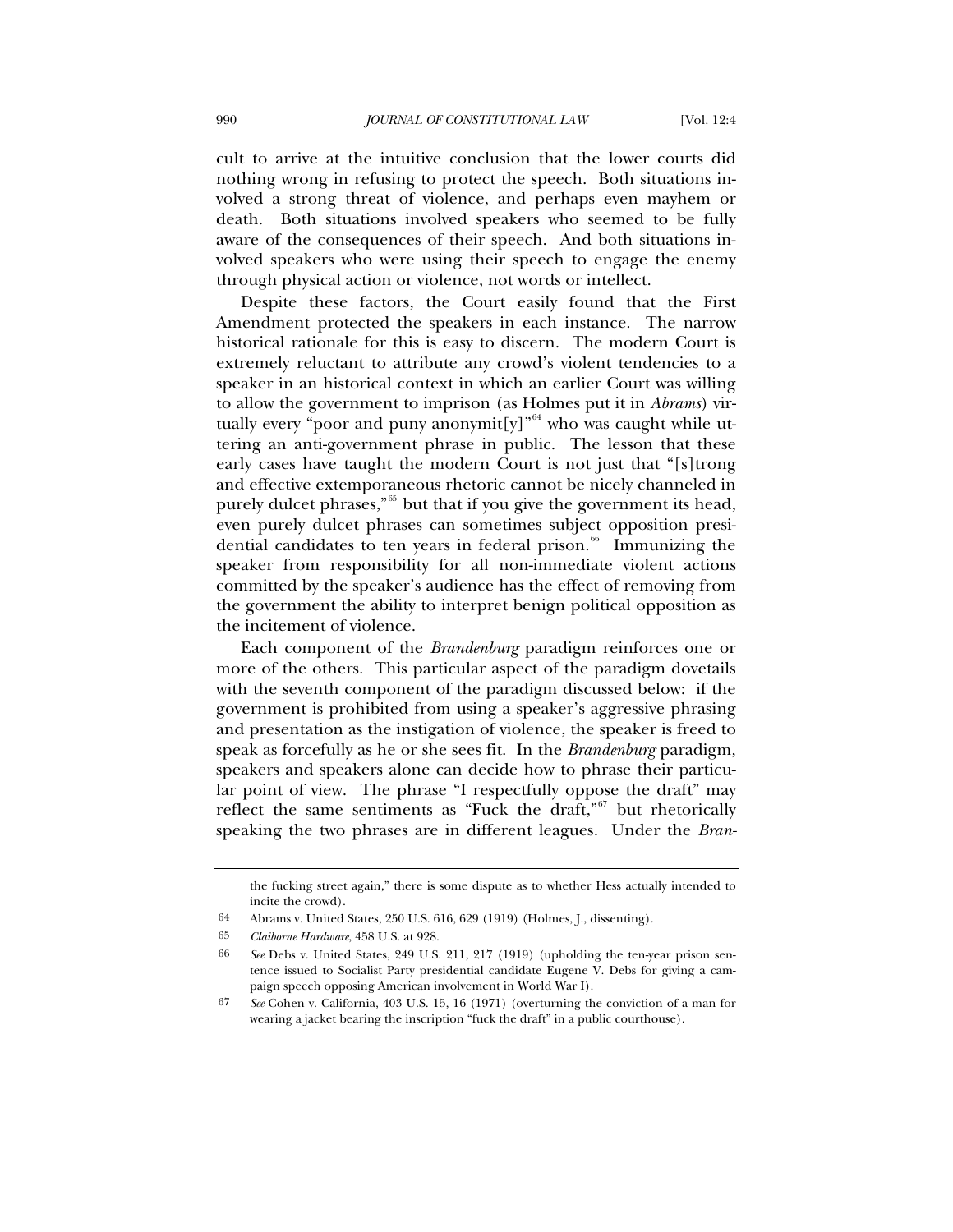*denburg* paradigm, each speaker may decide for him or herself how

much verbal aggression is necessary for the occasion, regardless of whether the more aggressive speech may instigate others to act in illegal ways.

### *6. The Assumption of Listener Incredulity*

In addition to the lesson that speakers should be allowed to decide for themselves how to cast their ideas, the Court has learned an additional lesson from its supine disinclination to protect dissent during the World War I era. This additional lesson has to do, not with the rights of speakers, but rather with the responsibilities of listeners. The earlier era of First Amendment jurisprudence, during which the Court permitted the government to suppress political dissent virtually without constitutional constraint, produced several consequences for members of the intended audience for the suppressed speakers. The most obvious consequence is that the listeners could not hear particular ideas and points of view. Thus, the scope of public debate was warped to favor the government's preferred perspective. The less obvious consequence is that these cases freed listeners from the responsibility of deciding what to believe and what not to believe and also freed them from the obligation to exercise restraint and to obey the law in the face of overt entreaties to do otherwise. Each of these consequences is overtly paternalistic. During this period, the government acted expressly on the belief that individual citizens were incapable of figuring out for themselves what they believed about major public controversies of the day and of obeying the law in the face of incitements to disobey.

Paternalism is in general a dangerous precept for a democratic government. All forms of democracy are predicated on notions of popular rule; thus, all forms of democratic government assume that the people run the government instead of the other way around. A government that engages in paternalistic behavior toward its citizenry forsakes the central characteristic necessary for that government to be characterized as democratic. A democratic government obtains its legitimacy only through the consent of the governed. A government that engages in paternalistic manipulation of public debate effectively seeks to create its own consent by denying its citizens access to political options that do not favor (or may even undermine) the current regime. A government that manipulates its own citizenry in this fashion cannot lay claim to democratic legitimacy.

The *Brandenburg* paradigm addresses these issues in several ways. First, as discussed in the previous Sections, the *Brandenburg* paradigm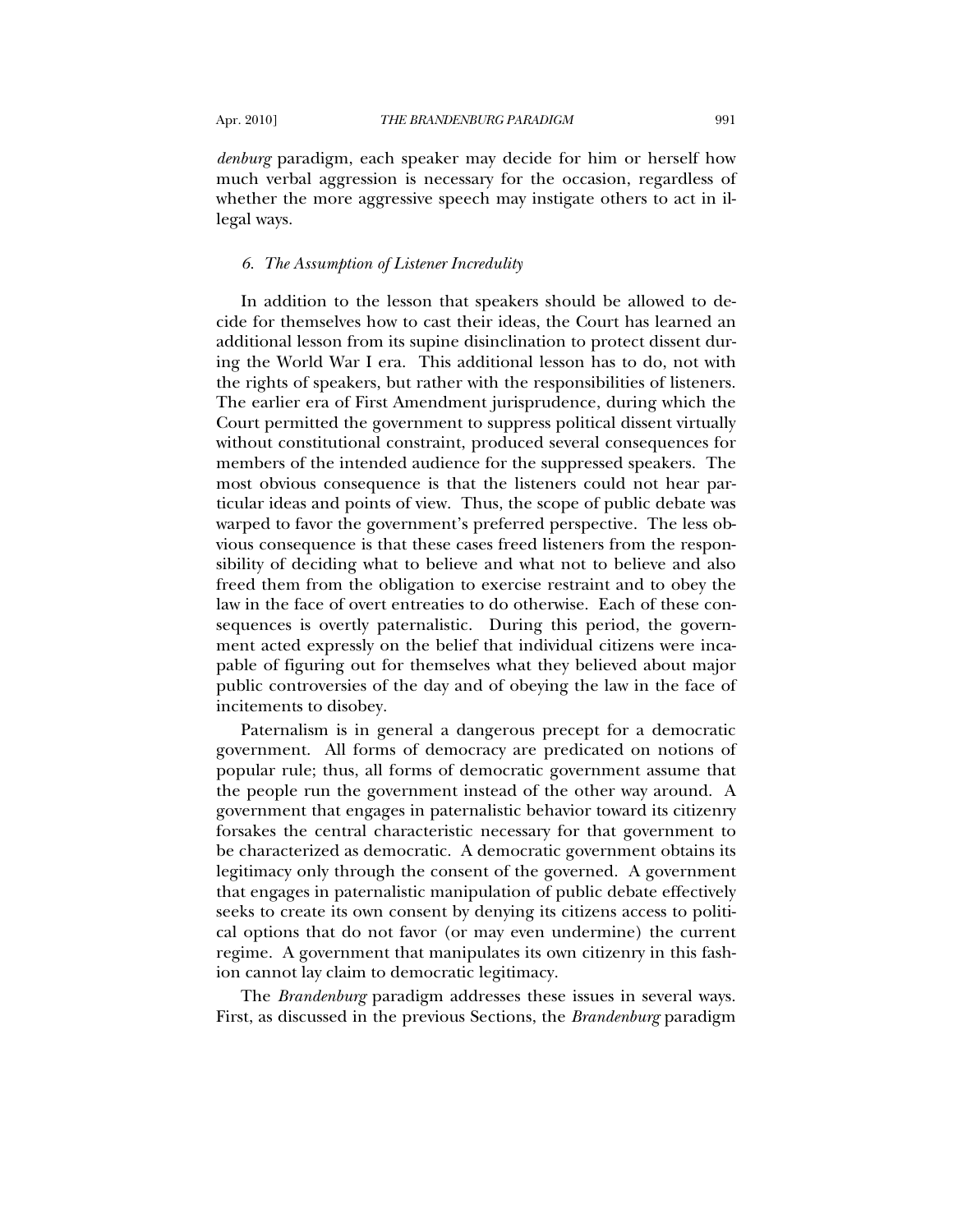protects democratic governments from acceding to their natural inclination to err on the side of safety with regard to radical political expression. Under the *Brandenburg* paradigm, nothing short of an immediate threat of violent upheaval or revolution will justify shutting down the speech of the government's political opponents.

The second way in which the *Brandenburg* paradigm addresses these issues may be even more important: implicit in the *Brandenburg* paradigm is an image of a proper democratic citizen. The paradigm imputes to that citizen a certain number of characteristics that are essential to effective participation in a political system governed by the First Amendment. Those characteristics include incredulity, rationality, critical intelligence, insensitivity to political slights, and an understanding of the political protocols that accompany an orderly transfer of power, leavened with a Jeffersonian awareness<sup>[68](#page-21-0)</sup> that orderly political processes may ossify to the point that precepts of liberty will compel citizens to overthrow the existing order and begin again. These characteristics effectively transfer from the government to individual citizens the responsibility for avoiding the political excesses threatened by radical political and religious ideologues. The *Brandenburg*  paradigm assumes that citizens approach political discourse with an attitude of healthy skepticism and that they assume that everything said in the political marketplace is half-true, altogether false, or at least entirely self-interested. Likewise, the *Brandenburg* paradigm's assumption that citizens will bring to the political marketplace the characteristics of rationality and critical intelligence leads to the conclusion that citizens are fully capable of detecting snake oil in the form of factual claims that are demonstrably untrue. The *Brandenburg* paradigm assumes that citizens are fully capable of dealing with the public dissemination of nonsense ranging from Holocaust denial to creationism without the government's protection. Thus, while other constitutional provisions such as the Equal Protection Clause or the Establishment Clause may preclude the government itself from making such claims, there is no need to regulate the private market in the expression of factual nonsense.

In short, the *Brandenburg* paradigm transforms the First Amendment into an anti-paternalism clause. Under *Brandenburg*, citizens

<span id="page-21-0"></span><sup>68</sup> *See* THE DECLARATION OF INDEPENDENCE para. 2 (U.S. 1776) ("Prudence, indeed, will dictate that Governments long established should not be changed for light and transient Causes . . . . But when a long Train of Abuses and Usurpations, pursuing invariably the same Object, evinces a Design to reduce [the people] under absolute Despotism, it is their Right, it is their Duty, to throw off such Government, and to provide new Guards for their future Security.").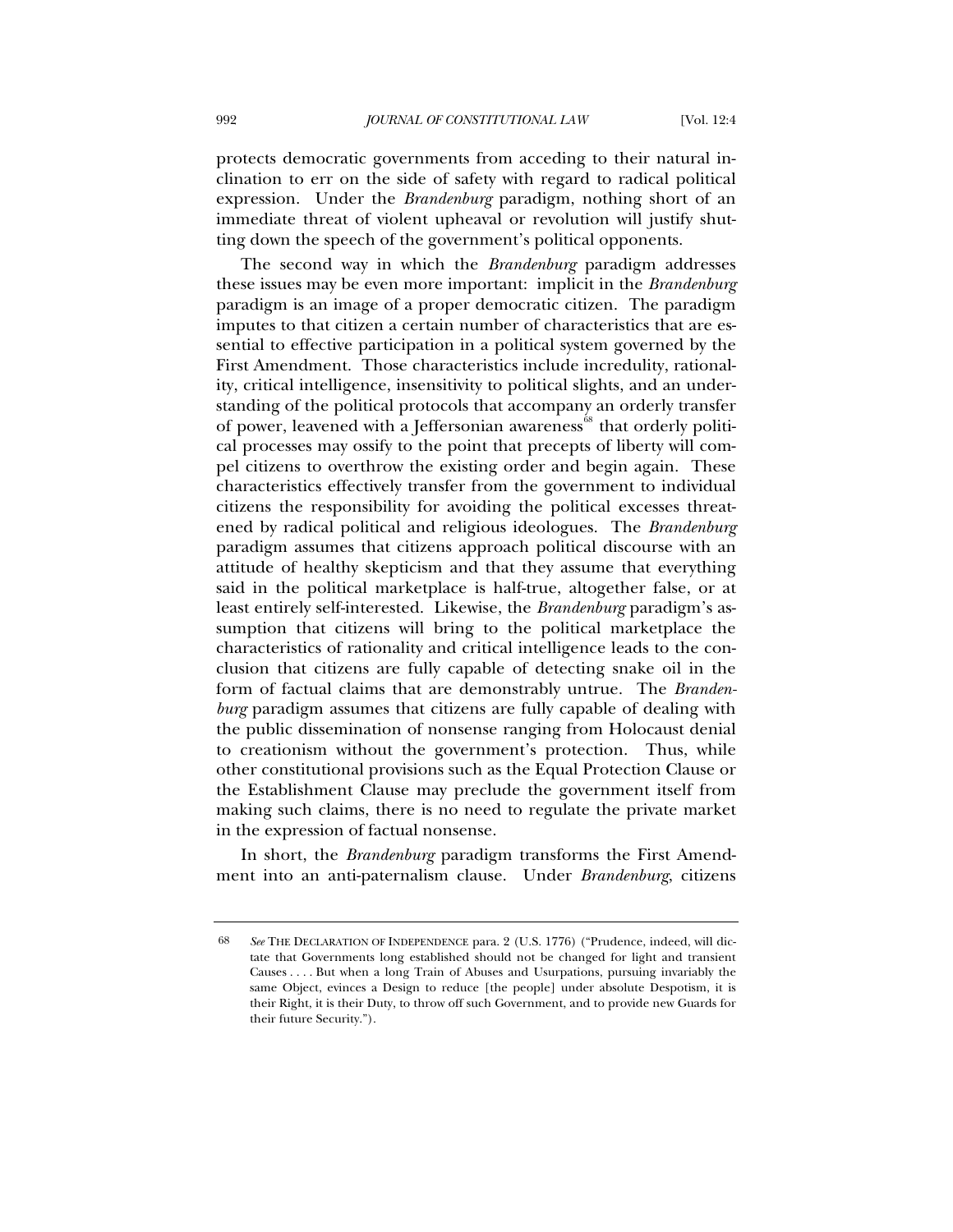may need the government's protection when radical speech turns into a riot, but until that point, citizens are fully capable of taking care of themselves.

#### *7. Form and Content Are Constitutionally Indistinguishable*

The central precept of the *Brandenburg* paradigm is that the government is not allowed to censor ideas that contradict the government's official perspective on politics, morality, or other aspects of the social ethos. This precept generates a corollary regarding the government's authority for dictating how ideas may be presented to the world. According to the *Brandenburg* paradigm, the government has no authority to dictate the tone of speech, moderate the forcefulness of speech, or in any other way force speakers to present their ideas in one way rather than another. To put the matter simply, if the First Amendment is viewed through the prism of the *Brandenburg* paradigm, form is indistinguishable from content.

The primary support for this component of the *Brandenburg* paradigm is *Cohen v. California*, [69](#page-22-0) a case often viewed as more famous for its facts than for what it adds to First Amendment jurisprudence. *Cohen* is, of course, the case in which an individual was convicted of violating a California statute prohibiting anyone from disturbing the peace by "offensive conduct." The individual in question violated the statute by wearing around the Los Angeles County Courthouse a jacket inscribed with the phrase "Fuck the Draft."<sup>[70](#page-22-1)'</sup> The Supreme Court overturned the conviction, holding that the inscription was a constitutionally protected expression of opinion.

In cataloguing the various arguments California made for upholding the conviction, the Court settled on the state's primary argument, which the Court viewed as the state's desire "to maintain what they regard as a suitable level of discourse within the body politic. $n^{71}$  $n^{71}$  $n^{71}$  The Court rejected this argument on both practical and theoretical grounds. Practically, the Court could not discern any difference between this particular epithet and others, leading to Justice Harlan's quip that "one man's vulgarity is another's lyric."<sup>[72](#page-22-3)</sup> The Court's theoretical ground for rejecting the state's argument was that expressive form and content are inextricably intertwined and therefore are both protected by the First Amendment. The Court rejected California's

<sup>69 403</sup> U.S.15 (1971).

<span id="page-22-1"></span><span id="page-22-0"></span><sup>70</sup> *Id.* at 16.

<span id="page-22-3"></span><span id="page-22-2"></span><sup>71</sup> *Id.* at 23.

<sup>72</sup> *Id.* at 25.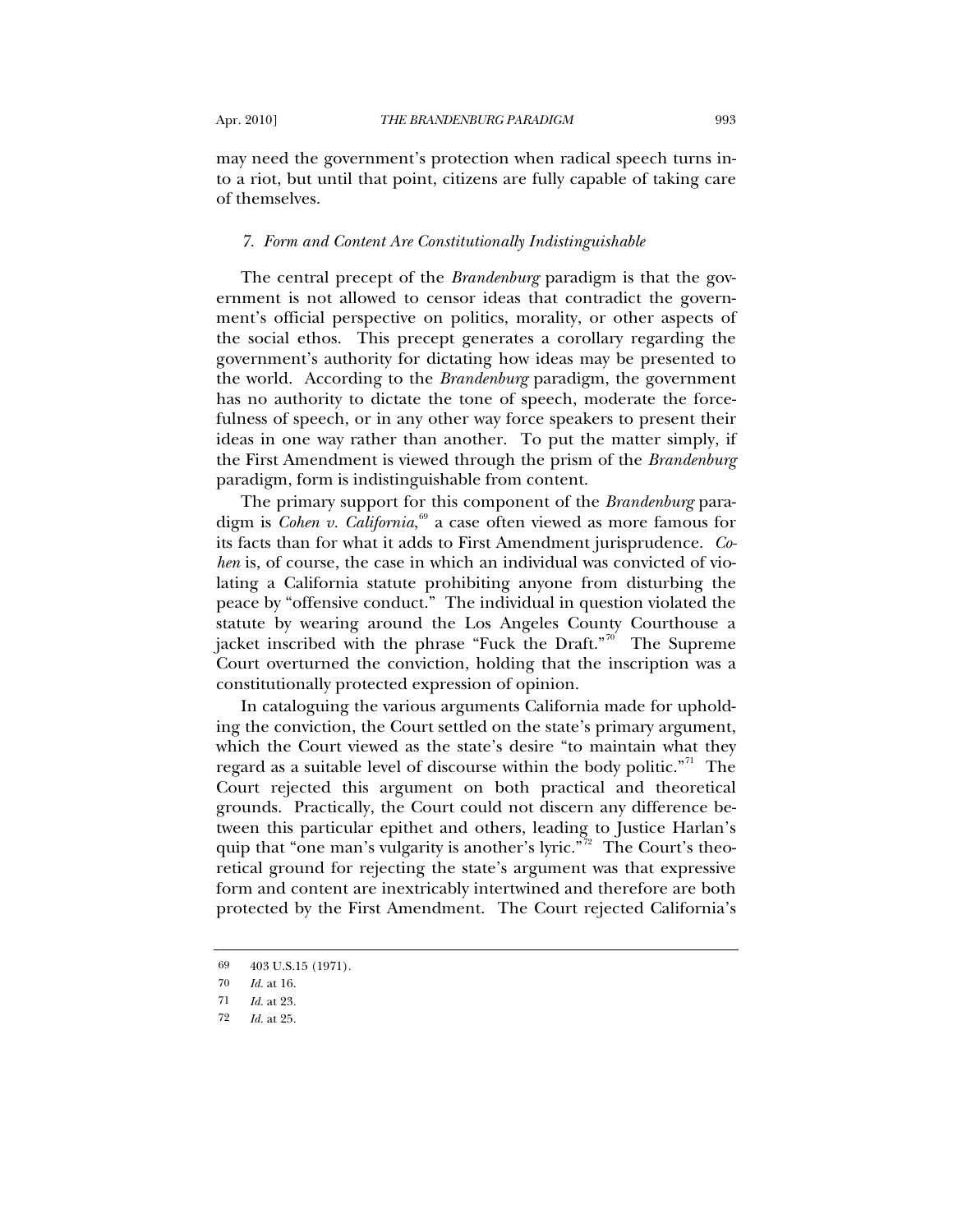effort to impose decorum rules on public speech by specifically linking a speaker's choice of words to the speaker's decision about which ideas to express. Just as the First Amendment does not permit the government to dictate the content of the speaker's ideas, the government also cannot dictate the speaker's mode of expressing those ideas: "we cannot indulge the facile assumption that one can forbid particular words without also running a substantial risk of suppressing ideas in the process. Indeed, governments might soon seize upon the censorship of particular words as a convenient guise for banning the expression of unpopular views."<sup>[73](#page-23-0)</sup>

It is the Court's willingness to link expressive form and content that gives *Cohen* its continued significance within First Amendment jurisprudence and makes the decision one of the cornerstones of the *Brandenburg* paradigm. But there is another aspect of the *Cohen* decision that may be even more significant in terms of the way the Court interprets human expression and how that expression must be protected under the First Amendment. In one paragraph of his *Cohen* majority opinion, Justice Harlan notes the "dual communicative function" served by expression: "[expression] conveys not only ideas capable of relatively precise, detached explication, but otherwise inexpressible emotions as well. In fact, words are often chosen as much for their emotive as their cognitive force."<sup>[74](#page-23-1)</sup> These sentiments are self-evident to writers of even the most modest talents. An op-ed article expressing in moderate terms the author's disagreement with the country's current conscription system clearly does not pack the punch of the in-your-face declaration "Fuck the Draft."

*Cohen* is significant in that the Court provides First Amendment protection for the emotive as well as the cognitive values of speech. Without such protection, the government would be given broad authority to inhibit the effectiveness of political speech by purporting to target only the manner rather than the content of the speaker's expression. Indeed, without such protection, each of the three primary *Brandenburg* paradigm cases—*Brandenburg*, *Claiborne Hardware*, and *Hess*—could have come out the other way. The speakers in each of these cases were communicating their ideas in aggressive, even antisocial ways, and the same ideas could easily have been communicated in much more muted terms. Under the *Brandenburg* paradigm, speakers are not forced to choose the least frightening or most comforting mode of communicating their beliefs. Likewise, the recogni-

<span id="page-23-0"></span><sup>73</sup> *Id.* at 26.

<span id="page-23-1"></span><sup>74</sup> *Id.* at 26.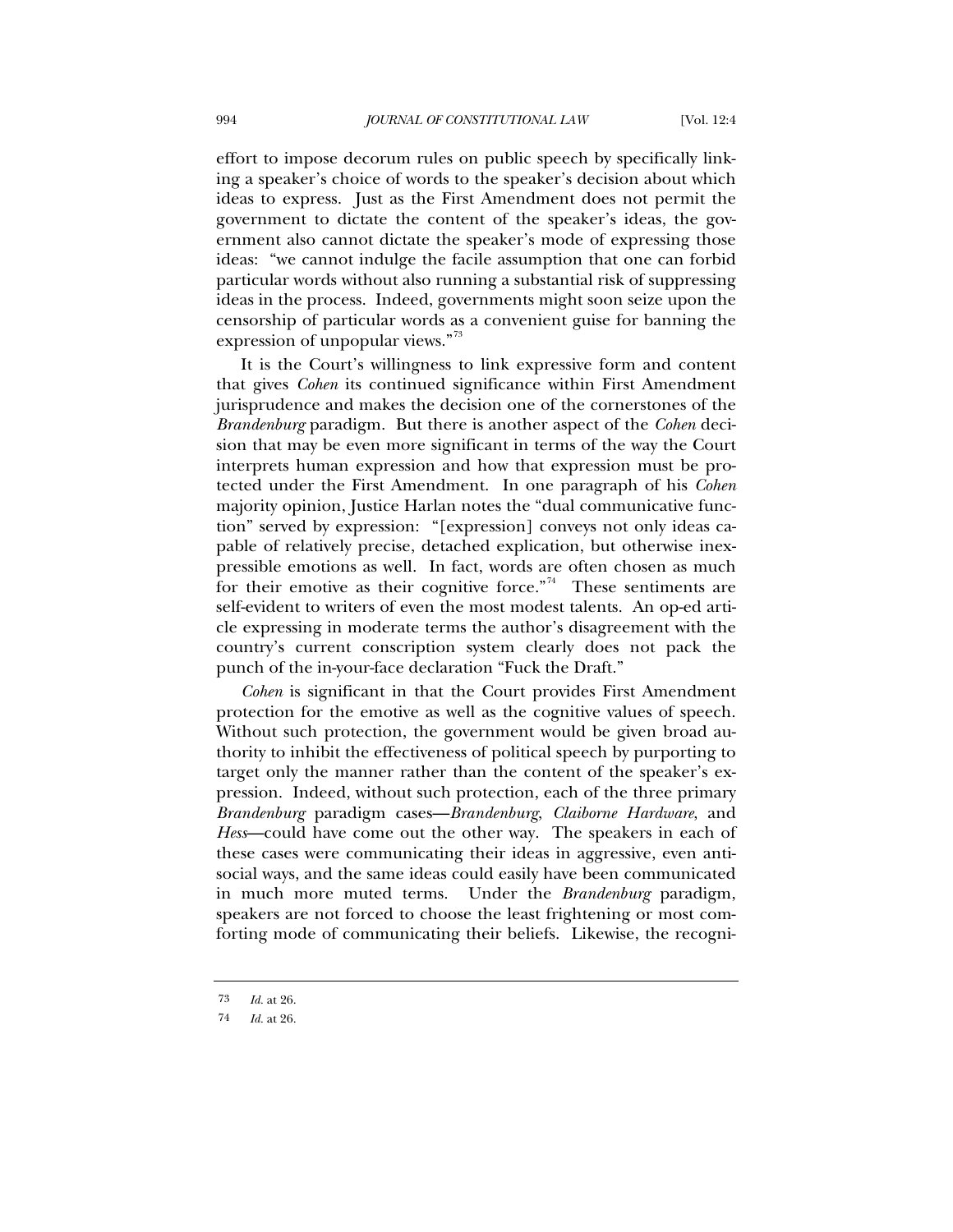tion that the emotive value of speech is cognizable under the First Amendment extends protection to listeners who may not be primarily interested in the cognitive component of expression. Under the *Brandenburg* paradigm, the nonrational elements of speech are equally important as the rational elements.

The extension of First Amendment protection to the emotive elements of expression is one of the ways in which the *Brandenburg* paradigm has obvious implications beyond the realm of political advocacy. These implications will be explored below. For the moment, however, it is important to recognize that this aspect of the *Brandenburg* paradigm contributes to First Amendment jurisprudence a particular concept and vision of human beings. Under this concept, human beings are not simply robotic agents, constantly digesting information and rationally calculating the value of that information. Instead, human beings are equally prone to irrational whims and desires that often lead them in directions that the government wishes perhaps for very good reasons—they would not go. Like Plato, who feared the antisocial effects of certain music on his rationalist Repub $lic<sub>i</sub>$ <sup>3</sup> governments are naturally inclined to fear the nonrational forces that often motivate human conduct. A central point of the *Brandenburg* paradigm is that until antisocial conduct manifests itself, antisocial expression is immune from governmental control regardless of how emotional or even irrational that expression may be.

### *8. Censorship Is a Last Resort*

The eighth component of the *Brandenburg* paradigm is simply the consequence that follows inevitably from the other seven. It is worth

<span id="page-24-0"></span><sup>75</sup> *See*, *e.g.*, Plato's discussion of music in *Protagoras*, in which he complains that musicians "[p]ossessed by a frantic and unhallowed lust for pleasure, they contaminated laments with hymns and paeans with dithyrambs . . . creat [ing] a universal confusion of forms." According to Plato, this led to the popularization of music by way of "the assumption that in music there is no such thing as a right and a wrong, the right standard of judgment being the pleasure given to the hearer, be he high or low." Plato's conclusion is that "music has given occasion to a general conceit of universal knowledge and contempt for law, and liberty has followed in their train." From there, "the next stage of the journey toward liberty will be refusal to submit to the magistrates, and on this will follow emancipation from the authority and correction of parents and elders; then, as the goal of the race is approached, comes the effort to escape obedience to the law, and, when that goal is all but reached, contempt for oaths, for the plighted word, and all religion. The spectacle of the Titanic nature of which our old legends speak is re-enacted; man returns to the old condition of a hell of unending misery." PLATO, LAWS, bk. III, 700a–701c, *in* THE COLLECTED DIALOGUES OF PLATO INCLUDING THE LETTERS 1294–95 (Edith Hamilton & Huntington Cairns eds., Lane Cooper et al. trans., 1961).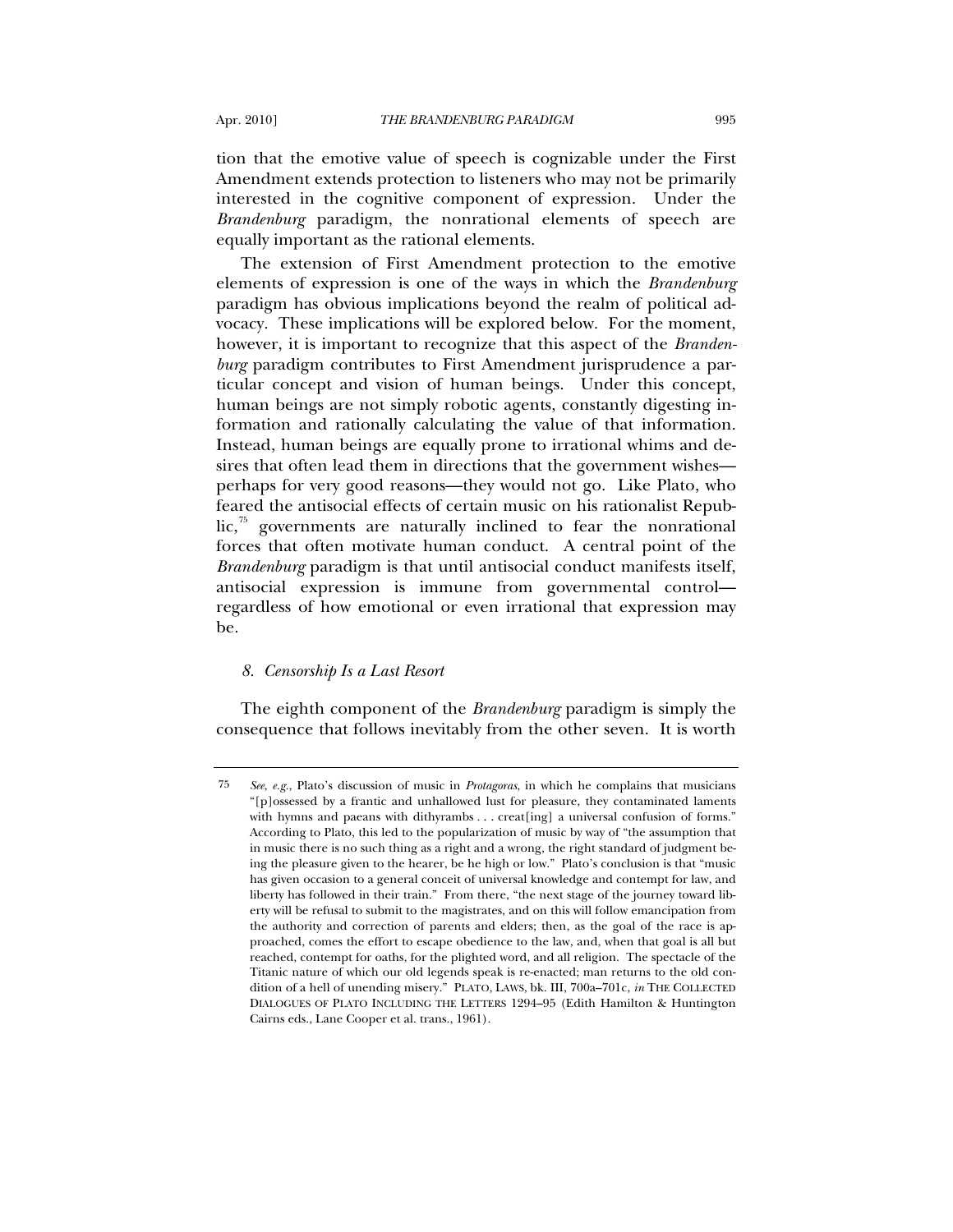separating this precept into its own category, however, because in some ways this is the heart of the *Brandenburg* paradigm. The basic idea is encapsulated by the central passage from Justice Brandeis's *Whitney* concurrence: "If there be time to expose through discussion the falsehood and fallacies, to avert the evil by the processes of education, the remedy to be applied is more speech, not enforced silence. Only an emergency can justify repression.<sup>"[76](#page-25-0)</sup> Every aspect of the *Brandenburg* paradigm is oriented toward deferring to the intellect of the citizenry and preventing the government from getting involved in the marketplace of ideas until the government, quite literally, has no other option to avoid immediate violent social upheaval or revolution. If there is any other alternative to censorship, the *Brandenburg* paradigm requires the government to take it.

Multiple implications follow from the notion that censorship must be used only as a last resort. Among other things, given the *Brandenburg* paradigm's insistence on an "emergency-only" justification for censorship, several avenues are directly foreclosed to the government. First, the *Brandenburg* paradigm does not permit the government to engage in preemptive restrictions on the dissemination of information or ideas. The government cannot decide in advance that certain ideas (for example, communist or racist ideas) are too dangerous for the public to hear. Likewise, the government cannot decide in advance that certain information (for example, bomb-making information) is too dangerous for the public to hear.

Second, the *Brandenburg* paradigm does not permit the courts to defer to the political branches in determining whether some ideas or information should be suppressed for reasons of public safety or national security. It does not matter whether such deference is cast in terms of deference to the greater expertise in the political branches (as in Justice Sanford's *Gitlow* opinion<sup>[77](#page-25-1)</sup> or Justice Jackson's opinion in *Dennis v. United States*<sup>[78](#page-25-2)</sup>) or as a matter of separation of powers (as in Justice Frankfurter's opinion in *Dennis*[79](#page-25-3)). In all instances, the

<span id="page-25-0"></span><sup>76</sup> Whitney v. California, 274 U.S. 357, 377 (1927) (Brandeis, J., concurring).

<span id="page-25-1"></span><sup>77</sup> *See* Gitlow v. New York, 268 U.S. 652, 668 (1925) (reviewing a New York state syndicalism statute and concluding that "[e]very presumption is to be indulged in favor of the validity of the statute" (citation omitted)).

<span id="page-25-2"></span><sup>78 341</sup> U.S. 494, 568–69 (1951) (Jackson, J., concurring) (arguing that existing First Amendment standards should be applied only to cases involving isolated instances of speech and "trivialities," and that the Court should not "hold our Government captive in a judge-made verbal trap" in the face of "a well-organized, nation-wide conspiracy").

<span id="page-25-3"></span><sup>79</sup> *Id.* at 525 (Frankfurter, J., concurring) (arguing that courts are ill-suited to judge cases involving conflicts between "competing political, economic and social pressures" and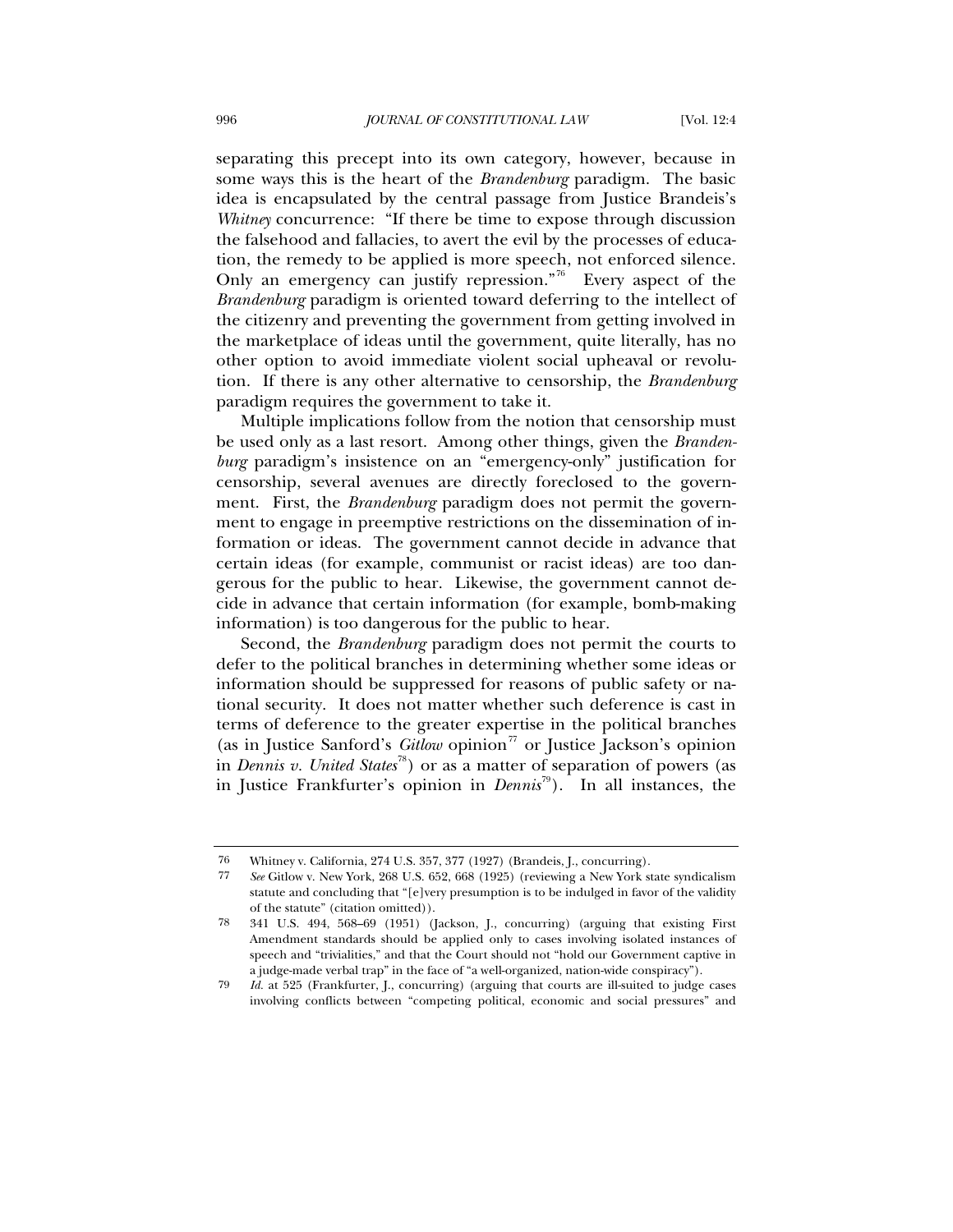*Brandenburg* paradigm does not permit the political branches to deny citizens the right to hear and consider all political options.

Finally, the *Brandenburg* paradigm does not permit the government to engage in a cost-benefit analysis for different examples of speech. Under the *Brandenburg* paradigm, the cost-benefit analysis has already been made by the Constitution itself. This system embodies what Holmes once characterized as an "experiment," through which we "wager our salvation"<sup>[80](#page-26-0)</sup> on the notion that people will have enough common sense to sort out for themselves the good information and ideas from the bad. But this wager is not as cavalier as it may at first seem. It is based on a theoretical approach to government that is informed by Holmes's particularly jaded perspective toward all collective human action. The *Brandenburg* paradigm rejects a costbenefit analysis for speech because the very terms "cost" and "benefit" are tendentious. If the government is allowed to make such an analysis in order to decide whether to regulate speech, it will always do so for the benefit of those who control the government. Charter members of the status quo can be counted on to see plenty of costs but no benefits in expression that proposes to upset the status quo. For this reason, the *Brandenburg* paradigm does not permit the status quo to decide its own fate. This wager on popular control may result not only in "verbal cacophony,"<sup>[81](#page-26-1)</sup> but also violent social or political upheaval. As Holmes once noted, as long as the First Amendment "experiment" is in the Constitution, the government is not allowed to prevent the dissemination of opinions that we "loathe and believe to be fraught with death,<sup>"[82](#page-26-2)</sup> unless the country's very existence is at stake. That, in its purest essence, is the *Brandenburg* paradigm.

## *B. The* Brandenburg *Paradigm and the Democratic Citizen*

The *Brandenburg* paradigm has its origins in the Court's political speech cases, but the paradigm has implications that range far beyond politics. The *Brandenburg* paradigm is not just a series of rules about regulating political policy discussions, but rather comprises an entire worldview about people and how they relate to each other and their government. This worldview incorporates models of both governments and citizens that are directly relevant to government regu-

concluding that "[p]rimary responsibility for adjusting the interests which compete in the situation before us of necessity belongs to the Congress").

<sup>80</sup> Abrams v. United States, 250 U.S. 616, 630 (1919) (Holmes, J., dissenting).

<span id="page-26-2"></span><span id="page-26-1"></span><span id="page-26-0"></span><sup>81</sup> Cohen v. California, 403 U.S. 15, 25 (1971).

<sup>82</sup> *Abrams*, 250 U.S. at 630 (Holmes, J., dissenting).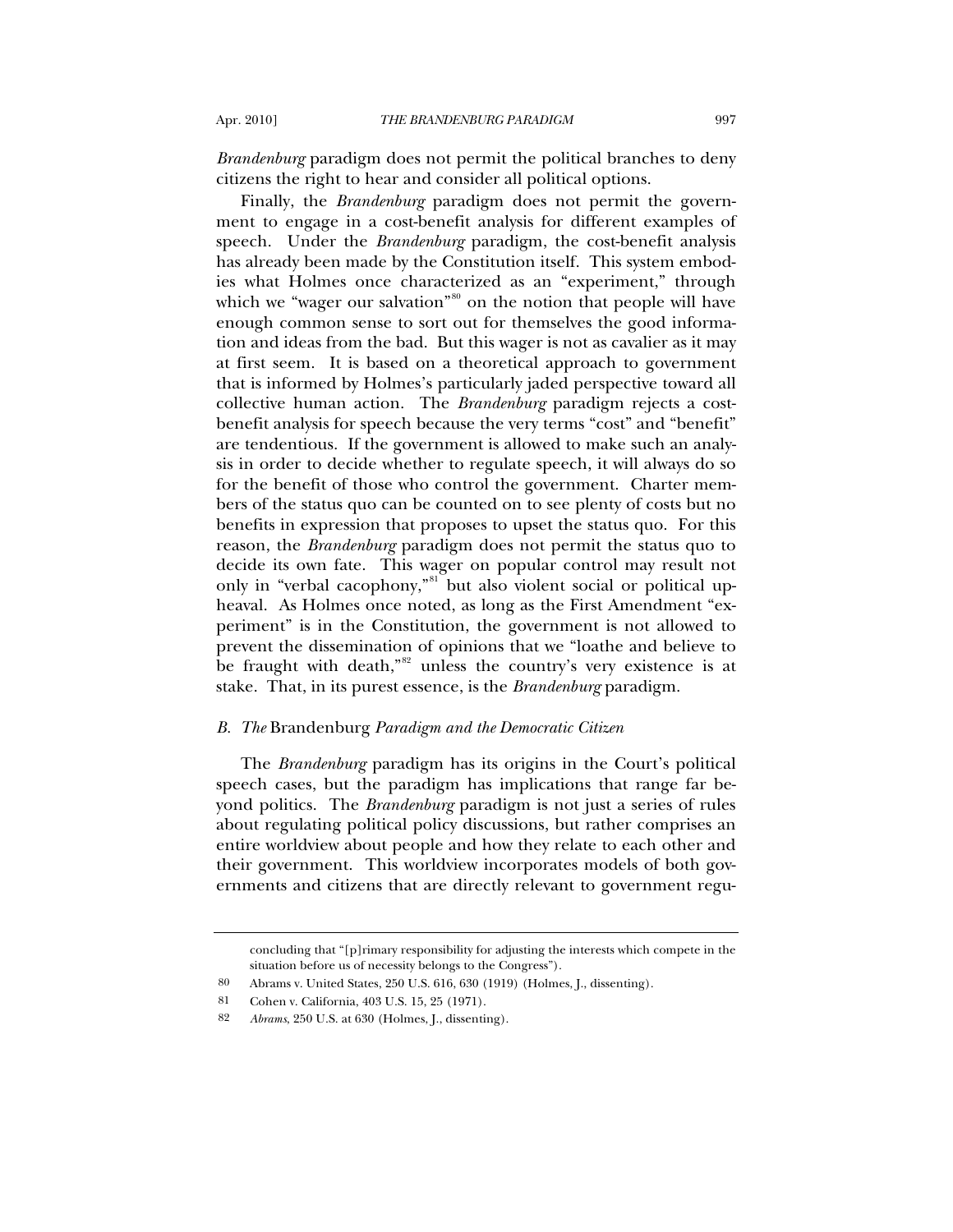lation of all forms of ideas and images that get communicated between human beings. The *Brandenburg* paradigm's model of government posits an entity that is strong enough to advance the policy preferences of the political majority, but is also constrained by the requirement that neither the new majority's preferences nor the government that enforces them can be viewed as unassailable. Under such a system, all policy arrangements and political details will be considered impermanent, and all governments will come with an implicit expiration date.

Most importantly with regard to the application of the *Brandenburg* paradigm beyond political speech, neither a particular government policy nor the existence of the government itself nor the principles that the government enshrines can be considered sacrosanct. It says something significant about a government that the document constituting that government allows the government's flag to be burned<sup>[83](#page-27-0)</sup> and allows citizens to refuse to pledge allegiance to that government. $84$  In many ways this is simply the codification of basic democratic theory: the government is constituted by the citizenry, whose members are existentially independent from the government. In the context of the First Amendment, these precepts have very specific consequences for all government regulation of speech undertaken to advance a particular governmental perspective on reality even if that perspective cannot be characterized technically as "political."

In contrast to the *Brandenburg* paradigm's perspective on the government, the paradigm contains two complementary but somewhat different views of the model citizen, depending upon whether one emphasizes the optimistic or pessimistic underpinnings of the *Brandenburg* paradigm. The optimistic version of the *Brandenburg* paradigm's model of the citizen draws upon the observations in Brandeis's *Whitney* concurrence<sup>[85](#page-27-2)</sup> and posits a rational person capable of applying critical intelligence to the surrounding world without relying on the crutch of an intermediary institution such as the government to filter out dangerous or harmful information or ideas.

<span id="page-27-0"></span><sup>83</sup> *See* United States v. Eichman, 496 U.S. 310, 318–19 (1990) (holding unconstitutional a federal statute criminalizing the burning of an American flag); Texas v. Johnson, 491 U.S. 397, 406–410, 420 (1989) (holding unconstitutional a state statute criminalizing the burning of an American flag).

<span id="page-27-1"></span><sup>84</sup> *See* W. Va. State Bd. of Educ. v. Barnette, 319 U.S. 624, 642 (1943) (holding unconstitutional a state law requiring citizens to pledge allegiance to the flag).

<span id="page-27-2"></span><sup>85</sup> *See* Whitney v. California, 274 U.S. 357, 375 (1927) (Brandeis, J., concurring) (describing free speech as the "means indispensable to the discovery and spread of political truth" among free citizens).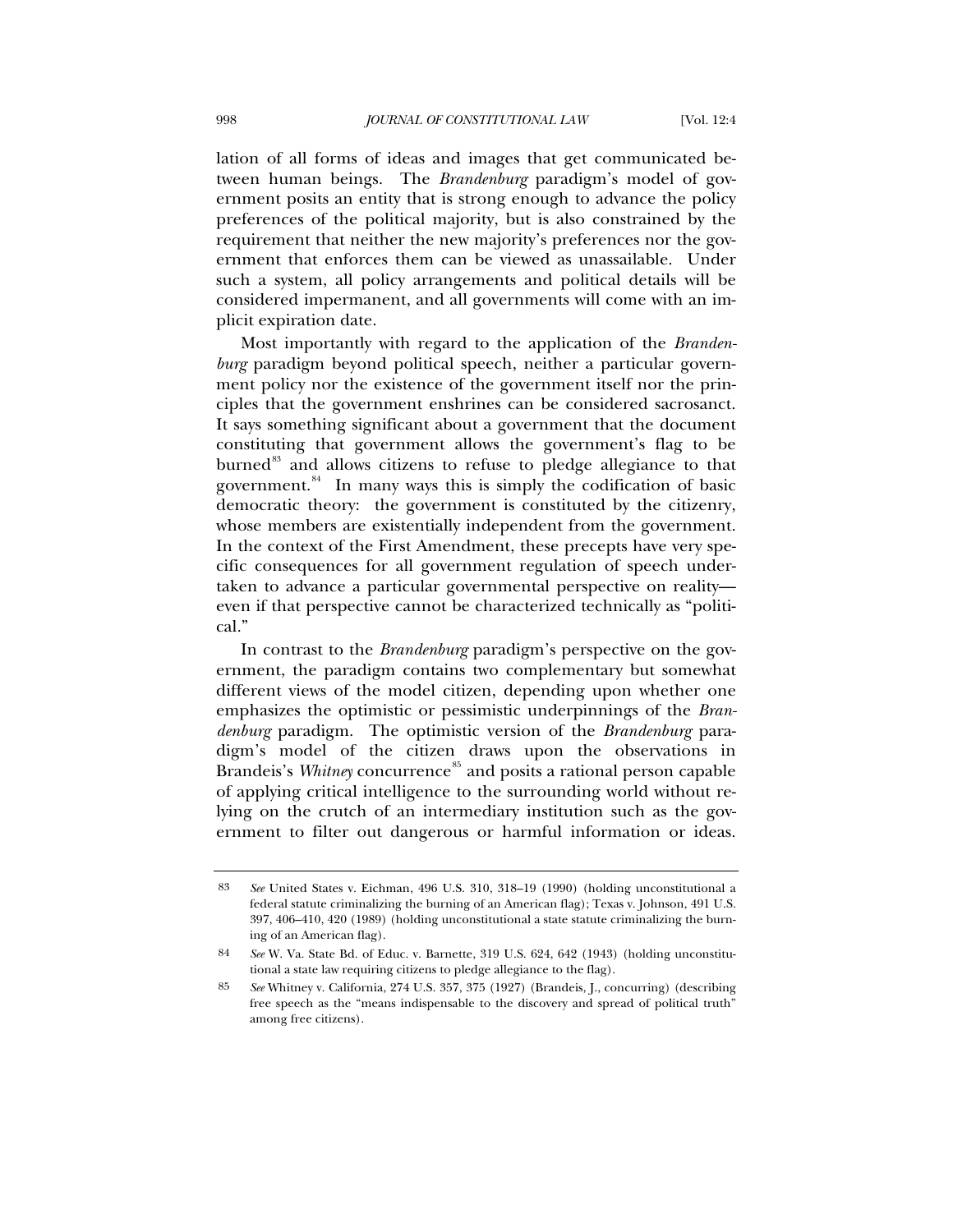This model citizen is informed and educated and fully capable of sorting out truth from falsehood, and therefore is unlikely to be duped by speakers seeking to lead citizens into illegal activity or other temptations.

In contrast, the pessimistic view of the model citizen under the *Brandenburg* paradigm is not as flattering toward that citizen. The pessimistic view assumes nothing about either the intelligence or the perspicacity of the model citizen. Thus, it is a view that takes citizens as they come—that is, as deeply flawed—and asserts the radically populist proposition that citizens have the right to adopt stupid or misguided ideas as their own. The pessimistic view makes no claims about speech improving the lives of the citizens, nor does it claim that free speech will necessarily educate or inform the populace. Rather, the pessimistic view takes to heart the agnosticism built into the First Amendment and uses that agnosticism to challenge the very idea that there should be a "model" citizen. Indeed, the very idea of a "model" citizen smacks of the kind of paternalism that the *Brandenburg* paradigm renounces. According to the pessimistic view of the citizen under the *Brandenburg* paradigm, citizens can think what they want and be who they want, regardless of whether their choices offend their neighbors or distress the government.

Whether one accepts the optimistic or pessimistic view of the model First Amendment citizen, the *Brandenburg* paradigm operates the same. Under both the optimistic and pessimistic views, the operative term for implementing the *Brandenburg* paradigm's scheme of constitutional speech regulation is "emergency." As explained in the previous Section, if there is no emergency—defined as a situation in which there is no time for counter-speech—there is no cause for government intervention in the speech market. Likewise, if an example of speech does not threaten an immediate, particularized, concrete harm, then that speech cannot be regulated at all. Beyond the mechanics of how the *Brandenburg* paradigm allows the government to regulate speech, however, the *Brandenburg* paradigm's views of both the government and the citizenry have broad implications for the basic objectives of government itself. Under the *Brandenburg* paradigm, government does not exist to provide moral or civic education to the citizenry; it does not exist to uplift its citizens spiritually (a point reinforced by the existence of the Establishment Clause within the First Amendment); and it is not there to protect them from thinking bad thoughts or reading bad books or watching bad movies. While the *Brandenburg* paradigm would recognize that the protection of health and the prevention of harm are legitimate government functions, the thrust of the paradigm would emphasize that in order to stay within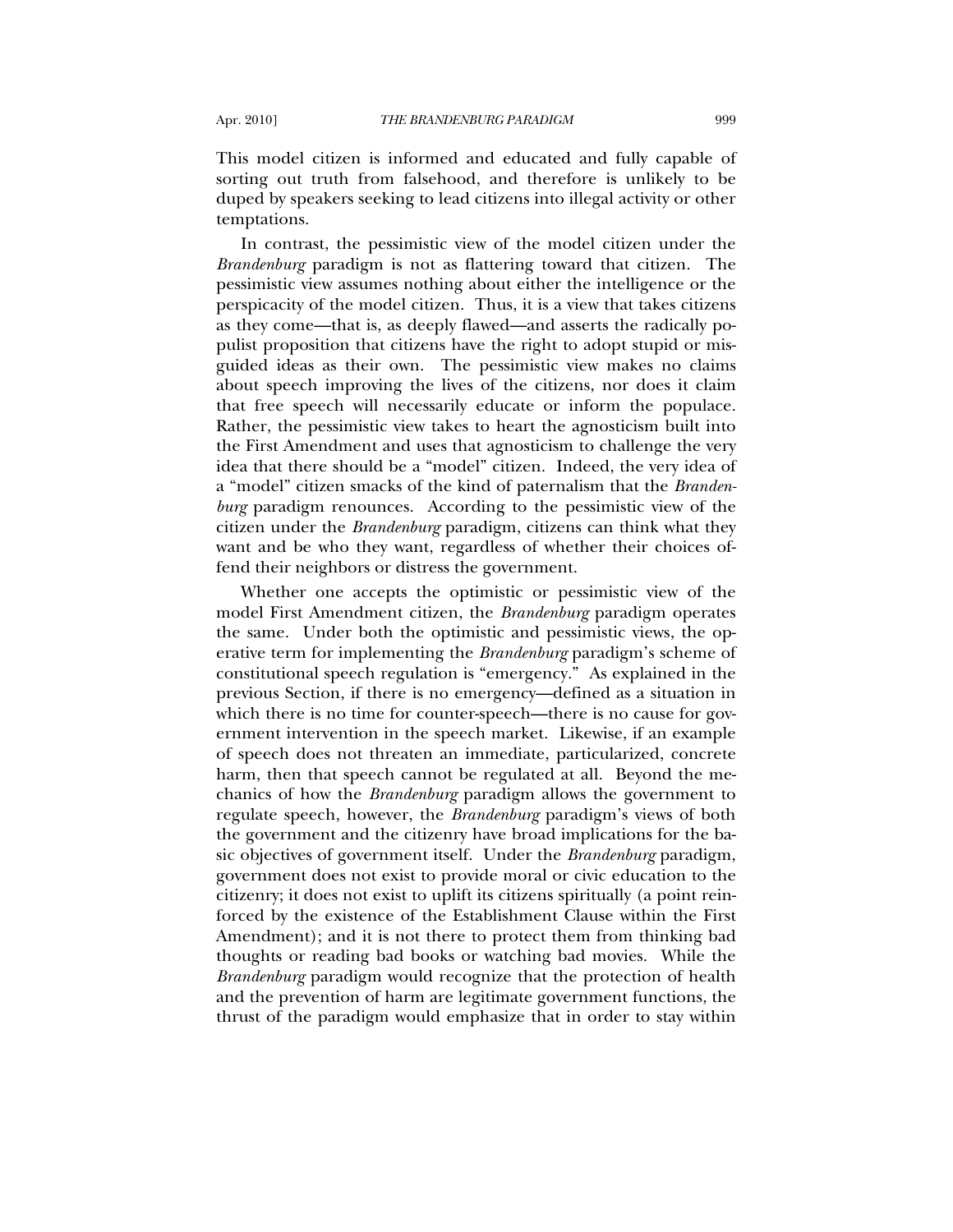its proper mandate, the government must focus on physical health and harms, not mental or spiritual ones.

### II. NONPOLITICAL SPEECH AND THE FLIGHT FROM *BRANDENBURG*

Much of what has been said in the first portion of this Article is intended to establish the breadth and depth of the *Brandenburg* paradigm within the Supreme Court's First Amendment jurisprudence. This material is a prelude to a discussion of one of the central puzzles of First Amendment jurisprudence, which will be the focus of the remainder of this Article. The puzzle is this: Why, given the Court's continued allegiance to the comprehensively speech-protective theory of the First Amendment embodied in the *Brandenburg* paradigm, does the Court so often honor that theory in the breach by articulating far less speech-protective rules to govern areas of speech that do not fit into the narrow confines of the political advocacy category? As noted at the beginning of this Article, the Court has created a plethora of speech categories other than political advocacy. The Court has applied to those alternative speech categories distinctive sets of rules that give the government far more leeway to regulate speech than it has within the context of the political advocacy category governed by the *Brandenburg* paradigm. The question is, what aspects of the *Brandenburg* paradigm has the Court decided to relinquish in these alternative speech contexts and why?

Academic commentators have suggested various rationales for subdividing the First Amendment, which will be dealt with in the next Part. The Court itself seldom makes a serious effort to justify creating multiple different First Amendments, other than to toss out the occasional snide suggestion that "few of us would march our sons and daughters off to war to preserve the citizen's right to see 'Specified Sexual Activities' exhibited in the theaters of our choice."<sup>[86](#page-29-0)</sup> Justice Stevens uttered this statement in his majority opinion in a case involv-ing the zoning of theaters specializing in sexually explicit materials.<sup>[87](#page-29-1)</sup> The statement was part of his response to the claim that the regulation of this type of speech was no different than the regulation of political speech. Justice Stevens noted with approval the Court's frequent citation to Voltaire's defense of free speech, and "our zealous adherence to the principle that the government may not tell the citi-zen what he may or may not say."<sup>[88](#page-29-2)</sup> He then goes on to say, however,

<sup>86</sup> Young v. Am. Mini Theatres, Inc., 427 U.S. 50, 70 (1976).

<span id="page-29-2"></span><span id="page-29-1"></span><span id="page-29-0"></span><sup>87</sup> *Id.*

<sup>88</sup> *Id.* at 63.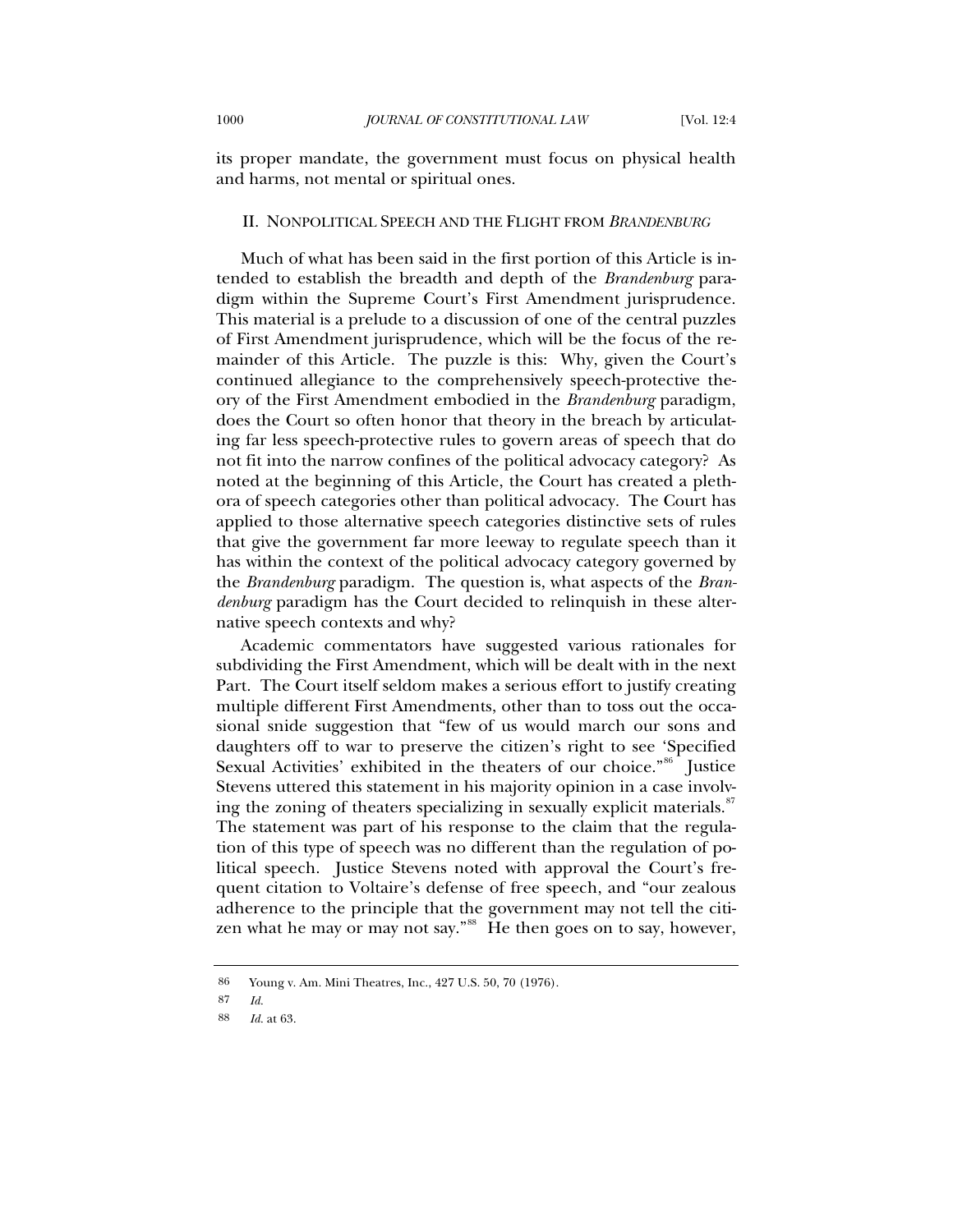that "it is manifest that society's interest in protecting this type of expression is of a wholly different, and lesser, magnitude than the interest in untrammeled political debate that inspired Voltaire's im-mortal comment."<sup>[89](#page-30-0)</sup> Justice Stevens makes no attempt to justify these distinctions beyond repeating the *ipse dixit* that "every schoolchild can understand why<sup>"[90](#page-30-1)</sup> we must strongly protect political speech.

Courts that go beyond simply stating the obvious—that it is "manifest" that political speech receives more protection under the First Amendment than other types of speech—usually resort to some measure of the "seriousness" of speech. The more serious the speech, the more protection it receives under the First Amendment. One example of this phenomenon is a free speech case decided by Judge Richard Posner, involving the firing of a male policeman for having a casual conversation with a young woman while off duty.<sup>[91](#page-30-2)</sup> One of the ex-policeman's claims was that his conversation was pro-tected by the First Amendment.<sup>[92](#page-30-3)</sup> Judge Posner disagreed. In justifying this result, Posner argued that the purpose of the First Amendment "is to protect the market in ideas, broadly understood as the public expression of ideas, narratives, concepts, imagery, opinions scientific, political, or aesthetic—to an audience whom the speaker seeks to inform, edify, or entertain."<sup>[93](#page-30-4)</sup> The First Amendment did not protect the ex-policeman in this case, Posner concluded, because "[c]asual chit-chat between two persons or otherwise confined to a small social group is unrelated, or largely so, to that marketplace."<sup>[94](#page-30-5)</sup> Posner goes on to argue that the First Amendment is primarily concerned with "the advancement of knowledge, the transformation of taste, political change, [and] cultural expression."[95](#page-30-6)

This assessment of the difference between serious, high-value speech (which is highly protected by the Constitution) and trivial, low-value speech (which receives little or no constitutional protection) is consistent with many of the things that the Supreme Court has said over the years when dealing with the regulation of speech outside the political advocacy area. It hardly needs emphasizing that this is an exceedingly elitist notion of free speech. According to this theory, the First Amendment protects speech that appeals to indi-

<span id="page-30-0"></span><sup>89</sup> *Id.* at 70.

<span id="page-30-1"></span><sup>90</sup> *Id.*

<span id="page-30-2"></span><sup>91</sup> *See* Swank v. Smart, 898 F.2d 1247, 1249 (7th Cir. 1990).

<span id="page-30-3"></span><sup>92</sup> *Id.* at 1250.

<span id="page-30-4"></span><sup>93</sup> *Id.* at 1251 (citation omitted).

<span id="page-30-6"></span><span id="page-30-5"></span><sup>94</sup> *Id.* at 1251.

<sup>95</sup> *Id.*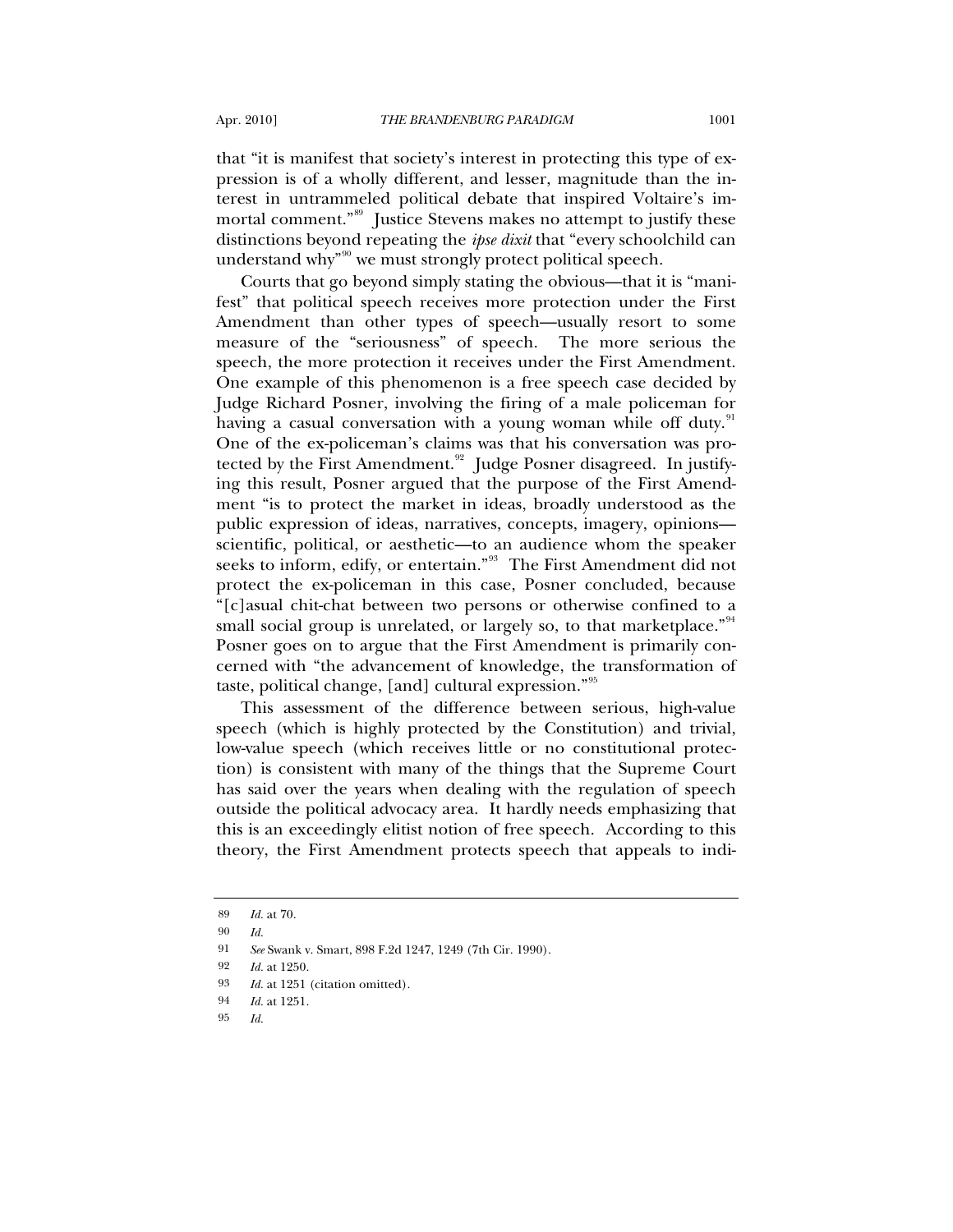viduals who are highly educated, culturally sophisticated, or politically engaged, and does not protect the speech that everyday people engage in while living their daily lives.

Discussions of the high-value/low-value distinction sometimes combine the notion of seriousness with the perception of moral rectitude. In the Court's nude-dancing cases, for example, the Court allowed the government to prohibit total nudity among dancers whose express intention was to sexually arouse the audience, but did so using an analysis that would presumably forbid the government from applying the same total ban on nudity to those engaged in "serious" theatrical productions.<sup>[96](#page-31-0)</sup> In the Court's most recent decision upholding a government prohibition of nude dancing, the plurality adopted a "secondary-effects" analysis, noting that "the ordinance prohibiting public nudity is aimed at combating crime and other negative secondary effects caused by the presence of adult entertainment establish-ments."<sup>[97](#page-31-1)</sup> The Court adopted this analysis from Justice Souter's concurring opinion in the Court's previous nude-dancing case. In his discussion of the secondary-effects analysis in that case, Justice Souter noted that:

[T]he secondary effects rationale on which I rely here would be open to question if the State were to seek to enforce the statute by barring expressive nudity in classes of productions that could not readily be analogized to . . . adult films . . . . It is difficult to see, for example, how the enforcement of Indiana's statute against nudity in a production of "Hair" or "Equus" somewhere other than an "adult" theater would further the State's interest in avoiding harmful secondary effects  $\dots$ .

This analysis in effect creates two different types of expressive nudity. The first type is explicitly erotic and is performed in venues that are somewhat off the beaten track for the good, solid, suburban citizen. The second type cloaks its eroticism in the soothing particulars of the legitimate theater, which is usually performed in a space located in one of the nicer sections of town.

It is possible to view the dichotomy the Court draws between "good" eroticism and "bad" eroticism in several ways. One possibility is that the Court is distinguishing between the types of people who go to see the "bad" types of erotic dancing and those who go to legitimate theater with erotic elements, in much the same way that earlier

<span id="page-31-2"></span><span id="page-31-1"></span>97 *Pap's A.M.*, 529 U.S. at 291.

<span id="page-31-0"></span><sup>96</sup> *See* City of Erie v. Pap's A.M., 529 U.S. 277, 296–302 (2000) (O'Connor, J., plurality opinion) (upholding the application of the city's public indecency ordinance to prohibit nude erotic dancing); Barnes v. Glen Theatre, Inc., 501 U.S. 560, 568–72 (1991) (upholding the application of Indiana's public indecency statute to expressive nudity).

<sup>98</sup> *Barnes*, 501 U.S. at 585 n.2 (Souter, J., concurring).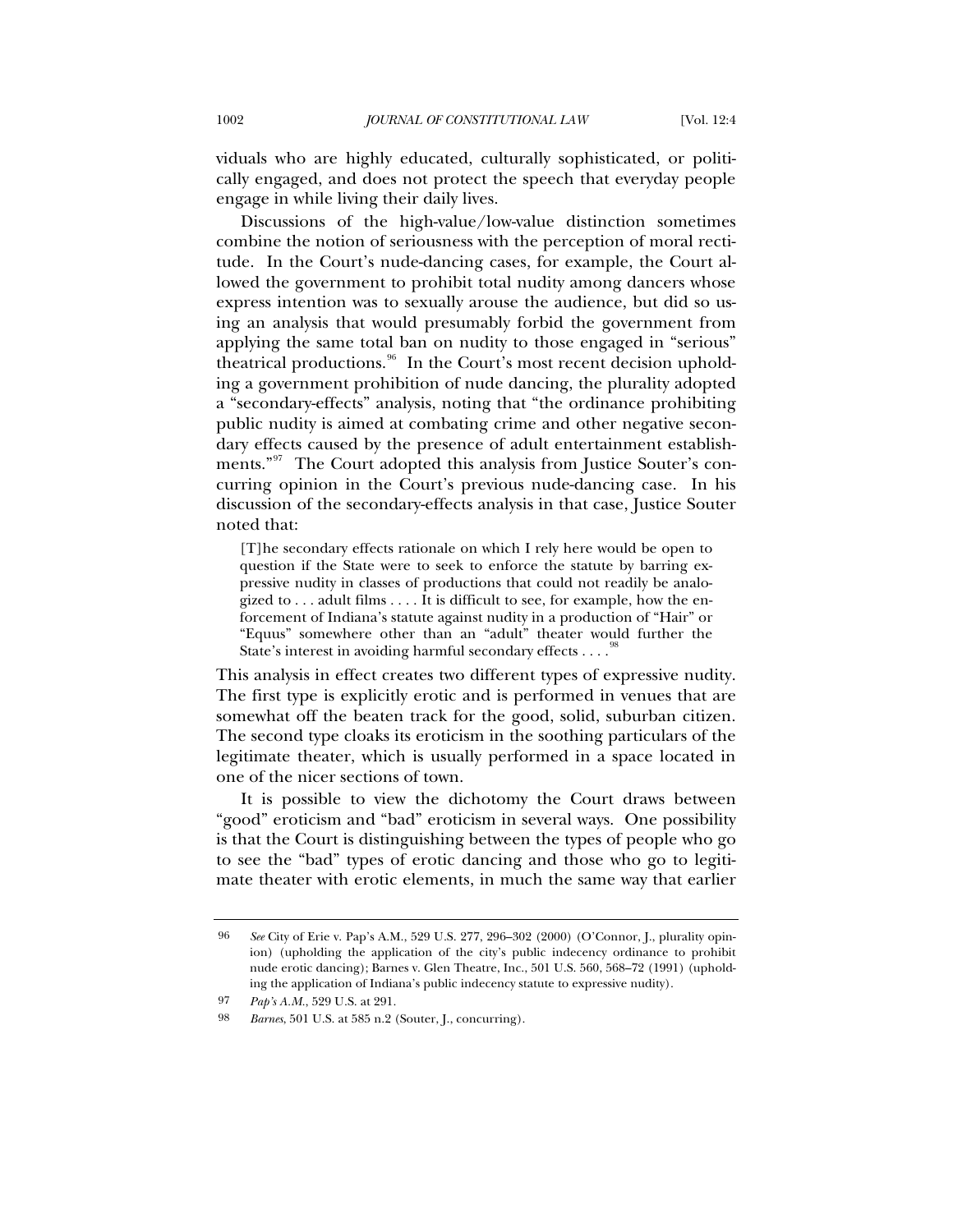courts defined the general obscenity standard with the specific purpose of denying erotic materials to those who are especially suscepti-ble to their influence—i.e., the lower classes.<sup>[99](#page-32-0)</sup> A second possibility is that the Court is simply distinguishing between different types of responses elicited by the expression in question. Under this alternative, if the expressive nudity is used in a context that generates serious thought and contemplation, then the speech is protected. Conversely, if the expressive nudity is used in a context that generates salacious feelings and immoral sexual urges, then the expression is not protected. Yet a third possibility is that the Court is really serious about its secondary effects explanation. Admittedly, it is difficult to take the secondary effects rationale seriously, given the breadth and background of most of the statutes involved in these cases and the way the Court has applied the secondary effects doctrine to the statutes. As for the statutes, the very fact that they ban nudity altogether instead of focusing on the effects that the statutes are purportedly designed to address suggests that the statutes really target the nudity rather than the criminal effects. As for the secondary effects doctrine, the fact that the Court does not require local governments to prove secondary effects before banning speech altogether<sup>[100](#page-32-1)</sup> suggests that the Court is not particularly concerned with criminal activity at all.

Any of these possibilities could explain the Court's action in the nude-dancing cases. What is significant, however, is that all of these explanations are inconsistent with various aspects of the *Brandenburg* paradigm. Distinguishing between the different audiences of "bad" nude dancing and "good" theatrical nudity, for example, is deeply inconsistent with the egalitarian underpinnings of the *Brandenburg* paradigm. Under the *Brandenburg* paradigm, the state has no role whatsoever in paternalistically deciding that some people are fit to hear or see particular expression while others are not. Under *Brandenburg*, the state is allowed to punish criminal behavior, but it is not allowed to identify those whom it thinks will become criminals.

As for the possibility that in permitting the regulation of nude dancing the Court was distinguishing between pure eroticism and the

<span id="page-32-0"></span><sup>99</sup> *See* Regina v. Hicklin, (1868) 3 L.R.Q.B. 360, 371 (defining as legally proscribable obscenity material whose tendency is to "deprave and corrupt those whose minds are open to such immoral influences, and into whose hands a publication of this sort may fall").

<span id="page-32-1"></span><sup>100</sup> In the Court's secondary effects cases municipalities seeking to regulate speech on the basis of secondary effects have been allowed to rely on evidence that is merely "reasonably believed to be relevant" to the secondary effects issue. City of Renton v. Playtime Theaters, Inc*.*, 475 U.S. 41, 51 (1986). The Court therefore does not require municipalities to produce definitive proof that specific speech will cause specific secondary effects.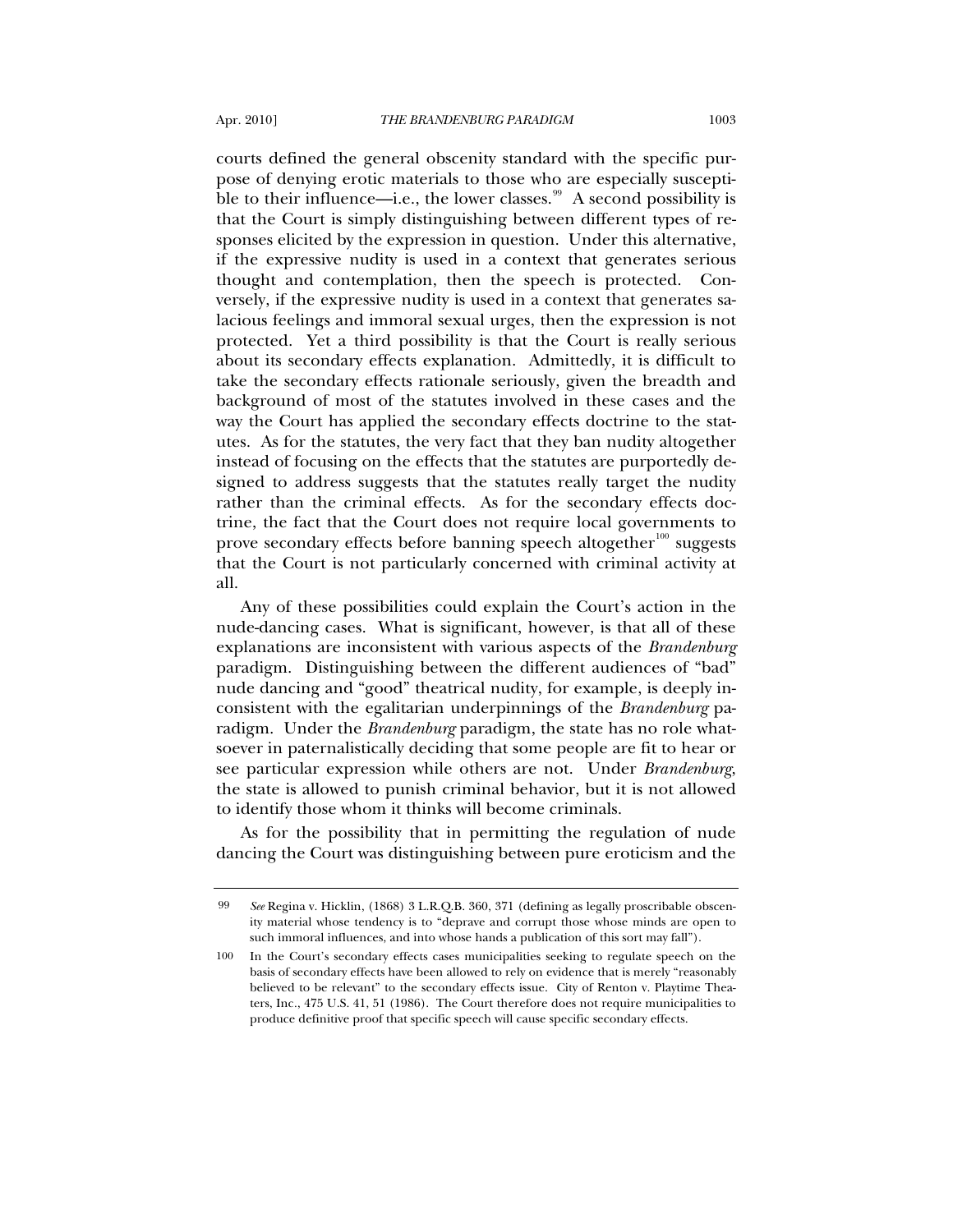use of erotic symbols to advance a less sensuous and more rational intellectual project, this too is inconsistent with the basic elements of the *Brandenburg* paradigm. Under the *Brandenburg* paradigm, the government is not allowed to distinguish between good thoughts and bad thoughts, nor is it allowed to use its regulatory powers to favor thought that is socially useful versus thought that runs contrary to society's prevailing mores. Citizens may consider for themselves the value of all ideas and conceptions of the universe—no matter where those ideas lead and regardless of the form in which those ideas get packaged.

Finally, perhaps the most deeply flawed explanation for the Court's nude-dancing cases is the Court's suggestion that it is permitting cities to ban nude dancing because the dancing might attract antisocial or illegal activities. This explanation flies in the face of several different aspects of the *Brandenburg* paradigm. Since the Court does not require local governments to prove harm before regulating the speech, the Court's approach violates the *Brandenburg* harm principle. Likewise, since local governments are allowed to regulate in advance of any real problem, the Court's approach violates the *Brandenburg* immediacy requirement. By the same token, the Court violates another precept of *Brandenburg* by allowing local governments to take an extremely risk-averse attitude toward speech that powerful elements of the community do not like and which may attract criminal activity. Finally, by silencing the speaker in order to control potential listeners who may come to hear what the speaker has to say (or see the speaker's expression), the Court has violated one of the central components of the *Brandenburg* paradigm by shifting the responsibility for potential lawbreaking from the lawbreaker to the speaker.

What is one to make of the Court's willingness to virtually ignore several of the most important aspects of its own First Amendment jurisprudence in a case whose outcome depends entirely on the application of First Amendment principles? In the absence of a comprehensive explanation by the Court itself, it is left to outside observers to speculate about the nature of the conceptual differences between types of speech that drive members of the Court essentially to create a multitude of different First Amendments—one very protective First Amendment for political speech and advocacy, and a series of other, often far less protective First Amendments for a series of other types of speech. The question is whether one can make a plausible case for the existence of conceptual differences between the different types of speech identified by the Court, and if these conceptual differences do exist, whether they justify protecting speech within nonpolitical cate-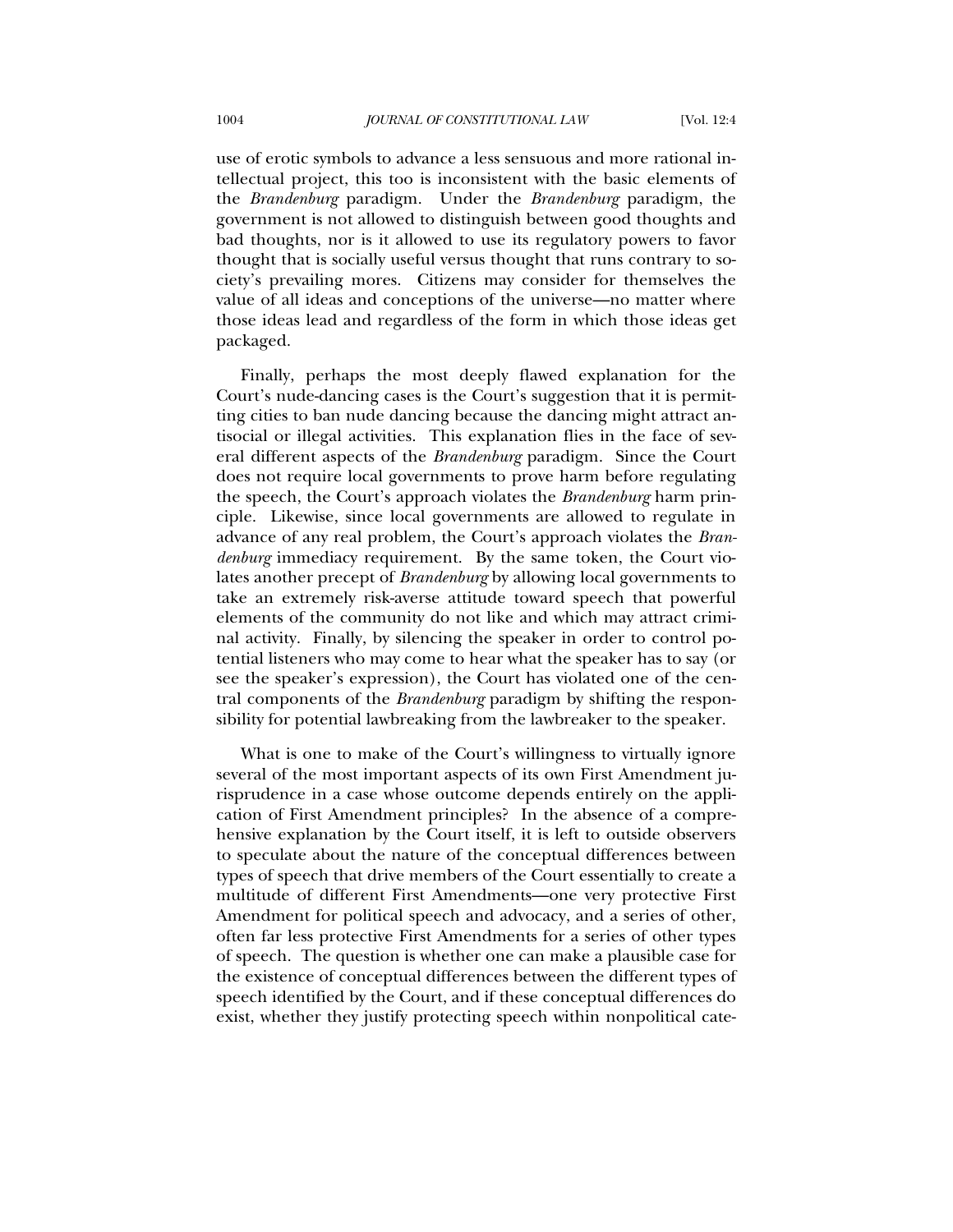gories much less rigorously than the Court is willing to protect speech advocating illegal activity or the violent overthrow of the government.

This question can best be addressed by looking at the First Amendment jurisprudence applicable to several specific categories of speech that the Court has created outside the advocacy of political speech area. The next four Sections undertake this task by looking at four specific categories of nonpolitical speech regulation. The first two categories involve so-called "teaching speech" and "true threats." These two categories are important because they are closely related to political speech and yet may not receive anything close to the level of protection granted traditional advocacy. The third category addressed below involves sexually explicit speech. As noted above in the discussion of the Court's nude-dancing cases, the Court has devised a series of jurisprudential mechanisms to avoid granting protection to this type of speech. This is true even though government regulation of sexually explicit speech raises the very question of collective moral regulation that lies at the heart of the *Brandenburg* paradigm mandate that the government regulation of speech must always remain content and viewpoint neutral. The fourth category of speech considered below involves student speech in public schools. Speech within this category raises the issue of whether particular circumstances justify the sort of government regulation that would be illegitimate in the broader world.

### *A. "True Threats" and Intimidation: The Partitioning of Political Speech*

The category of speech labeled "true threats" is a bit of a puzzle. The category clearly exists, having been created by the Supreme Court nearly forty years ago as a constitutional gloss on the federal statute criminalizing threats against the President, $101$  but the Court has never defined the exact parameters of the "true threat." Instead, the Supreme Court has left to lower courts the task of filling in the details of the category, a task that lower courts have performed inconsistently and sometimes in virtually total disregard for the usual constitutional limits on government regulation of speech.

This is especially disturbing given the fact that many of the opinions raising the true threats issue involve speech of a political nature. Indeed, the case that created the true threats category itself involved political speech—an anti-Vietnam War speech in which the Court characterized the speaker as having engaged in "political hyperbole"

<span id="page-34-0"></span><sup>101</sup> *See* Watts v. United States, 394 U.S. 705, 708 (1969) (per curiam) (establishing true threats as a distinct category in Supreme Court jurisprudence).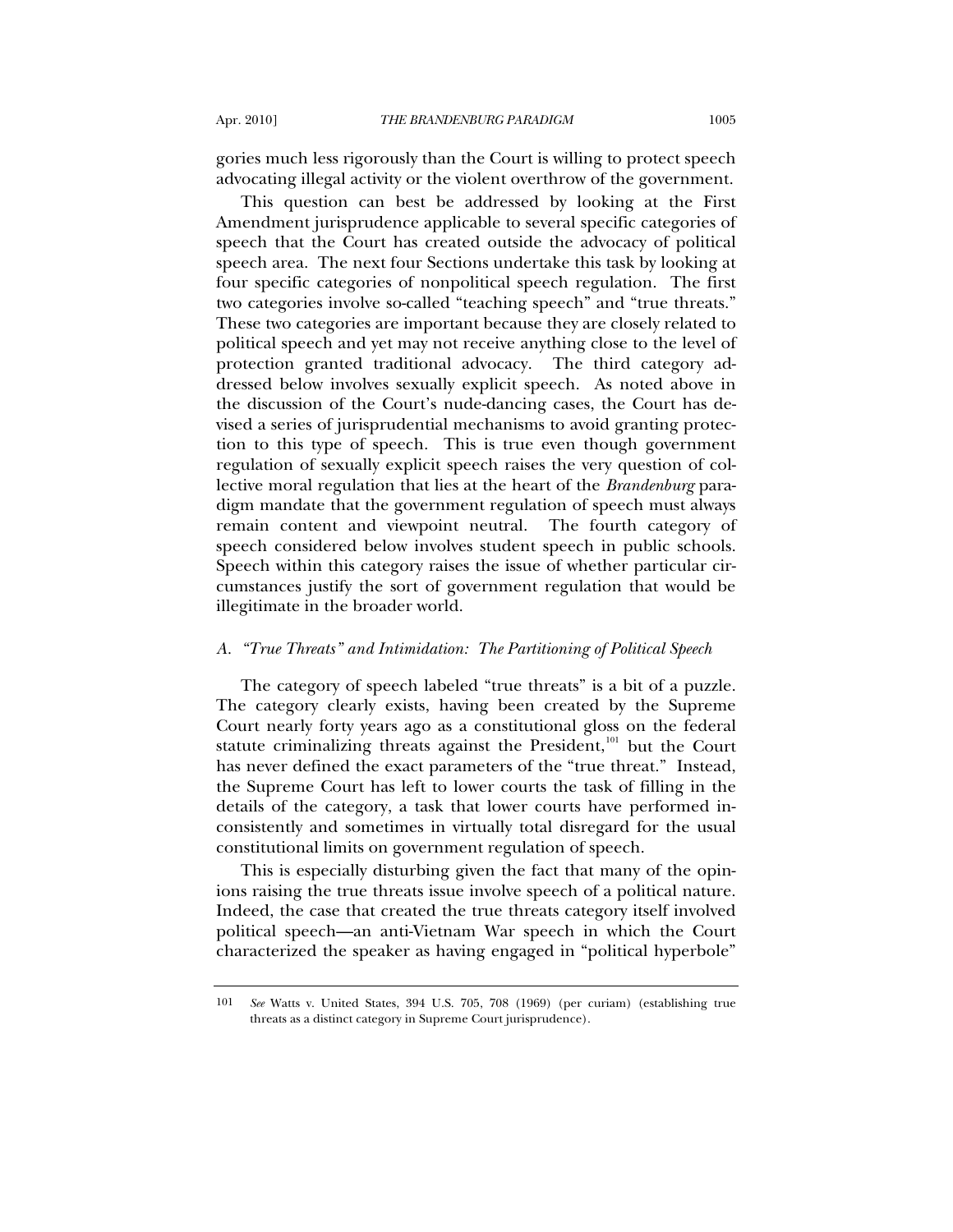against the President rather than a "true threat."<sup>[102](#page-35-0)</sup> The Court went out of its way to emphasize that speech in the political arena is "often vituperative, abusive, and inexact."<sup>[103](#page-35-1)</sup> The Court would make a similar point over a decade later in *Claiborne Hardware* when it would extend the protection of *Brandenburg* to a speaker using aggressively threatening language in a context where actions similar to those threatened had already been carried out.<sup>[104](#page-35-2)</sup> The Court effectively subsumed threats into the general range of vociferous political discourse. Threats such as promises to "discipline" those who violated an economic boycott<sup>[105](#page-35-3)</sup> were transformed by the Court into "emotionally charged rhetoric," "impassioned plea[s]," "strong language," and "spontaneous and emotional appeals for unity and action in a common cause."[106](#page-35-4) In other words, even speech that overtly takes the form of a threat is not a constitutionally unprotected "true threat" so long as the atmosphere in which the threat is uttered is such that it is merely a part of aggressive political discourse.

If *Watts* and *Claiborne Hardware* were the only decisions dealing with the concept of the true threat, then we would still be unclear what a true threat is, but at least we would have some assurance that the concept of a true threat could not be enforced in a way that would limit political discourse. Unfortunately, these two cases are not the only word on the subject. The Court has also addressed the concept of the true threat in a political context on one other occasion, in a decision that confuses much more than it clarifies. In *Virginia v. Black*, [107](#page-35-5) the Supreme Court upheld a Virginia statute making it a crime to burn a cross in any public place with the intent of intimidating any person or group. The case involved three defendants. Two of the defendants had been convicted under the Virginia statute for burning a cross on the lawn of a next-door neighbor.<sup>[108](#page-35-6)</sup> The third defendant had been convicted under the Virginia statute for burning a cross as part of a Ku Klux Klan rally, which was held in a private field and attended only by Klan followers.<sup>[109](#page-35-7)</sup>

<span id="page-35-0"></span><sup>102</sup> *Id.*

<sup>103</sup> *Id.*

<span id="page-35-2"></span><span id="page-35-1"></span><sup>104</sup> *See* NAACP v. Claiborne Hardware Co., 458 U.S. 886 (1982) (overturning on *Brandenburg* grounds a civil damages award against the NAACP and its leaders that was based on speeches threatening local residents to honor an NAACP boycott of white businesses).

<span id="page-35-3"></span><sup>105</sup> *Id.* at 902.

<span id="page-35-5"></span><span id="page-35-4"></span><sup>106</sup> *Id.* at 928.

<sup>107 538</sup> U.S. 343 (2003).

<span id="page-35-6"></span><sup>108</sup> *Id.* at 350.

<span id="page-35-7"></span><sup>109</sup> *Id.* at 348–49.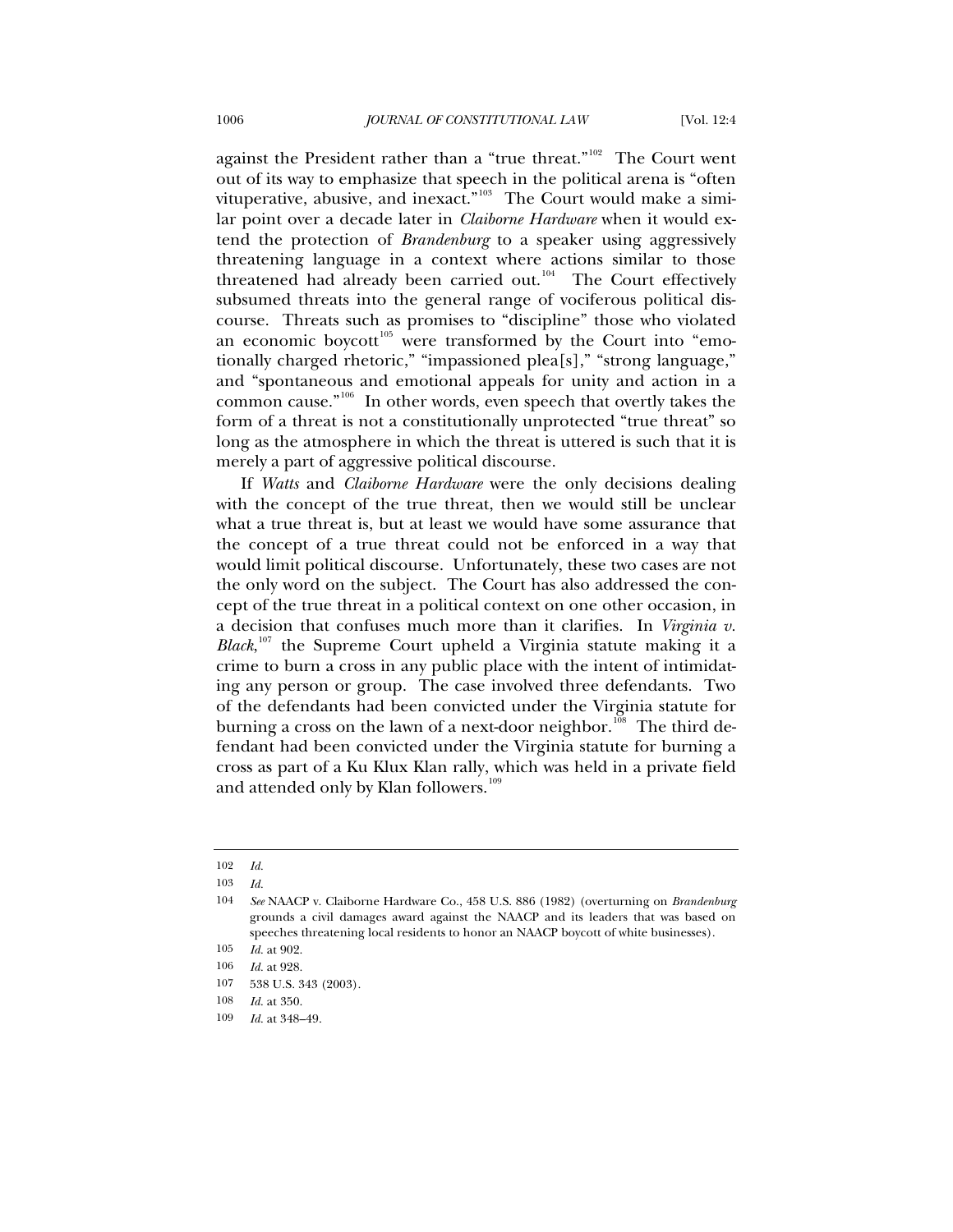Justice O'Connor's opinion for the Court's majority in *Virginia v. Black* is both confused and confusing. In many ways, Justice O'Connor wrote two separate opinions. One of these opinions suggests that there is an entirely separate category of First Amendment jurisprudence involving "intimidating" speech. To bolster this position, O'Connor begins her opinion in *Black* with a long description of the history of the violent activities of the Ku Klux Klan, noting that "the Klan used cross burnings as a tool of intimidation and a threat of impending violence."<sup>[110](#page-36-0)</sup> This history suggests that burning crosses communicate a distinctive message that makes them especially susceptible to government regulation, which Justice O'Connor confirms later in the opinion. "The First Amendment permits Virginia to outlaw cross burnings done with the intent to intimidate because burn-ing a cross is a particularly virulent form of intimidation."<sup>[111](#page-36-1)</sup> Thus, in this part of Justice O'Connor's *Black* opinion, it seems that she is embracing the notion that states can outlaw particular political symbols if those political symbols have a violent history, or (to put the matter in the worst First Amendment light) if the symbols are associated with highly unpopular political groups and are especially effective at communicating the views of those groups. Needless to say, this proposition directly treads on *Brandenburg*'s turf and seems to violate virtually every one of the elements of the *Brandenburg* paradigm.

The disconcerting implication that in *Black* the Court intended to revisit certain parts of *Brandenburg* is ameliorated to some extent by the other half of Justice O'Connor's schizophrenic *Black* opinion. Having gone to great lengths in the first part of her opinion to establish that cross-burning is an especially intimidating symbol that is worthy of state regulation for that very reason, Justice O'Connor then turns to the second part of her opinion in which she takes away from the state much of the authority she has just granted. In the second part of Justice O'Connor's *Black* opinion, she treats intimidating speech as merely a subset of the true threat. "Intimidation in the constitutionally proscribable sense of the word is a type of true threat, where a speaker directs a threat to a person or group of persons with the intent of placing the victim in fear of bodily harm or death." $112$ She then goes on to hold unconstitutional the provision of the Virginia cross-burning statute that made burning a cross prima facie evi-dence of an intent to intimidate.<sup>[113](#page-36-3)</sup> As a result, the Court overturned

<span id="page-36-0"></span><sup>110</sup> *Id.* at 354.

<span id="page-36-1"></span><sup>111</sup> *Id.* at 363.

<span id="page-36-3"></span><span id="page-36-2"></span><sup>112</sup> *Id.* at 360.

<sup>113</sup> *Id.* at 363–67.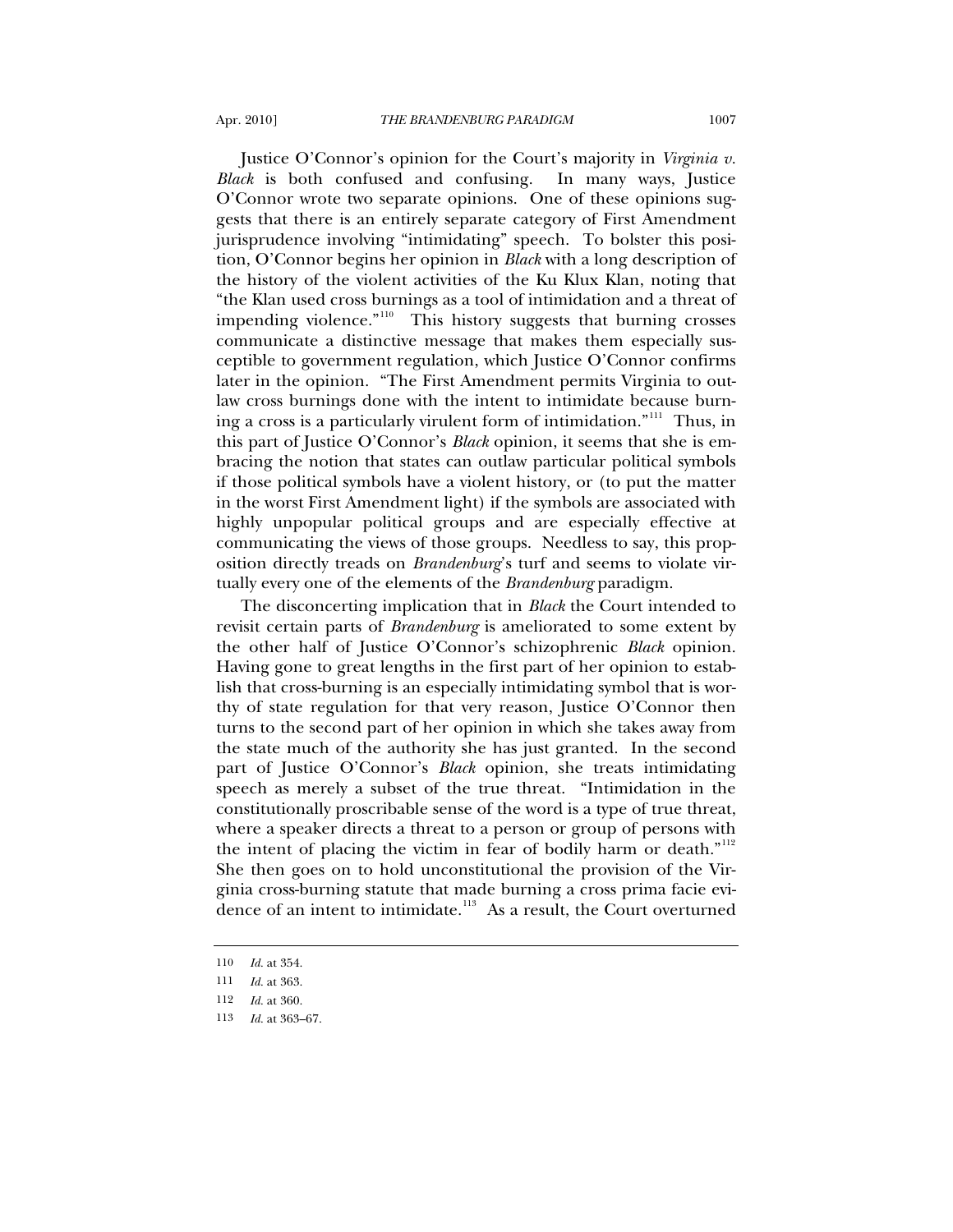the conviction of the third defendant in *Black* on the ground that his speech was entirely political and therefore could not legitimately be construed as intimidation or a true threat. The other two defendants' cases were remanded for reconsideration by the state courts under the Virginia statute denuded of the prima facie evidence provision.

There are many problems with Justice O'Connor's opinion in *Black*. These problems stem from the internal contradictions in the opinion. On one hand, Justice O'Connor approves of the state singling out cross burning as an especially intimidating form of speech. On the other hand, at other points in the opinion, Justice O'Connor chides the state for subjecting to criminal punishment someone who is using the burning cross as nothing more than "a statement of ide-ology, a symbol of group solidarity."<sup>[114](#page-37-0)</sup> Having said that, however, Justice O'Connor then permits the state to single out threats using burning crosses for greater punishment than threats in general. "Instead of prohibiting all intimidating messages, Virginia may choose to regulate this subset of intimidating messages in light of cross burning's long and pernicious history as a signal of impending violence."<sup>[115](#page-37-1)</sup> But if this is true, then why, given the Court's own recognition of "cross burning's long and pernicious history as a signal of impending vio-lence,"<sup>[116](#page-37-2)</sup> does O'Connor turn around and prohibit the state from prosecuting any and all evidence of cross-burning? After all, in light of the Court's own historical discussion, the burning cross seems to have little message beyond "signal[ing] impending violence," which is hardly the stuff of ordinary political discourse.

Aside from these contradictions, perhaps the biggest problem with the Court's opinion in *Black* is that it once again demonstrates the Court's unwillingness to define the parameters of the true threat category of speech. Because of this unwillingness, the category of true threats has been defined largely by lower-court opinions. Unfortunately, these opinions go in a range of different directions, from providing almost *Brandenburg*-style protection of threatening speech to providing virtually no protection at all. Indeed, the two most prominent true threats decisions in the lower courts operate at opposite ends of the free speech continuum—the Second Circuit's opinion in *United States v. Kelner*<sup>[117](#page-37-3)</sup> at the protective end of the continuum, and the Ninth Circuit's opinion in *Planned Parenthood of the Colum-*

<span id="page-37-0"></span><sup>114</sup> *Id.* at 365–66.

<span id="page-37-1"></span><sup>115</sup> *Id.* at 363.

<span id="page-37-2"></span><sup>116</sup> *Id.*

<span id="page-37-3"></span><sup>117 534</sup> F.2d 1020 (2d Cir. 1976), *cert. denied*, 429 U.S. 1022 (1976).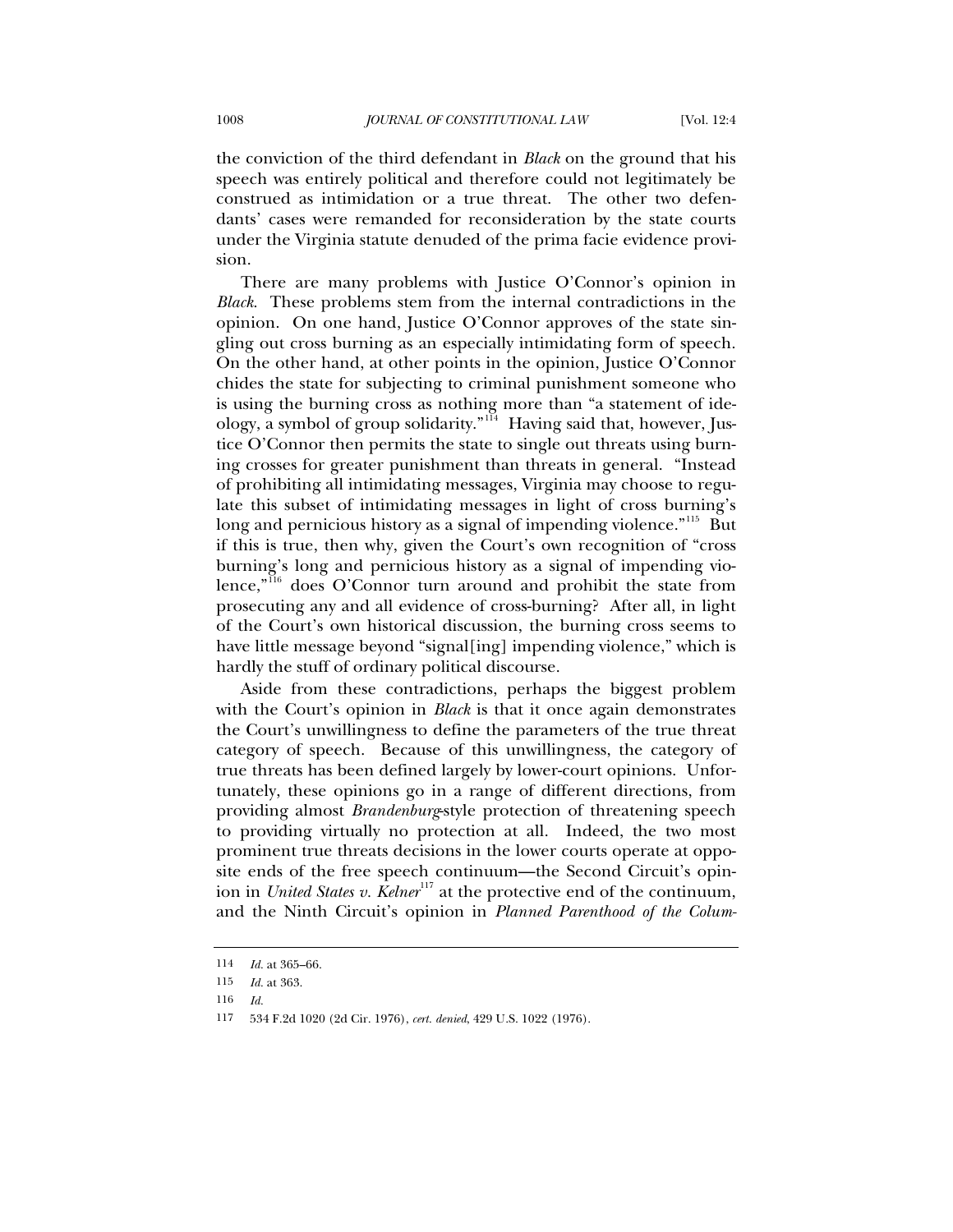*bia/Willamette, Inc. v. American Coalition of Life Activists*<sup>[118](#page-38-0)</sup> at the opposite, unprotective end of the continuum.

*Kelner* is one of the most frequently cited true threats opinions. The case involved statements made by members of the Jewish Defense League (the JDL) against Yasser Arafat of the Palestine Liberation Organization (the PLO), on the occasion of Arafat's visit to New York to address the United Nations General Assembly.<sup>[119](#page-38-1)</sup> During a televised news conference, Kelner, a member of the JDL, explicitly threatened to kill Arafat and purported to have the killing planned "in detail."<sup>[120](#page-38-2)</sup> Kelner was convicted under the federal threats statute and, on appeal, argued that this conviction was improper because he was merely engaged in political speech intended to show that Jews would defend themselves against PLO threats.<sup>[121](#page-38-3)</sup> The Second Circuit rejected his appeal, but only after articulating a very narrow definition of true threats: "So long as the threat on its face and in the circumstances in which it is made is so unequivocal, unconditional, immediate and specific as to the person threatened, as to convey a gravity of purpose and imminent prospect of execution, the [threats] statute may properly be applied."<sup>[122](#page-38-4)</sup> The protective parts of this standard are the explicitness and imminence requirements. A conviction based on evidence falling short of what Kelner provided the prosecutors in this case—i.e., explicit statements of his intention to maim or kill, and effectively naming the date on which the action would take place—would fail to satisfy the First Amendment. Ambiguous or hypothetical threatening statements simply would not pass muster under this standard.

In contrast to *Kelner*, the Ninth Circuit's opinion in *Planned Parenthood* seems to be from a different First Amendment universe.<sup>[123](#page-38-5)</sup> Like *Kelner*, *Planned Parenthood* involved aggressive political speech. Specifically, *Planned Parenthood* involved a website and posters that attacked clinic workers, doctors, and others that participated in or fa-cilitated abortions.<sup>[124](#page-38-6)</sup> The website and posters identified various individuals as guilty of crimes against humanity and subject to a hypothetical future Nuremberg-style trial.<sup>[125](#page-38-7)</sup> Four doctors and several

<span id="page-38-0"></span><sup>118 290</sup> F.3d 1058 (9th Cir. 2002) (en banc), *cert. denied*, 539 U.S. 958 (2003).

<span id="page-38-1"></span><sup>119</sup> *Kelner*, 534 F.2d at 1020–21.

<span id="page-38-2"></span><sup>120</sup> *Id.* at 1021.

<sup>121</sup> *Id.* at 1021–22.

<span id="page-38-4"></span><span id="page-38-3"></span><sup>122</sup> *Id.* at 1027.

<span id="page-38-5"></span><sup>123</sup> Planned Parenthood of the Columbia/Willamette, Inc*.* v. Am. Coal. of Life Activists, 422 F.3d 949 (9th Cir. 2005), *cert. denied*, 547 U.S. 1111 (2006).

<span id="page-38-7"></span><span id="page-38-6"></span><sup>124</sup> *Id.*

<sup>125</sup> *Id.* at 952.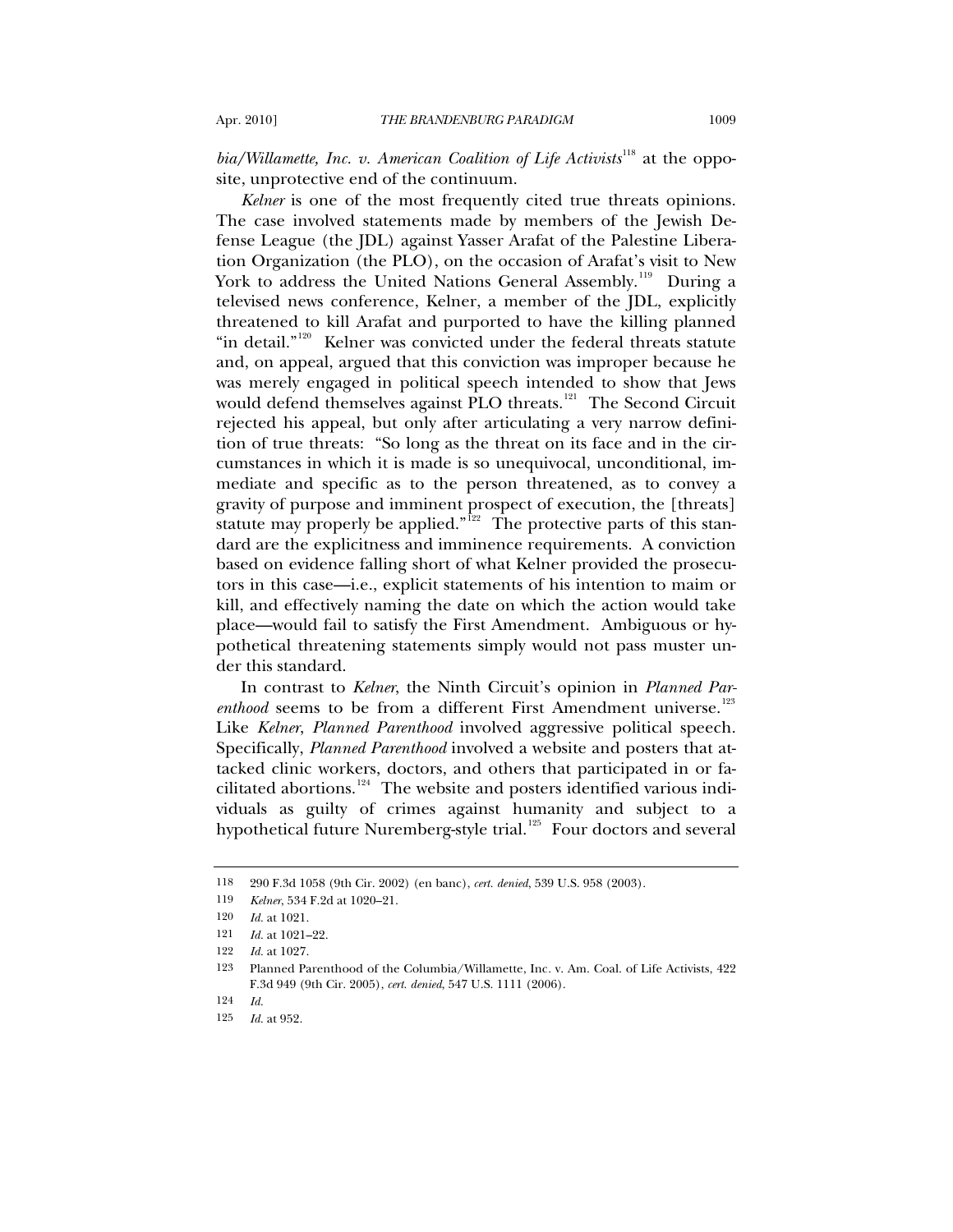clinics and abortion-rights organizations brought suit against those who devised the website and posters under the federal Freedom of Access to Clinic Entrances Act, which permits civil suits against anyone who by "threat of force . . . intentionally . . . intimidates" some-one seeking reproductive health services.<sup>[126](#page-39-0)</sup> The case was tried before a jury in federal court, and the jury awarded the plaintiffs millions of dollars in damages, including a total of \$108.5 million in punitive damages (which were reduced on appeal on due process grounds).<sup>[127](#page-39-1)</sup>

On appeal, the Ninth Circuit rejected the defendants' argument that the case should be considered under traditional political speech protections and decided instead to treat the claim as falling within the court's true threats jurisprudence. Accordingly, the Ninth Circuit applied the following "objective" standard for what can be considered a true threat: "whether a reasonable person would foresee that the statement would be interpreted by those to whom the maker communicates the statement as a serious expression of intent to harm or assault."<sup>[128](#page-39-2)</sup> Utilizing this standard, the Ninth Circuit upheld the jury verdict in *Planned Parenthood*. This standard is virtually the polar opposite of the standard used by the Second Circuit in *Kelner* and is so lenient as to practically remove the First Amendment from consideration in true threats cases. As a measure of how lenient the standard is, consider that the Ninth Circuit's "objective" true threat standard incorporates none of the three elements of *Brandenburg*. The standard lacks any reference to immediacy, so speech can be treated as a true threat without regard to whether the threat will be carried out at any point in the near future. The standard also does not require the threat to be explicit, as evidenced by the fact it was applied to uphold a threats verdict in a case in which none of the speech in question contained any explicit threats. And finally, the Ninth Circuit renounced any requirement that the speaker intended to threaten the victim: "It is not necessary that the defendant intend to, or be able to carry out his threat; the only intent requirement for a true threat is that the defendant intentionally or knowingly communicate the threat."<sup>[129](#page-39-3)</sup>

<span id="page-39-0"></span><sup>126 18</sup> U.S.C. § 248(a)(1) (2006) (providing for civil suits against those who discourage these reproductive services through threats or intimidation).

<sup>127</sup> *Planned Parenthood*, 422 F.3d at 949.

<span id="page-39-2"></span><span id="page-39-1"></span><sup>128</sup> Planned Parenthood of the Columbia/Willamette, Inc*.* v. Am. Coal. of Life Activists*,* 290 F.3d 1058, 1074 (9th Cir. 2002) (quoting United States v. Orozco-Santillan, 903 F.2d 1262, 1265 (9th Cir. 1990)) (setting forth one standard for assessing true threats).

<span id="page-39-3"></span><sup>129</sup> *Id.* at 1075. Note that some subsequent Ninth Circuit panels considering this issue have ruled that under the United States Supreme Court's opinion in *Black*, "We are . . . bound to conclude that speech may be deemed unprotected by the First Amendment as a 'true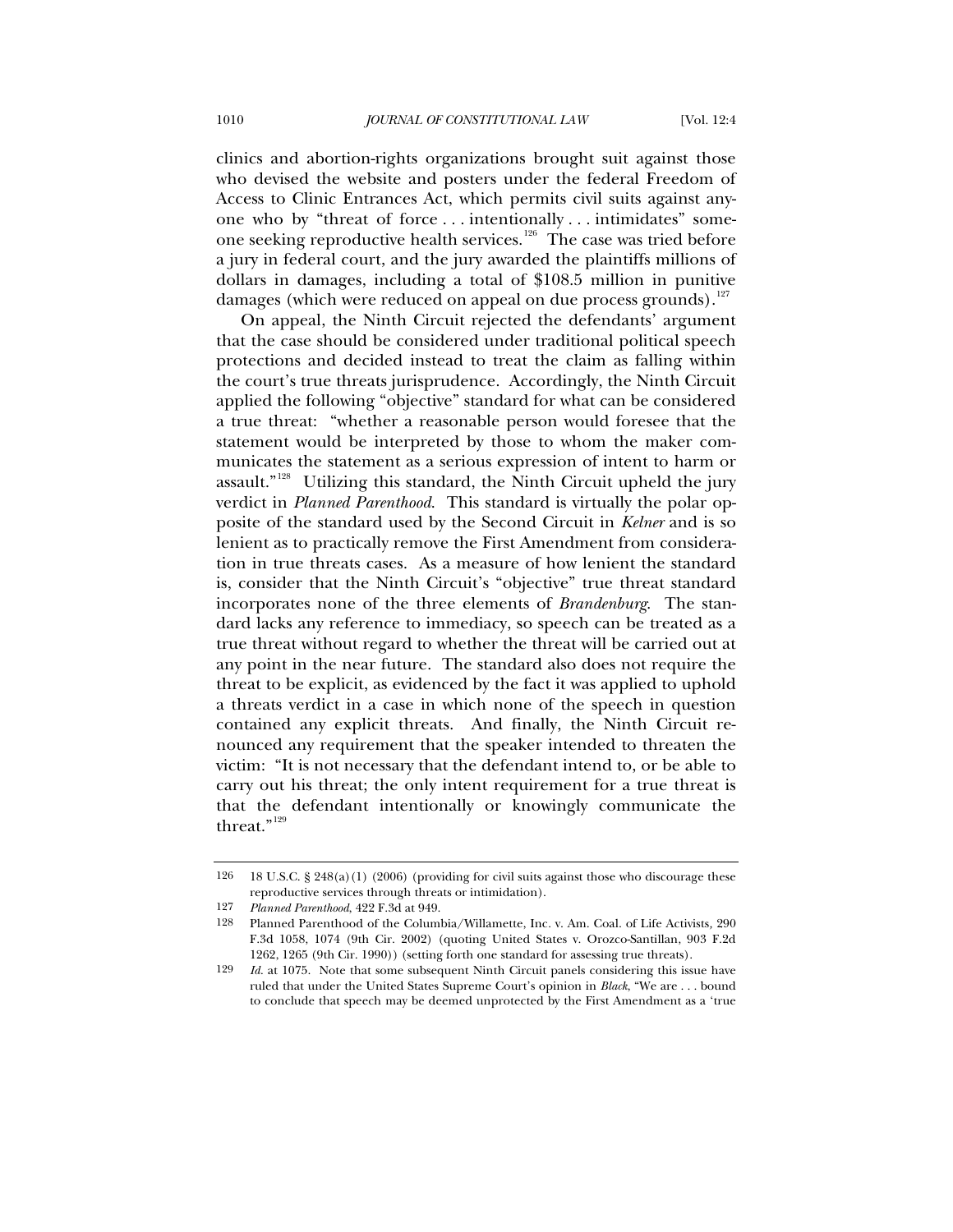A broad definition of the true threats category may greatly circumscribe the protection of political speech. Note that with the exception of the first two defendants in *Black*, all of the speech involved in the true threats cases discussed thus far has been overtly political in nature. Also recall that in two of the three foundational cases in the political speech area—*Brandenburg* and *Claiborne Hardware*—the speech that the Court characterizes as political was in fact overtly threatening in nature.<sup>[130](#page-40-0)</sup> So discussions of the standards applicable to true threats are important because those standards will frequently bleed over into the area of political speech.

Given the close association of political speech and true threats, what does the *Brandenburg* paradigm tell us about the proper standard that should be applied in the true threats area? Many of the *Brandenburg* paradigm components can be applied directly to the problems raised by true threats. It is easy and uncontroversial, for example, to apply the ideological agnosticism component of the *Brandenburg* paradigm to true threats, in the sense that all of the true threats precedents are consistent with the proposition that the government is not permitted to treat speech as a true threat simply because that speech takes an antagonistic or controversial side of a public debate. Applying the immediacy component of the *Brandenburg*  paradigm is equally easy but perhaps more controversial. The immediacy requirement is what separates the *Kelner* standard from the Ninth Circuit approach in *Planned Parenthood*. In *Planned Parenthood*, the court simply takes a reasonable person approach to identifying true threats, leaving it to the jury to determine whether a distant threat is sufficiently fearsome to warrant legal sanction. Under the *Kelner* standard, on the other hand, a criminal threats prosecution can only be based on proof beyond a reasonable doubt of an imminent threat.

threat' only upon proof that the speaker subjectively intended the speech as a threat." United States v. Cassel, 408 F.3d 622, 633 (9th Cir. 2005). The full Ninth Circuit has not yet resolved the issue of whether to use a *Planned Parenthood*-style objective standard or a *Cassel*-style subjective standard for determining the existence of true threats. *See* Fogel v. Collins, 531 F.3d 824, 831 (9th Cir. 2008) ("This circuit has thus far avoided deciding whether to use an objective or subjective standard in determining whether there has been a 'true threat.'").

<span id="page-40-0"></span><sup>130</sup> *See* NAACP v. Claiborne Hardware Co., 458 U.S. 886, 902 (1982) (during a public speech to support an economic boycott of local businesses, speaker asserts that "If we catch any of you going in any of them racist stores, we're gonna break your damn neck"); Brandenburg v. Ohio, 395 U.S. 444, 446 (1969) (speaker threatens to take "some revengeance" against various people and institutions if they continued to "suppress the white, Caucasian race").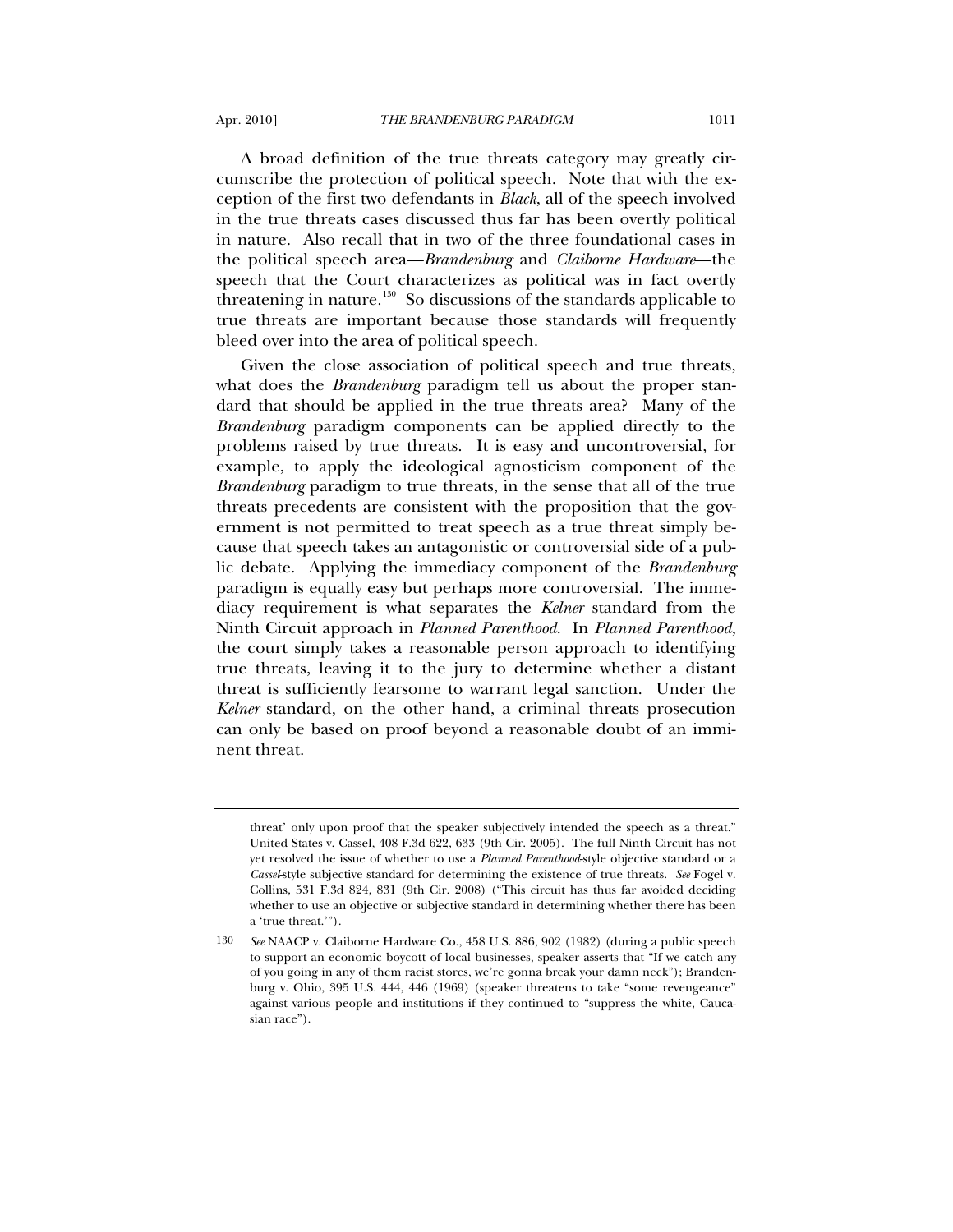Courts that would disagree with the introduction of an immediacy requirement for true threats prosecutions are in essence making a value judgment about the First Amendment value of speech containing threatening language. This is where the clash between existing true threats jurisprudence and the *Brandenburg* paradigm becomes most evident. Phrasing this dispute in terms of the components of the *Brandenburg* paradigm, this clash probably pertains to disagreements over the importance of four different *Brandenburg* factors: the harm principle, the assumption of high collective risk tolerance, the shifting of legal liability from speaker to actor, and the assumption of listener incredulity. Courts that adopt very lenient standards for prosecuting true threats implicitly make a series of assumptions that are quite different than those made by the Supreme Court in *Brandenburg* and its companion cases.

Courts that apply a lenient standard to true threats stray from the usual *Brandenburg* requirement that the harm created by proscribed speech must be concrete. In the usual *Brandenburg* case, feelings of unease and even trauma are insufficient to justify legal regulation of the renegade speech.<sup>[131](#page-41-0)</sup> In the true threats cases, on the other hand, protecting the victim from feelings of unease and trauma are precisely the object of the legal exercise. None of the true threats cases require evidence that the victim of the threat actually changed his or her behavior as a result of the threatening speech. The cases simply require that the perception of a threat be reasonable (in the Ninth Circuit's rendition of the standard)<sup>[132](#page-41-1)</sup> or (in the more speech-friendly Second Circuit rendition of the standard) that the threat be unconditional and specific enough to justify the conclusion that it may be car-ried out.<sup>[133](#page-41-2)</sup> Although the Second Circuit standard comes close to requiring a *Brandenburg*-style concrete harm before sanctioning the speech, the Ninth Circuit standard simply leaves the matter up to the jury—even when the speech in question is highly political in ways that

<span id="page-41-0"></span><sup>131</sup> *See* Terminiello v. Chicago, 337 U.S. 1, 4 (1949) ("Accordingly a function of free speech under our system of government is to invite dispute. It may indeed best serve its high purpose when it induces a condition of unrest, creates dissatisfaction with conditions as they are, or even stirs people to anger. Speech is often provocative and challenging. It may strike at prejudices and preconceptions and have profound unsettling effects as it presses for acceptance of an idea. That is why freedom of speech, though not absolute, is nevertheless protected against censorship or punishment, unless shown likely to produce a clear and present danger of a serious substantive evil that rises far above public inconvenience, annoyance, or unrest." (citations omitted)).

<span id="page-41-1"></span><sup>132</sup> *See Planned Parenthood*, 290 F.3d at 1074 (quoting United States v. Orozco-Santillan, 903 F.3d 1262, 1265 (9th Cir. 1990)) (describing the reasonableness standard).

<span id="page-41-2"></span><sup>133</sup> *See* United States v. Kelner, 534 F.2d 1020, 1027 (2d Cir. 1976) (describing the Second Circuit's immediacy analysis for true threats).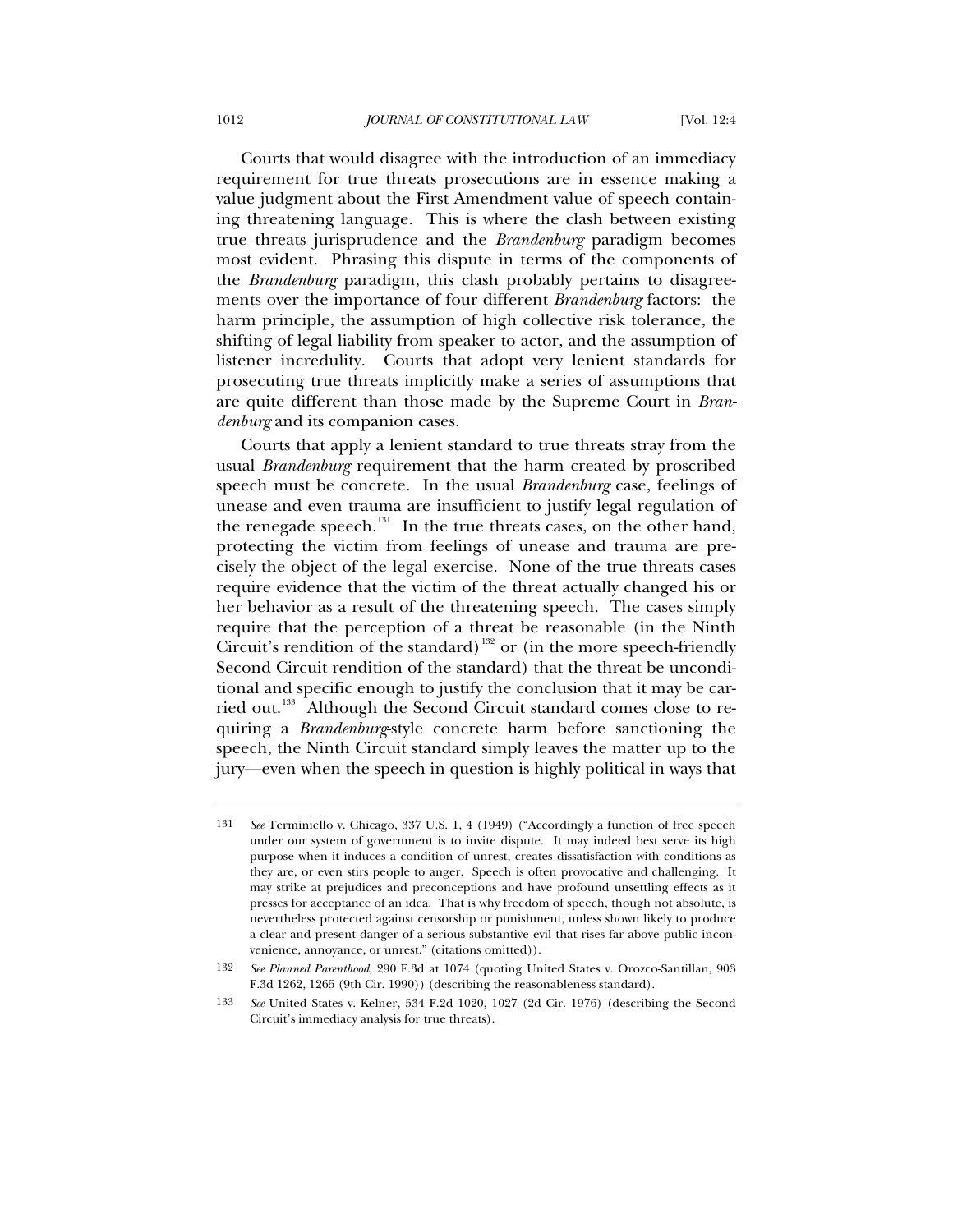are indistinguishable from the speech in cases such as *Claiborne Hardware*.

Along the same lines, a lenient true threat standard such as the one adopted by the Ninth Circuit abandons the *Brandenburg* paradigm's assumptions about a high collective tolerance of expressive risks. The Ninth Circuit treats threatening speech as indistinguishable from every other tortious or criminal activity, inviting the sort of risk-averse balancing between harms and benefits that accompany legal regulation of every other kind of human activity. Under such a system, speech would not be given the favorable treatment over other human activities that it is currently afforded under the *Brandenburg* paradigm.

The explanation for the abandonment of the *Brandenburg* paradigm's mandate of high risk tolerance in true threats cases is the simultaneous refusal of courts such as the Ninth Circuit to maintain either the *Brandenburg* paradigm's shift of legal liability from speaker to actor, or the complementary assumption of listener incredulity. In the Ninth Circuit's *Planned Parenthood* decision, there is no indication anywhere in the record that individuals or groups accused of true threats were themselves intending to carry out the threats.<sup>[134](#page-42-0)</sup> Instead, the Ninth Circuit permitted liability to attach on the theory that the defendants' speech might instigate other unnamed individuals to engage in violent action against the plaintiffs. If this case were litigated as an incitement case, therefore, the speaker would be completely insulated from legal liability, as in *Claiborne Hardware*. Likewise, if the *Brandenburg* paradigm's assumption of the listener incredulity prevailed, plaintiffs could not rely on the suggestion that someone might be moved by the defendants' speech to harm the plaintiffs. Any such suggestion could be rebutted by the *Brandenburg* paradigm's assumption that listeners have enough common sense to realize that a "Wanted" poster linked to some hypothetical future Nuremberg trial of abortion doctors is nothing more than political speech—emotional and incendiary political speech perhaps, but political speech nonetheless.

Cases such as *Planned Parenthood* illustrate the dangers of the Court's tendency to create one category of highly protected political speech, governed by the *Brandenburg* paradigm, and then a whole series of alternative categories in which the *Brandenburg* paradigm ap-

<span id="page-42-0"></span><sup>134</sup> *See Planned Parenthood*, 290 F.3d at 1075 ("It is not necessary that the defendant intend to, or be able to carry out his threat; the only intent requirement for a true threat is that the defendant intentionally or knowingly communicate the threat.").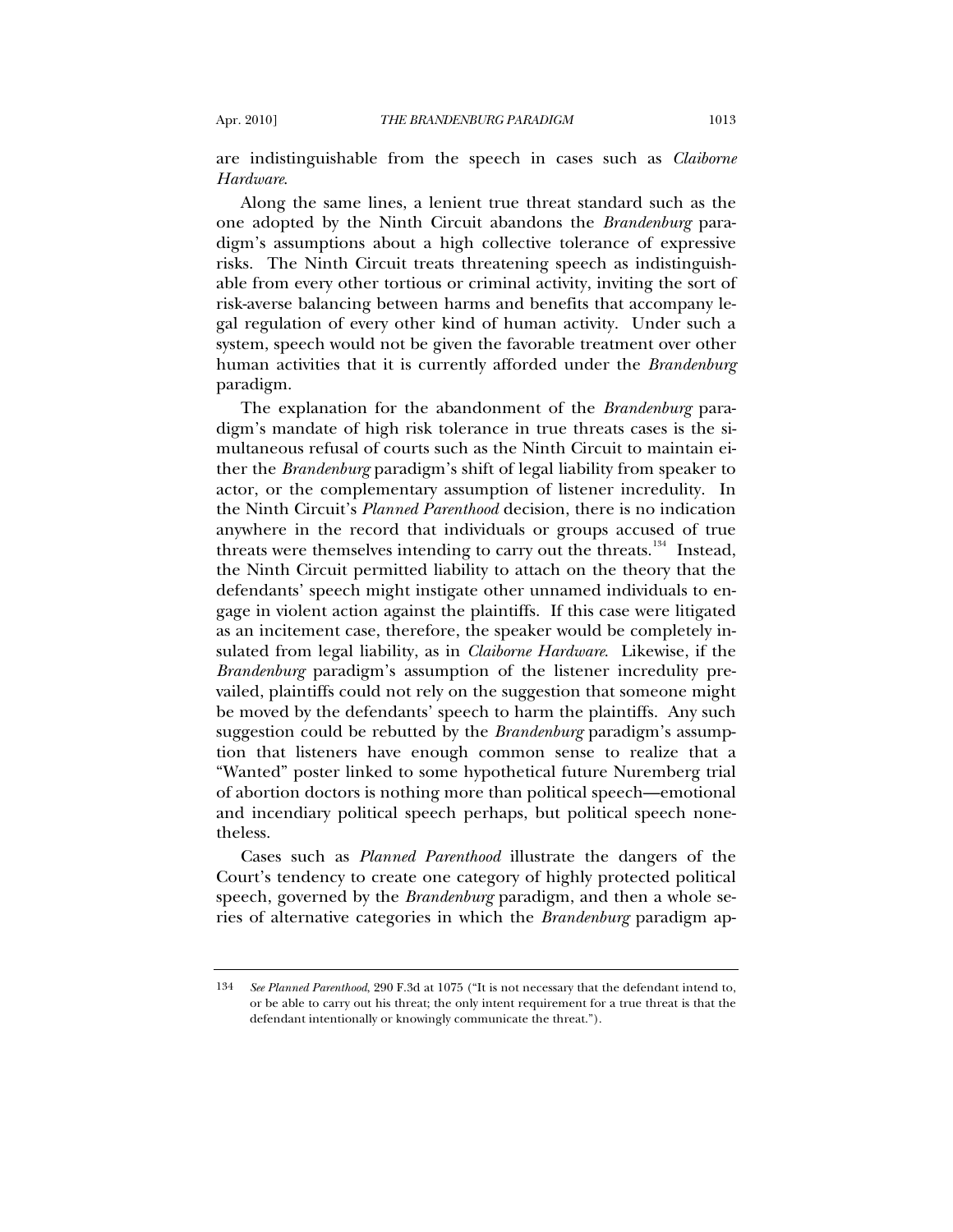plies very little if at all. The danger is not simply that in such a system nonpolitical speech will receive far less protection than political speech. The more insidious danger is that the lines between the different categories of speech are so amorphous that courts that wish to do so can easily shift some examples of political speech into the lesser-protected categories and thereby avoid the *Brandenburg* paradigm altogether. In fact, this is exactly what happened in *Planned Parenthood.* Despite the court's protestations to the contrary,<sup>[135](#page-43-0)</sup> there is little to distinguish the speech that was deemed unprotected in *Planned Parenthood* from the speech that the Supreme Court unanimously protected in *Claiborne Hardware*. Both cases involved speeches containing overtly threatening language, antagonists in emotional and sometimes violent political disputes, and contexts in which other antagonists in the disputes had already engaged in violence. Different legal results were possible in the two cases simply because the speech in one case was placed in the true threats category and the speech in the other case was placed in the advocacy category.

It makes little sense to allow litigants and courts to manipulate the legal result in free speech cases simply by maneuvering the speech in question into a different category, but this is an inevitable consequence of creating different standards for closely related types of speech. The real problem is not the existence of the categories themselves, but rather the fact that outside the category of political advocacy the courts tend to be very reluctant to apply the various components of the *Brandenburg* paradigm. This reluctance stems from the general perception that categories of speech other than political advocacy involve completely different issues than those raised by radical political speech. A close reading of the true threats cases casts doubt upon this perception, however.

It is relatively simple to apply most of the components of the *Brandenburg* paradigm to threats. As *Kelner* demonstrates, the agnosticism, harm principle, and immediacy components of the *Brandenburg* paradigm can be integrated into a true threats standard without in any way diminishing the government's ability to address real threats to persons or property. Once these components are incorporated into the true threats analysis, the collective risk tolerance and listener incredulity assumptions of the *Brandenburg* paradigm follow naturally. The fact is that in its *Planned Parenthood* decision, the Ninth Circuit never satisfactorily explains why the targets of the speech in

<span id="page-43-0"></span><sup>135</sup> *See id.* 290 at 1073–74 (attempting to distinguish *Claiborne Hardware* from *Planned Parenthood*).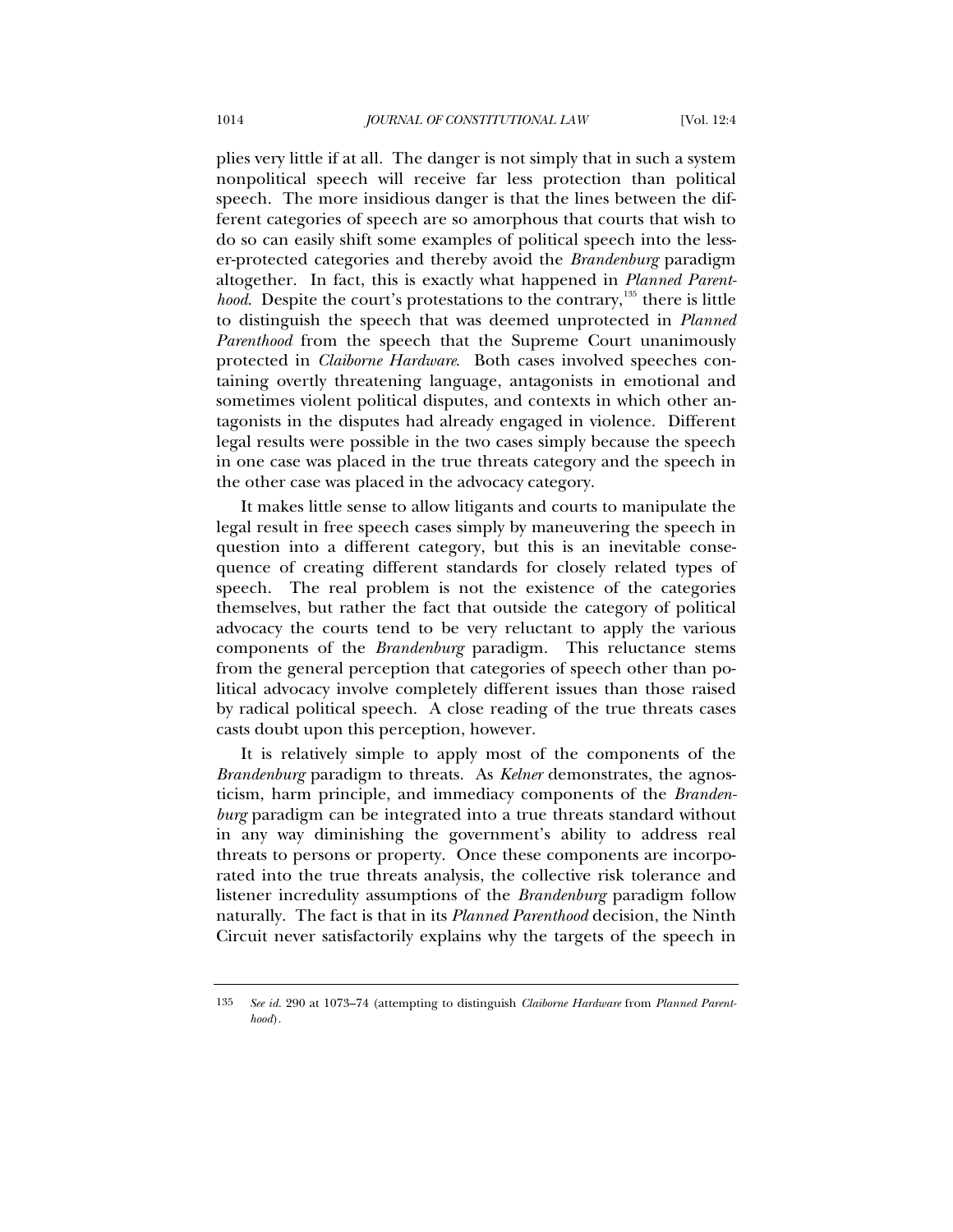that case should have been more frightened of the threatening speech directed at them than the targets of the equally threatening speech in *Claiborne Hardware*. It could be argued that the speech in *Claiborne Hardware* deserves even less protection than the speech in *Planned Parenthood*. The speech in *Claiborne Hardware* took place in a small town, where virtually everyone in town was involved in the dispute, where violence similar to that promised in the threatening speech had occurred in the immediate past, and where those associ-ated with the speaker had been directly engaged in the violence.<sup>[136](#page-44-0)</sup> The speech in *Planned Parenthood*, on the other hand, took place in a much more general context (such as the World Wide Web), there was no indication that the speakers carried out any of the violence or associated with anyone who did, and the speech was much less explicit than in *Claiborne Hardware*. In short, if the holding of *Claiborne Hardware* is right, then the holding of *Planned Parenthood* is wrong. *Planned Parenthood* misses the central theme of *Claiborne Hardware* and the other cases forming the heart of the *Brandenburg* paradigm: in general, legal liability for violence should be ascribed to the person perpetrating violence, not the person who suggests that violence might be a good thing.

None of this is intended to suggest that the application of the *Brandenburg* paradigm to true threats would fail to take into account the specialized circumstances that arise in some threatening situations. For example, in cases involving threats spoken publicly (such as both *Kelner* and *Planned Parenthood*) it makes sense to implement the *Brandenburg* paradigm in true threats cases by applying something very close to the standard used in *Brandenburg* itself—that is, by requiring evidence of an explicit threat, proof of the speaker's intent that the threat is going to be carried out, and some indication of the speaker's (in *Kelner*'s phrasing) "gravity of purpose and imminent prospect of execut ing the threat.<sup>"[137](#page-44-1)</sup> With regard to threats communicated privately, however, it would not be inconsistent with the *Brandenburg* paradigm to take into account the changed circumstances by altering the legal standard somewhat. It would not be inconsistent, for example, to drop the explicitness requirement with regard to privately communicated threats. When received personally and privately, a subtle reference can be far more disconcerting than a similar reference made in general at a public demonstration. A tele-

<span id="page-44-0"></span><sup>136</sup> *See* NAACP v. Claiborne Hardware Co., 458 U.S. 886, 898–906 (1982) (reviewing the seven-year history of the dispute between the NAACP and local businesses).

<span id="page-44-1"></span><sup>137</sup> *Kelner*, 534 F.2d at 1027.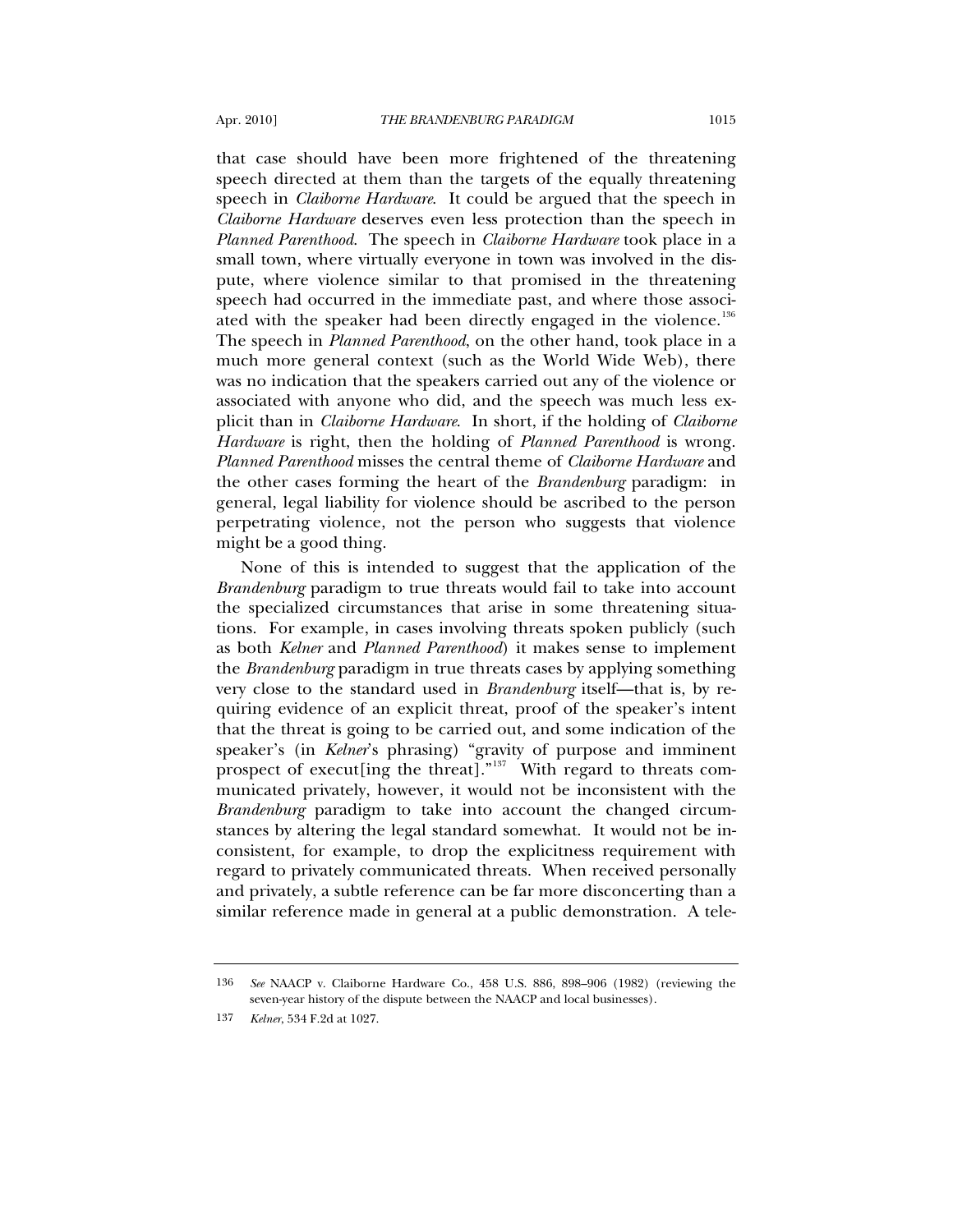phone call made to an individual at home in the middle of the night in which the caller says "I know where you live" is far more ominous than a similar reference made in *Claiborne Hardware* to a general audience that the sheriff could not sleep with boycott violators at night.<sup>[138](#page-45-0)</sup>

The point here is that the case for the *Brandenburg* paradigm does not require that the precise ingredients of the *Brandenburg* standard must be applied in every alternative category of speech. The key is that the same general assumptions about governmental power and personal responsibility that are made when considering legal regulation of political advocacy should be integrated into whatever legal standard applies to speech other than advocacy.

## *B. The Regulation of "Teaching Speech"*

Two recent decisions raise the possibility that the courts may create within First Amendment jurisprudence a category of so-called "teaching speech"—that is, speech that conveys information or teaches about how to carry out illegal activity, rather than advocating that activity. Like "true threats," the teaching speech category is closely related to political advocacy, but there are suggestions in the case law that the category should be governed by a standard that would undermine much of the protection for speech offered by the *Brandenburg* paradigm. Today there is no opinion by the full Supreme Court discussing the proper standard that should be applied to teaching speech. Instead, we have two prominent lower court opinions that resolved the First Amendment issues related to teaching speech in diametrically opposed ways; one court would apply *Brandenburg* directly to teaching speech cases while the other would apply a standard that falls far short of *Brandenburg*. As with the category of true threats, the question is whether there is something in the nature of the teaching speech category itself that explains why the components of the *Brandenburg* paradigm should not apply to instructional or teaching speech.

The two decisions that have directly addressed the issue of teaching speech provide polar opposite readings of the relevant First Amendment concerns. In its decision in *Rice v. Paladin Enterprises*, Inc.,<sup>[139](#page-45-1)</sup> the Fourth Circuit provides a very narrow approach to the

<span id="page-45-0"></span><sup>138</sup> *See Claiborne Hardware*, 458 U.S. at 902 ("In that speech . . . Evers stated that boycott violators would be 'disciplined' by their own people and warned that the Sheriff could not sleep with boycott violators at night.").

<span id="page-45-1"></span><sup>139 128</sup> F.3d 233 (4thCir. 1997), *cert. denied*, 523 U.S. 1074 (1998).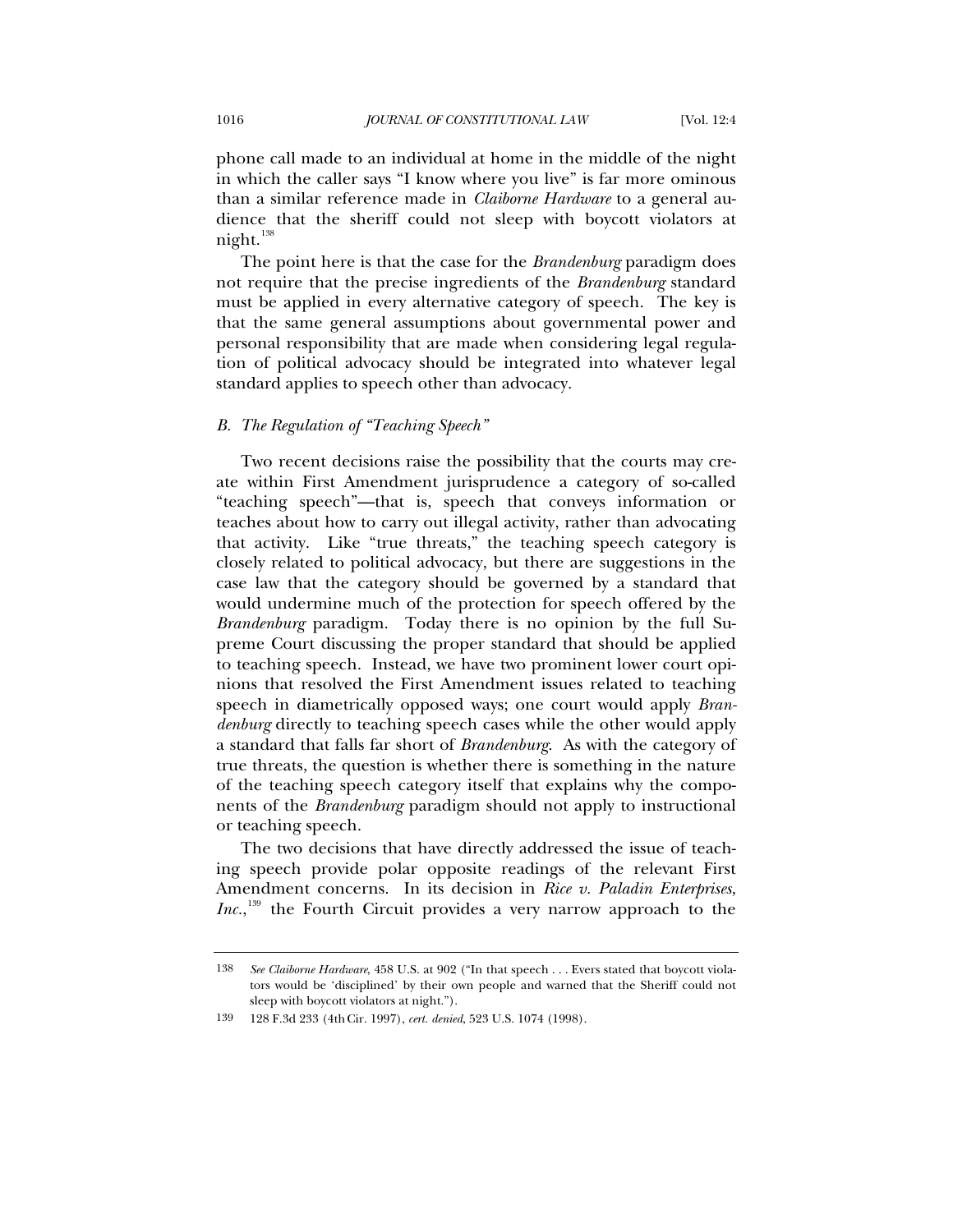question whether the First Amendment protects speech of this sort. The case involved the book *Hit Man: A Technical Manual for Independent Contractors*. [140](#page-46-0) The book purported to be a primer on how to be an assassin. The book contained some fairly obvious information, such as the need to wear black when conducting a hit at night, the desirability of renting a car instead of driving one's own to a hit, and the advisability of using fake information when checking into a hotel during an assignment. $141$  The book also contains some odd suggestions, such as that a hit man might want to dispose of a body by cutting off the head, placing a stick of dynamite in the victim's mouth and "blow[ing] the telltale dentition to smithereens."<sup>[142](#page-46-2)</sup>

Many of the idiosyncrasies of the book can be explained by its genesis. Although the author's name is listed as "Rex Feral" (Latin for "king of the beasts"), the real author is a divorced mother of two who had originally written the book as a novel, but was urged by the pub-lisher to turn it into a "how-to" manual.<sup>[143](#page-46-3)</sup> According to a *Washington Post* interview with the author, she obtained most of her information on how to be a hit man "from books, television, movies, newspapers, police officers, [her] karate instructor, and a good friend who is an attorney."[144](#page-46-4)

Despite the amateurish and at times absurd nature of the information in the book, the book was found in the possession of a real hit man named James Perry.<sup>[145](#page-46-5)</sup> Perry was hired by a man to kill his exwife, son, and the son's nurse, in order for the man to inherit the son's \$2 million settlement for injuries he had received in an accident.[146](#page-46-6) The victim's family sued the book's publisher, Paladin Press, for wrongful death under Virginia state law.<sup>[147](#page-46-7)</sup> The Fourth Circuit's decision in *Rice* is the appellate court's reversal of the district court's grant of summary judgment for the publisher on First Amendment grounds.

There are many strange aspects to both the appeal and the Fourth Circuit's decision, two of which are worth noting here. First of all, although the Fourth Circuit goes to great lengths to criticize the dangerous information contained in *Hit Man*, the Court also republishes

<sup>140</sup> *Id.* at 239.

<span id="page-46-2"></span><span id="page-46-1"></span><span id="page-46-0"></span><sup>141</sup> *See id.* at 240 (detailing the book's instructions).

<sup>142</sup> *Id.* at 238.

<sup>143</sup> David Montgomery, *If Books Could Kill*, WASH. POST, July 26, 1998, at F1.

<span id="page-46-5"></span><span id="page-46-4"></span><span id="page-46-3"></span><sup>144</sup> *Id.*

<sup>145</sup> *Rice*, 128 F.3d at 239.

<span id="page-46-7"></span><span id="page-46-6"></span><sup>146</sup> *Id.*

<sup>147</sup> *Id.* at 241.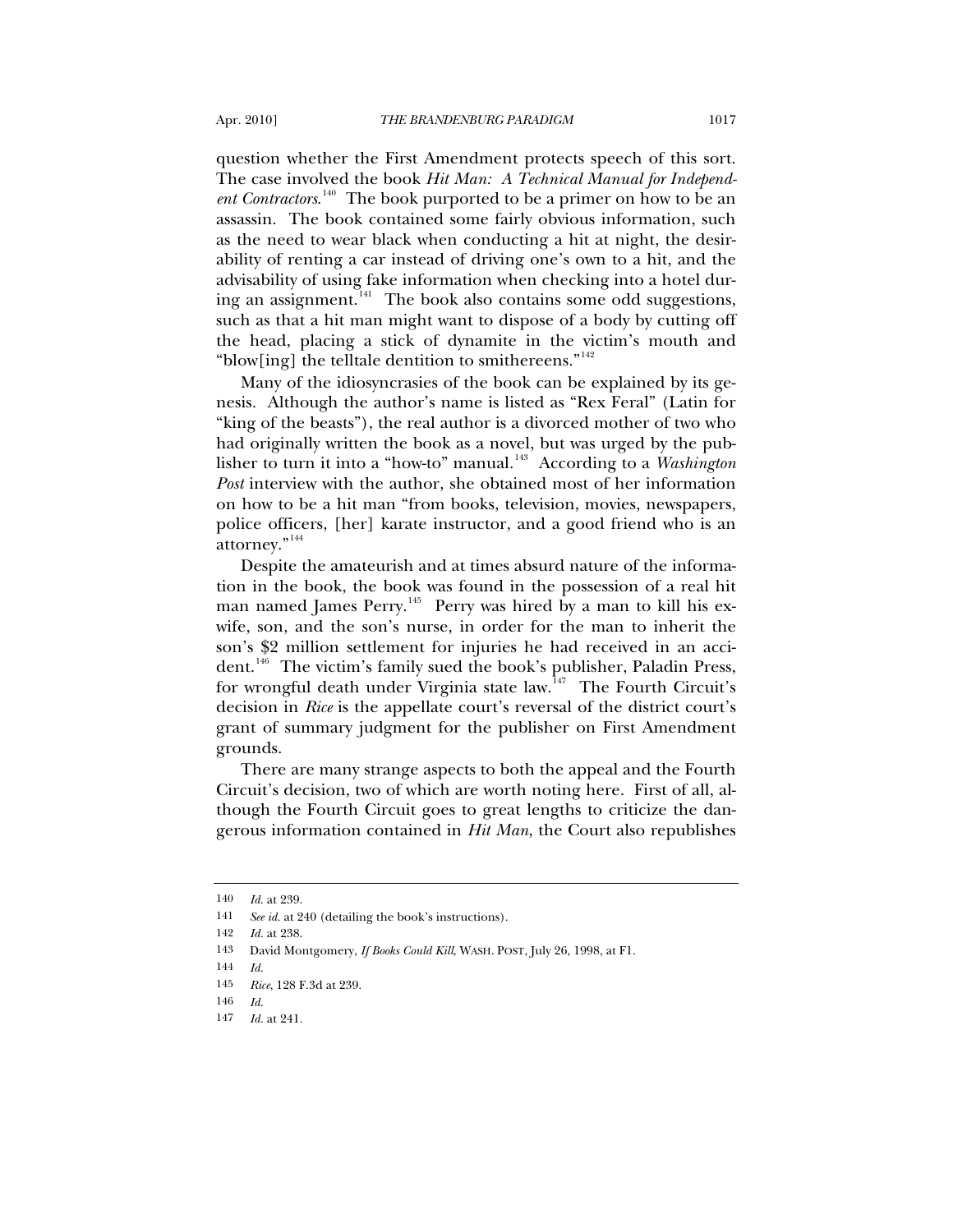large portions of this information in its opinion, $148$  which is freely available on the Fourth Circuit website.<sup>[149](#page-47-1)</sup> Second, although Paladin Press defended on First Amendment grounds, it also stipulated to all three components of the *Brandenburg* standard.<sup>[150](#page-47-2)</sup> Rice should, therefore, have been an easy (and short) First Amendment decision. Even applying the most protective version of the First Amendment—that is, the *Brandenburg* standard—the speaker would lose because the speaker itself conceded that it had violated that standard.

Instead of publishing a concise opinion making this point, however, the Fourth Circuit instead submitted a long and meandering opinion detailing why the *Brandenburg* standard does not apply to instances of teaching or instructional speech. The court concluded that the speech in this case constituted criminal aiding and abetting<sup>[151](#page-47-3)</sup> and treated the speech as "tantamount to legitimately proscribable nonexpressive conduct."[152](#page-47-4) To reach this result, the court first asserts that teaching speech such as the information in the *Hit Man* is inte-gral to the ultimate criminal act.<sup>[153](#page-47-5)</sup> The court then finely parses the language in *Brandenburg* itself, which seems to contradict the Fourth Circuit's holding in *Rice*.<sup>[154](#page-47-6)</sup> The court's basic conclusion regarding the first point is that the First Amendment does not protect speech that uses instructional language, especially when accompanied by lan-guage encouraging crime.<sup>[155](#page-47-7)</sup> The court's conclusion regarding the second point is that the protections offered by *Brandenburg* do not extend to "mere teaching," but rather to "mere abstract teaching"—a distinction that touches not only the teaching speech category, but also has potential ramifications for any speech that is cast in the form of action words rather than cloudy abstractions. In any event, by the end of the Fourth Circuit's discussion, very little is left of First Amendment protection of speech that communicates information or instructions that might be used by a reader or listener to commit a crime at some point in the indefinite future.

<span id="page-47-1"></span><span id="page-47-0"></span><sup>148</sup> *See id.* at 235–41.

<sup>149</sup> *See id.*

<span id="page-47-3"></span><span id="page-47-2"></span><sup>150</sup> *Id.* at 241–42 n.2.

<sup>151</sup> *Id.* at 242–43.

<sup>152</sup> *Id.* at 243.

<span id="page-47-5"></span><span id="page-47-4"></span><sup>153</sup> *Id.* at 243–44 (discussing the concept of aiding and abetting as it relates to the regulation of free speech, and arguing that speech is not protected when it becomes an integral part of the ultimate criminal act).

<span id="page-47-7"></span><span id="page-47-6"></span><sup>154</sup> *Id.* at 248–50, 263–65 (assessing the application of *Brandenburg* to teaching speech).

<sup>155</sup> *Id.* at 248 ("[The First Amendment] would not relieve from liability those who would, for profit or other motive, intentionally assist and encourage crime and then shamelessly seek refuge in the sanctuary of the First Amendment.").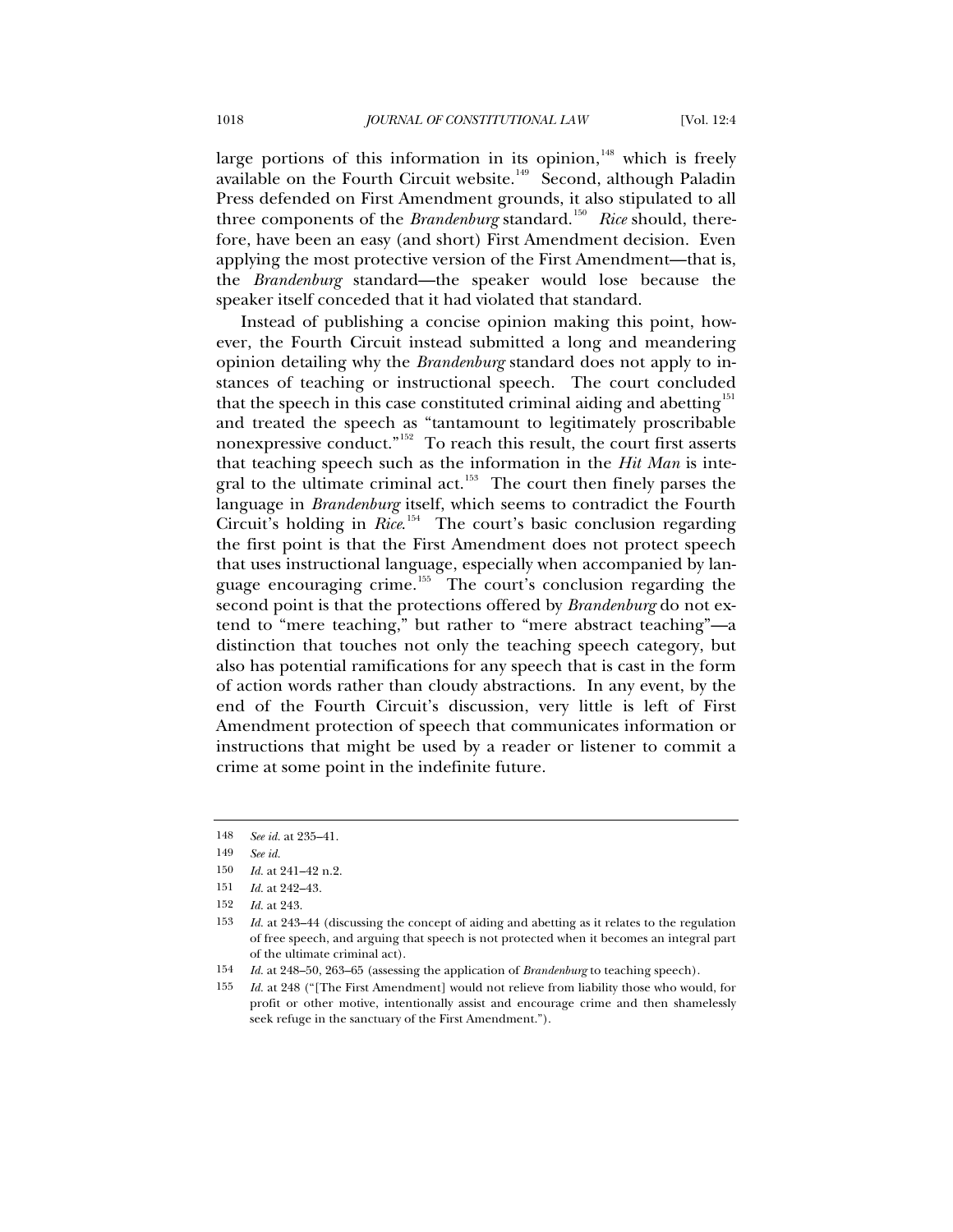A very different approach to these issues can be seen in the Ninth Circuit's opinion in *McCoy v. Stewart*.<sup>[156](#page-48-0)</sup> In some ways this case involved much more troubling speech than in *Rice*. *Rice* involved the general dissemination of a book containing non-specialized information that could have been obtained (and in fact was obtained by the author of the book) from a number of other common sources. *McCoy*, on the other hand, involved the communication of specialized knowledge directly to individuals willing and able to use that information to do illegal things. The case involved speech that occurred at a party attended by gang members from Arizona and California.<sup>[157](#page-48-1)</sup> During the cookout, the Arizona gang members had a conversation with their compatriot from California about how California gangs conducted certain gang activities.<sup>[158](#page-48-2)</sup> The California gang member provided detailed advice about things such as initiation rites, gang ejection rituals,<sup>[159](#page-48-3)</sup> and "tagging" activities.<sup>[160](#page-48-4)</sup> Based on these conversations, the California gang member was indicted and ultimately convicted under an Arizona statute prohibiting the participation in a

On an appeal of the defendant's federal habeas corpus proceeding, the Ninth Circuit Court of Appeals overturned the conviction on *Brandenburg* grounds using a straightforward application of *Branden*burg, Hess, and *Claiborne Hardware*.<sup>[162](#page-48-6)</sup> The court treated the conversations as indistinguishable from any other incendiary speech that had no immediate effect on its listeners.<sup>[163](#page-48-7)</sup>

criminal street gang by "[f]urnishing advice or direction in the con-

The key to the Ninth Circuit's decision was the absence of immediate concrete consequences stemming from the speech. The court noted that the fact that the speech occurred at a barbecue and a party "made it unlikely anyone would act on [the speech] imminently." $164$ 

duct" of the criminal enterprise.<sup>[161](#page-48-5)</sup>

<span id="page-48-0"></span><sup>156 282</sup> F.3d 626 (9th Cir. 2002), *cert. denied*, 537 U.S. 993 (2002).

<span id="page-48-1"></span><sup>157</sup> *Id.* at 628.

<span id="page-48-2"></span><sup>158</sup> *Id.* at 630.

<span id="page-48-4"></span><span id="page-48-3"></span><sup>159</sup> *Id.* at 630 n.4.

<sup>160</sup> *See id.* (describing the underlying conviction and the facts that led to it and explaining gang practices of "jumping people in" and "jumping people out").

<span id="page-48-5"></span><sup>161</sup> *See* ARIZ. REV. STAT. ANN. § 13-2308(A)(3) (2009) ("A person commits participating in a criminal syndicate by: . . . Furnishing advice or direction in the conduct, financing or management of a criminal syndicate's affairs with the intent to promote or further the criminal objectives of a criminal syndicate"); *see also McCoy*, 282 F.3d at 628 (describing McCoy's indictment and conviction).

<sup>162</sup> *McCoy*, 282 F.3d at 631–33.

<span id="page-48-8"></span><span id="page-48-7"></span><span id="page-48-6"></span><sup>163</sup> *Id.* at 631 ("If anything, McCoy contends, his speech was advocacy of lawlessness at some indefinite future time. . . . The record bears out his assertions.").

<sup>164</sup> *Id.* at 631–32.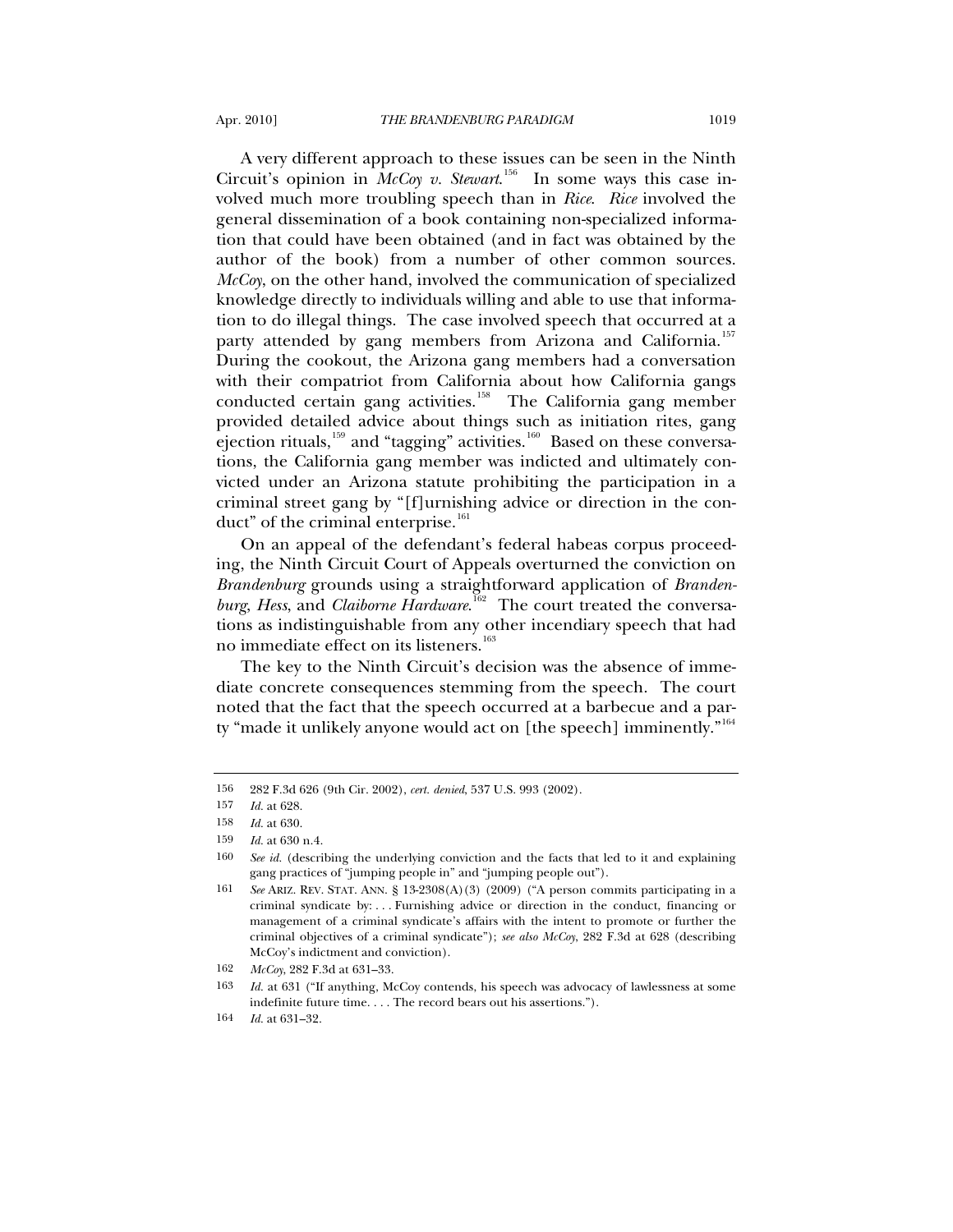The court also noted that the California gang member's "advice was very general" in the sense that his ideas "were not aimed at any particular person or any particular time."[165](#page-49-0) Likewise, his advice about tagging "was given without any recommendation as to how or when to place the graffiti."<sup>[166](#page-49-1)</sup> Throughout its discussion, the Ninth Circuit considered it irrelevant that the speech being prosecuted contained information and advice rather than language advocating action. Under *Brandenburg*, the Ninth Circuit suggests, the content of the speech does not determine the scope of the government's authority to si-lence that speech.<sup>[167](#page-49-2)</sup> In cases involving information as well as cases involving straight advocacy, the speech must be specific, the speech must create an immediate danger of illegal action, and the speech must be accompanied by evidence that the speaker intended that the illegal action occur.<sup>[168](#page-49-3)</sup>

Other than providing a nice First Amendment counterpoint to the Fourth Circuit decision in *Rice*, the Ninth Circuit decision in *McCoy* might stand as little more than a routine application of *Brandenburg* were it not for an opinion the case generated in the United States Supreme Court. The Supreme Court denied certiorari in *McCoy*, but Justice Stevens submitted an opinion of his own in con-junction with the denial.<sup>[169](#page-49-4)</sup> Although Justice Stevens is careful not to express a point of view on the ultimate outcome of the issue, he seems essentially to embrace the same point of view that the Fourth Circuit took in *Rice—*i.e., that *Brandenburg* (and specifically the imminent harm component of the *Brandenburg* standard) does not apply at all to "speech that performs a teaching function."<sup>[170](#page-49-5)</sup> According to Justice Stevens, expressive activities such as "oral advice, training exercises, and perhaps the preparation of written materials" in conjunction with criminal enterprises, "may create significant public danger" and therefore may not be covered by the First Amendment rights granted to political advocacy under *Brandenburg*. [171](#page-49-6)

From a free speech perspective, it is disconcerting that a Justice often considered friendly to First Amendment concerns (and in fact who actually wrote the majority opinion in *Claiborne Hardware*) now suggests that *Brandenburg* does not apply at all to speech communicat-

<span id="page-49-0"></span><sup>165</sup> *Id.* at 632.

<span id="page-49-1"></span><sup>166</sup> *Id.*

<span id="page-49-2"></span><sup>167</sup> *Id.* at 631–32.

<span id="page-49-3"></span><sup>168</sup> *Id.*

<sup>169</sup> *See* Stewart v. McCoy, 537 U.S. 993 (2002) (Stevens, J. respecting denial of certiorari).

<span id="page-49-6"></span><span id="page-49-5"></span><span id="page-49-4"></span><sup>170</sup> *Id.* at 995.

<sup>171</sup> *Id.*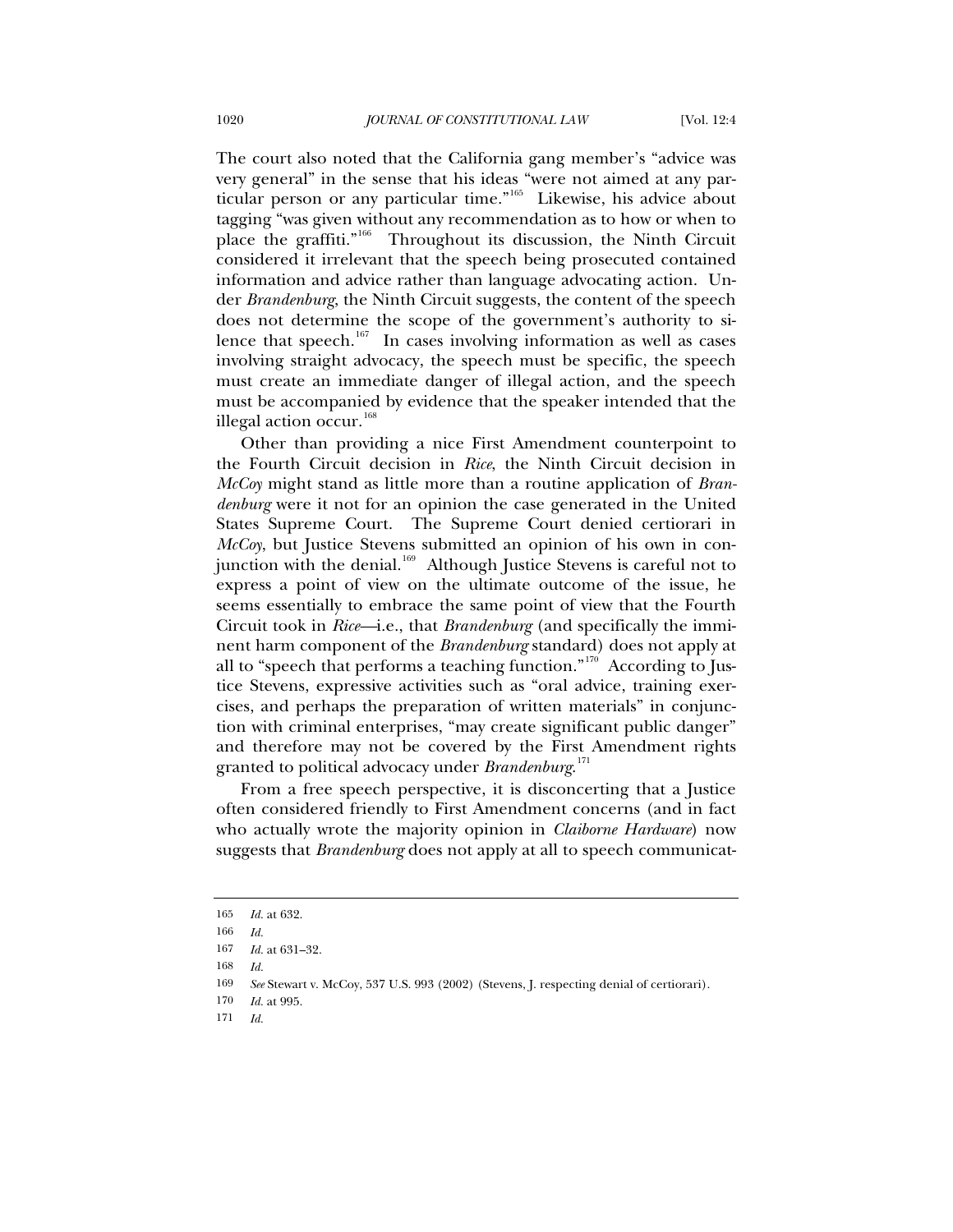ing information. It is worth considering, therefore, whether it is plausible for courts such as the Fourth Circuit, and potentially even Justice Stevens, to arrive at this conclusion.

The best way to address this issue is to step back from the narrow focus on the three-part *Brandenburg* standard—requiring proof of incitement, imminent danger, and intent—and instead approach *Brandenburg* through the prism of the broader concerns that underlie the Court's political speech jurisprudence—that is, the concerns that comprise what I have termed the *Brandenburg* paradigm. After undertaking this analysis it becomes clear that the Ninth Circuit's holding in *Rice* and Justice Steven's suggestions about *Brandenburg* and teaching speech in *McCoy* are incompatible with these broader free speech concerns. As in the case of true threats, it is easiest to see the conflict between the *Brandenburg* paradigm and lenient free speech standards proposed in cases such as *Rice* by focusing on the applicability to teaching speech of two central features of the *Brandenburg* paradigm: first, the paradigm's requirement that the government prove concrete and immediate harm before censoring speech, and second, the paradigm's emphasis on listener responsibility and the complementary requirement that perpetrators of bad acts, rather than the speakers urging those acts, be held liable for harms resulting from speech.

The lenient standard proposed for teaching speech in *Rice* fails to meet the *Brandenburg* paradigm's requirement that courts identify an immediate, concrete harm before attaching legal liability to the expressive activities of a speaker. In the universe defined by the *Rice* standard, the publication of information that leads to the commission of an illegal act by an unrelated person several months or years later would render the publisher and author of the original publication liable for the ultimate act—even if the publisher and author did not know anything about the illegal act, did not encourage the illegal act, and did not intend that anyone use their expressive materials for an illicit purpose. $172$ 

The Fourth Circuit seems to suggest that the First Amendment would still protect the publication of some information—in the court's terms, information communicated in the form of "entirely in-

<span id="page-50-0"></span><sup>172</sup> Although the defendant in *Rice* stipulated to the intent, clear and present danger, and incitement parts of the *Brandenburg* standard, *see* Rice v. Paladin Enters., Inc., 128 F.3d 233, 241–42 n.2 (4th Cir. 1997), the court ultimately decided that the *Brandenburg* standard does not apply to teaching speech, a ruling that effectively rendered the defendant's stipulations irrelevant. *See id.* at 243 ("[W]e hold, as urged by the Attorney General and the Department of Justice, that the First Amendment does not pose a bar to a finding that Paladin is civilly liable as an aider and abetter of Perry's triple contract murder.").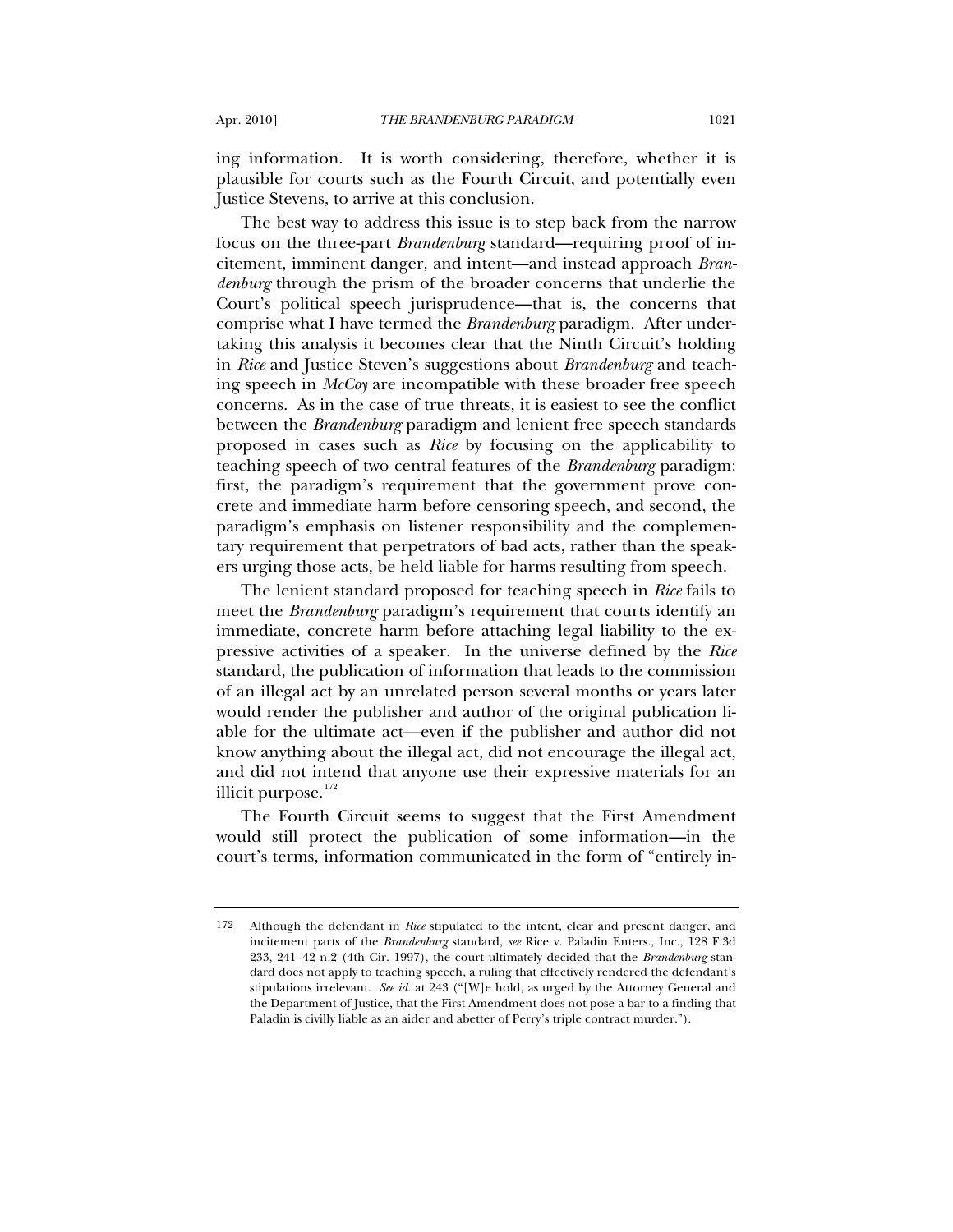nocent, lawfully useful speech," in which the speaker did not specifically intend the information to be used for bad purposes. $173$  Conversely, the Fourth Circuit would remove constitutional protection from the speech of "those who would, for profit or other motive, in-tentionally assist and encourage crime."<sup>[174](#page-51-1)</sup> The Fourth Circuit's concession that some communication of information would still be protected by the First Amendment despite the inapplicability of *Brandenburg* does little to allay concerns about the effect of the Fourth Circuit's ruling on the Constitutional protection of political speech. In fact, this concession does little more than undercut the basic rationale for proscribing the dissemination of dangerous information to begin with.

The Fourth Circuit's approach threatens to undermine *Brandenburg* by converting every trial over the legality of teaching or informational speech into a trial about the speaker's intent in communicating the potentially dangerous information. Since the speaker's intent will often be found in statements that bracket the information, the decision whether to protect the dissemination of potentially dangerous information will often depend on whether the information is communicated along with radical political advocacy, antisocial messages, or other sorts of challenges to the status quo. Under such a standard, information concerning the profession of a hit man would be protected if it were packaged in a popular television program or movie, but exactly the same information would be subject to legal liability if reprinted and distributed in a book containing a preface praising the amorality of the professional assassin and encouraging others to pursue this line of work. The Fourth Circuit's standard would return this particular branch of First Amendment law to an approach reminiscent of political speech trials in the early years of the twentieth century, in the sense that courts and juries would once again be encouraged to punish speakers based on the odious nature of their ideas.

Not only does this approach undercut *Brandenburg*, it also renders senseless any attempt to allow the government to proscribe the dissemination of information because that information may be dangerous. The sole justification for suppressing teaching or informational speech such as "oral advice, training exercises, and perhaps the preparation of written materials" is that such speech "may create signifi-

<span id="page-51-0"></span><sup>173</sup> *Id.* at 247 ("[T]he First Amendment may in some contexts stand as a bar to the imposition of liability on the basis of mere foreseeability or knowledge that the information one imparts could be misused for an impermissible purpose.").

<span id="page-51-1"></span><sup>174</sup> *Id.* at 248.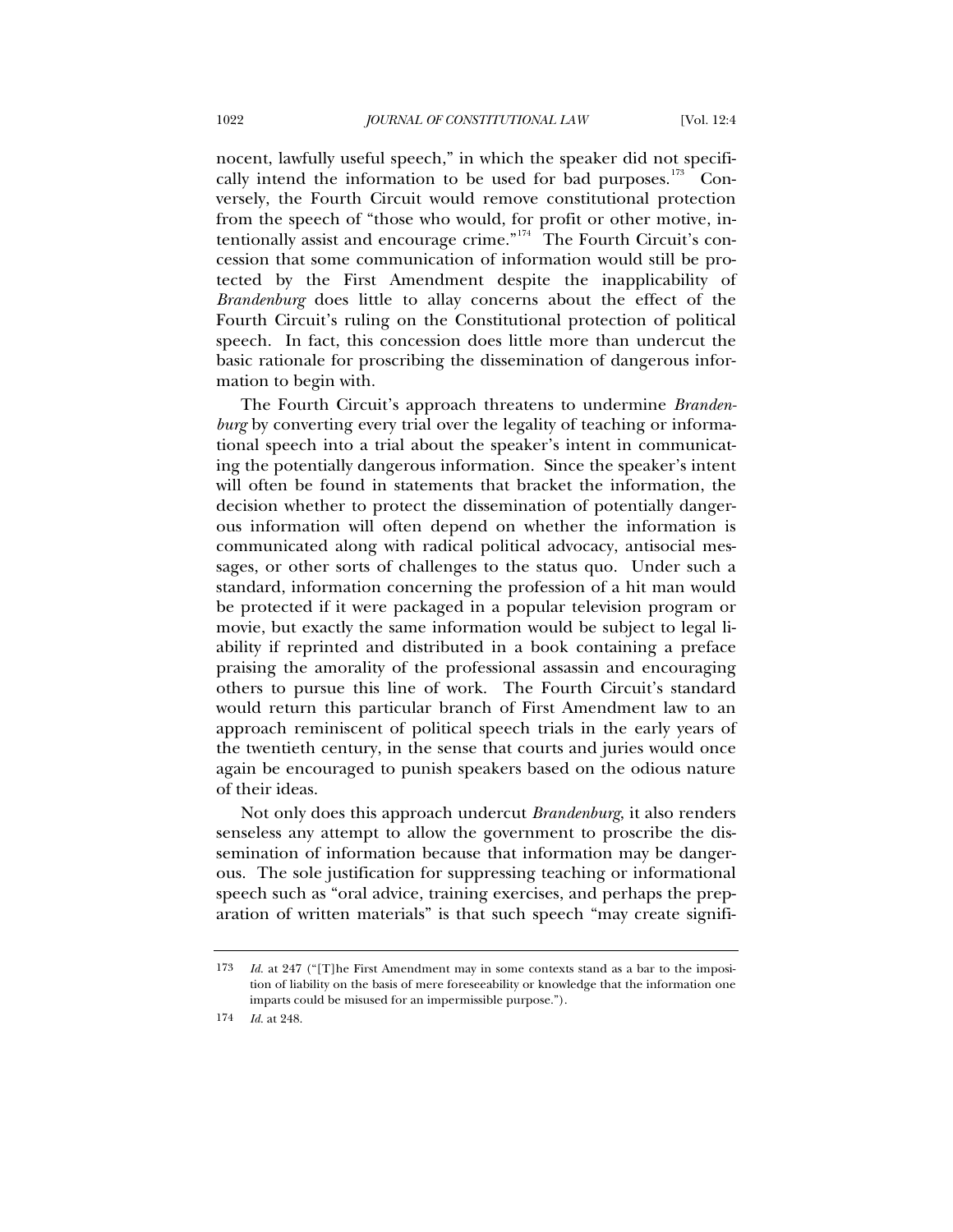cant public danger."<sup>[175](#page-52-0)</sup> But if the decision whether a particular example of dangerous information may or may not be punished or censored depends solely on whether the person communicating that information is "for profit or other motive, intentionally assist[ing] and encourag[ing] crime,"<sup>[176](#page-52-1)</sup> then the courts have abandoned the claim that the information itself is the problem. Creating a separate category for the control of "teaching speech" thus becomes merely a mechanism for circumventing the protection of political speech under *Brandenburg*.

At the end of the day, proponents of regulating teaching and instructional speech under a lower constitutional standard have failed to demonstrate why the various aspects of the *Brandenburg* paradigm should not apply to teaching speech as well as routine political advocacy. As noted above, the arguments for regulating teaching speech under a lower constitutional standard do not really focus on the nature of the information being communicated in that speech. Rather, the real focus is on the intent of the speaker in communicating information. There is no explanation why relatively innocuous information should be regulated under a lower standard simply because the speaker has bad motives. After all, the speakers in many of the Court's political advocacy cases also had bad motives, in the sense that they all proposed violent or illegal activity. The fact that bad motives are tied to speech of a factual nature as opposed to speech cast in the form of advocacy does not remove that speech from the assumptions embedded in the *Brandenburg* paradigm.

The key to the *Brandenburg* paradigm is that speech should only be regulated if it creates immediate and serious harm. The information communicated in the two cases raising these issues—*Rice* and *McCoy*—does not come close to meeting this standard. In *Rice*, the court dealt with a book whose author did little more than compile from the popular media information that was neither subtle nor par-ticularly ingenious.<sup>[177](#page-52-2)</sup> It does not take great skill as a trainer of assassins to figure out that a hit man should not drive his or her own car to the site of a job.<sup>[178](#page-52-3)</sup> The information communicated in  $McCov$  was even more obvious. Would it really have been news to any member of any gang anywhere in the country that spraying graffiti on walls in the

<span id="page-52-0"></span><sup>175</sup> *McCoy*, 537 U.S. at 995 (Stevens, J., respecting denial of certiorari).

<span id="page-52-1"></span><sup>176</sup> *Rice*, 128 F.3d at 248.

<span id="page-52-2"></span><sup>177</sup> *See* Montgomery, *supra* note 143, and accompanying text.

<span id="page-52-3"></span><sup>178</sup> *See Rice*, 128 F.3d at 240 (describing the instructions for assassins in the book *Hit Man*).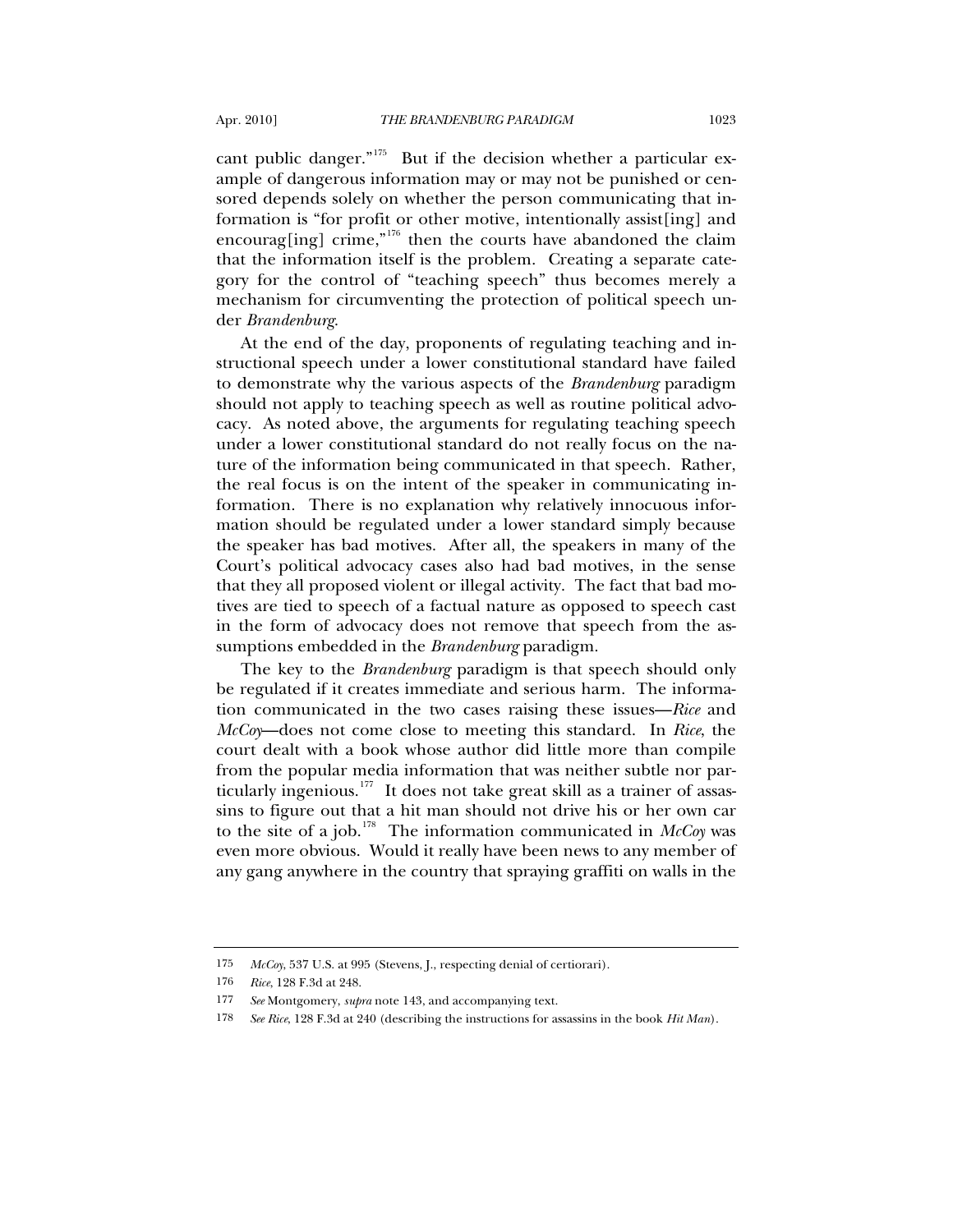gang's neighborhood would announce the presence of that gang?<sup>[179](#page-53-0)</sup> The fact is, the information in both *Rice* and *McCoy* was for the most part mundane, unoriginal, and widely available elsewhere. The information falls far short of creating the kinds of immediate harms required by the *Brandenburg* paradigm, and no good explanation exists for why we should fear the dissemination of this fairly mundane information so much that it justifies lowering the constitutional standard.

The courts have not explained why we should have a lower constitutional standard for protecting expression containing information than for expression advocating certain policies or principles. But, drawing logically from courts' statements, expression containing information should be suppressed more freely because we fear what the recipients will do with the information. Without a doubt, there is reason to fear what bad people will do with dangerous information. The question, however, is whether we have more to fear from information than from advocacy. In other words, do we have more reason to fear what the hypothetical bad person will do with dangerous information, or do we have more reason to fear what that same person will do after being exposed to violent advocacy that expressly instigates the very bad acts that society fears? In terms of legitimate social fears of bad consequences stemming from incendiary speech, for example, is it worse for a speaker in the *Claiborne Hardware* scenario to rile up audience members to beat up people who violate the economic boycott favored by the speaker, or is it worse for a speaker to describe to the audience members what type of bludgeon to use in the beatings?

The *Brandenburg* paradigm resolves these questions by prohibiting the government from regulating speech based on assumptions about what bad people will do after hearing provocative speech. The paradigm does not assume that there will never be bad consequences from speech, it simply establishes a regime in which the responsibility for those bad consequences will rest with the person doing the illegal act, not the speaker. The question is why that assumption should change when the expression in question contains information as opposed to advocacy. Why should we allow the government to paternalistically assume that people are incapable of dealing with information that may be put to bad purposes when we do not allow the government to paternalistically protect people from speech that expressly

<span id="page-53-0"></span><sup>179</sup> *See McCoy*, 282 F.3d at 630 (noting that the defendant advised his friends to increase their "tagging" activities).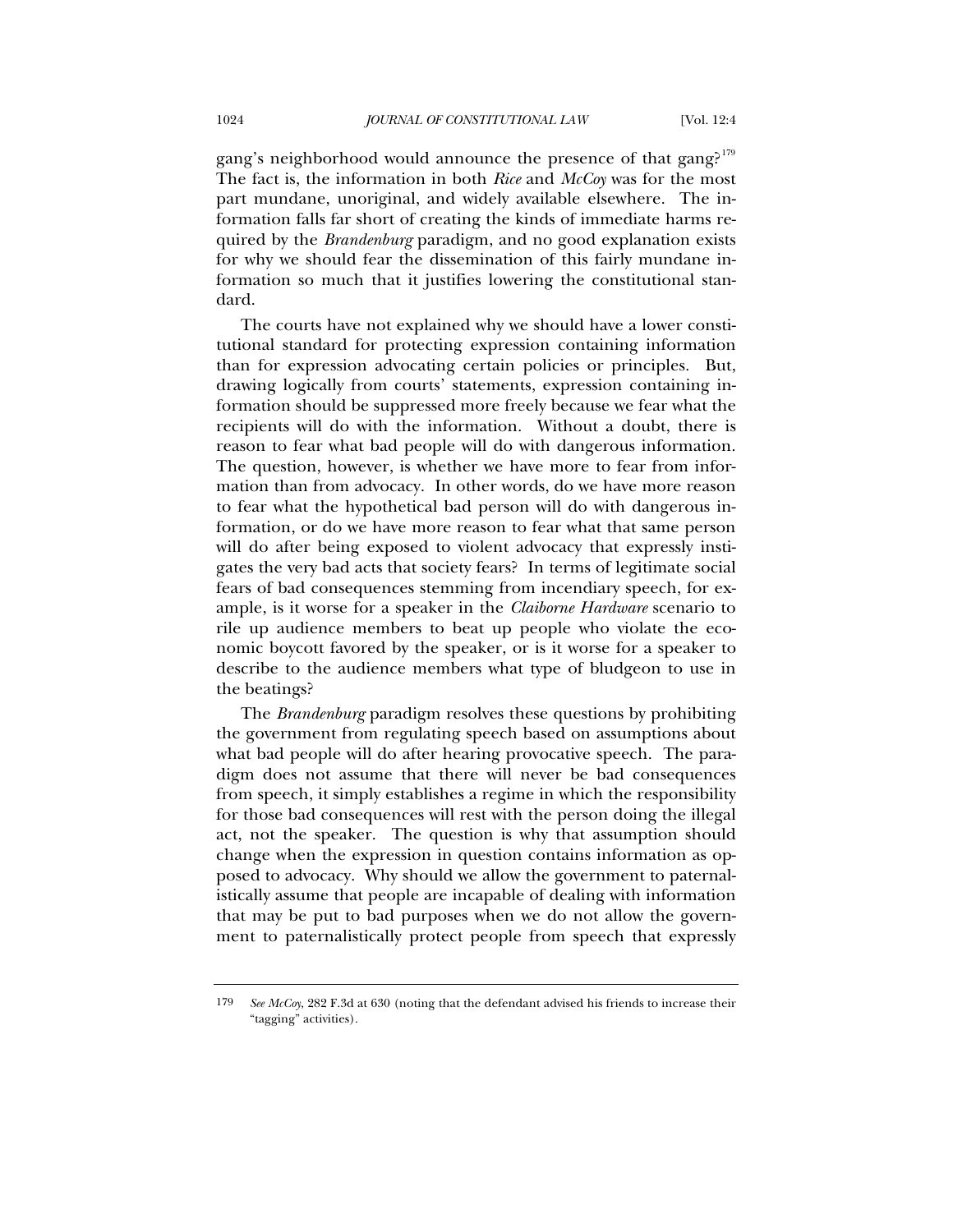endeavors to create the inclination to pursue those bad purposes? If the government is constitutionally obligated to trust listeners to be capable of rejecting the express advocacy of illegal behavior, then logically the government should also be constitutionally obligated to trust listeners to be capable of reading or listening to information without using that information for illegal or antisocial ends.

## *C. The Regulation of Sexually Explicit Speech*

Both the true threats and teaching speech categories involve speech that is closely related to political advocacy. The Court has created several other content-based speech regulation categories that do not relate directly or indirectly to political expression or advocacy. Obscenity is one of the most prominent examples of a nonpolitical, content-based speech regulation category. Since the Court entered this arena in 1957, it has returned repeatedly to this category of speech, constantly reconfiguring the standard that applies to the regulation of speech within the category, sometimes subdividing sexually explicit speech into different subcategories with different standards, and often issuing opinions that directly contradict many of the concerns that the Court expressed in its political speech cases. The issue, then, is whether the principles and concerns embodied in the *Brandenburg* paradigm logically apply to the regulation of nonpolitical speech. A brief rendition of the Court's obscenity jurisprudence including a recent foray into the area in a case that closely resembles the Court's advocacy decisions—will indicate that the Court could profit greatly from applying *Brandenburg* to this seemingly unrelated area of speech.

For purposes of this discussion, it is unnecessary to move beyond the Court's general obscenity standard, the much more lenient standard the Court applies to obscenity produced with children, and the Court's recent decision to permit the government to prosecute the "pandering" of sexually themed speech that otherwise is constitutionally protected. The Court's general obscenity standard is, in constitutional terms, a relatively recent innovation. The Court did not produce an opinion on the constitutional protection of sexually explicit speech until 1957, when it issued its decision in *Roth v. United States*. [180](#page-54-0) Prior to that, most American courts adjudicating obscenity prosecu-

<span id="page-54-0"></span><sup>180 354</sup> U.S. 476, 492 (1957) ("[W]e hold that these statutes, applied according to the proper standard for judging obscenity, do not offend constitutional safeguards against convictions based upon protected material, or fail to give men in acting adequate notice of what is prohibited.").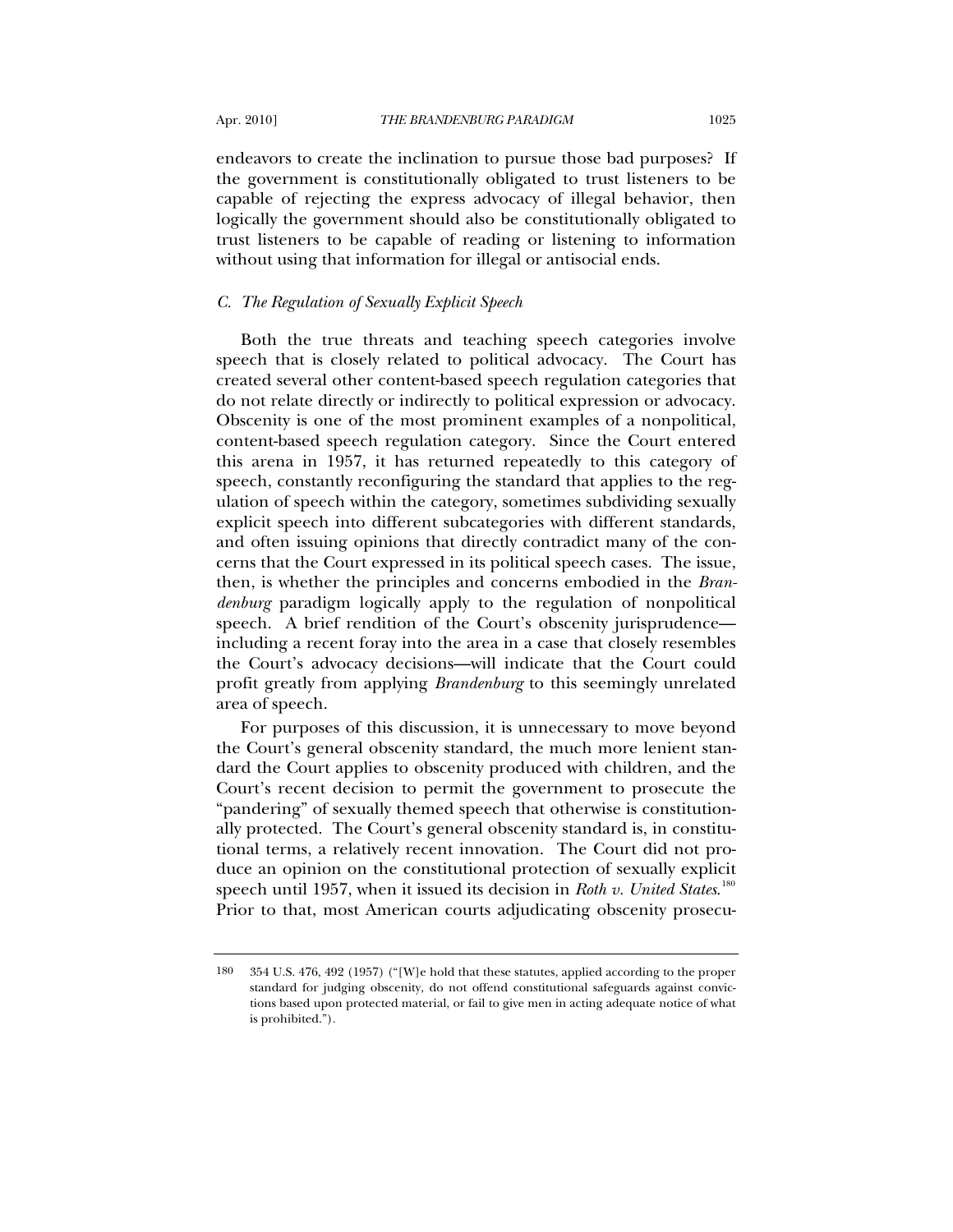tions had employed a standard derived from a nineteenth-century decision by the British House of Lords, *Regina v. Hicklin*. [181](#page-55-0) *Hicklin* produced a moral corruption standard for the regulation of sexually explicit materials. *Hicklin* is usually viewed as standing for the proposition contained in Lord Cockburn's opinion, which stated the following standard: "the test of obscenity is this, whether the tendency of the matter charged as obscenity is to deprave and corrupt those whose minds are open to such immoral influences, and into whose hands a publication of this sort may fall."<sup>[182](#page-55-1)</sup> There are multiple problems with this standard, including the fact that it presumes a degree of governmental authority to regulate morality, it sets the standard for corruption at the level of the most susceptible persons in society, and it contains no exemption for sexually explicit expression in works of legitimate art or literature. Nevertheless, with occasional complaints from lower court judges about the Victorian nature of this standard,<sup>[183](#page-55-2)</sup> *Hicklin* provided the model for obscenity prosecutions in American courts until the mid-1950s.

When the Supreme Court finally got around to applying the First Amendment to sexually explicit speech in *Roth v. United States*, <sup>[184](#page-55-3)</sup> it modified the mechanics of *Hicklin* without abandoning *Hicklin*'s emphasis on the government's need to regulate morally corrupting expressive materials. The Court did not prohibit the government from regulating obscenity; indeed, it reiterated the proposition that ob-scenity is not protected by the First Amendment at all.<sup>[185](#page-55-4)</sup> This reaffirmed what the Court had stated in dicta fifteen years earlier, that certain kinds of speech—such as the lewd and the obscene—"are no essential part of any exposition of ideas, and are of such slight social value as a step to truth that any benefit that may be derived from them is clearly outweighed by the social interest in order and morality."[186](#page-55-5) The *Roth* Court also did not prohibit the government from regulating speech that deviates from the dominant ethos of the community. Indeed, protecting the dominant ethos of the community is at the heart of the *Roth* standard, which establishes as the test for con-

<span id="page-55-1"></span><span id="page-55-0"></span><sup>181 (1868) 3</sup> L.R.Q.B. 360.

<sup>182</sup> *Id.* at 371.

<span id="page-55-2"></span><sup>183</sup> *See*, *e.g.*, United States v. Kennerley, 209 F. 119, 120 (S.D.N.Y. 1913) (responding to *Hicklin*, Judge Learned Hand stated, "I hope it is not improper for me to say that the rule as laid down, however consonant it may be with mid-Victorian morals, does not seem to me to answer to the understanding and morality of the present time").

<span id="page-55-3"></span><sup>184 354</sup> U.S. 476.

<span id="page-55-4"></span><sup>185</sup> *See id.* at 485 ("We hold that obscenity is not within the area of constitutionally protected speech or press.").

<span id="page-55-5"></span><sup>186</sup> *See* Chaplinsky v. New Hampshire, 315 U.S. 568, 572 (1942) (citation omitted).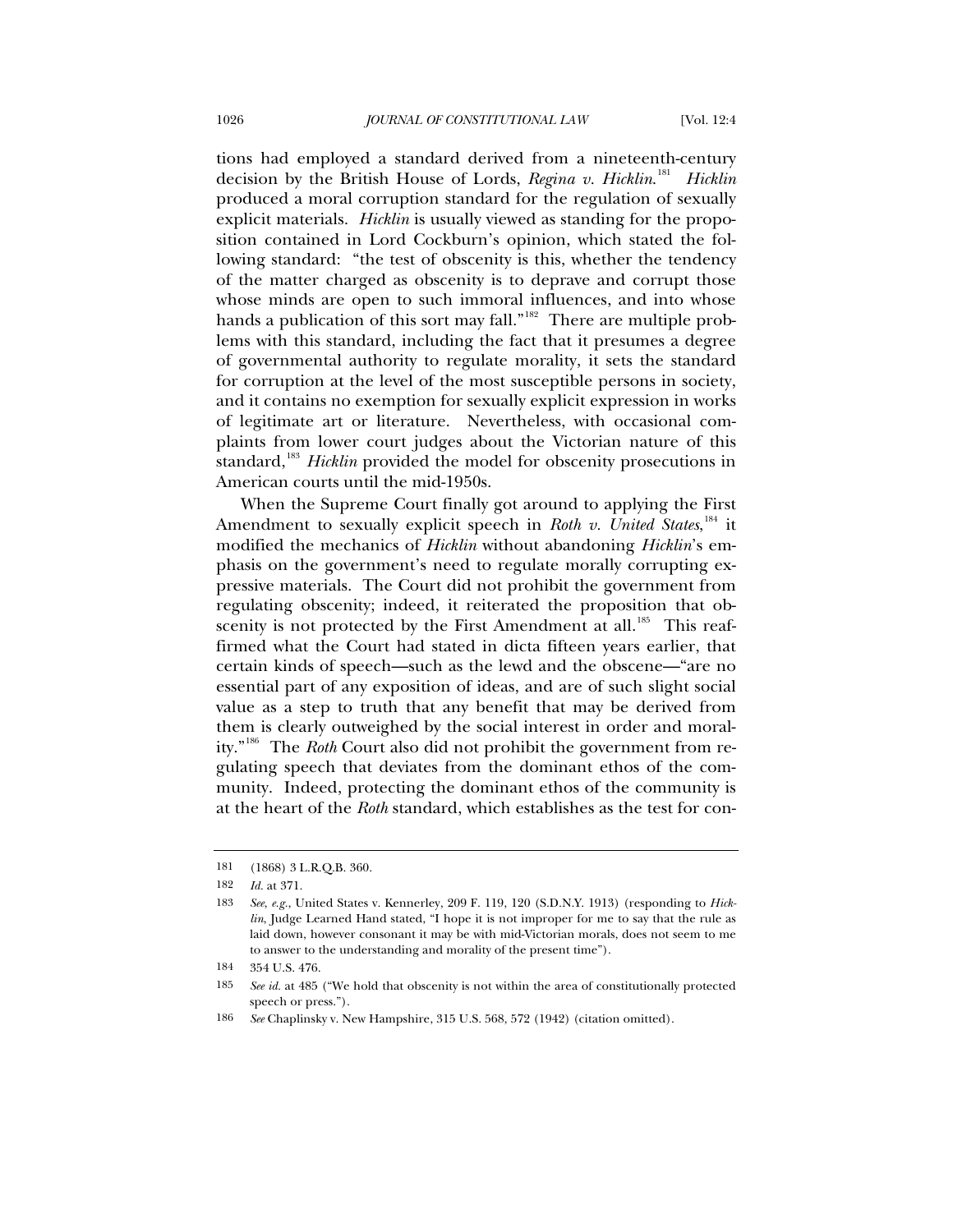stitutionally unprotected obscenity "whether to the average person, applying contemporary community standards, the dominant theme of the material taken as a whole appeals to prurient interests."<sup>[187](#page-56-0)</sup>

Nothing that the Court has done since 1957 has removed this aspect from its obscenity jurisprudence. The Court revisited its definition of obscenity several times in the decades following *Roth*, but it only managed to produce different variations on the themes *Roth* in-troduced.<sup>[188](#page-56-1)</sup> References to the "average person," "community standards," and materials appealing to "prurient interests" continue to be mainstays of the Court's obscenity jurisprudence to the present day. By the time the Court got around in 1973 to redefining the obscenity standard for what is, to date, the final time, the components of the standard had been well-honed. It says something about the relative illiberality of the standard developed during the Warren Court era that the more conservative Burger Court did not have to make major changes in the constitutional analysis or the underlying constitutional theory that supported it.

The components of the new constitutional definition of obscenity can be found in *Miller v. California*. [189](#page-56-2) The three-part *Miller* test requires the government to prove that purportedly obscene materials are "prurient" according to "the average person" applying "contemporary community standards," are patently offensive, and lack "serious literary, artistic, political, or scientific value."[190](#page-56-3) Although there are multiple problems with this analysis, $191$  the more interesting matter for present purposes is the Court's discussion of its rationale for

<span id="page-56-1"></span><span id="page-56-0"></span><sup>187</sup> *Roth*, 354 U.S. at 489 (citation omitted).

<sup>188</sup> *See* A Book Named "John Cleland's Memoirs of a Woman of Pleasure" v. Att'y Gen. of Mass., 383 U.S. 413, 418 (1966) (Brennan, J., plurality opinion) (restating the constitutional test for obscenity to include: (1) prurient appeal; (2) patent offensiveness; and (3) that the material be utterly without redeeming social value); Jacobellis v. Ohio, 378 U.S. 184, 191–92 (1964) (Brennan, J., plurality opinion) (holding that obscene work must be "'utterly' without social importance"); Manual Enters., Inc. v. Day, 370 U.S. 478, 486 (1962) (noting that obscene material must have the element of "patent offensiveness" in reference to "customary limits of candor").

<sup>189 413</sup> U.S. 15 (1973).

<span id="page-56-3"></span><span id="page-56-2"></span><sup>190</sup> *Id.* at 24 ("The basic guidelines for the trier of fact must be: (a) whether 'the average person, applying contemporary community standards' would find that the work, taken as a whole, appeals to the prurient interest; (b) whether the work depicts or describes, in a patently offensive way, sexual conduct specifically defined by the applicable state law; and (c) whether the work, taken as a whole, lacks serious literary, artistic, political, or scientific value." (citations omitted)).

<span id="page-56-4"></span><sup>191</sup> For example, what does "prurient" mean, and how are jurors supposed to define a word that many of them have never heard before; who is an "average" person; what do the words "contemporary" and "community" mean in the phrase "contemporary community standards;" and how does one distinguish between "serious" and non-serious literature or art?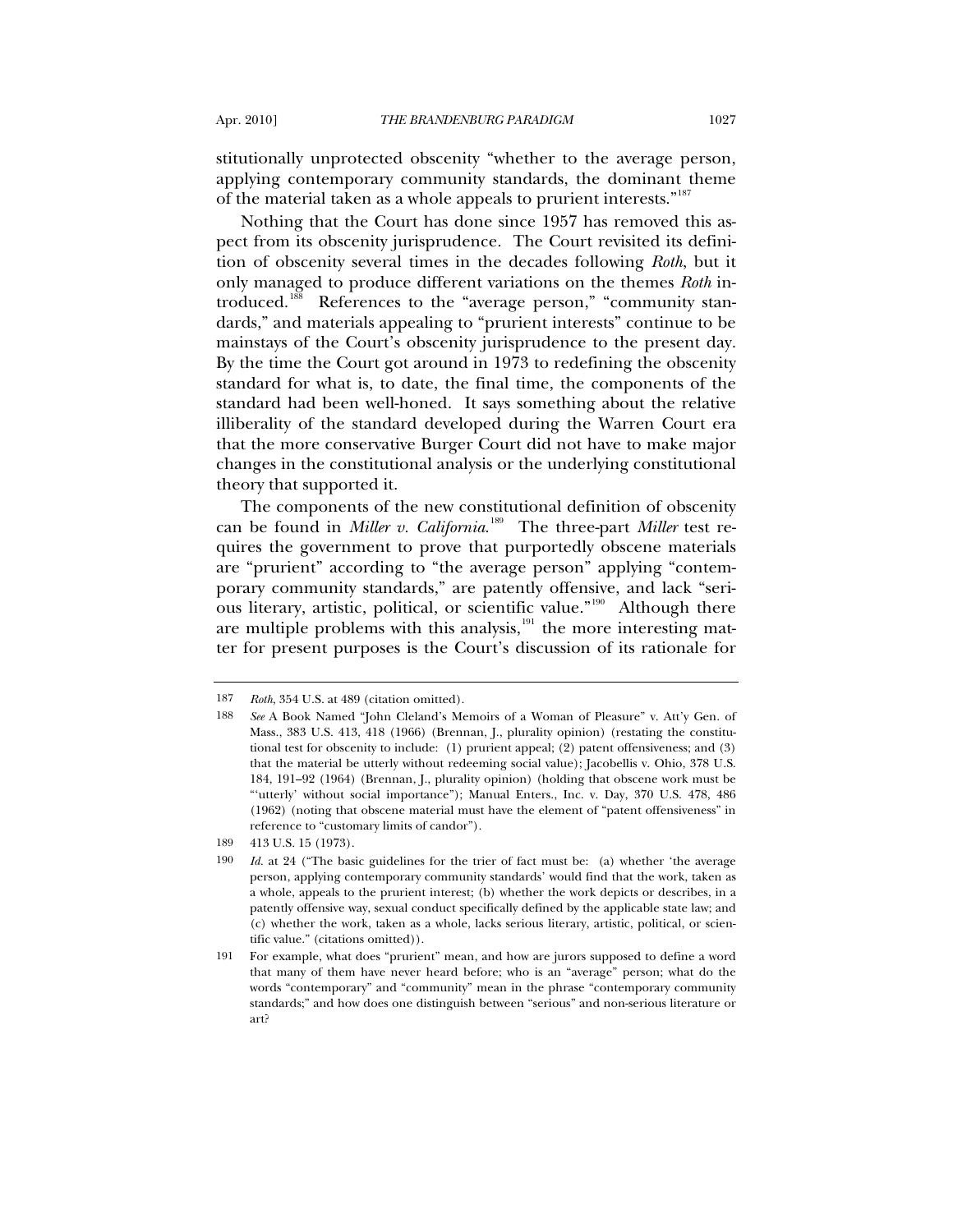permitting the government to continue suppressing expression simply because that expression deviates from the community's moral norm.

Much of this discussion is contained in a companion case to *Miller*, Paris Adult Theatre I v. Slaton.<sup>[192](#page-57-0)</sup> The case involved an adult theater, which screened sexually explicit films to an audience of consenting adults. Both the lower courts and the Supreme Court assumed that the theater had successfully barred minors from entering and had displayed adequate warnings to adults concerning the nature of the films shown.<sup>[193](#page-57-1)</sup> The argument on behalf of the theater, therefore, was that in the absence of any harm to consenting adults, the exhibition of obscene films to a willing audience should not be subject to regulation under the First Amendment.

In *Paris Adult Theatre*, the Court definitively rejected this consenting-adults notion of First Amendment rights. "[T]his Court has never declared [the protection of juveniles and unconsenting adults] to be the only legitimate state interests permitting regulation of obscene material."<sup>[194](#page-57-2)</sup> The Court makes a passing reference to a harm rationale for regulating obscenity before acknowledging that "there is no conclusive proof of a connection between antisocial behavior and ob-scene material."<sup>[195](#page-57-3)</sup> The Court's primary emphasis, therefore, is an explicit endorsement of the morality principle—that is, the principle that the government has the authority to embrace a particular view of morality and enforce it through the law. There are numerous references in the decision to concepts such as the "right of the Nation and of the States to maintain a decent society,"[196](#page-57-4) and the authority of the government to concern itself with "the tone of the society, the mode, or to use terms that have perhaps greater currency, the style and quality of life, now and in the future.<sup>"[197](#page-57-5)</sup> The Court even suggests at the end of its opinion that what is being regulated in these cases may not deserve to be called communication at all.<sup>[198](#page-57-6)</sup> Control of obscene expressive materials, the Court contends, "is distinct from a control of reason and the intellect," and "[w]here communication of ideas, protected by the First Amendment, is not involved . . . the mere fact that,

<span id="page-57-1"></span><span id="page-57-0"></span><sup>192 413</sup> U.S. 49 (1973).

<sup>193</sup> *Id.* at 52–53.

<span id="page-57-2"></span><sup>194</sup> *Id.* at 57.

<sup>195</sup> *Id.* at 60–61.

<span id="page-57-4"></span><span id="page-57-3"></span><sup>196</sup> *Id.* at 59–60 (quoting Jacobellis v. Ohio, 378 U.S. 184, 199 (1964) (Warren, C.J., dissenting)).

<span id="page-57-5"></span><sup>197</sup> *Id.* at 59 (quoting Alexander Bickel, *On Pornography: Dissenting and Concurring Opinions*, 22 PUB. INT. 25, 25–26 (1971)).

<span id="page-57-6"></span><sup>198</sup> *Id.* at 61 n.12 (quoting Roth v. United States., 354 U.S. 476, 485 (1957)).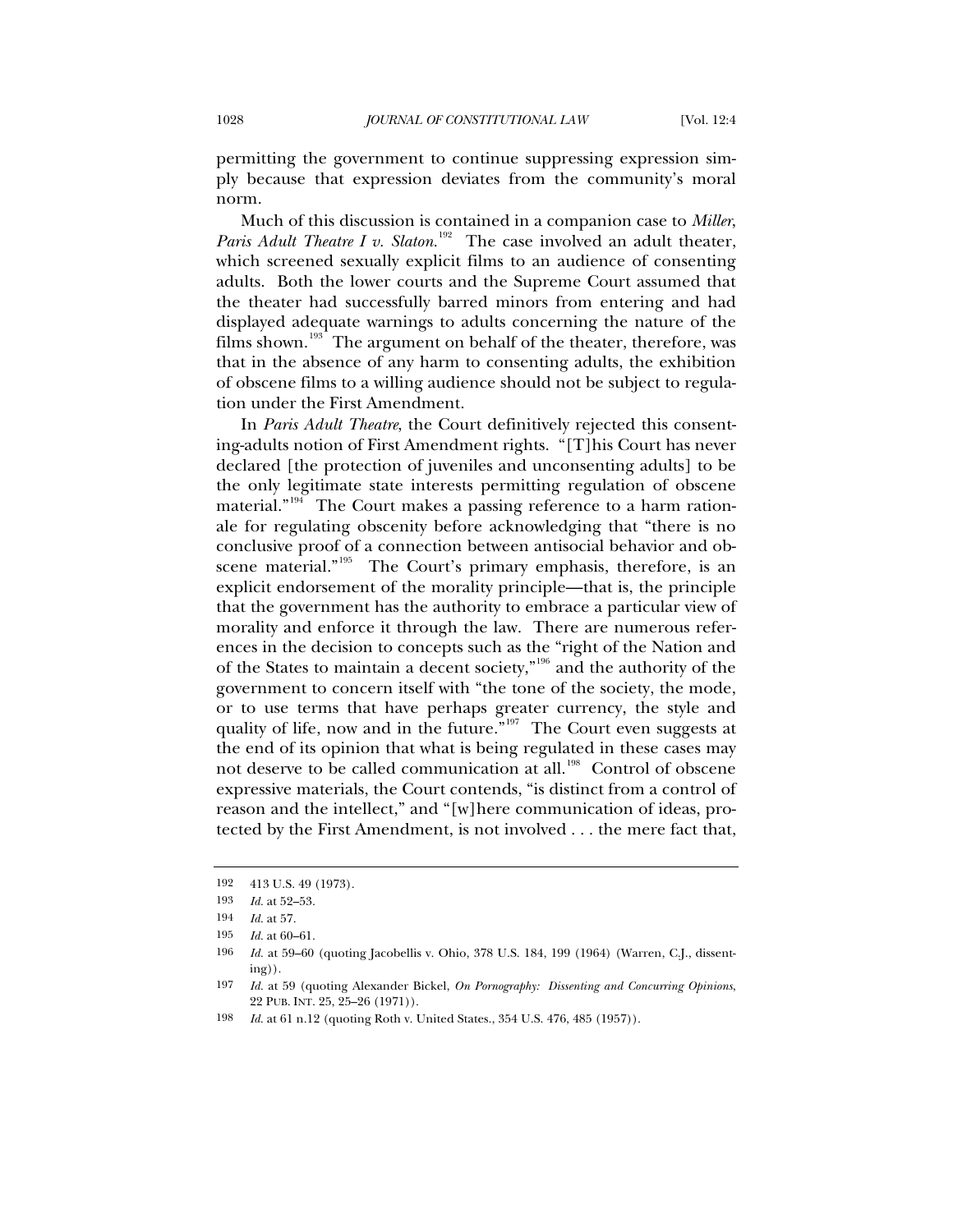as a consequence, some human 'utterances' or 'thoughts' may be incidentally affected does not bar the State from acting to protect legitimate state interests."[199](#page-58-0)

This represents perhaps the ultimate deviation from the *Brandenburg* paradigm of speech regulation: concrete harms resulting from speech are not a prerequisite to the regulation of that speech; to the extent that concrete harms stemming from speech are part of the analysis at all, such harms may be assumed by the state and need not be proven—much less proven to be an immediate threat to the public order; and finally, speech that falls outside the government's certification as "serious" need not be considered speech at all without regard to the fact that "some human 'utterances' or 'thoughts' may be incidentally affected." This regulatory regime is virtually unrecognizable as arising from the same constitutional amendment as *Brandenburg*. Nevertheless, *Miller* and *Paris Adult Theater* do not represent the nadir of constitutional protection for sexually explicit speech. There is yet another batch of precedents dealing with sexually explicit speech involving minors, in which the Court once again confronts the tension between the morality principle and the harm principle for regulating speech.

The Court's first efforts involving obscenity and minors definitively endorsed the morality principle. In *New York v. Ferber*, [200](#page-58-1) the Court upheld a New York child pornography statute without requiring the state to satisfy the obscenity standards set forth in *Miller*. The Court held that the first two components of *Miller*—the prurience and patent offensiveness elements—do not apply to the prosecution of child pornography.<sup>[201](#page-58-2)</sup> The Court even suggested that the third component of *Miller*—the artistic value element—may not apply to child pornography<sup>[202](#page-58-3)</sup> (though the Court contradicted itself later in the opinion by noting that presumptively protected artistically or scientifically worthwhile materials would not amount to more than "a tiny fraction of the materials within the statute's reach").<sup>[203](#page-58-4)</sup> Other than leaving these materials open to prosecution with virtually no constitutional protection, the most significant thing about the *Ferber* opinion is the Court's emphasis on permitting broad regulation of speech in order to shut down the market for certain expressive preferences. "The most expeditious if not the only practical method of

<span id="page-58-0"></span><sup>199</sup> *Id.* at 67.

<span id="page-58-1"></span><sup>200 458</sup> U.S. 747 (1982).

<span id="page-58-2"></span><sup>201</sup> *Id.* at 761.

<span id="page-58-3"></span><sup>202</sup> *Id.*

<span id="page-58-4"></span><sup>203</sup> *Id.* at 773.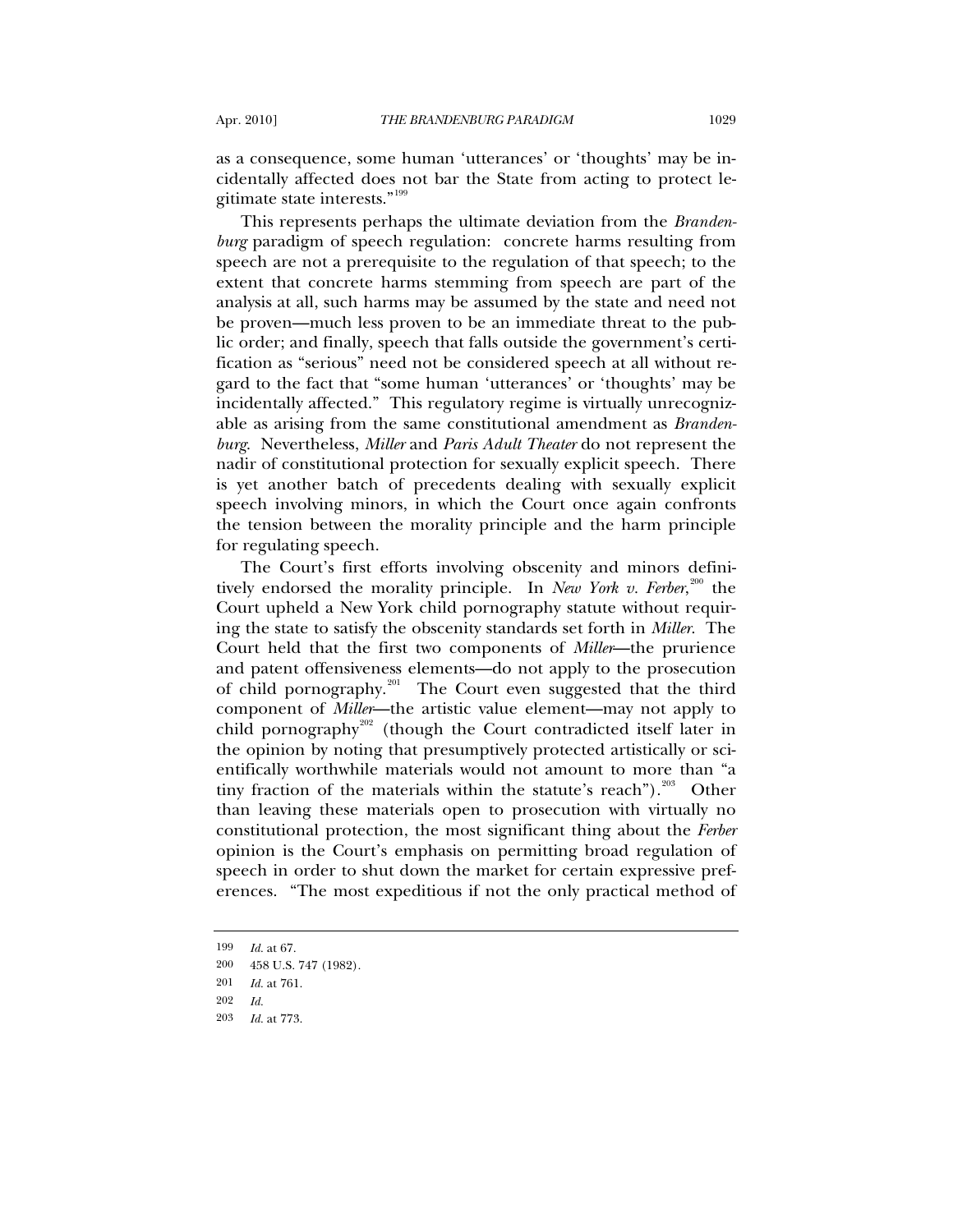law enforcement may be to dry up the market for this material by imposing severe criminal penalties on persons selling, advertising, or otherwise promoting the product."<sup>[204](#page-59-0)</sup> The Court would later reinforce this proposition by refusing to apply to child pornography the protections offered in *Stanley v. Georgia*,<sup>[205](#page-59-1)</sup> which permits individuals to possess legally obscene materials at home.<sup>[206](#page-59-2)</sup>

The implications of the Court's market-based theory of speech regulation are very broad. Taken to its limit, the notion that the government may seek to proscribe speech in order to eliminate particular antisocial preferences would permit the government to regulate more than merely speech containing explicit depictions of antisocial preferences. Logically, this notion would also allow the government to regulate any other speech—including legal speech—that feeds the preferences that the government is trying to eliminate. Thus, in the child pornography area, this rationale would permit the government not only to regulate obscene materials that were produced using actual children, but also materials using young-looking adults, materials employing cartoons or computer-manipulated imagery, or even materials using the written word to describe situations involving children engaged in sexual activity.

The government tried to do precisely this in the Child Pornogra-phy Prevention Act of 1996 (CPPA),<sup>[207](#page-59-3)</sup> only to have the Court strike down the statute and renounce much of what it had previously said in *Ferber* about the government's ability to control antisocial preferences through the regulation of speech. The entire tone of the Court's opinion in *Ashcroft v. Free Speech Coalition*<sup>[208](#page-59-4)</sup> stands in stark contrast to the tone of *Ferber*. The majority opinion in *Ferber* is written as if the rules governing the government's regulation of low-value speech have no connection whatsoever to the restrictions on government regulation of speech in the Court's high-value speech cases such as *Brandenburg*. In *Free Speech Coalition*, on the other hand, the Court not only draws heavily on the principles developed in the political speech area, it even cites several of the political speech cases to support its holding regarding the regulation of speech that is far removed from political advocacy.<sup>[209](#page-59-5)</sup>

<span id="page-59-0"></span><sup>204</sup> *Id.* at 760.

<sup>205 394</sup> U.S. 557 (1969).

<span id="page-59-2"></span><span id="page-59-1"></span><sup>206</sup> *See* Osborne v. Ohio, 495 U.S. 103 (1990) (holding that *Stanley* does not apply to cases coming within the *Ferber* rule).

<sup>207 18</sup> U.S.C. § 2251 (2000).

<span id="page-59-4"></span><span id="page-59-3"></span><sup>208 535</sup> U.S. 234 (2002).

<span id="page-59-5"></span><sup>209</sup> *Id.* at 244 (citing Rosenberger v. Rector & Visitors of Univ. of Va., 515 U.S. 819 (1995); Keller v. State Bar of Cal., 496 U.S. 1 (1990); Wooley v. Maynard, 430 U.S. 705 (1977)).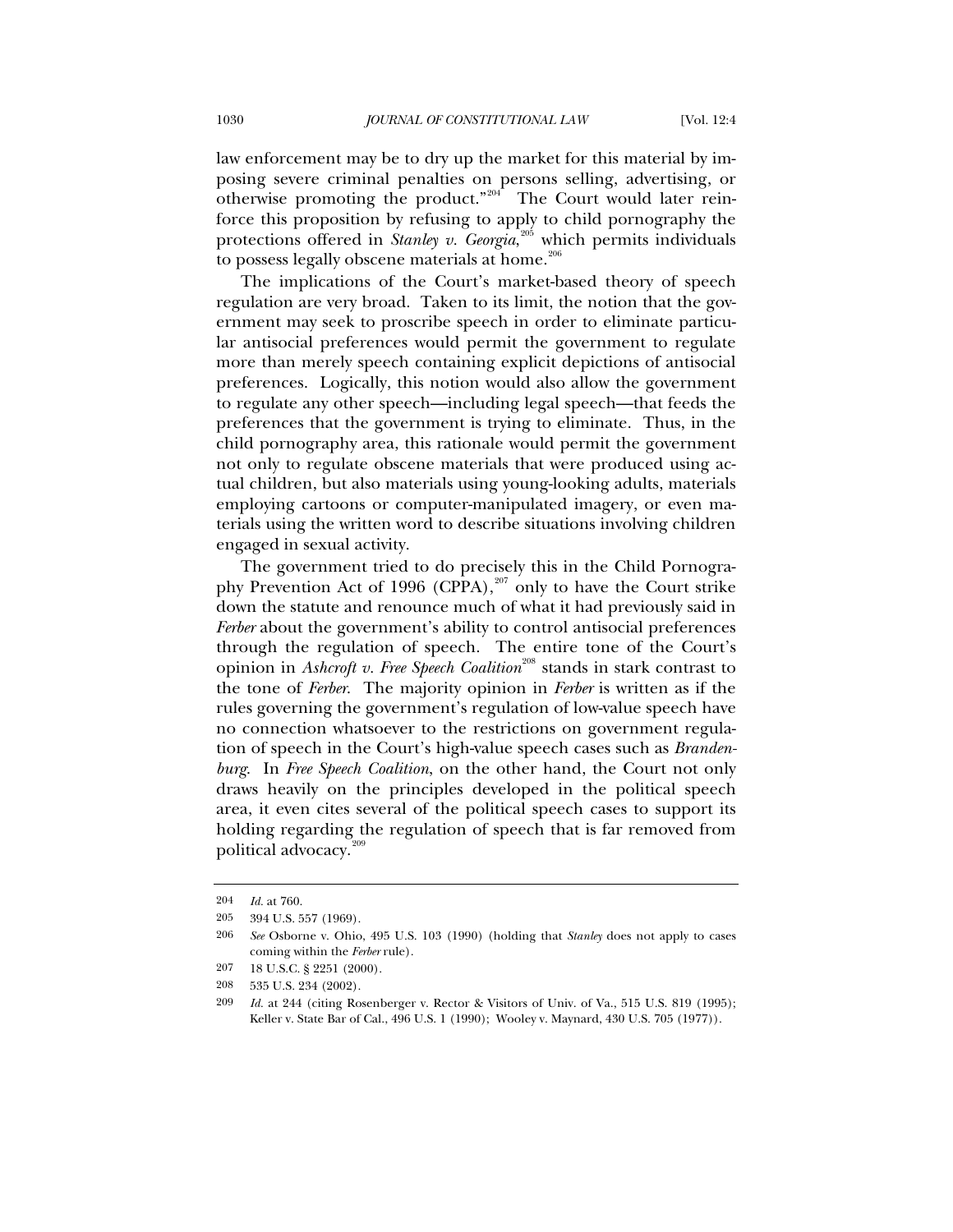The CPPA prohibited possession or distribution of any image in any medium that "is, or appears to be, of a minor engaging in sexually explicit conduct."[210](#page-60-0) In striking down this provision of the CPPA, the Court in *Free Speech Coalition* essentially limited *Ferber* to its facts, by adopting a concrete harm rationale for regulating child pornography. Thus, the government continues to have authority to regulate the production, distribution, and possession of sexually explicit materials that were produced using actual children, because in those instances the expression would serve as a "permanent record of a child's abuse," the continued circulation of which "would harm the child who had participated."<sup>[211](#page-60-1)</sup> The government does not have authority, however, to regulate expressive materials produced without using actual children, even if the materials contain images that graphically depict what seem to be children engaged in explicit sexual activity.

The government's rationale for seeking the broader regulatory authority directly implicates the *Brandenburg* paradigm in several ways, and the Court responds to the government's argument by directly appealing to several components of the *Brandenburg* paradigm. The government's rationale for regulating sexually explicit speech that appears to but does not actually involve minors is that such speech "whets the appetites of pedophiles and encourages them to engage in illegal conduct."<sup>[212](#page-60-2)</sup> The Court rejects this rationale by drawing directly on the Court's political speech jurisprudence in three ways. First, the Court notes that "[t]he mere tendency of speech to encourage unlawful acts is not a sufficient reason for ban-ning it."<sup>[213](#page-60-3)</sup> Second, the Court reiterates that "[t]he normal method of deterring unlawful conduct is to impose an appropriate punish-ment on the person who engages in it."<sup>[214](#page-60-4)</sup> Finally, the Court concludes that the government could not be granted the authority to regulate speech when it had shown "no more than a remote connection between speech that might encourage thoughts or impulses and any resulting child abuse."<sup>[215](#page-60-5)</sup>

In *Free Speech Coalition,* we can see the model for applying the *Brandenburg* paradigm outside the context of political speech. First, there is a reliance on the harm principle as the sole rationale for gov-

<span id="page-60-1"></span><span id="page-60-0"></span><sup>210 18</sup> U.S.C. § 2256(8)(B) (2000).

<sup>211</sup> *Free Speech Coal.*, 535 U.S. at 249.

<sup>212</sup> *Id.* at 253.

<span id="page-60-4"></span><span id="page-60-3"></span><span id="page-60-2"></span><sup>213</sup> *Id.*

<sup>214</sup> *Id.* (quoting Bartnicki v. Vopper, 532 U.S. 514, 529 (2001)).

<span id="page-60-5"></span><sup>215</sup> *Id.*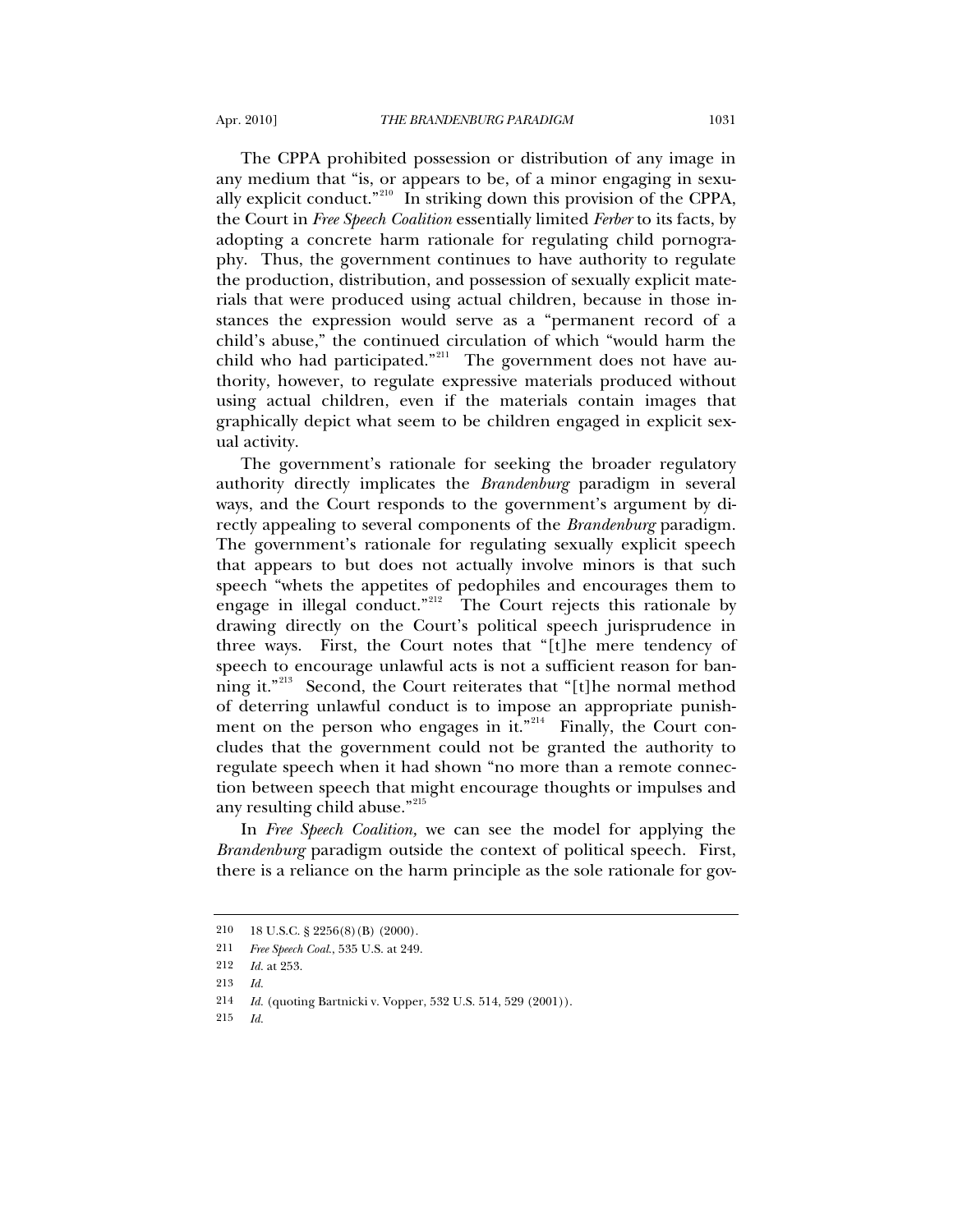ernment regulation of speech. Second, there is an insistence that proof of harm must be definitive and the harm must be immediate— "remote connections" between speech and bad conduct are not sufficient to justify regulating speech. Third, unless the speaker him or herself engages in the relevant bad conduct (in this case, by producing sexually explicit materials using actual children), then there is a total shift of responsibility for any bad acts from the speaker to the actor. Finally, and most importantly, there is a strong emphasis on the proposition that government attempts to control speech are really government attempts to control thought, which the government may do only as a last resort and only in the face of a dire emergency. There is a strong hint, therefore, that the prevailing free-speech jurisprudence is incompatible with the morality principle that has always governed the regulation of sexually explicit materials, first under *Hicklin's* conception that such materials may "corrupt those whose minds are open to such immoral influences," and later under the more nebulous *Roth*/*Miller* formulation that "prurient" and "patently offensive" materials are outside the scope of the First Amendment altogether.

If consistently applied, the approach taken by the Court in *Free Speech Coalition* would represent a hopeful sign that the Court was retreating from its embrace of a subdivided First Amendment, in favor of a more conceptually unified approach based on a more coherent theory of the proper role of human expression in a modern democracy. Unfortunately, the Court has never been consistent in these matters, least of all in the area of obscenity regulation. Contrast the approach taken by the Court in *Free Speech Coalition*, for example, with the approach taken by the Court in its most recent obscenity decision, *United States v. Williams*. [216](#page-61-0) *Williams* is a successor case to *Free Speech Coalition*. After the Court struck down much of the CPPA, Congress amended the statute to add a pandering section, which provides criminal penalties of up to twenty years in prison for anyone who "advertises, promotes, presents, distributes, or solicits . . . material in a manner that reflects the belief, or that is intended to cause another to believe, that the material or purported material is, or contains . . . a visual depiction of an actual minor engaging in sexually explicit conduct."<sup>[217](#page-61-1)</sup> The key to understanding the operation of this statute is that someone could violate the statute by "promoting" materials as containing visual depictions of actual minors even

<span id="page-61-1"></span><span id="page-61-0"></span><sup>216 128</sup> S. Ct. 1830 (2008).

<sup>217 18</sup> U.S.C. § 2252A(a)(3)(B)(ii) (2006).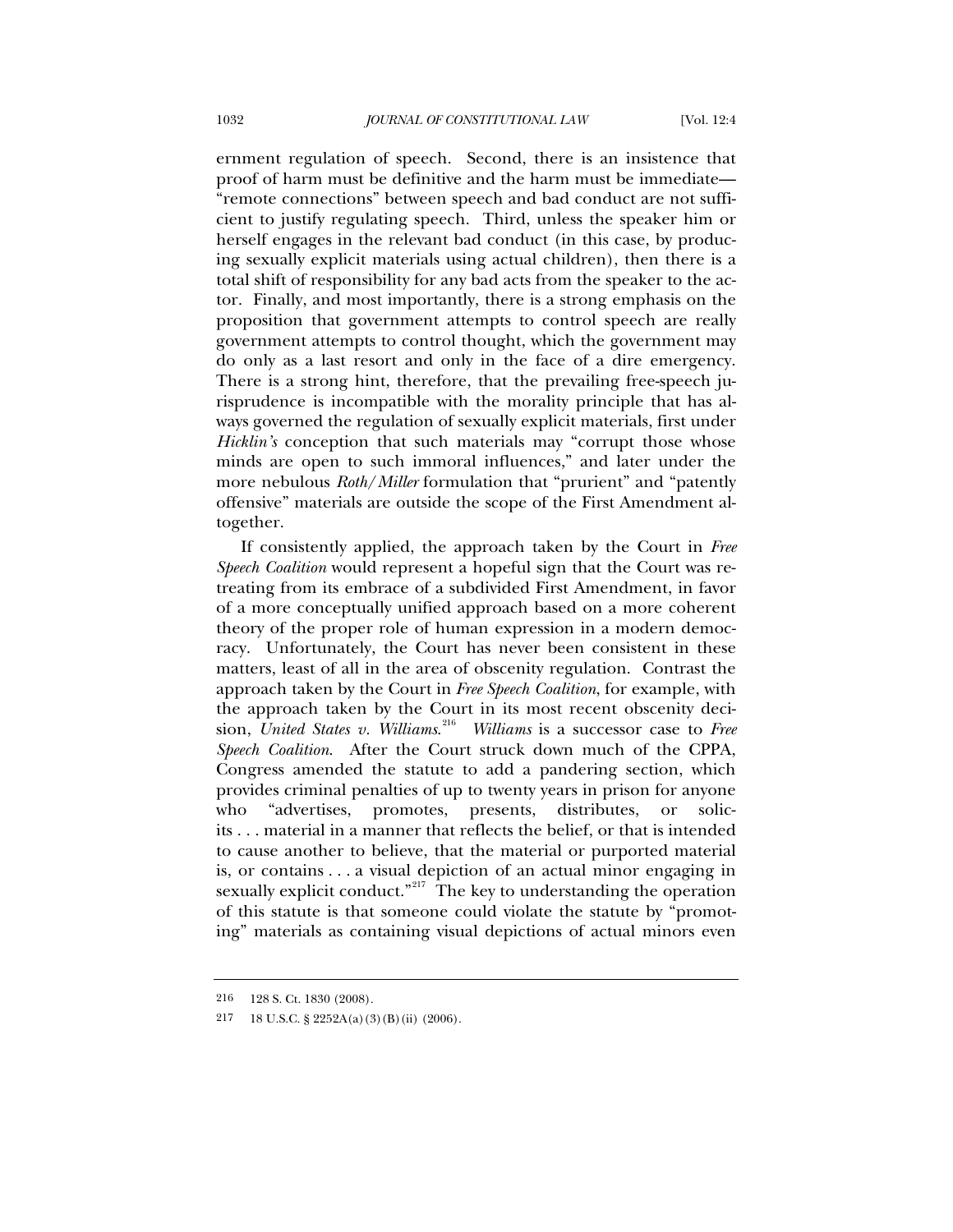though the material being promoted does not actually contain visual depictions of actual minors. In other words, someone could be convicted under the pandering section of the statue for promoting materials that are themselves constitutionally protected under *Free Speech Coalition*.

Just as the tone and approach of the Court's opinion in *Free Speech Coalition* deviated sharply from its earlier opinion in *Ferber*, the tone and approach of *Williams* deviates equally sharply from *Free Speech Coalition*. Only six years after producing an opinion that for all practical purposes renounced the long-standing theoretical basis of the Court's obscenity jurisprudence, the Court then turns around in *Williams* and essentially takes it all back. The Court even starts its opinion in *Williams* by expressly reaffirming the morality principle as applied to the regulation of obscenity: "We have long held that obscene speech—sexually explicit material that violates fundamental notions of decency—is not protected by the First Amendment."<sup>[218](#page-62-0)</sup> By authorizing the government to criminalize speech that runs contrary to political majority's "fundamental notions of decency," the Court implicitly renounces the application in obscenity cases of the ethical agnosticism mandate that is the linchpin of the Court's political speech jurisprudence. And having renounced the cornerstone of the *Brandenburg* paradigm, it is not difficult to understand why the Court would refuse to apply the remainder of that paradigm as well.

The defendant in *Williams* raised many of the aspects of the *Brandenburg* paradigm that the Court had already endorsed in *Free Speech Coalition*. In addition to the content regulation aspect of the paradigm, the defendant argued that the statutory provision at issue in *Williams* did not satisfy the harm principle (because the statutory prohibition was not limited to individuals possessing or disseminating materials using actual children), did not require the government to prove that the pandering speech led immediately to the relevant harm, and punished the speaker even though that speaker bore no responsibility for the ultimate illegal action (that is, the purchase or possession of materials containing depictions of children engaged in sexual activity). *Williams* is an exceedingly strange decision, in the sense that it permits government officials to outlaw one set of expressive materials simply for inaccurately referring to another set of expressive materials that the Court has declared constitutionally protected. The Court reaches this result based on "the principle that offers to give or receive what is unlawful to possess have no social

<span id="page-62-0"></span><sup>218</sup> *Williams*, 128 S. Ct at 1835.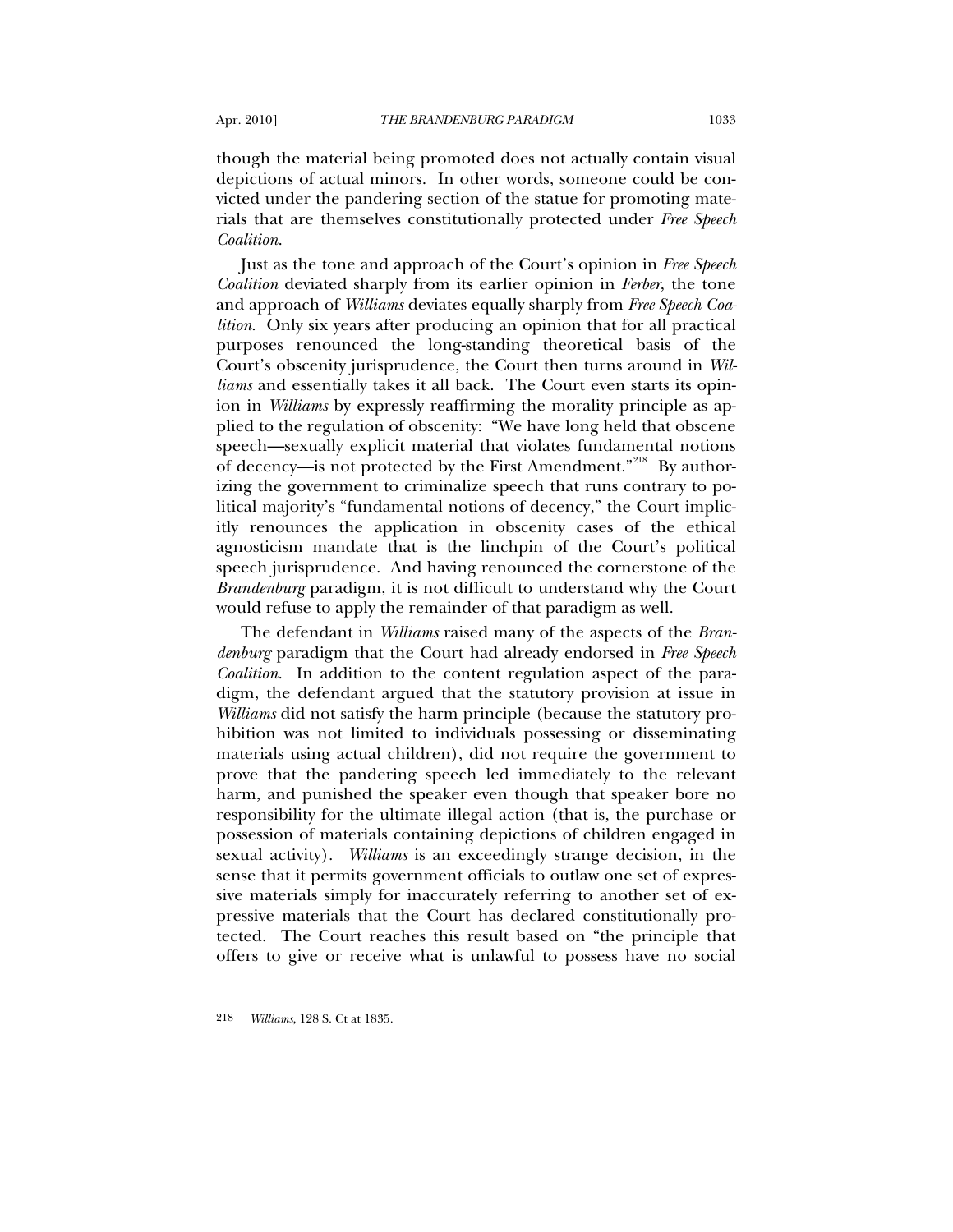value and thus, like obscenity, enjoy no First Amendment protec-tion."<sup>[219](#page-63-0)</sup> The flaw in this logic is that if the offeror does not actually possess unlawful materials to begin with, then there is no possibility of that person doing anything that implicates the harm (i.e., distributing expressive materials depicting actual minors involved in sexual activity) that *Free Speech Coalition* identified to render the materials constitutionally unprotected. In *Williams*, the Court abandons the speech regime based on the harm principle, which it seems to have adopted in *Free Speech Coalition*, and returns to a regime that revolves around the morality principle, as evident in *Hicklin*, *Roth*, *Miller*, and *Ferber*.

To sum up the relationship between the Court's obscenity jurisprudence and the *Brandenburg* paradigm, except for one brief deviation in *Free Speech Coalition*, the Court has adhered closely to the notion that the government has the authority to use its power to regulate speech in order to advance the particular sexual ethos favored by the community's political majority. This model for speech regulation does not merely allow the government to advance a particular set of behavioral mandates, it also allows the government to favor certain aspects of the human personality. According to the Court, obscenity is unprotected by the First Amendment because it sought a reader who "looks for titillation, not . . . intellectual content." $220$ 

Needless to say, this is deeply inconsistent with the predicates of the *Brandenburg* paradigm. The *Brandenburg* paradigm does not permit the government to use its authority to regulate speech to favor the majority's preferred set of ideas, precepts, or attitudes. Indeed, if the same social attitudes and ideologies that are embodied in obscenity are cast instead in the form of advocacy, the Court has agreed for over fifty years that the political speech standard applies.<sup>[221](#page-63-2)</sup> In other words, the advocacy of licentiousness is protected, but the depiction of licentiousness is not. If even the Court recognizes that sexual advocacy is on a par with political advocacy, then the Court's continued willingness to permit the government to regulate obscenity amounts to a form/content distinction. But if the Court is unwilling to accept that distinction in the context of government regulation of political

<span id="page-63-1"></span><span id="page-63-0"></span><sup>219</sup> *Id.* at 1841*.*

<sup>220</sup> Ginzburg v. United States, 383 U.S. 463, 470 (1966).

<span id="page-63-2"></span><sup>221</sup> *See* Kingsley Int'l Pictures Corp. v. Regents of the Univ. of the State of N.Y., 360 U.S. 684, 689 (1959) ("[The Constitution's] guarantee is not confined to the expression of ideas that are conventional or shared by a majority. It protects advocacy of the opinion that adultery may sometimes be proper, no less than advocacy of socialism or the single tax.").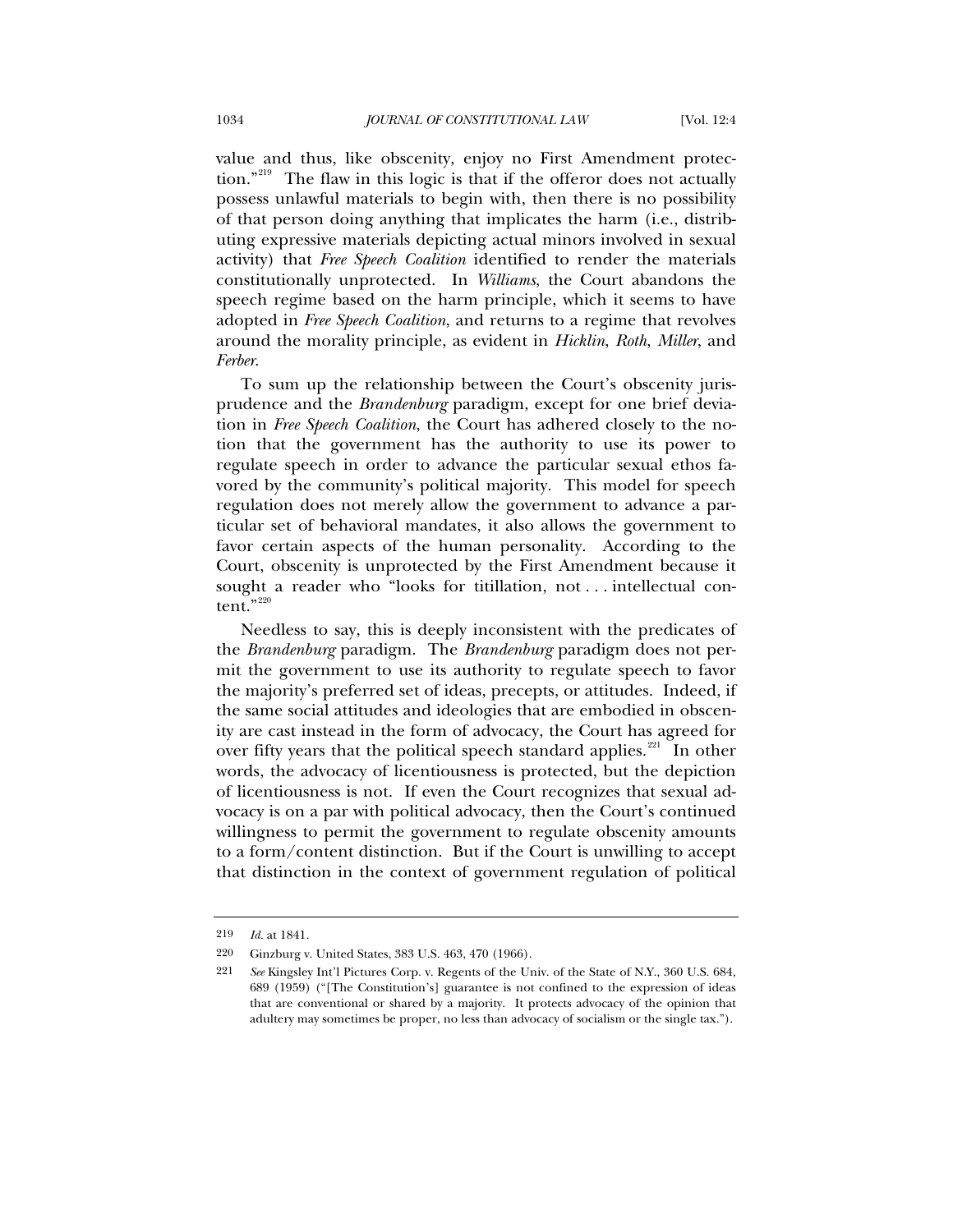discourse using the word "fuck,"<sup>[222](#page-64-0)</sup> then why is it willing to accept the distinction in the obscenity context? The answer is that the Court has concluded that sexually explicit speech is different in kind from other speech that it considers more important. But that decision itself violates the central precept of the *Brandenburg* paradigm, which is that government agencies—a term that includes the courts—may not infuse the law with their own moral or political judgments about the relative value of one type of expressive content versus another. Ironically, the only way to justify leaving obscenity outside the protective umbrella defined by the *Brandenburg* paradigm is to violate the *Brandenburg* paradigm.

If the Court were to correct its inconsistent approach to the regulation of obscenity under the first part of the *Brandenburg* paradigm, then it would be quite easy to apply the rest of that paradigm to the government regulation of sexually explicit speech. The Court itself has provided a model for how to accomplish this in its *Free Speech Coalition* opinion. As in that opinion, the application of the *Brandenburg* paradigm would still permit the government to regulate obscenity if the government could demonstrate an actual, immediate, and concrete harm arising from the speech. Thus, the government clearly could regulate the possession and distribution of materials produced through coercion and could continue to regulate the possession and distribution of materials containing imagery of underage children participating in sexual activity. The government also could ensure that sexually explicit expressive materials were not distributed or displayed to unwilling adults or children. But it is deeply inconsistent with the *Brandenburg* paradigm for the government to outlaw expressive materials simply because they display imagery that a majority of the population finds morally repulsive or because the materials excite responses from viewers that relate to sex rather than more traditional intellectual concerns or interests.

## *D. The Regulation of Student Speech in Public Schools*

The cases discussed in the previous three Sections have all involved situations in which the Court created a separate body of First Amendment jurisprudence that deviated from the *Brandenburg* paradigm because of the content of the speech being regulated. This is the most common way in which the Court has subdivided speech to avoid *Brandenburg*. But the Court has devised other avoidance me-

<span id="page-64-0"></span><sup>222</sup> *See* Cohen v. California, 403 U.S. 15 (1971) (overturning the conviction of a man for wearing a jacket bearing the inscription "fuck the draft" in a public courthouse).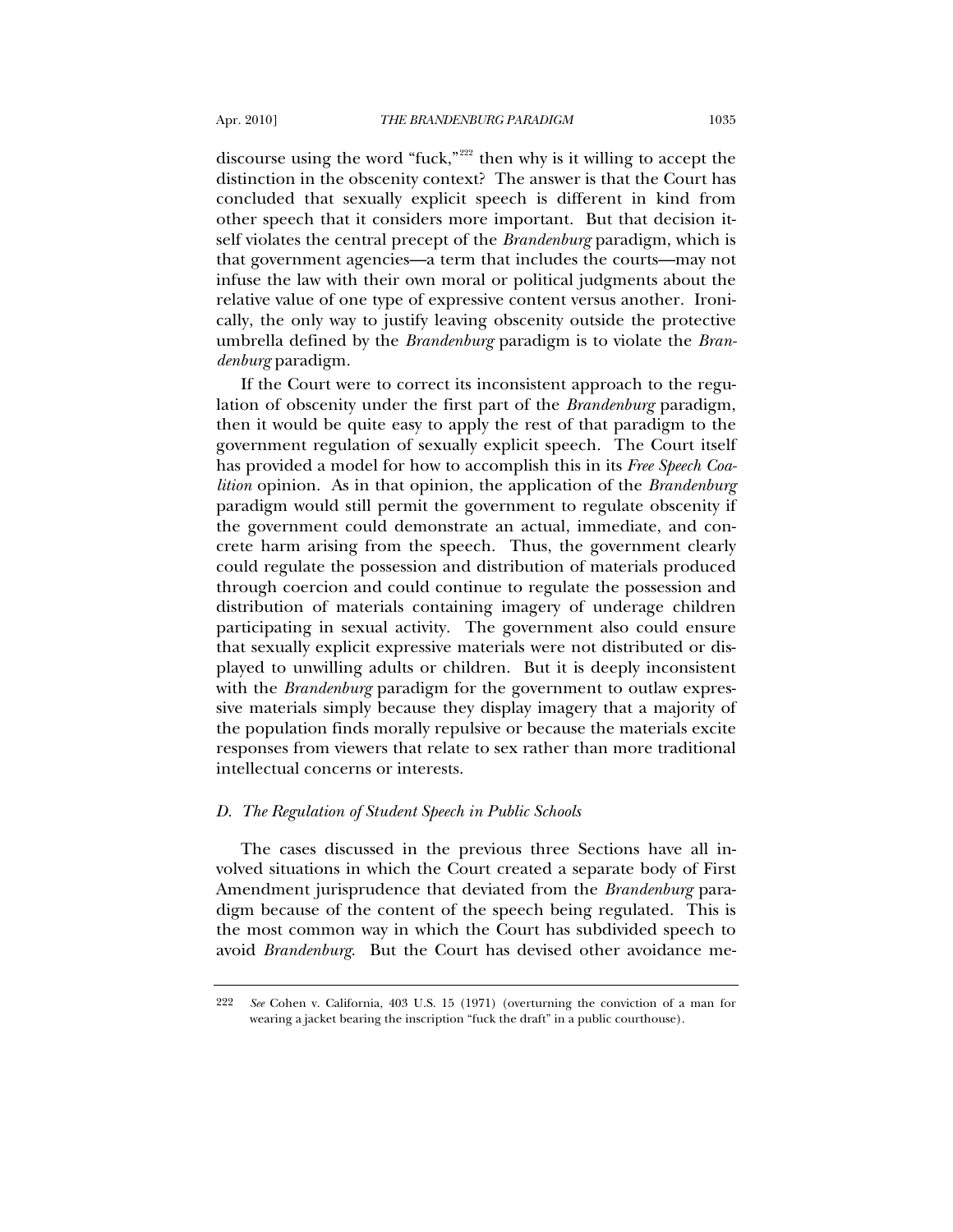chanisms, as well. In several sets of cases, for example, the Court has used the place or context in which the speech occurs to limit the protections that *Brandenburg* would otherwise offer for the same speech. One set of cases in which the context rather than the content of speech determines the degree of constitutional protection for that speech involves the speech of government employees.<sup>[223](#page-65-0)</sup> Another set of cases involves private persons whose speech is financed by the gov-ernment.<sup>[224](#page-65-1)</sup> A third set of cases involves the speech of students in public schools. This Section uses the school cases to consider whether the *Brandenburg* paradigm could reasonably be applied to situations in which the place, rather than the content of speech, determines First Amendment rights.

The Supreme Court has issued four opinions involving student speech, which are relatively easy to summarize, but much more difficult to reconcile. In the three content-based First Amendment subdivisions discussed above, some of the cases discussing these subdivisions directly incorporate many of the values present in the *Brandenburg* paradigm, while other opinions are written as if *Brandenburg* and the principles it embodies have no application whatsoever to the new category of speech. The same is true of the school speech cases. The Court started out by defining this area of law with close attention to the kinds of concerns that motivated *Brandenburg*. During the next forty years, the Court systematically abandoned those concerns in favor of an authoritarian approach under which the scope of student free speech diminished substantially in comparison with the government's power to control speech that runs counter to the perspective of government officials.

In the beginning, the Court made very little distinction between adult speech and student speech. The Court began its first decision on the subject in *Tinker v. Des Moines Independent Community School District*<sup>[225](#page-65-2)</sup> with a rousing reminder that students and teachers do not "shed their constitutional rights to freedom of speech or expression at the schoolhouse gate." $226$  The rest of the opinion seems to indicate that the Court really meant it. The case involved a group of students who were suspended from school for wearing black armbands to pro-

<span id="page-65-0"></span><sup>223</sup> *See*, *e.g.*, Connick v. Myers, 461 U.S. 138 (1983) (setting forth the First Amendment standard for speech by public employees on matters of public and private concern).

<span id="page-65-1"></span><sup>224</sup> *See*, *e.g.*, Rust v. Sullivan, 500 U.S. 173 (1991) (setting forth the First Amendment standard for government restrictions on private individuals speaking on behalf of the government).

<span id="page-65-2"></span><sup>225 393</sup> U.S. 503 (1969).

<span id="page-65-3"></span><sup>226</sup> *Id.* at 506.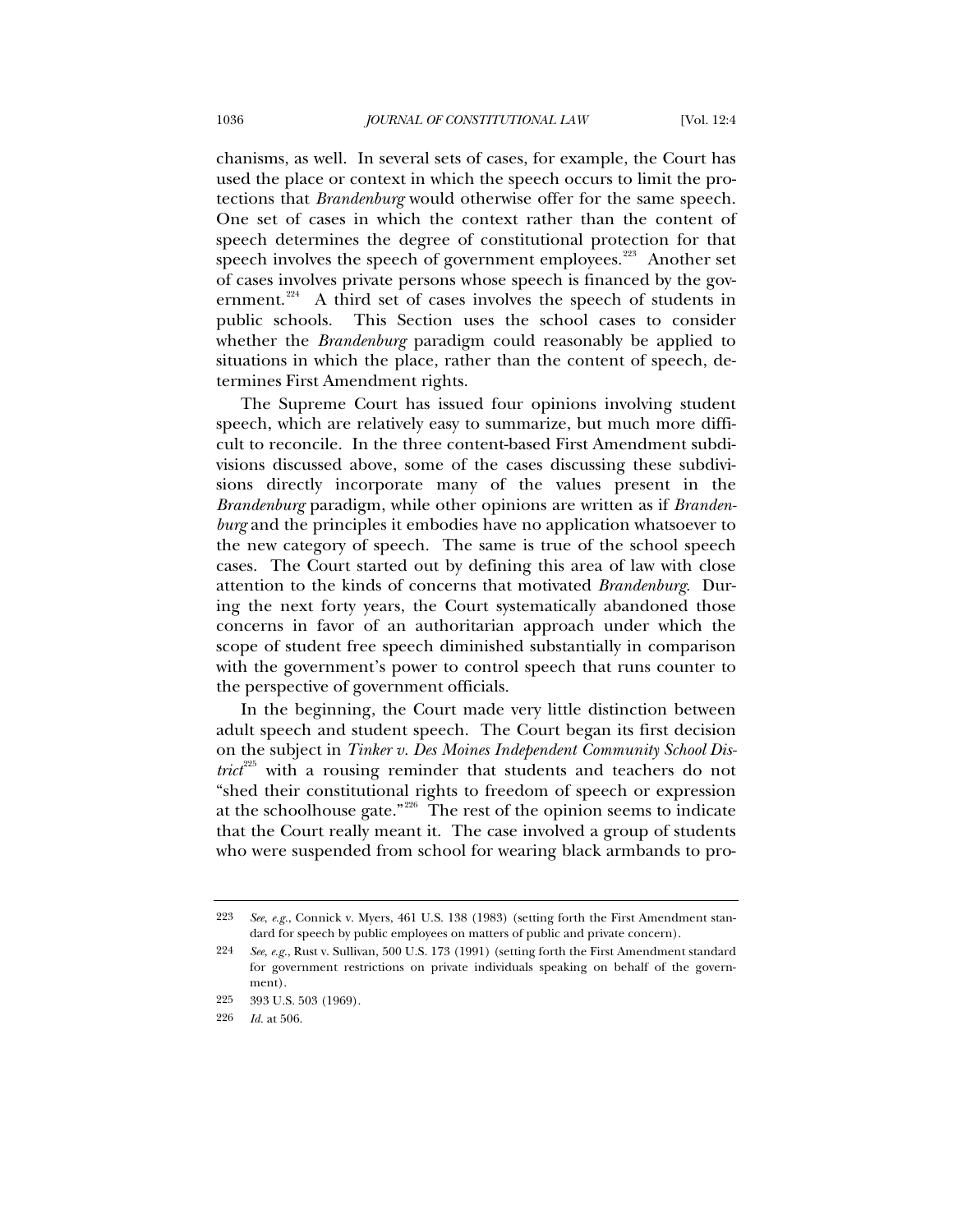test the Vietnam War. While the Court recognized the school authorities' need to structure the school day and maintain discipline in the classroom, the Court also emphasized that an "undifferentiated fear or apprehension of disturbance is not enough to overcome the right to freedom of expression."<sup>[227](#page-66-0)</sup> The Court went on to note that the citizenship of student speech must be justified by "something more than a mere desire to avoid the discomfort and unpleasantness that always accompany an unpopular viewpoint."<sup>[228](#page-66-1)</sup> The Court also linked the censorship of student speech to constitutionally impermissible official attempts to indoctrinate the students. According to the Court, "state-operated schools may not be enclaves of totalitarianism," and students at those schools "may not be confined to the expression of those sentiments that are officially approved."<sup>[229](#page-66-2)</sup> The Court then produced a rule governing student expression at public schools that strongly resembles the *Brandenburg* immediate harm standard: "where there is no finding and no showing that engaging in the forbidden conduct would 'materially and substantially interfere with the requirements of appropriate discipline in the operation of the school,' the prohibition [on student speech] cannot be sustained." $230$ In sum, the Court's initial foray into the area of student speech produced something entirely compatible with the *Brandenburg* paradigm—a mandate of no content or viewpoint regulation; a recognition that speech may only be censored when that speech creates a concrete and immediate harm; a further recognition that although it is always possible that antagonistic or dissenting speech may start a disturbance, "our Constitution says we must take this risk;"<sup>[231](#page-66-4)</sup> and finally, a general acknowledgment that even underage students must be respected as capable of hearing ideas they do not like without immediately responding in antisocial ways.

After setting the stage by applying something akin to the *Brandenburg* paradigm to student speech, the Court then spent the next forty years taking back most of what it had said in *Tinker*. The next three cases in which the Court addressed the First Amendment rights of students ostensibly carved narrow exceptions out of *Tinker*. In reality, these three cases cut the heart out of *Tinker*, to the point that it is difficult to see how much, if any, of the holding of *Tinker* actually survives.

<span id="page-66-0"></span><sup>227</sup> *Id.* at 508.

<sup>228</sup> *Id.* at 509.

<span id="page-66-2"></span><span id="page-66-1"></span><sup>229</sup> *Id.* at 511.

<span id="page-66-4"></span><span id="page-66-3"></span><sup>230</sup> *Id.* at 509 (quoting Burnside v. Byars, 363 F.2d 744, 749 (5th Cir. 1966)).

<sup>231</sup> *Id.* at 508 (citing Terminiello v. Chicago, 337 U.S. 1 (1949)).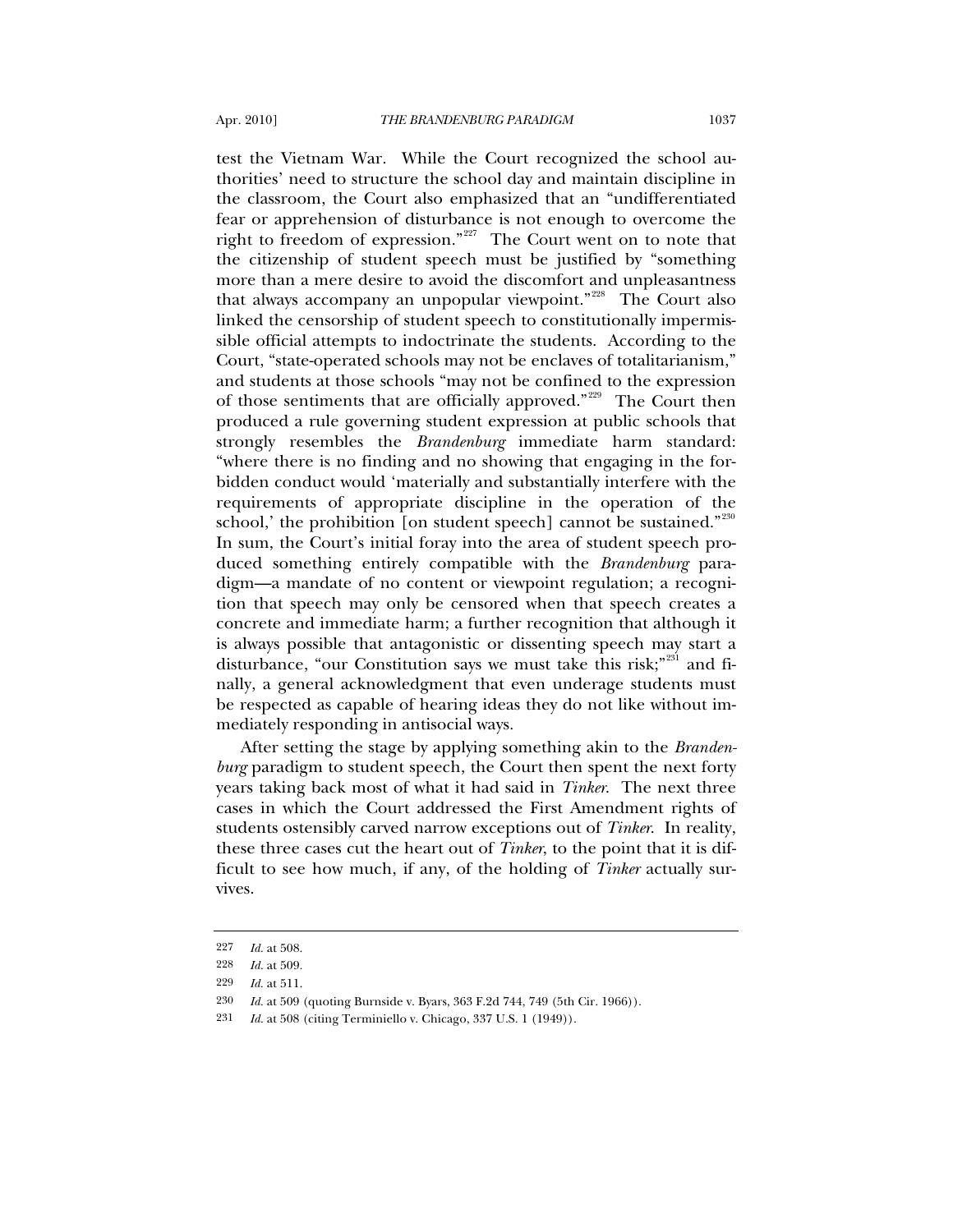In *Bethel School District No. 403 v. Fraser*,<sup>[232](#page-67-0)</sup> for example, the Court upheld the suspension of a high school student who had used sexual innuendo in a speech nominating someone for an elected student government office.<sup>[233](#page-67-1)</sup> Although the Court's majority opinion describes the innuendo as "an elaborate, graphic, and explicit sexual metaphor,"<sup>[234](#page-67-2)</sup> a review of the full text of the speech reveals that it fell far short of that description.<sup>[235](#page-67-3)</sup> Nevertheless, the Court ruled that the school had the authority to punish Fraser as part of its effort to inculcate in students the inappropriateness of using "vulgar and offensive terms in public discourse." $236$  In contrast to the adult world, the Court held that in the school context the authorities could impose an offensiveness standard on speech, such that speech may be censored if it offends others—even if the speech poses no threat of a serious disruption of the school's operations.

The notion that public schools can use censorship as a means of exercising control over the academic curriculum is also a central feature of the Court's next opinion dealing with student speech, *Hazelwood School District v. Kuhlmeier*. [237](#page-67-5) *Kuhlmeier* involved a public high school principal's decision to pull from the school newspaper two ar-ticles written by journalism students.<sup>[238](#page-67-6)</sup> One article dealt with student pregnancy and the other dealt with the effects of divorce on stu-dents.<sup>[239](#page-67-7)</sup> Both articles represented serious efforts to deal with these subjects in a mature way. The principal nevertheless pulled the articles based on his objections to the fact that the articles identified several of the persons mentioned and also that the articles discussed both sexual activity and birth control.<sup>[240](#page-67-8)</sup> Rather than treating this as simply as a matter of a newspaper publisher spiking a story that he did not like, the Court instead broadened its analysis to encompass student speech arising in any curricular context. Thus, the Court's own phrasing of the holding in *Kuhlmeier* is that "educators do not offend the First Amendment by exercising editorial control over the style and content of student speech in school-sponsored expressive

<span id="page-67-0"></span><sup>232 478</sup> U.S. 675 (1986).

<span id="page-67-1"></span><sup>233</sup> *Id.* at 678.

<span id="page-67-3"></span><span id="page-67-2"></span><sup>234</sup> *Id.*

<sup>235</sup> Perhaps for this reason the full text of the speech appears only in the concurring opinion in *Fraser*. *See id.* at 687 (Brennan, J., concurring).

<span id="page-67-4"></span><sup>236</sup> *Id.* at 683 (majority opinion).

<span id="page-67-5"></span><sup>237 484</sup> U.S. 260 (1988).

<span id="page-67-6"></span><sup>238</sup> *Id.* at 262.

<span id="page-67-8"></span><span id="page-67-7"></span><sup>239</sup> *Id.* at 263.

<sup>240</sup> *Id.*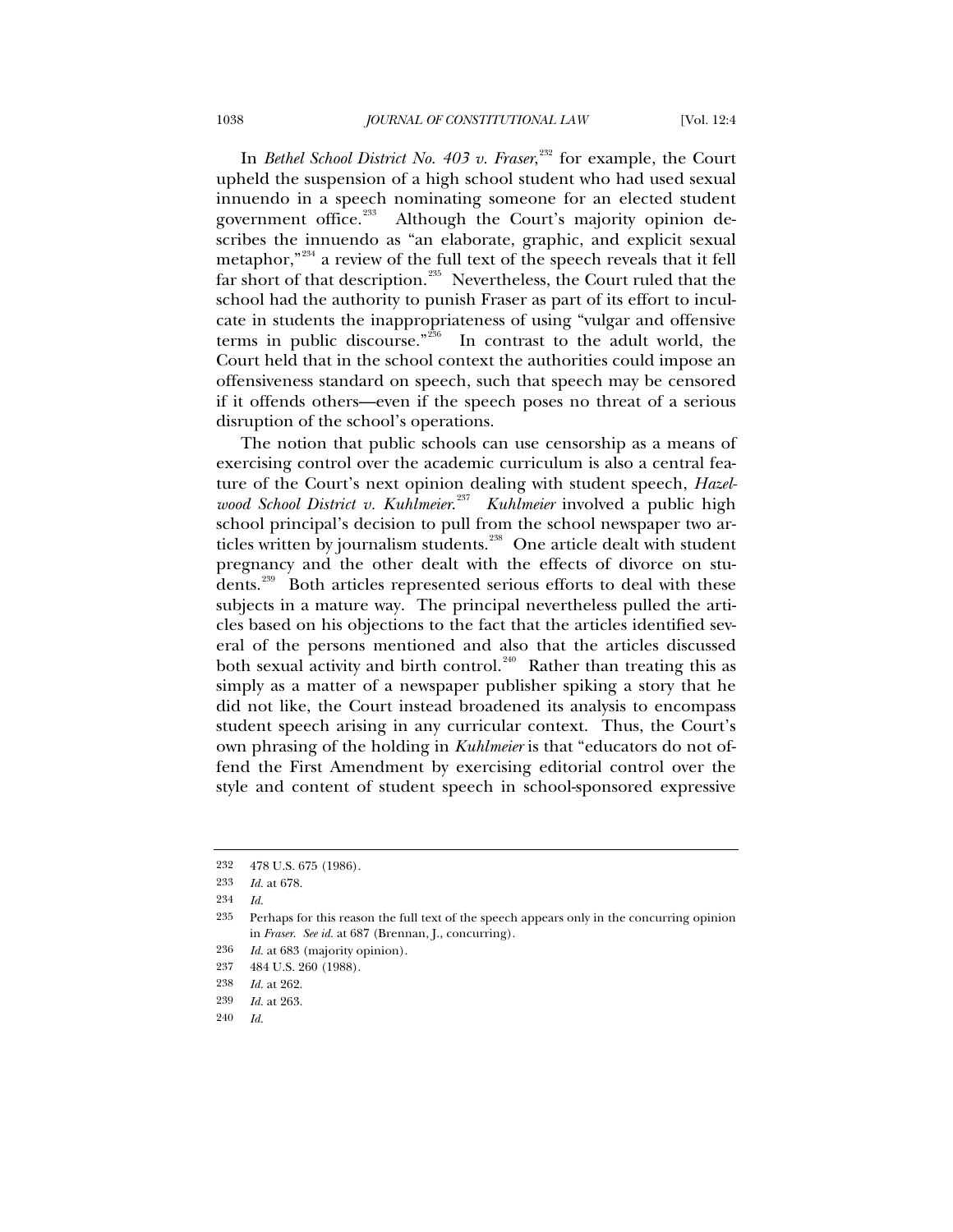activities so long as their actions are reasonably related to legitimate pedagogical concerns."[241](#page-68-0)

At one level, this phrasing of the *Kuhlmeier* holding is uncontroversial. Certainly school officials have the authority to insist that students refrain from submitting in a biology class a term paper on the latest developments in the indie music scene. But at another level, *Kuhlmeier* performs radical surgery on *Tinker*. First, *Kuhlmeier* limits the *Tinker* disruption standard in the sense that it now applies only to noncurricular matters. This is a radical change because *Kuhlmeier* describes the school's curricular concerns in expansive terms: "activities may fairly be characterized as part of the school curriculum, whether or not they occur in a traditional classroom setting, so long as they are supervised by faculty members and designed to impart particular knowledge or skills to student participants and audiences."<sup>[242](#page-68-1)</sup> Elsewhere, the Court in *Kuhlmeier* refers several times to *Fraser'*s concept of the curriculum as including instruction in matters of decorum and the inculcation of "the shared values of a civilized social order."<sup>[243](#page-68-2)</sup> This broad characterization of the public school curriculum raises the specter not only of students being punished for expressing in class disfavored views of some political or social policy but also the prospect of students being sanctioned for expressing dissenting views outside of class if those views deviate from the officially sanctioned "shared values of a civilized social order."

This latter possibility became reality in the Court's most recent student speech case, *Morse v. Frederick*. [244](#page-68-3) In this case the Court upheld the suspension of a high school student who held up a banner with the inscription "BONG HiTS 4 Jesus" across the street from his school at a time when the Olympic torch was passing by the school. $^{245}$  $^{245}$  $^{245}$ The school's explanation for suspending the student was that the banner violated the school policy discouraging drug use, and that ex-planation was good enough for the Court.<sup>[246](#page-68-5)</sup> In First Amendment terms, the majority's decision in *Morse* is almost as cryptic as the student's message that gave rise to that case. The Court's decision rested on two propositions. First, from *Tinker*, *Fraser*, and *Kuhlmeier,* the Court synthesized the basic proposition that schools are different, in the sense that (quoting *Fraser*) "the constitutional rights of stu-

<sup>241</sup> *Id.* at 273.

<span id="page-68-3"></span><span id="page-68-2"></span><span id="page-68-1"></span><span id="page-68-0"></span><sup>242</sup> *Id.* at 271.

<sup>243</sup> *Id.* at 272 (quoting Bethel Sch. Dist. No. 403 v. Fraser, 478 U.S. 675, 683 (1986)).

<sup>244 551</sup> U.S. 393 (2007).

<span id="page-68-4"></span><sup>245</sup> *Id.* at 397.

<span id="page-68-5"></span><sup>246</sup> *Id.* at 398.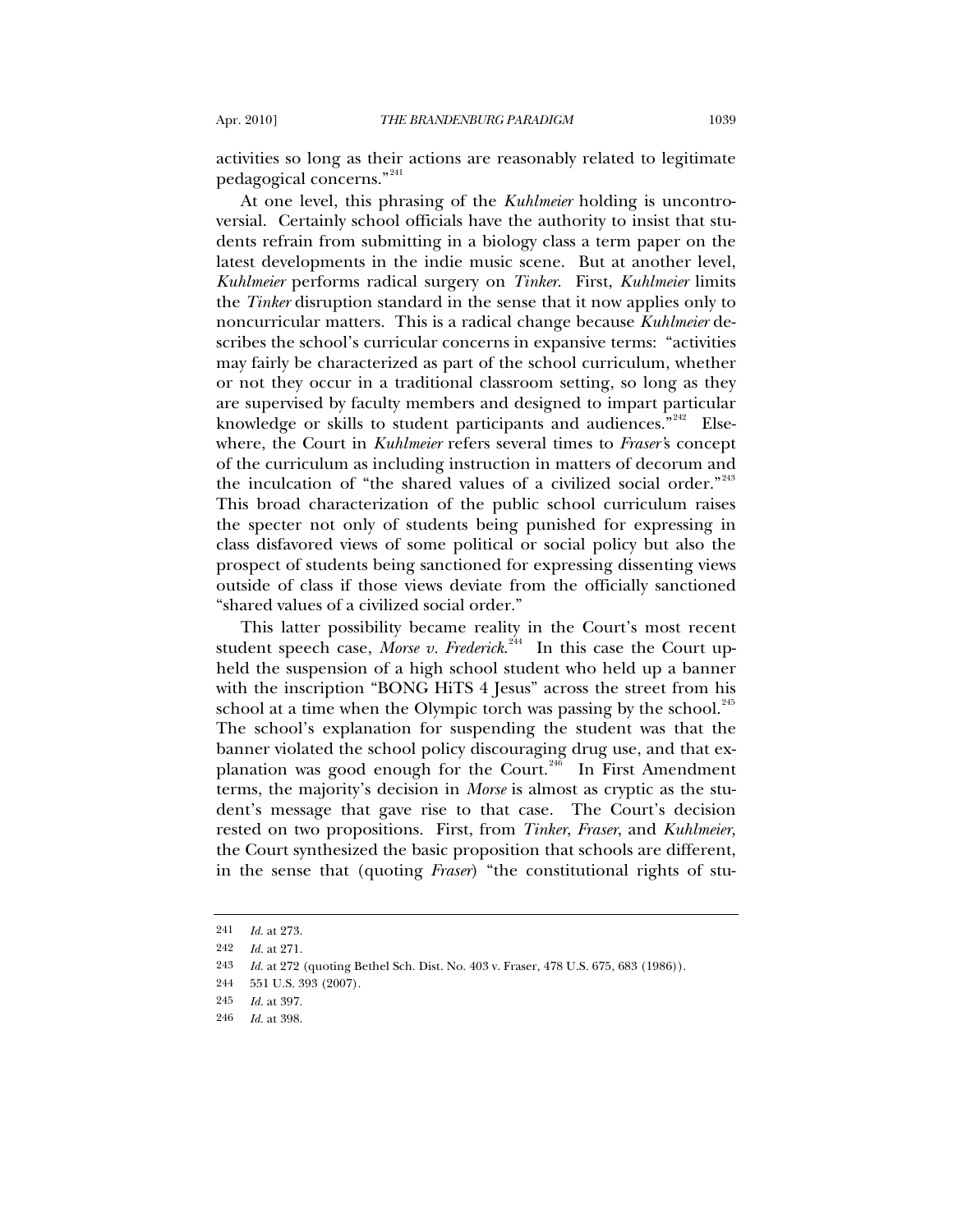dents in public school are not automatically coextensive with the rights of adults in other settings."<sup>[247](#page-69-0)</sup> Second, the Court used several Fourth Amendment cases involving school searches to support its pronouncement that deterring drug use in schools is an "important" if not "compelling" state interest. $248$  From the Court's perspective, the combination of these two factors was sufficient to override any First Amendment interest and uphold the school's decision to suspend the student.

The difficulty with the Court's analysis in this case starts with the Court's acceptance of the school principal's interpretation of the meaning of the student's banner. First of all, it is by no means clear that the banner was intended to encourage drug use. A literal reading of the banner produces the conclusion that it was simple nonsense. In light of the nonsensical phrasing of the banner, the student's own explanation is enlightening. The student explained that the banner was phrased oddly in order to attract the attention of the television cameras that were on the street to record the Olympic torch.<sup>[249](#page-69-2)</sup> All things considered, the student's explanation seems plausible, and the principal seems less like a conscientious disciplinarian and more like a *Ferris Bueller* character who did not quite get the joke.

Oddly enough, in some ways the principal's interpretation should have made the case more difficult for her to win. If the principal's interpretation of the banner were correct, it would be hard not to construe the banner as containing ideas worthy of First Amendment protection under *Tinker*. After all, under the principal's construction of events, the student was engaging in a discussion of a public policy issue, not only outside the classroom, but outside the school itself, in a public forum, in a manner that was not disrupting the school's educational mission. The bottom line is that the principal simply did not like the student's message. The principal responded to this interpretation of events with the incoherent assertion (which the Court seems to have accepted) that the student "was not disciplined because the principal of the school 'disagreed' with his message, but because his speech appeared to advocate the use of illegal drugs."<sup>[250](#page-69-3)</sup> But if, as the principal argued, the student was advocating the use of illegal drugs, then the student was disciplined precisely because the principal disagreed with his message.

<span id="page-69-0"></span><sup>247</sup> *Id.* at 404–05 (quoting *Fraser*, 478 U.S. at 682).

<span id="page-69-1"></span><sup>248</sup> *Id.* at 406.

<span id="page-69-3"></span><span id="page-69-2"></span><sup>249</sup> *Id.* at 407.

<sup>250</sup> *Id.* at 398.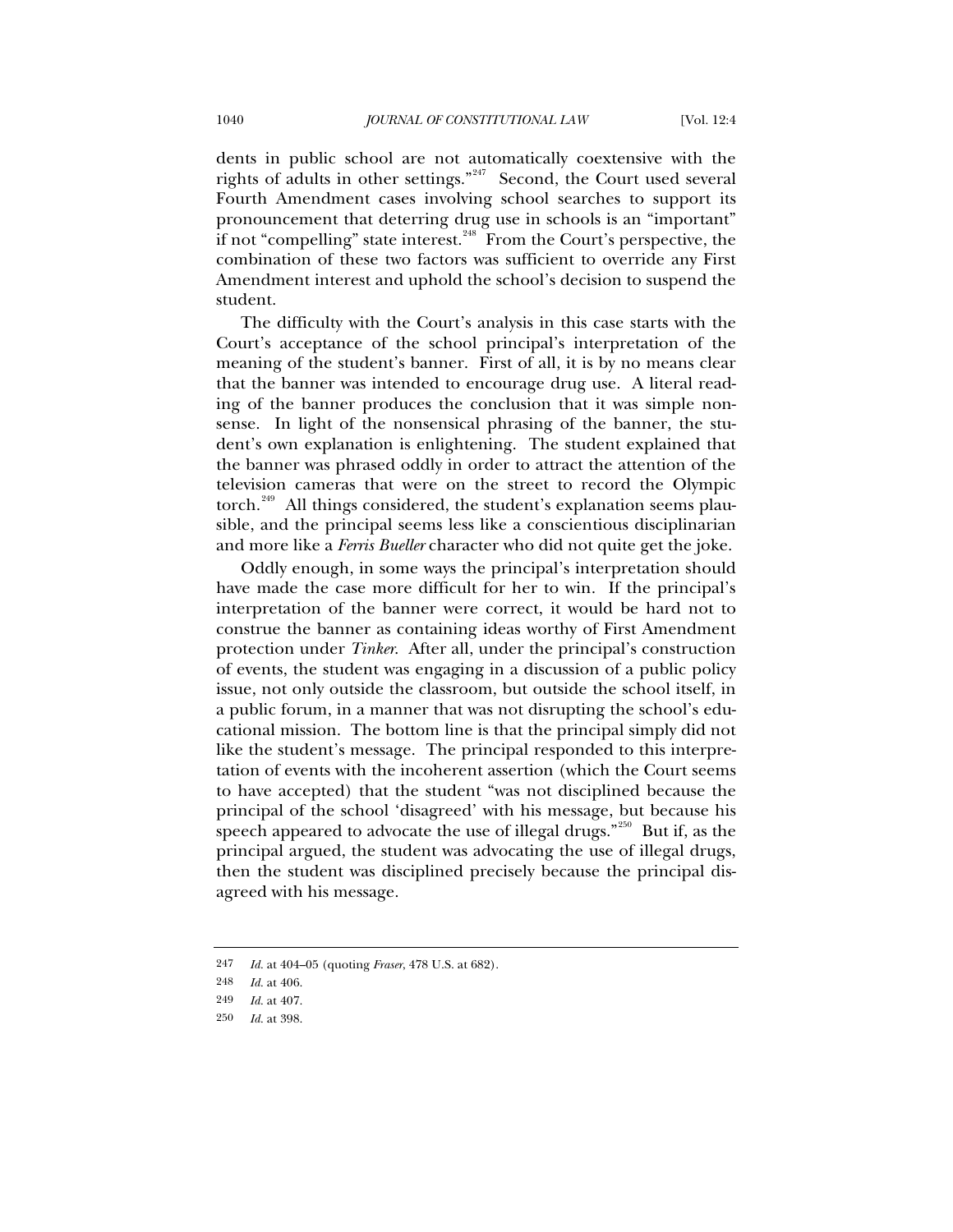Nothing in the *Morse* decision ostensibly changes any of the Court's previous jurisprudence concerning student speech under the First Amendment. Two members of the majority in *Morse* even filed a concurring opinion emphasizing that the decision did nothing to restrict student speech "that can plausibly be interpreted as commenting on any political or social issue, including speech on issues such as 'the wisdom of the war on drugs or of legalizing marijuana for me-dicinal use."<sup>[251](#page-70-0)</sup> This attempt to assuage the concerns of student speakers does little to help the majority, since it suggests the unlikely prospect that the Court would have protected the student's speech in *Morse* if the student had added the words "Students Should Have the Right to Say" above the words "BONG HiTS 4 Jesus." The concurring opinion also does little to help the majority explain why the Court feels it has the authority to create a special rule for speech regarding drugs. The best the concurring opinion can do is assert that "illegal drug use presents a grave and in many ways unique threat to the physical safety of students."[252](#page-70-1) Unfortunately, this part of the concurring opinion flies directly in the face of the longstanding First Amendment recognition that discussing something is entirely different than doing it.

*Morse* demonstrates that abandoning the *Brandenburg* paradigm even in a particular factual setting such as schools leads the Court away from disciplined oversight of arbitrary administrative authority and robs the Court of any framework within which to explain what speech is constitutionally protected and what speech is not. In fact, all of the Court's legitimate concerns about the need to regulate student speech in the public school context can easily be addressed within the *Brandenburg* paradigm. Three legitimate concerns surface in the school speech context: the need to prevent disruption of academic activities; the need to prevent student speech that could be attributed to the school and cause the school legal or other difficulties; and the need for the school to control the content of its curriculum. Each of these can be addressed within the *Brandenburg* paradigm.

The need to prevent disruption is the easiest to address. As *Tinker* itself recognizes, the term disruption cannot be interpreted so broadly as to include verbal disagreements or heated discussions of issues about students. The Court only gives schools the authority to regulate serious disruption. $^{253}$  $^{253}$  $^{253}$  If this term is interpreted to include

<span id="page-70-0"></span><sup>251</sup> *Id.* at 422 (Alito, J., concurring) (quoting Stevens, J., dissenting).

<span id="page-70-1"></span><sup>252</sup> *Id.* at 425.

<span id="page-70-2"></span><sup>253</sup> Tinker v. Des Moines Indep. Cmty. Sch. Dist., 393 U.S. 503 (1969).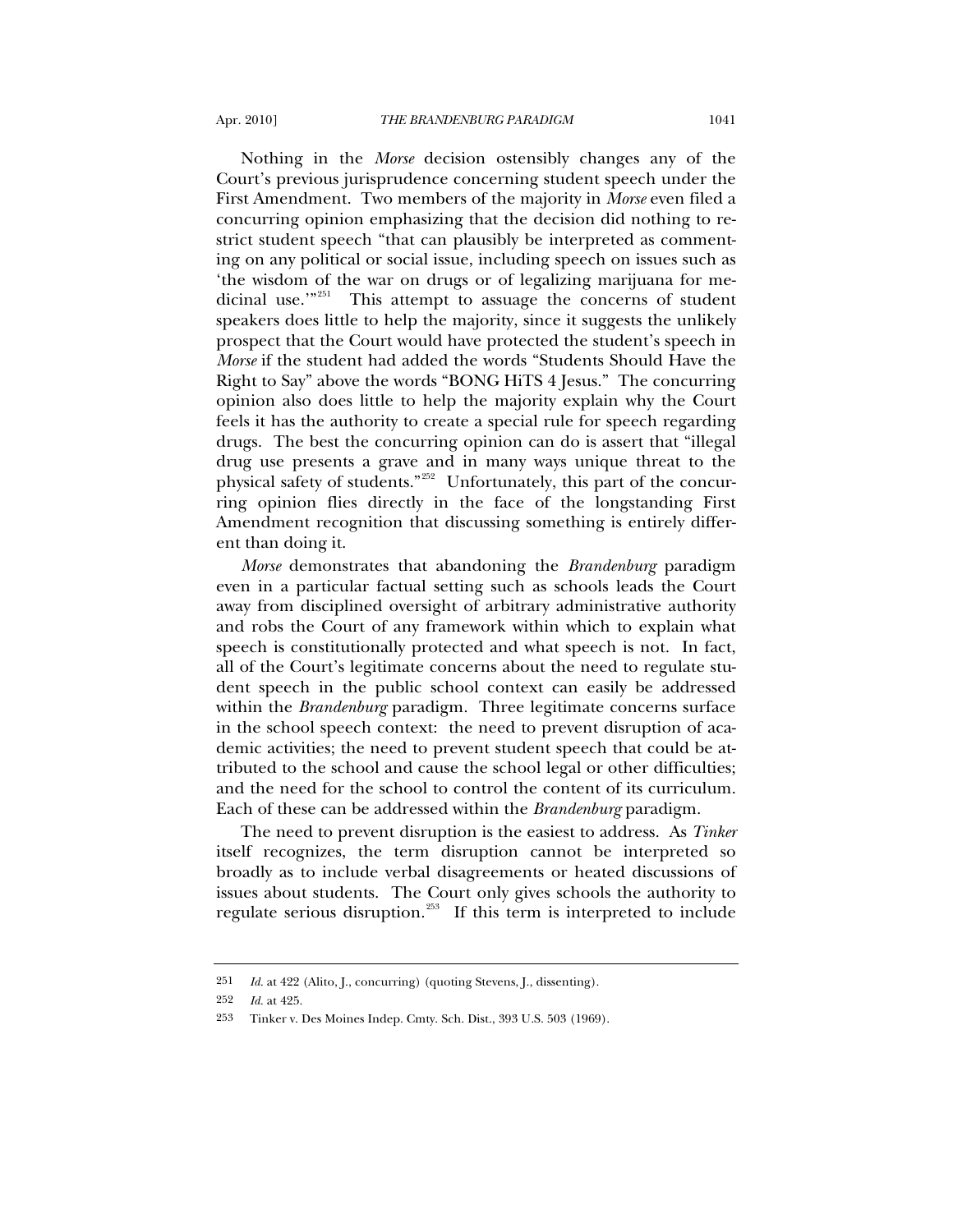the verbal or physical interruption of classroom activities, then control of such activities can easily be carried out within the terms of the *Brandenburg* paradigm. Nothing within the *Brandenburg* paradigm permits a speaker to disrupt the activities of others, and the paradigm clearly permits government to direct speech away from locations where speech is incompatible with other uses of the particular forum.[254](#page-71-0) Conversely, the *Brandenburg* paradigm provides helpful mechanisms for enforcing the schools' obligation to permit student speech that does not result in a serious disruption of academic affairs. *Tinker*'s focus on serious disruption of classroom activities is compatible with the *Brandenburg* paradigm's focus on the need for government to identify an immediate threat of concrete harm before suppressing speech. Likewise, the *Brandenburg* paradigm's emphasis on listener responsibility coincides with the educational system's emphasis on encouraging students to exercise their intellects and explore alternative perspectives on reality.

Just as *Tinker* complements the *Brandenburg* paradigm, *Brandenburg* is compatible with the school's interest in preserving control over its own speech and its curriculum. The *Brandenburg* paradigm does suggest, however, that there should be severe limitations on the efforts of schools to expand the concept of curriculum so much that they are able to exercise control over virtually every aspect of a student's life while at school. Thus, while a school certainly has the authority to educate students in subjects such as civics, history, philosophy, and political science, these subjects must be taught with a recognition of the student's right to express his or her opinion on basic moral issues and the topics of the day. Similarly, in situations analogous to the facts in *Kuhlmeier*, the school authorities must take the writer's free speech into account when exercising control over forums for student expression such as student newspapers, magazines, and student assemblies. The *Brandenburg* paradigm strongly suggests that a school board may not, on one hand, announce to its students that it "will not restrict free expression or diverse viewpoints within the rules of re-sponsible journalism,"<sup>[255](#page-71-1)</sup> and then turn around and restrict free expression and suppress the viewpoints of students with which the authorities disagree.

<span id="page-71-0"></span><sup>254</sup> *See* Grayned v. City of Rockford, 408 U.S. 104, 116 (1972) ("The crucial question is whether the manner of expression is basically incompatible with the normal activity of a particular place at a particular time.").

<span id="page-71-1"></span><sup>255</sup> Hazelwood Sch. Dist. v. Kuhlmeier, 484 U.S. 260, 277 (1988) (Brennan, J., dissenting) (citation omitted).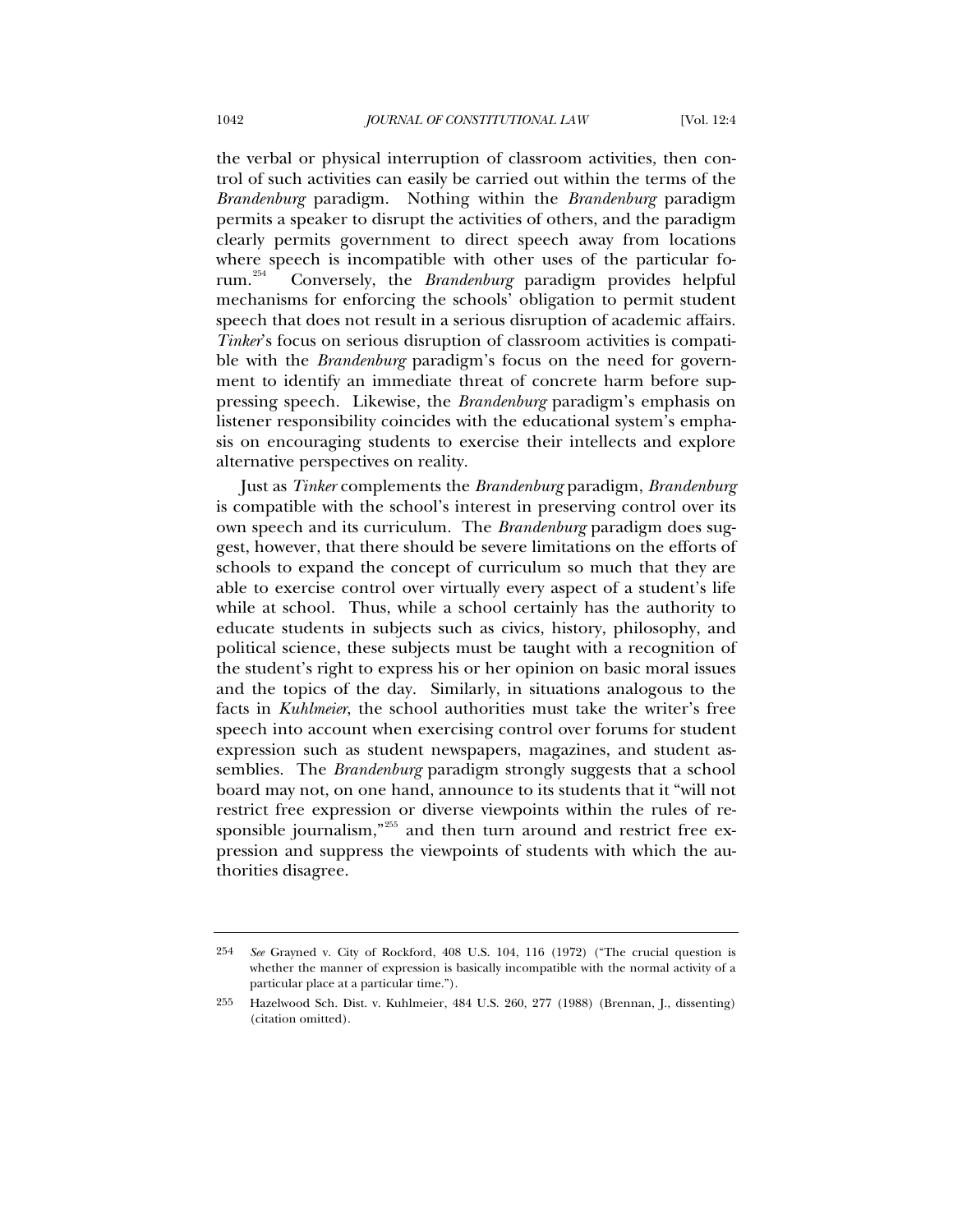The implications of the *Brandenburg* paradigm deviate most sharply from the Court's current approach to school speech cases in situations analogous to *Fraser* and *Morse*. Under the *Brandenburg* paradigm, some evidence of an immediate and concrete harm—such as a serious disruption of the school's educational activities—would be necessary to suppress student speech outside the classroom. No evidence of such disruption was evident in either *Fraser* or *Morse*. Although one could conceive of situations in which a student's use of vulgarity in a classroom situation could disrupt the educational enterprise—and therefore could be regulated or prohibited—the blanket prohibition of vulgarity in situations outside the classroom cannot be defended under the *Brandenburg* paradigm.

Since disruption is not an issue in situations such as *Fraser*, attempts to defend a school's regulation of speech such as that used by Mr. Fraser must therefore depend on similar arguments to those used by the school in *Morse*. In other words, the school must claim that in addition to its function in educating students about traditional academic subjects, the school also has a role in enforcing on students mainstream notions of civility (as in *Fraser*) and requiring from students absolute fealty to the official position regarding controversial issues of the day, such as the recreational use of drugs (as in *Morse*). Unfortunately, this definition of the school's extra-educational role violates several central First Amendment precepts about the intellectual independence of the citizenry. These precepts are embodied in the portions of the *Brandenburg* paradigm that refer to the assumption of listener acumen and incredulity. Complementing the First Amendment mandate that the government respect the listener's independence is the equally important mandate that the government must protect the speaker's independence, in the sense that the speaker should be allowed to determine for him or herself how to communicate his or her ideas.

The significant question in the school speech cases is whether these precepts, as embodied in the *Brandenburg* paradigm, should be diluted or abandoned with regard to persons who have not yet reached adulthood. When the issues are reduced to their essence, the answer should be no. This conclusion follows from the fact that under the *Brandenburg* paradigm, any student speech that disrupts the educational enterprise of a school may be suppressed by that school. Once the possibility of disruption is removed from the equation, we are left with a situation in which government officials are seeking to coerce citizens (albeit young citizens) to parrot the official position on a range of public policy issues and matters of public decorum. Under the *Brandenburg* paradigm this is an unacceptable use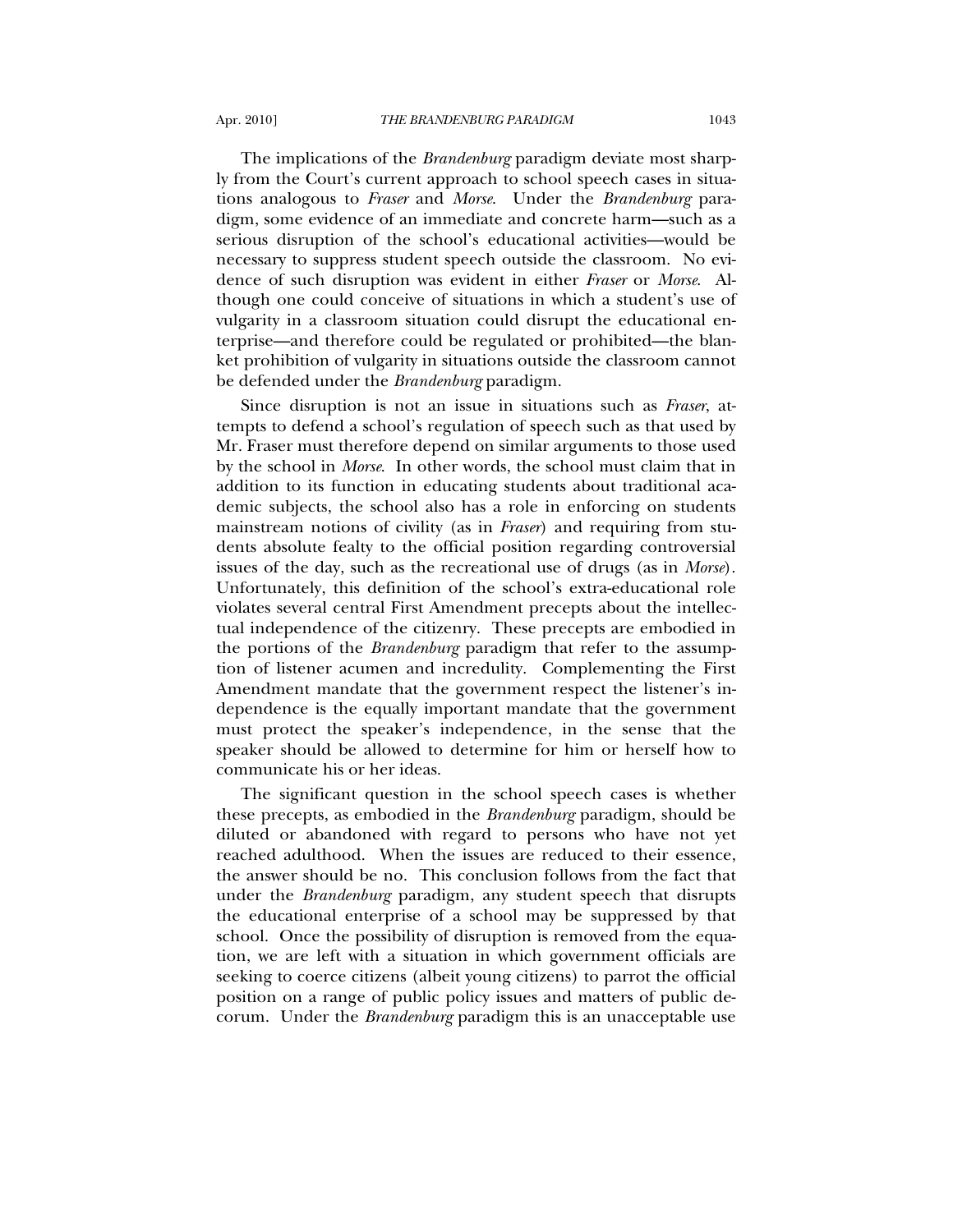of government power, and there is no good reason why the age of the person being coerced would alter the free speech analysis. Even two members of the *Morse* majority recognized that the First Amendment is incompatible with efforts to broadly construe the public school's educational mission to include control over student opinions and the speech expressing those opinions: "The 'educational mission' argument would give public school authorities a license to suppress speech on political and social issues based on disagreement with the viewpoint expressed. The argument, therefore, strikes at the very heart of the First Amendment."<sup>[256](#page-73-0)</sup>

This acknowledgment of limitations on the schools' educational mission implicitly recognizes a sharp distinction between education and indoctrination. Under the First Amendment, schools must always do the former but may never do the latter. Unfortunately, the majority failed to apply this distinction to the facts of *Morse* itself. The notion that the school banned the student's speech in order to protect the physical safety of the students is absurd, because speech is different than action. The notion that the student's speech somehow was part of the school's educational mission is equally absurd, given the fact that the speech occurred outside of class and related to no subject in the curriculum. We are left in *Morse* with a situation in which the school asserted as a matter of policy one point of view on a public policy issue and the student got suspended for asserting a contrary point of view. Since even the *Morse* majority seems to acknowledge that students have a First Amendment right to express political points of view,<sup>[257](#page-73-1)</sup> little is left of the majority's rationale for ruling in favor of the school.

Once one recognizes that schools may never use their educational mission as a license to instill the government's preferred values in students, then there is no good theoretical distinction to be made between the school speech cases and the adult speech cases that are currently governed by *Brandenburg*. In both situations, the question is whether the government may use its authority to control dangerous actions as an excuse to suppress what it believes to be dangerous thoughts. The *Brandenburg* paradigm is predicated on the notion that it is incompatible with democratic self-governance for the government to control expression as a means of controlling the thoughts of citizens. If this is an accurate description of what the government is doing in the school speech cases, then the Court's current approach

<span id="page-73-1"></span><span id="page-73-0"></span><sup>256</sup> *Morse*, 551 U.S. at 423 (Alito, J., concurring).

<sup>257</sup> *Id.* at 403–04 (reaffirming *Tinker*).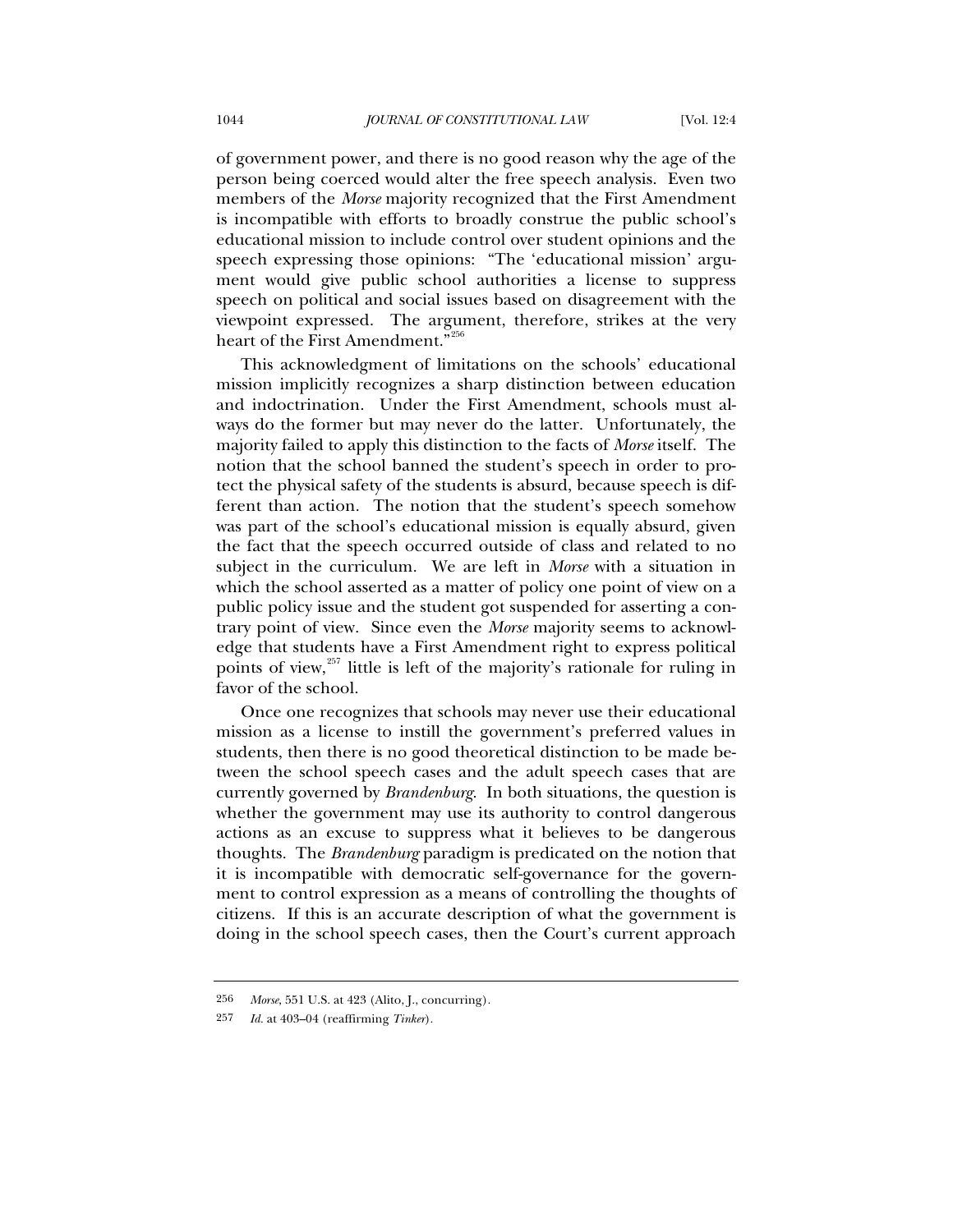to student speech in public schools gives the authorities too much power over expression and student thought. Conversely, if *Brandenburg* would permit school officials to fulfill their educational responsibilities by preventing disruption of the educational atmosphere, then the school speech cases could easily be brought within the ambit of the *Brandenburg* paradigm without damaging the schools' legitimate functions. The only downside to doing so would be to force school officials to tolerate certain examples of student speech with which they disagree. This is hardly an argument against applying the *Brandenburg* paradigm to the school context, however; it simply brings the constitutional obligations of government educators into line with the obligations that already apply to the rest of the government.

## III. FEAR OF RIGHTS: THE CASE AGAINST SUBDIVIDING THE FIRST AMENDMENT

The four categories of speech discussed in the previous Part represent examples of what Harry Kalven, Jr. once labeled the "two-level theory" of free expression protection under the First Amendment.<sup>[258](#page-74-0)</sup> This theory holds that there should be one level of protection for political speech and advocacy and another level of protection for nonpolitical speech. In the modern era, this has mutated into the "multileveled theory" of free expression protection, since the Supreme Court has created multiple categories of First Amendment jurisprudence to cover different types of speech. The Supreme Court has never offered a theoretically sophisticated explanation for subdividing the First Amendment in a way that provides a much lower level of protection for nonpolitical speech than for political speech. Academics have attempted to fill this gap with several explanations of their own.

Kalven coined his term in response to the Court's first obscenity decision in *Roth v. United States*. [259](#page-74-1) *Roth* was litigated by both the petitioner and the government as a clear and present danger case—in other words, as if it were covered by the terms of what would later become the *Brandenburg* paradigm.<sup>[260](#page-74-2)</sup> Justice Douglas interrogated the government attorney in *Roth* closely about whether the pertinent

<span id="page-74-0"></span><sup>258</sup> Harry Kalven, Jr., *The Metaphysics of the Law of Obscenity*, 1960 SUP. CT. REV. 1, 10.

<span id="page-74-1"></span><sup>259 354</sup> U.S. 476 (1957).

<span id="page-74-2"></span><sup>260</sup> For two accounts of the oral argument in *Roth*, see EDWARD DE GRAZIA, GIRLS LEAN BACK EVERYWHERE: THE LAW OF OBSCENITY AND THE ASSAULT ON GENIUS 298–318 (1992); Matthew Benjamin, *Possessing Pollution*, 31 N.Y.U. REV. L. & SOC. CHANGE 733, 734–36 (2007).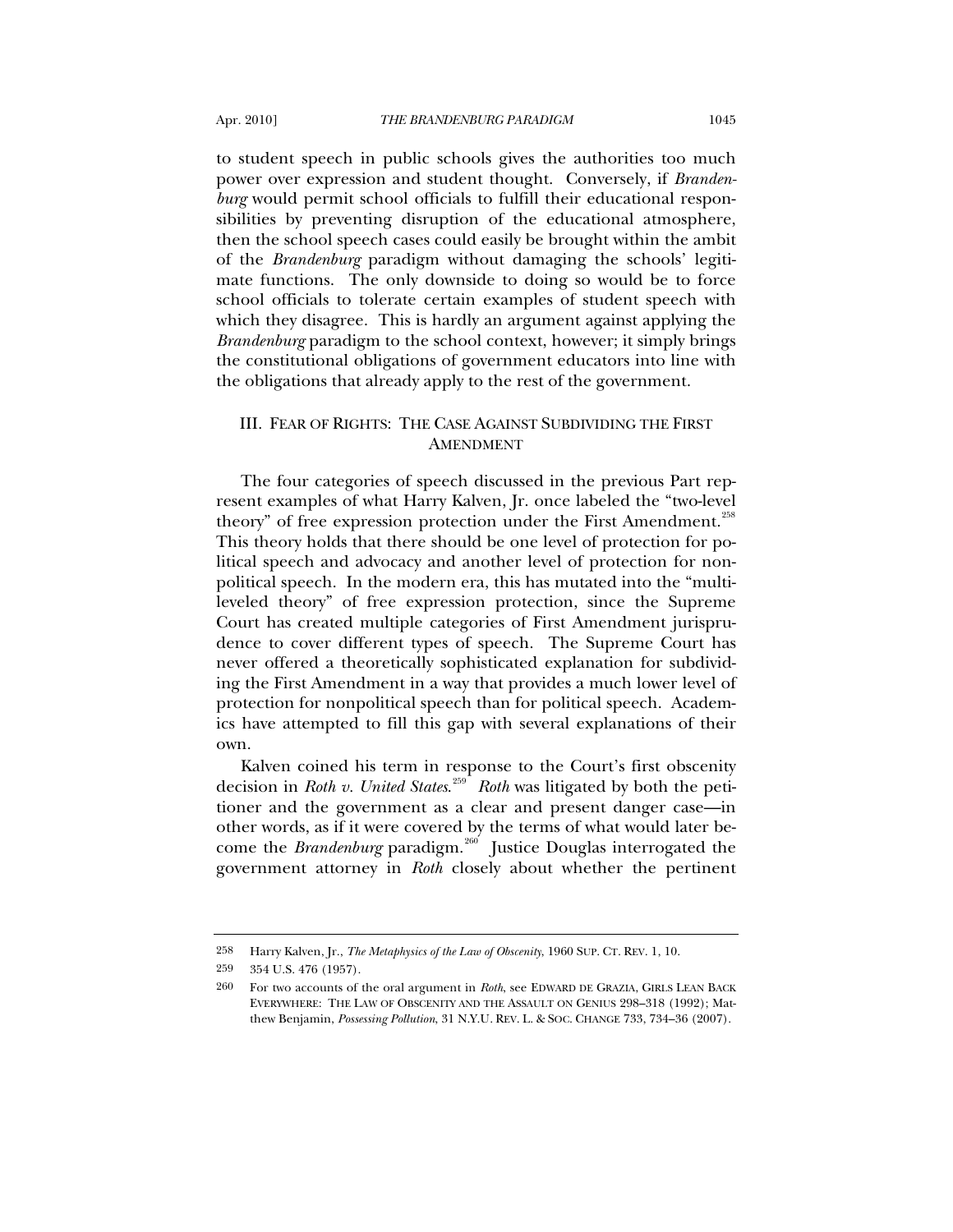clear and present danger was the danger of "be[ing] shocked."<sup>[261](#page-75-0)</sup> The government attorney responded by citing a series of dangers, including the long-term behavioral changes brought on by the "break-ing down of morals."<sup>[262](#page-75-1)</sup> This discussion became irrelevant, however, when the Court decided to adopt Felix Frankfurter's view that the clear and present danger analysis did not even apply, since obscenity was outside the Constitution altogether. This approach harkens back to two earlier opinions in which the Court refused to apply the clear and present danger analysis to nonpolitical speech.<sup>[263](#page-75-2)</sup> In both cases the Court's rationale is little more than the *ipse dixit* that the speech in question did not fall within the Constitution and therefore could not claim the protection of the Court's political advocacy jurisprudence. The most famous articulation of this theme appears in *Chaplinsky v. New Hampshire*:

There are certain well-defined and narrowly limited classes of speech, the prevention and punishment of which have never been thought to raise any Constitutional problem. These include the lewd and obscene, the profane, the libelous, and the insulting or 'fighting' words—those which by their very utterance inflict injury or tend to incite an immediate breach of the peace. It has been well observed that such utterances are no essential part of any exposition of ideas, and are of such slight social value as a step to truth that any benefit that may be derived from them is clearly outweighed by the social interest in order and morality.<sup>[264](#page-75-3)</sup>

The *Chaplinsky* formulation that certain kinds of speech are outside the First Amendment altogether relieves the government of demonstrating interests of a sufficient type and magnitude to satisfy the government's obligations under the *Brandenburg* paradigm, but it fails to explain why certain kinds of speech are deemed low-value. Instead of explaining why the government has the authority to seek control over certain types of thought and expression by its citizens, the Court just says so.

To the extent that the *Chaplinsky* Court offers any explanation of the "two-level" theory of the First Amendment, that explanation may now be obsolete in light of more recent developments in the Court's free speech jurisprudence. In the quotation above, the Court implies that there are three reasons for placing certain types of speech out-

<sup>261</sup> Benjamin, *supra* note 260, at 734.

<span id="page-75-1"></span><span id="page-75-0"></span><sup>262</sup> *Id.*

<span id="page-75-2"></span><sup>263</sup> *See* Beauharnais v. Illinois, 343 U.S. 250, 266 (1952) (declining to apply the clear and present danger analysis to a criminal libel statute); Chaplinsky v. New Hampshire, 315 U.S. 568, 571–72 (1942) (declining to apply the clear and present danger analysis to fighting words).

<span id="page-75-3"></span><sup>264</sup> *Chaplinsky*, 315 U.S. at 571–72.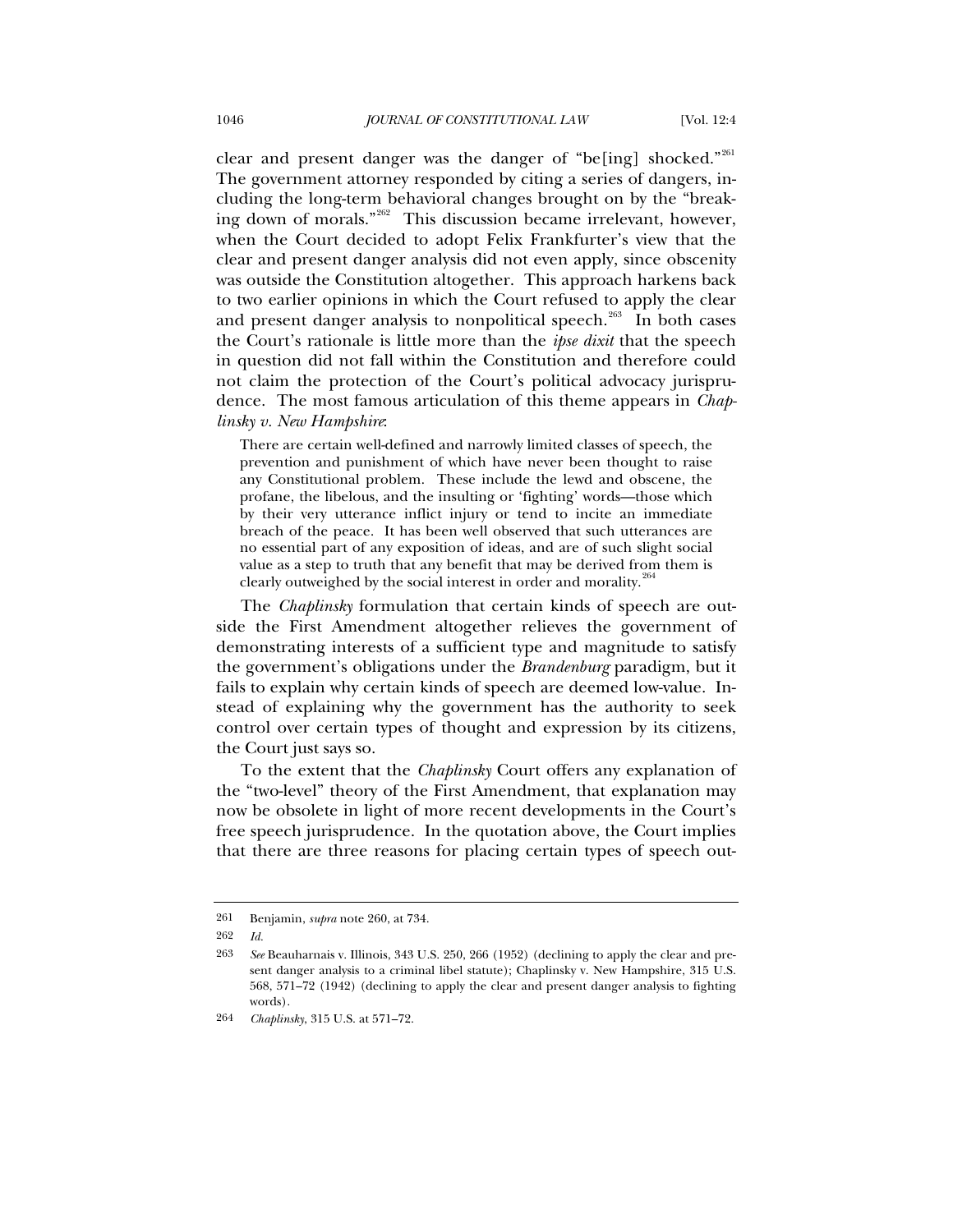side the First Amendment. The first is that some kinds of speech "are no essential part of any exposition of ideas."[265](#page-76-0) This rationale cannot survive *Cohen v. California*, in which the Court recognized that the First Amendment protects the expression of emotions to the same ex-tent as it protects the expression of ideas.<sup>[266](#page-76-1)</sup> The second and third reasons the *Chaplinsky* Court offers for denying constitutional protection to some kinds of speech are that the value of some speech is outweighed "by the social interest in order and morality."<sup>[267](#page-76-2)</sup> The government's interest in protecting social order is no reason to exclude speech from the protection of the *Brandenburg* paradigm, because that paradigm by its very terms protects the government's interest in preserving order. The *Brandenburg* paradigm protects speech only until that speech presents a clear and present danger of immediately disrupting the social order. *Chaplinsky*'s final rationale—that the government has an interest in suppressing individual liberty such as free expression in order to protect the community's collective morality—no longer carries weight in light of two developments subsequent to *Chaplinsky*: first, the Court's recognition that the government has no authority under the First Amendment to restrict expression attacking conventional morality, $268$  and second, the Court's extension of substantive due process privacy protection to those engaged in behavior that deviates significantly from society's moral mainstream.<sup>[269](#page-76-4)</sup>

If the Court's explanation for the two-level theory of the First Amendment is unsatisfactory, academic attempts to provide alternative explanations fare no better. Many of these academic attempts focus on particular types of speech, arguing that they should not be subject to the same rigorous protection as political advocacy. For example, Frederick Schauer has argued that the Court should not protect sexually explicit materials under the First Amendment because obscene materials are not "speech."[270](#page-76-5) These materials are not

<span id="page-76-0"></span><sup>265</sup> *Id.* at 572.

<span id="page-76-1"></span><sup>266</sup> *See* Cohen v. California 403 U.S. 15, 26 (1971) ("We cannot sanction the view that the Constitution, while solicitous of the cognitive content of individual speech, has little or no regard for that emotive function which, practically speaking, may often be the more important element of the overall message sought to be communicated.").

<sup>267</sup> *See Chaplinsky*, 315 U.S. at 572.

<span id="page-76-3"></span><span id="page-76-2"></span><sup>268</sup> *See* Kingsley Int'l Pictures Corp. v. Regents of the Univ. of the State of N.Y., 360 U.S. 684, 689 (1959) (extending First Amendment protection to moral as well as political advocacy).

<span id="page-76-4"></span><sup>269</sup> *See* Lawrence v. Texas, 539 U.S. 558, 577–78 (2003) (striking down a Texas sodomy statute as a violation of the federal constitutional right of privacy).

<span id="page-76-5"></span><sup>270</sup> *See* Frederick Schauer, *Speech and "Speech"—Obscenity and "Obscenity": An Exercise in the Interpretation of Constitutional Language*, 67 GEO. L.J. 899, 922 (1979).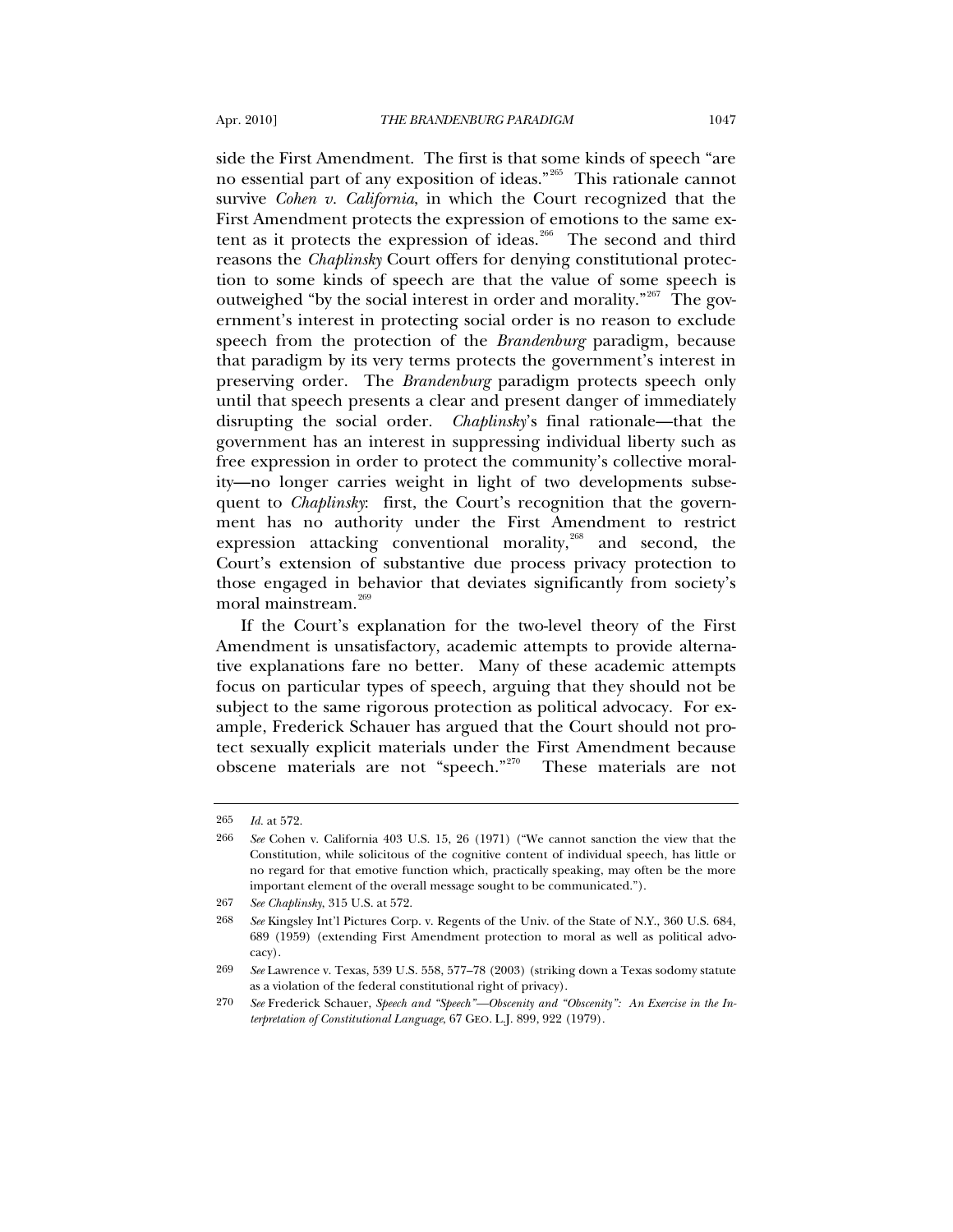"speech," Schauer argues, because they do not engage the cognitive faculties, but rather are designed to elicit a purely physical effect sexual arousal. $271$  Along similar lines, Charles Lawrence argued several decades ago that verbal, racist insults (including those that do not fall into the traditional category of fighting words) should be deemed unprotected by the First Amendment because such speech "is experienced [by the target of the speech] as a blow, not a proffered idea, and once the blow is struck, it is unlikely that dialogue will follow."<sup>[272](#page-77-1)</sup> At the other end of the ideological continuum, Robert Bork famously argued that that the First Amendment should apply to nothing more than a narrow category of mainstream political speech. $^{273}$  $^{273}$  $^{273}$  In Bork's blunt terms, "constitutionally, art and pornogra-phy are on a par with industry and smoke pollution."<sup>[274](#page-77-3)</sup>

There are particular flaws specific to each of these proposals. With regard to Professor Schauer's proposal to exclude pornography from the First Amendment, for example, there is the problem that all speech requires mental intermediation to have any effect. Thus, treating sexually explicit speech as if it were functionally indistinguishable from a physical sex toy simply does not accurately reflect the complex reality of the expression in question. Other problems arise with regard to proposals to strip constitutional protection from racist insults and other hate speech. It violates every precept of democratic self-governance to single out certain content as being so inherently traumatic that the government cannot ever allow that content to be heard. Efforts to justify the government's censorship of hate speech on the ground that the content is socially dysfunctional cede to the government the deeply undemocratic authority to distinguish between good and bad content. Finally, Professor Bork's attempt to limit the First Amendment to a narrow category of mundane political speech fails on definitional terms. As Alexander Meiklejohn discovered in his early exploration of free speech theory, the isolation of explicitly political speech is an unsatisfactory way of limiting the scope of the First Amendment, given the extent to which other types

<span id="page-77-1"></span><span id="page-77-0"></span><sup>271</sup> *Id.*

<sup>272</sup> Charles R. Lawrence III, *If He Hollers Let Him Go: Regulating Racist Speech on Campus*, 1990 DUKE L.J. 431, 452.

<span id="page-77-2"></span><sup>273</sup> Robert H. Bork, *Neutral Principles and Some First Amendment Problems*, 47 IND. L.J. 1, 20 (1971) (arguing that the First Amendment should protect only explicitly political speech, and that constitutional protection should be denied to all scientific, literary, and pornographic speech, as well as speech advocating illegal activity or forcible overthrow of the government).

<span id="page-77-3"></span><sup>274</sup> *Id.* at 29.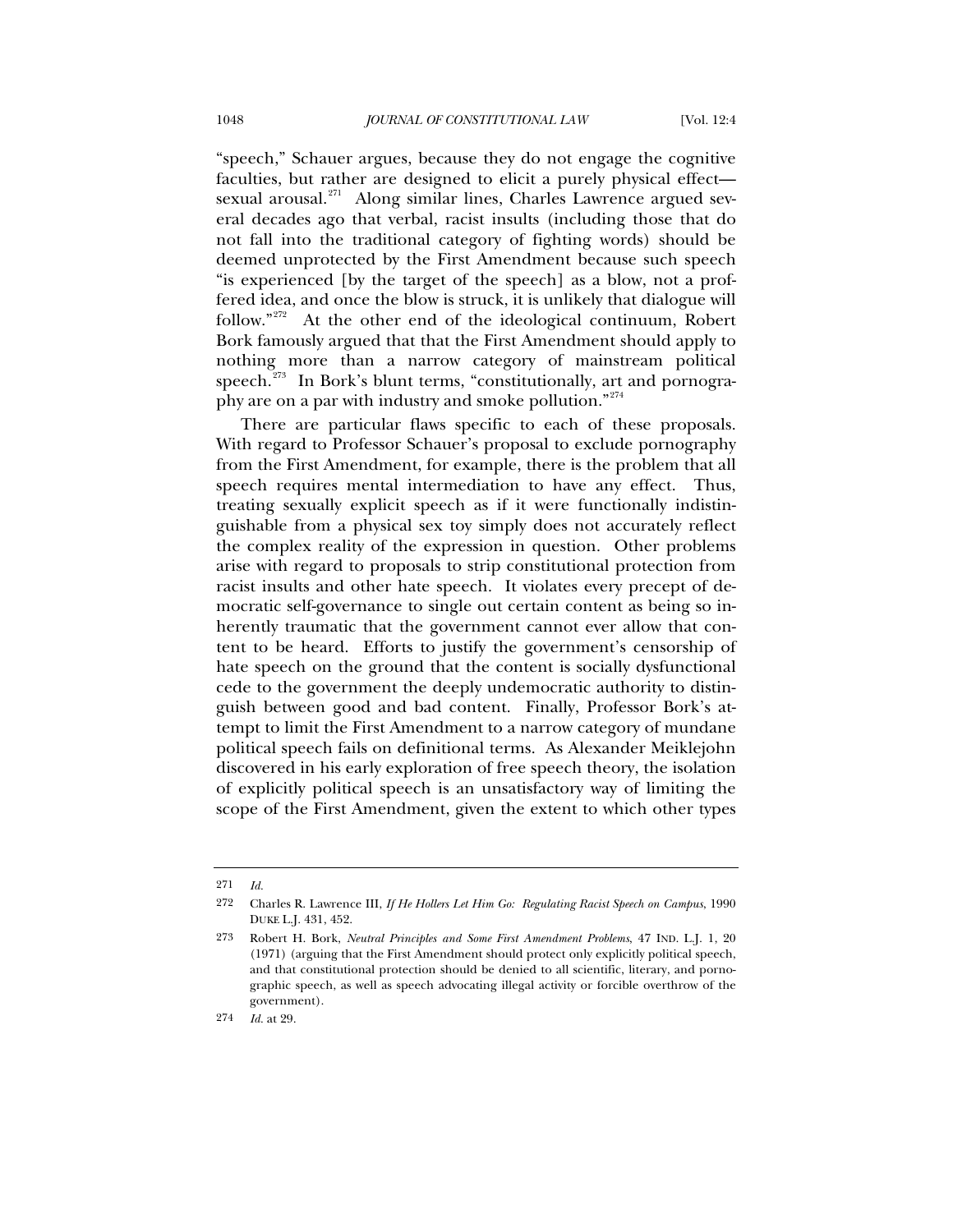of speech influence political attitudes.<sup>[275](#page-78-0)</sup> If the First Amendment is primarily concerned with fostering the intellectual independence of an active and involved citizenry, then all speech must be protected, not just the speech of politicians.

Aside from their individual defects, these disparate efforts to carve certain types of speech out of the First Amendment share a deeply flawed common theme. This theme is to interpret the First Amendment as applying only to speech that is rational, moderate, emotionally muted, and inoffensive. In addition, all of the commentators discussed above seem to agree with the proposition that speech regarding mainstream politics and governance should be afforded special prominence within the First Amendment constellation. These commentators seem to regard all other types of speech as, at best, socially useless "casual chit-chat" (to borrow a phrase Richard Posner once used to describe speech that he refused to protect under the First Amendment<sup>[276](#page-78-1)</sup>) and, at worst, socially harmful efforts to undermine the commonwealth. In Cass Sunstein's version of this theory, expression is covered by the First Amendment only if it is "intended and received as part of the exchange of ideas," and expression is protected under the highest standard only if it is "intended and received as part of public deliberation about some issue."<sup>[277](#page-78-2)</sup> The key to all these proposals is that once we move beyond the "core" of mainstream political speech, the usual First Amendment rules do not apply, or do not apply with sufficient rigor, to significantly limit the government's authority to restrict expression within peripheral categories of speech. "Under current doctrine, and under any sensible system of free expression, speech that lies at the periphery of constitutional concern may be regulated on a lesser showing of harm than speech that lies at the core."<sup>[278](#page-78-3)</sup>

<span id="page-78-0"></span><sup>275</sup> Meiklejohn's theory of the First Amendment was based on the proposition that "[t]he principle of the freedom of speech springs from the necessities of the program of selfgovernment." ALEXANDER MEIKLEJOHN, POLITICAL FREEDOM: THE CONSTITUTIONAL POWERS OF THE PEOPLE 27 (1960). Despite his initial emphasis on the purely political focus of the First Amendment, Meiklejohn's later work extended the protection of the amendment to a range of nonpolitical expressive materials, including "novels and dramas and paintings and poems," on the theory that these nonpolitical materials contribute to the formation of political values that will eventually translate into direct political action such as voting. Alexander Meiklejohn, *The First Amendment Is an Absolute*, 1961 SUP. CT. REV. 245, 263.

<span id="page-78-1"></span><sup>276</sup> Swank v. Smart, 898 F.2d 1247, 1251 (7th Cir. 1990) ("Casual chit-chat between two persons or otherwise confined to a small social group is unrelated, or largely so, to [the] marketplace [of ideas], and is not protected [by the First Amendment].").

<span id="page-78-2"></span><sup>277</sup> Cass R. Sunstein, *Words, Conduct, Caste*, 60 U. CHI. L. REV. 795, 796 (1993).

<span id="page-78-3"></span><sup>278</sup> *Id.* at 807.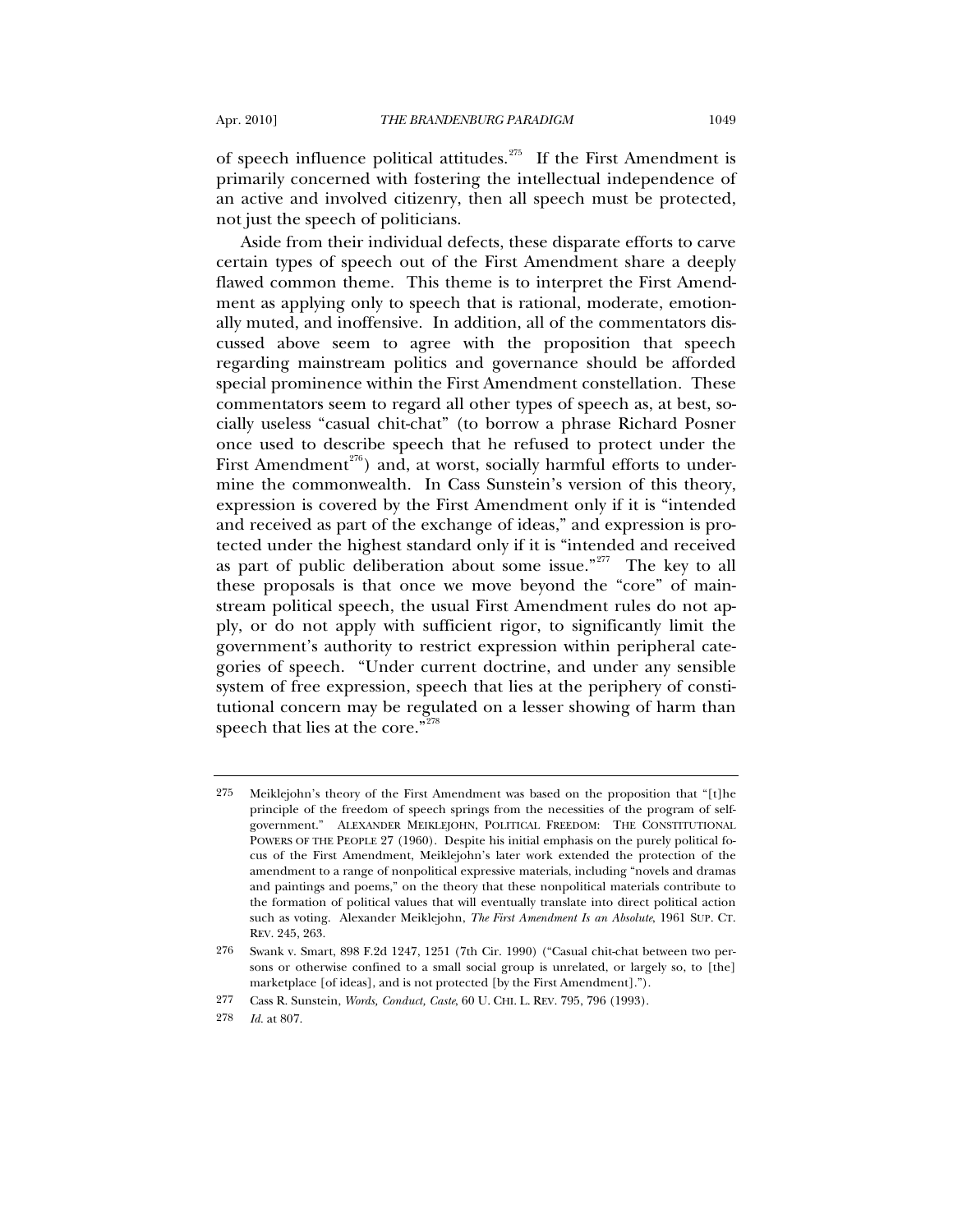The irony of these attempts to diminish the importance of all but mainstream political speech under the First Amendment is that the very effort to limit the scope of the *Brandenburg* paradigm to a narrower range of overtly political speech itself violates the *Brandenburg* paradigm. The *Brandenburg* paradigm requires the government to be agnostic with regard to the content of speech, permits the government to regulate speech only in situations where the speech presents an immediate danger of social upheaval, and requires the government to trust the good judgment of citizens to ignore speech that contains unhelpful, antisocial, or harmful content. Proposals to permit the government to regulate nonpolitical speech more aggressively than political speech violate each of these proscriptions.

The restrictions on the government that are embedded in the *Brandenburg* paradigm are not just functions of the political speech context in which *Brandenburg* arose, nor can it even be said that the spirit of the *Brandenburg* paradigm is anchored in the First Amendment alone. The *Brandenburg* paradigm is not just an assertion of the First Amendment or free speech rights, but rather a statement about the very nature of constitutional democracy itself. The *Brandenburg*  paradigm embodies a larger vision of the role of government and the relationship between government and its citizens. It is not entirely accurate to see this vision as one of limited government. The *Brandenburg* paradigm would permit the government to be quite aggressive in implementing the goals and objectives of the democratically elected majority. The *Brandenburg* paradigm strictly limits government, on the other hand, in situations where the government tries to direct the citizenry in the identification of its chosen goals and objectives, or where a government dominated by those pursuing one set of ultimate goods attempt to foist their view of reality on those who persist in pursuing conflicting views of ultimate goods. Under the *Brandenburg* paradigm and the vision of constitutional democracy it embodies, government is the means to a chosen end; it is not the agent that chooses that end.

This vision of democracy explains each of the elements of the *Brandenburg* paradigm. It explains why the government is prohibited from engaging in content or viewpoint regulation of speech, why the government is prohibited from regulating a speaker except when that speaker threatens immediate harm to others, and why the government is required to respect the independent judgment of its citizens and is prohibited from engaging in any paternalistic regulation of speech. This vision of government also reflects a deeply rooted Holmesian skepticism about the possibility of achieving collective consensus about ultimate goods. Thus, citizens are expected to exer-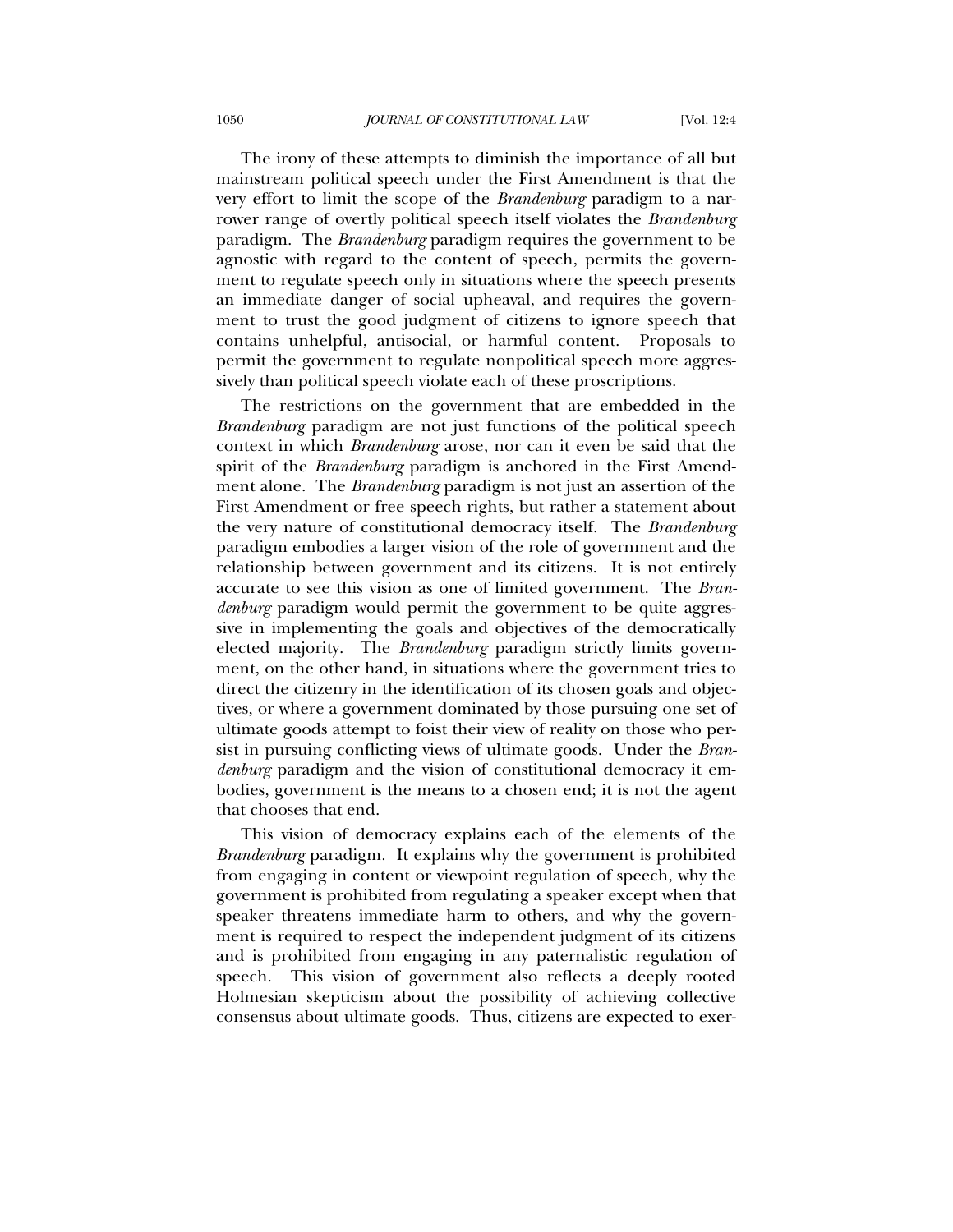cise independent judgment in arriving at their assessment of what ultimate goods society should pursue, even if that independent judgment leads them to conclusions that might be viewed by the rest of society as deeply antisocial or antithetical to the common good.

Contrary perspectives on the First Amendment, such as those discussed above, are deeply elitist assertions of power on behalf of the political majority controlling the government. This elitism sometimes comes to the surface expressly in the Court's decisions. In the school speech cases, for example, the Court justifies the suppression of student speech on the ground that the school has an obligation to teach students what to think about certain issues and how to express themselves in general.<sup>[279](#page-80-0)</sup> Likewise, in cases concerning the regulation of sexually explicit speech, the Court refers to such speech as infring-ing upon the majority's moral community.<sup>[280](#page-80-1)</sup> The case mentioned above in which Judge Posner refused to protect an instance of "casual chit-chat" provides the third example. In that case, Judge Posner applied a very particular view of what kind of speech deserves constitu-tional protection.<sup>[281](#page-80-2)</sup> Not surprisingly, the kind of speech that Judge Posner viewed as worthy of protection is also the kind of speech that he and his highly-educated colleagues engage in as a matter of daily professional routine. This view of the First Amendment, however, would completely strip constitutional protection from the very kinds of speech—that is, speech about personal matters, individual dreams and aspirations, and interpersonal relationships—that are most important to people outside the political classes. Thus, under these theories of the First Amendment, those who engage in political activity, intellectual public discourse, and other elite activities will receive the many benefits of the *Brandenburg* paradigm, and those who engage in lesser expressive activities will receive the First Amendment residue. Whatever can be said of these theories, they certainly do not articulate a First Amendment jurisprudence for the masses.

The irony here is that there is no reason to relegate the First Amendment to a narrow range of political topics that are of interest primarily to the political cognoscenti, because the *Brandenburg* para-

<span id="page-80-0"></span><sup>279</sup> Morse v. Frederick, 551 U.S. 393, 408 (2007) (noting that school officials have the authority to discourage drug use and also to restrict student speech celebrating illegal drug use).

<span id="page-80-1"></span><sup>280</sup> *See* Roth v. United States, 354 U.S. 476, 485 (1957) (noting that legislatures have a legitimate interest in regulating obscenity to protect "the social interest in order and morality" (citing Chaplinsky v. New Hampshire, 315 U.S. 568, 571-72 (1942)) (emphasis omitted)).

<span id="page-80-2"></span><sup>281</sup> *See Swank*, 898 F.2d at 1251 (contrasting casual chit-chat with "the advancement of knowledge, the transformation of taste, political change, cultural expression, and the other objectives, values, and consequences of the speech that is protected by the First Amendment").